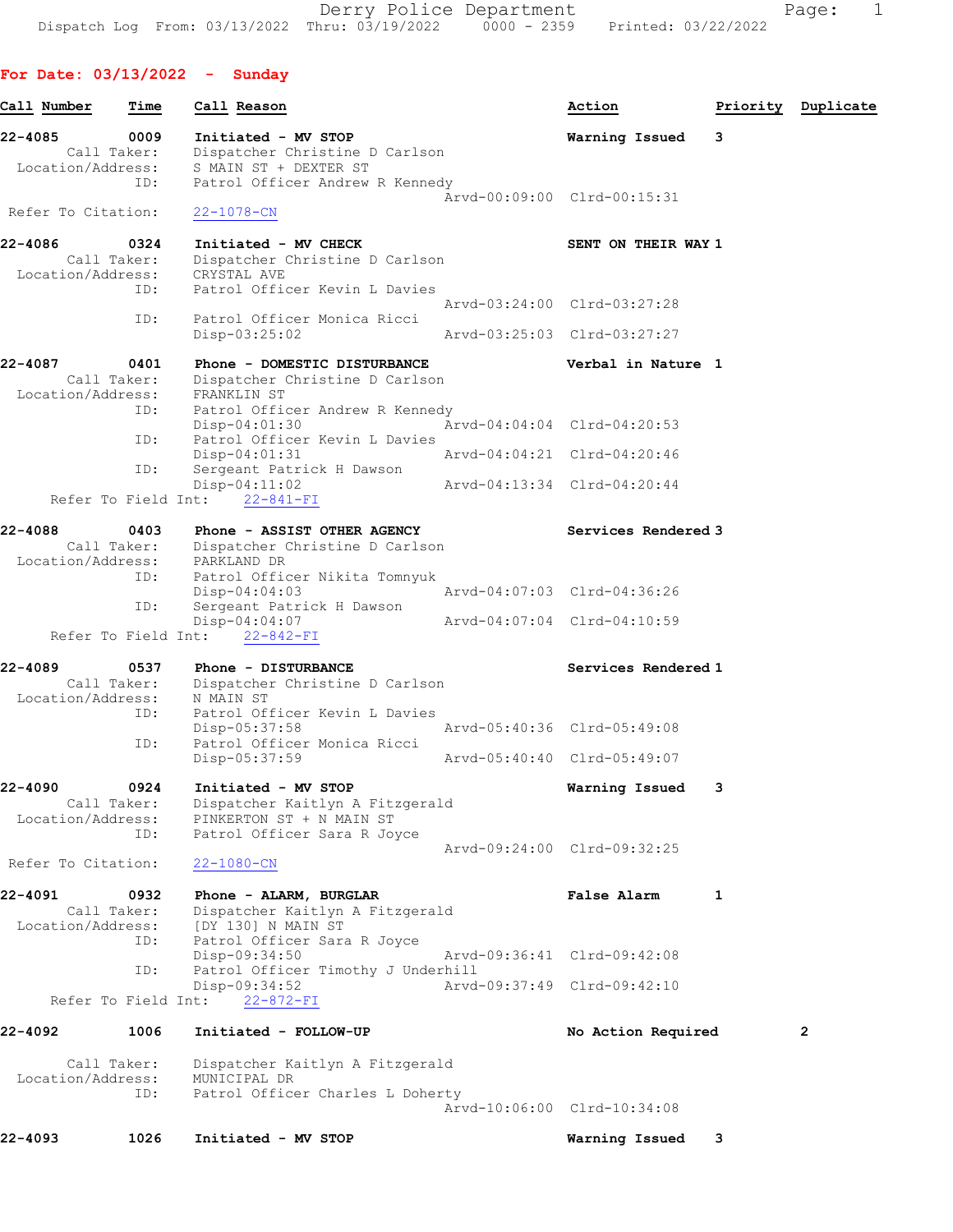Derry Police Department Controller Page: 2 Dispatch Log From: 03/13/2022 Thru: 03/19/2022 0000 - 2359 Printed: 03/22/2022 Call Taker: Dispatcher Kaitlyn A Fitzgerald Location/Address: HAMPSTEAD RD ID: Patrol Officer Sara R Joyce Arvd-10:26:00 Clrd-10:29:56 Refer To Citation: 22-1081-CN 22-4094 1030 Initiated - MV STOP Warning Issued 3 Call Taker: Dispatcher Kaitlyn A Fitzgerald Location/Address: E DERRY RD + CEMETERY RD ID: Patrol Officer Sara R Joyce Arvd-10:30:00 Clrd-10:36:35 Refer To Citation: 22-1082-CN 22-4095 1042 Initiated - MV STOP Warning Issued 3 Call Taker: Dispatcher Kaitlyn A Fitzgerald Location/Address: S MAIN ST ID: Patrol Officer Charles L Doherty Arvd-10:42:00 Clrd-10:46:51 Refer To Citation: 22-1084-CN 22-4096 1047 Initiated - MV STOP Warning Issued 3 Call Taker: Dispatcher Kaitlyn A Fitzgerald Location/Address: E BROADWAY + HOODKROFT DR ID: Patrol Officer Charles L Doherty Arvd-10:47:00 Clrd-10:51:39<br>22-1086-CN Refer To Citation: 22-4097 1057 Initiated - MV STOP Warning Issued 3 Call Taker: Dispatcher Kaitlyn A Fitzgerald Location/Address: HAMPSTEAD RD ID: Patrol Officer Sara R Joyce Arvd-10:57:00 Clrd-11:01:58 Refer To Citation: 22-1083-CN 22-4098 1113 Initiated - MV STOP Warning Issued 3 Call Taker: Dispatcher Kaitlyn A Fitzgerald Location/Address: TSIENNETO RD ID: Patrol Officer Sara R Joyce Arvd-11:13:00 Clrd-11:19:48 Refer To Citation: 22-1085-CN 22-4099 1117 Phone - DELIVER A MESSAGE Not Served 1 Call Taker: Dispatcher Kaitlyn A Fitzgerald Location/Address: CRESCENT ST ID: Patrol Officer Charles L Doherty Disp-11:23:21 Arvd-11:24:40 Clrd-11:30:36 Narrative: 03/13/2022 1131 DELIVER MESSAGE REFERENCE: FOUND WALLET IN CHELMSFORD, MA. BUILDING VACANT. 22-4100 1134 Initiated - MV STOP Warning Issued 3 Call Taker: Dispatcher Kaitlyn A Fitzgerald Location/Address: E BROADWAY + HOODKROFT DR ID: Patrol Officer Charles L Doherty Arvd-11:34:00 Clrd-11:41:48 Refer To Citation: 22-1087-CN 22-4101 1143 Initiated - Loose Dog Complaint Services Rendered 2 Call Taker: Dispatcher Kaitlyn A Fitzgerald Location/Address: E BROADWAY + CRYSTAL AVE ID: Detective Sergeant Ryan O'Rourke Arvd-11:43:00 Clrd-11:43:34 Narrative: 03/13/2022 1144 RETURNED TO OWNER 22-4102 1204 Initiated - FOLLOW-UP No Action Required 2

Call Taker: Dispatcher Kaitlyn A Fitzgerald

Location/Address: MUNICIPAL DR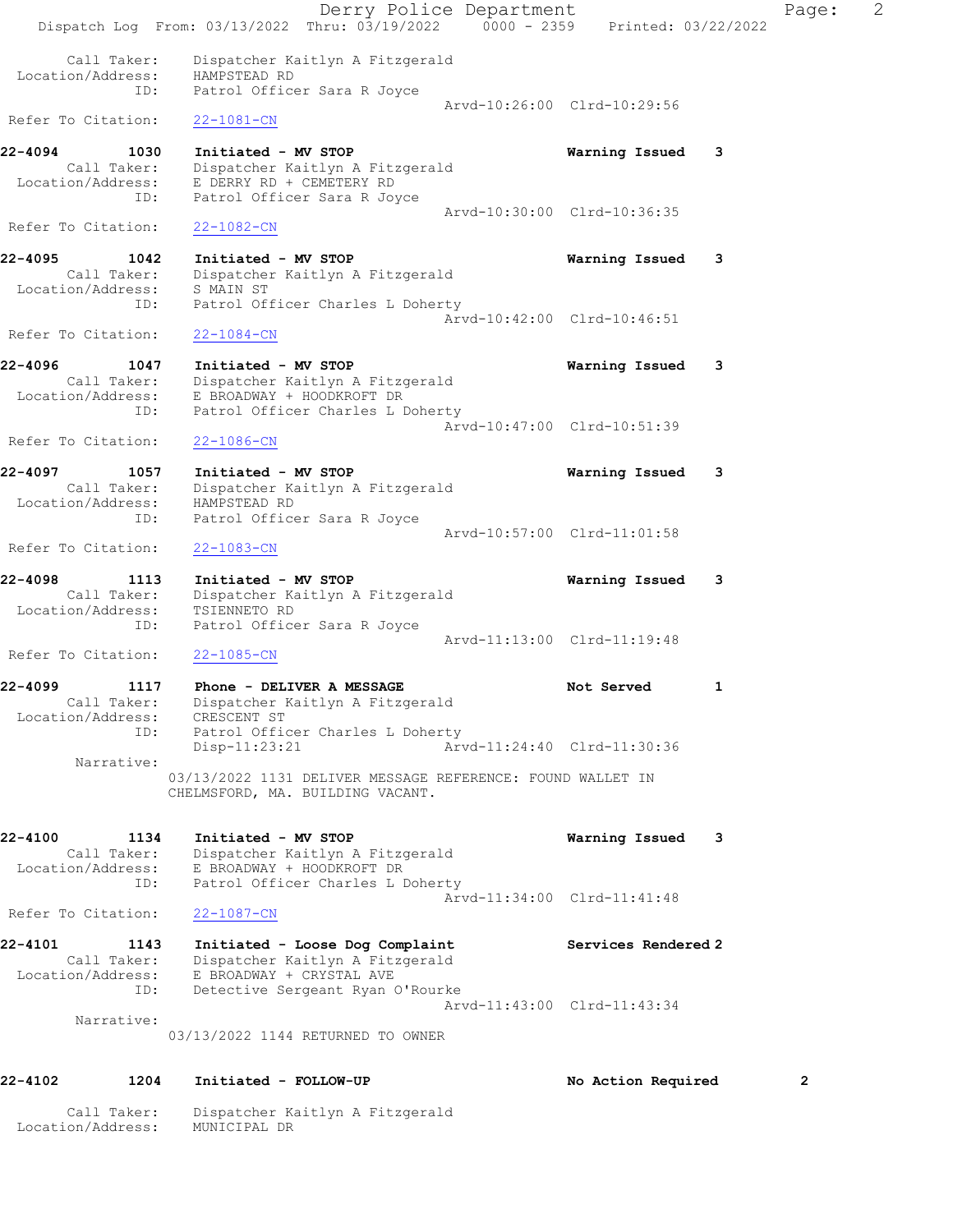Derry Police Department Page: 3 Dispatch Log From: 03/13/2022 Thru: 03/19/2022 0000 - 2359 Printed: 03/22/2022 ID: Patrol Officer Nicholas M Granville Arvd-12:04:00 Clrd-12:47:10 22-4103 1223 Phone - ASSAULT Report Taken 1 Call Taker: Dispatcher Kaitlyn A Fitzgerald Location/Address: CHESTER RD ID: Patrol Officer Sara R Joyce<br>Disp-12:26:28 Disp-12:26:28 Arvd-12:29:58 Clrd-13:04:20 Cleared By: Sergeant Michael W Hughes ID: Detective Sergeant Ryan O'Rourke Disp-12:37:05 Arvd-12:37:49 Clrd-13:04:23 Dispatched By: Dispatcher Jess W Arcand Arrived By: Dispatcher Jess W Arcand Cleared By: Sergeant Michael W Hughes Refer To Incident: 22-398-OF 22-4104 1242 Phone - TREE(S) DOWN Services Rendered 1 Call Taker: Dispatcher Kaitlyn A Fitzgerald Location/Address: FENWAY ST ID: Patrol Officer Nicholas M Granville<br>Disp-12:47:30 Mrvd-12:53:48 Clrd-13:08:37 Disp-12:47:30 Arvd-12:53:48 Clrd-13:08:37 ID: Patrol Officer Charles L Doherty Disp-12:55:16 Arvd-13:00:42 Clrd-13:07:57 22-4105 1254 Phone - ALARM, BURGLAR False Alarm 1 Call Taker: Dispatcher Kaitlyn A Fitzgerald Location/Address: [DY 2149] BYPASS 28 ID: Patrol Officer Timothy J Underhill Disp-13:20:28 Arvd-13:29:24 Clrd-13:36:11 Dispatched By: Sergeant Michael W Hughes ID: Patrol Officer Charles L Doherty<br>Disp-13:20:40 Arv Disp-13:20:40 Arvd-13:32:14 Clrd-13:36:13 Dispatched By: Sergeant Michael W Hughes Refer To Field Int: 22-896-FI 22-4106 1303 Phone - INVOL EMERGENCY ADMISSION Report Taken 2 Call Taker: Sergeant Michael W Hughes Location/Address: [DY 997] PARKLAND DR ID: Detective Sergeant Ryan O'Rourke Disp-13:06:02 Arvd-13:07:46 Clrd-13:30:50 Dispatched By: Dispatcher Kaitlyn A Fitzgerald Arrived By: Dispatcher Kaitlyn A Fitzgerald Cleared By: Dispatcher Kaitlyn A Fitzgerald ID: Patrol Officer Sara R Joyce<br>Disp-13:06:05 Disp-13:06:05 Arvd-13:07:23 Clrd-13:30:49 Dispatched By: Dispatcher Kaitlyn A Fitzgerald Arrived By: Dispatcher Kaitlyn A Fitzgerald Cleared By: Dispatcher Kaitlyn A Fitzgerald ID: Patrol Officer Charles L Doherty Disp-13:08:04 Arvd-13:08:06 Clrd-13:20:34 Dispatched By: Dispatcher Kaitlyn A Fitzgerald Arrived By: Dispatcher Kaitlyn A Fitzgerald ID: Patrol Officer Nicholas M Granville Disp-13:09:25 Arvd-13:09:27 Clrd-13:30:53 Dispatched By: Dispatcher Kaitlyn A Fitzgerald Arrived By: Dispatcher Kaitlyn A Fitzgerald<br>Cleared By: Dispatcher Kaitlyn A Fitzgerald Dispatcher Kaitlyn A Fitzgerald Narrative: 03/13/2022 1303 RUNAWAY IEA FROM PMC Narrative: 03/13/2022 1337 IEA RELEASED BACK TO PMC

Refer To Summons: 22-240-AR

| 22-4107           | 1308        | Walk-In - SUSPICIOUS ACTIVITY               |                             | <b>ADVICE GIVEN</b> |  |
|-------------------|-------------|---------------------------------------------|-----------------------------|---------------------|--|
|                   | Call Taker: | Sergeant Michael W Hughes                   |                             |                     |  |
| Location/Address: |             | [DY 2] MUNICIPAL DR                         |                             |                     |  |
|                   | ID:         | Patrol Officer Timothy J Underhill          |                             |                     |  |
|                   |             | Disp-13:08:55                               | Arvd-13:08:57 Clrd-13:19:09 |                     |  |
|                   |             | Cleared By: Dispatcher Kaitlyn A Fitzgerald |                             |                     |  |
|                   |             | Refer To Field Int: 22-895-FI               |                             |                     |  |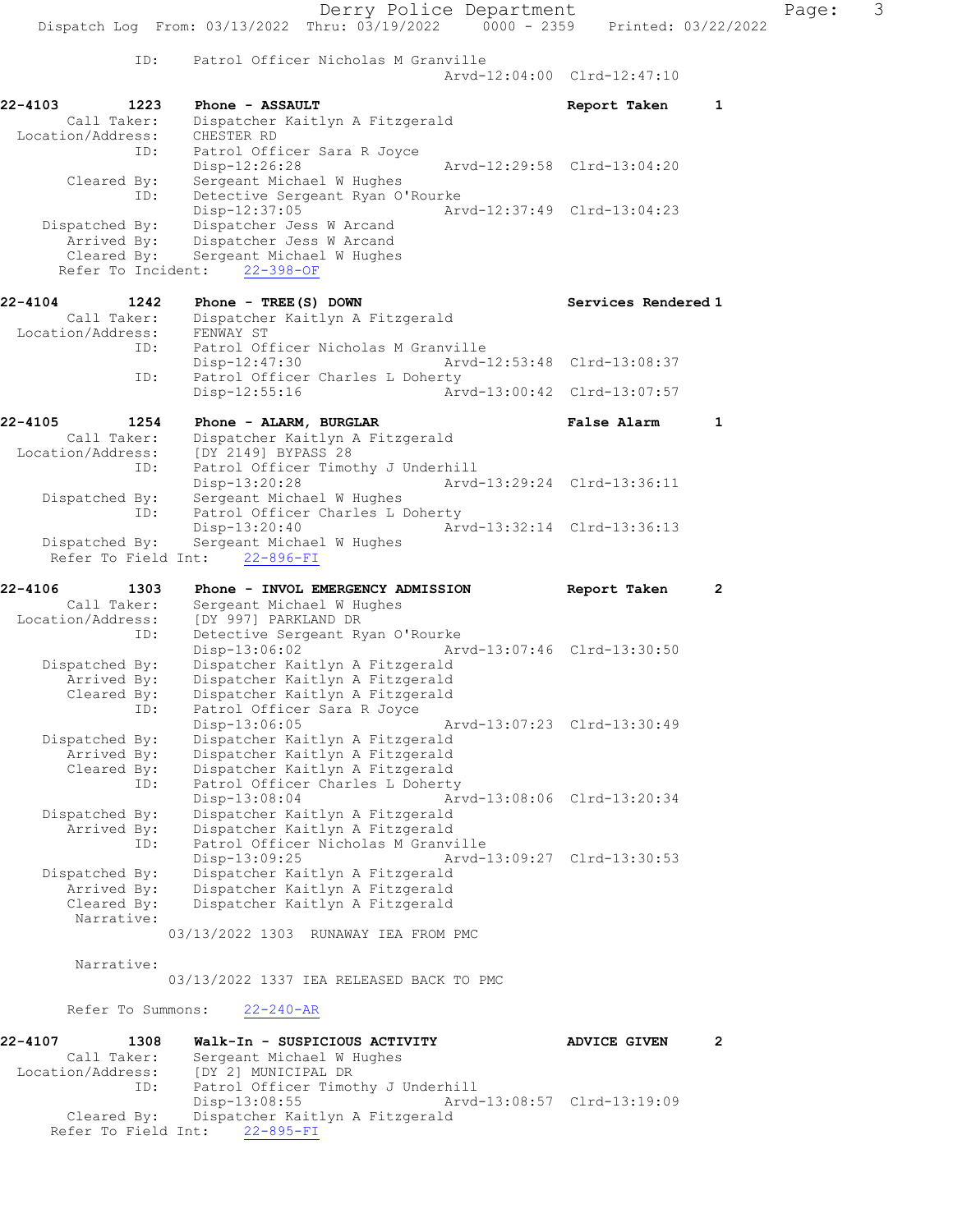22-4108 1344 Phone - MV ACCIDENT 1 22-4108 Report Taken 1 Call Taker: Dispatcher Kaitlyn A Fitzgerald Location/Address: ROCKINGHAM RD + S RANGE RD ID: Patrol Officer Timothy J Underhill Disp-13:45:57 Arvd-13:51:34 Clrd-14:34:58 Cleared By: Dispatcher Jess W Arcand Narrative:

03/13/2022 1358 OFF WITH NH 3574444 AND NH ANMLNRS

Narrative:

03/13/2022 1400 AAA NOTIFIED FOR NH ANMLNRS

Narrative:

Narrative:

03/13/2022 1422 AAA ON SCENE

03/13/2022 1425 DUBE VS MARTIN, REPORTABLE

Refer To Accident: 22-158-AC

22-4109 1359 Walk-In - THEFT Report Taken 2 Call Taker: Sergeant Michael W Hughes Location/Address: [DY 543] CENTRAL ST ID: Patrol Officer Nicholas M Granville Disp-14:00:13 Arvd-14:04:32 Clrd-14:15:13 Arrived By: Dispatcher Kaitlyn A Fitzgerald Cleared By: Dispatcher Kaitlyn A Fitzgerald Narrative:

03/13/2022 1415 POOL STICK

Refer To Incident: 22-399-OF

| Initiated - MV STOP                                     | Summons Issued |                             |
|---------------------------------------------------------|----------------|-----------------------------|
| Dispatcher Christina L Power                            |                |                             |
| S MAIN ST                                               |                |                             |
| Patrol Officer Joshua W Morse                           |                |                             |
|                                                         |                |                             |
| Patrol Officer Michael P Accorto<br>$22 - 816 - 007009$ |                |                             |
|                                                         |                | Aryd-15:54:00 Clrd-16:03:06 |

22-4111 1604 Phone - HIT AND RUN Report Taken 2 Call Taker: Patrol Officer Ryan M Panaro Location/Address: EMERALD DR ID: Patrol Officer Nathan S Lavoie Disp-16:05:53 Arvd-16:13:53 Clrd-16:46:24 Arrived By: Dispatcher Christina L Power Cleared By: Dispatcher Christina L Power Narrative:

struck mailbox

Refer To Incident: 22-400-OF

| 22-4112<br>1609   | Phone - TRAFFIC CONTROL               |                             | Message Delivered 3 |
|-------------------|---------------------------------------|-----------------------------|---------------------|
| Call Taker:       | Dispatcher Christina L Power          |                             |                     |
| Location/Address: | S MAIN ST + W RUNNING BROOK LN        |                             |                     |
| ID:               | Patrol Officer Joshua W Morse         |                             |                     |
|                   | Disp-16:09:56                         | Arvd-16:12:44 Clrd-16:17:29 |                     |
|                   | Patrol Officer Michael P Accorto      |                             |                     |
| Narrative:        |                                       |                             |                     |
|                   | report of the traffic lights on flash |                             |                     |

Narrative:

03/13/2022 1617 Electric light co notified.

| $22 - 4113$       | 1629        | Initiated - MV STOP              | Warning Issued 3 |  |
|-------------------|-------------|----------------------------------|------------------|--|
|                   | Call Taker: | Dispatcher Christina L Power     |                  |  |
| Location/Address: |             | E DERRY RD                       |                  |  |
|                   | ID:         | Patrol Officer Joshua W Morse    |                  |  |
|                   |             | Aryd-16:29:00 Clrd-16:33:33      |                  |  |
|                   |             | Patrol Officer Michael P Accorto |                  |  |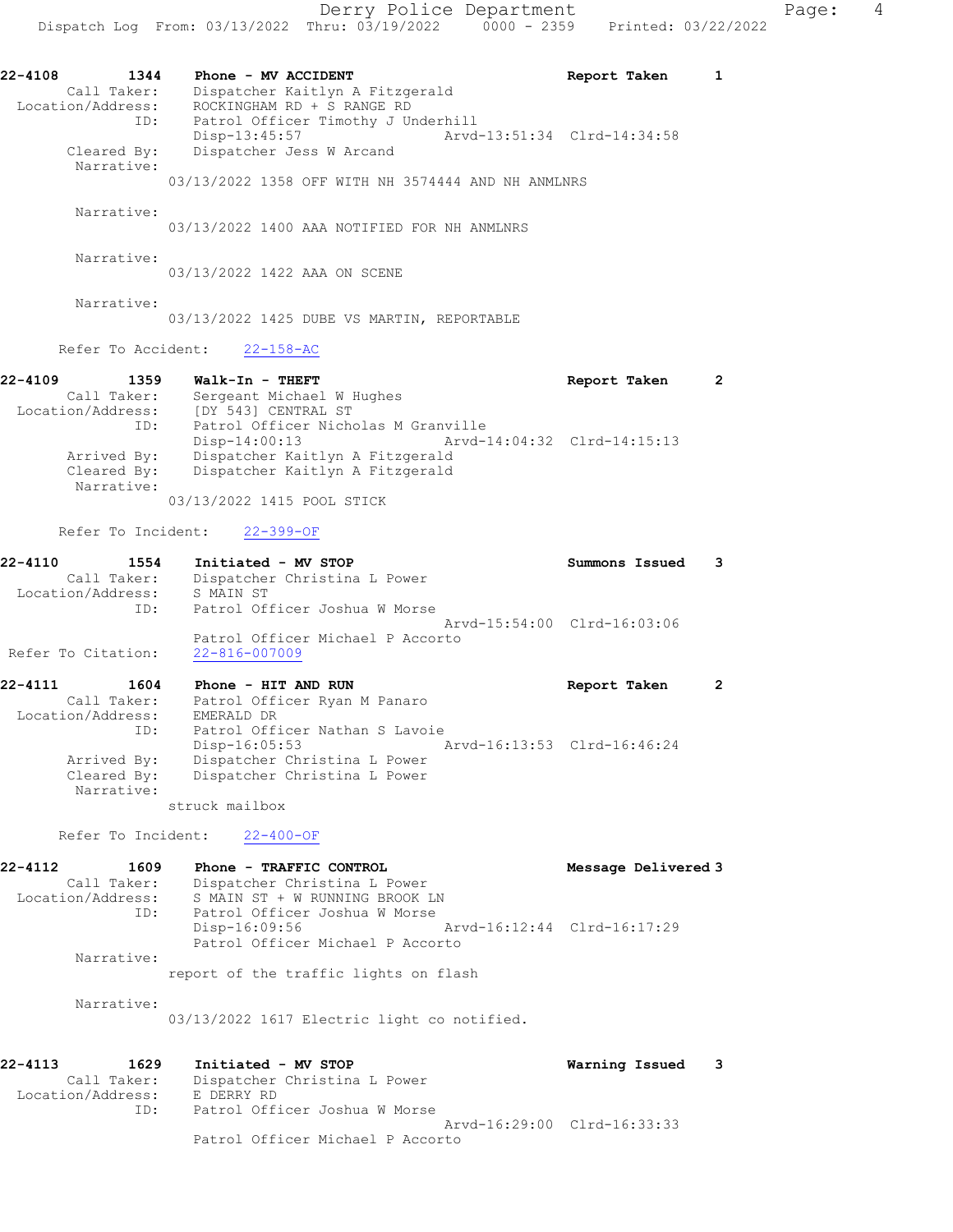Derry Police Department Fage: 5 Dispatch Log From: 03/13/2022 Thru: 03/19/2022 0000 - 2359 Printed: 03/22/2022 Refer To Citation: 22-1088-CN 22-4114 1633 Phone - MEDICAL EMERGENCY Transported to Hospital 1 Call Taker: Dispatcher Christina L Power Location/Address: LARAWAY CT ID: Patrol Officer Joshua W Morse Disp-16:35:11 Arvd-16:37:41 Clrd-16:51:36 Patrol Officer Michael P Accorto ID: Patrol Officer Samuel J Troy<br>Disp-16:35:15 Disp-16:35:15 Arvd-16:35:50 Clrd-16:51:41 ID: Sergeant Jeffrey M Dawe Disp-16:36:37 Arvd-16:36:38 Clrd-16:51:55 Narrative: 03/13/2022 1638 DFD requested Narrative: 03/13/2022 1644 DFD on scene Narrative: transported to Elliott via DFD Refer To Field Int: 22-846-FI 22-4115 1731 Initiated - MV STOP Warning Issued 3 Call Taker: Dispatcher Christina L Power Location/Address: PEARL ST ID: Patrol Officer Samuel J Troy Arvd-17:31:00 Clrd-17:33:43 Refer To Citation: 22-1089-CN 22-4116 1732 Phone - ASSIST OTHER AGENCY Transported to Hospital 3 Call Taker: Dispatcher Christina L Power Location/Address: ASHLEIGH DR ID: Patrol Officer Joshua W Morse<br>Disp-17:33:49 Disp-17:33:49 Arvd-17:37:50 Clrd-17:45:22 Patrol Officer Michael P Accorto Arrived By: Sergeant Jared Knox ID: Patrol Officer Samuel J Troy Disp-17:33:51 Arvd-17:37:42 Clrd-17:45:25 Arrived By: Sergeant Jared Knox ID: Sergeant Jeffrey M Dawe Disp-17:37:45 Arvd-17:37:48 Clrd-17:45:10 Dispatched By: Sergeant Jared Knox Arrived By: Sergeant Jared Knox Narrative: transported to PMC via DFD Refer To Field Int: 22-847-FI 22-4117 1805 Phone - ATTEMPTED BURGLARY Report Taken 2 Call Taker: Patrol Officer Robert Corwin Location/Address: E BROADWAY ID: Patrol Officer Ryan M Panaro Disp-18:07:39 Arvd-18:29:32 Clrd-18:45:08 Arrived By: Dispatcher Christina L Power Cleared By: Dispatcher Christina L Power ID: Patrol Officer Kevin L Davies Disp-18:07:41 Arvd-18:29:33 Clrd-18:44:48

 Arrived By: Dispatcher Christina L Power Cleared By: Dispatcher Christina L Power ID: Sergeant Jeffrey M Dawe Disp-18:17:56 Arvd-18:17:57 Clrd-18:44:37 Dispatched By: Dispatcher Christina L Power Arrived By: Dispatcher Christina L Power Cleared By: Dispatcher Christina L Power Refer To Incident: 22-401-OF

22-4118 1841 Walk-In - DOMESTIC DISTURBANCE Report Taken 1 Call Taker: Patrol Officer Robert Corwin Location/Address: HIGH ST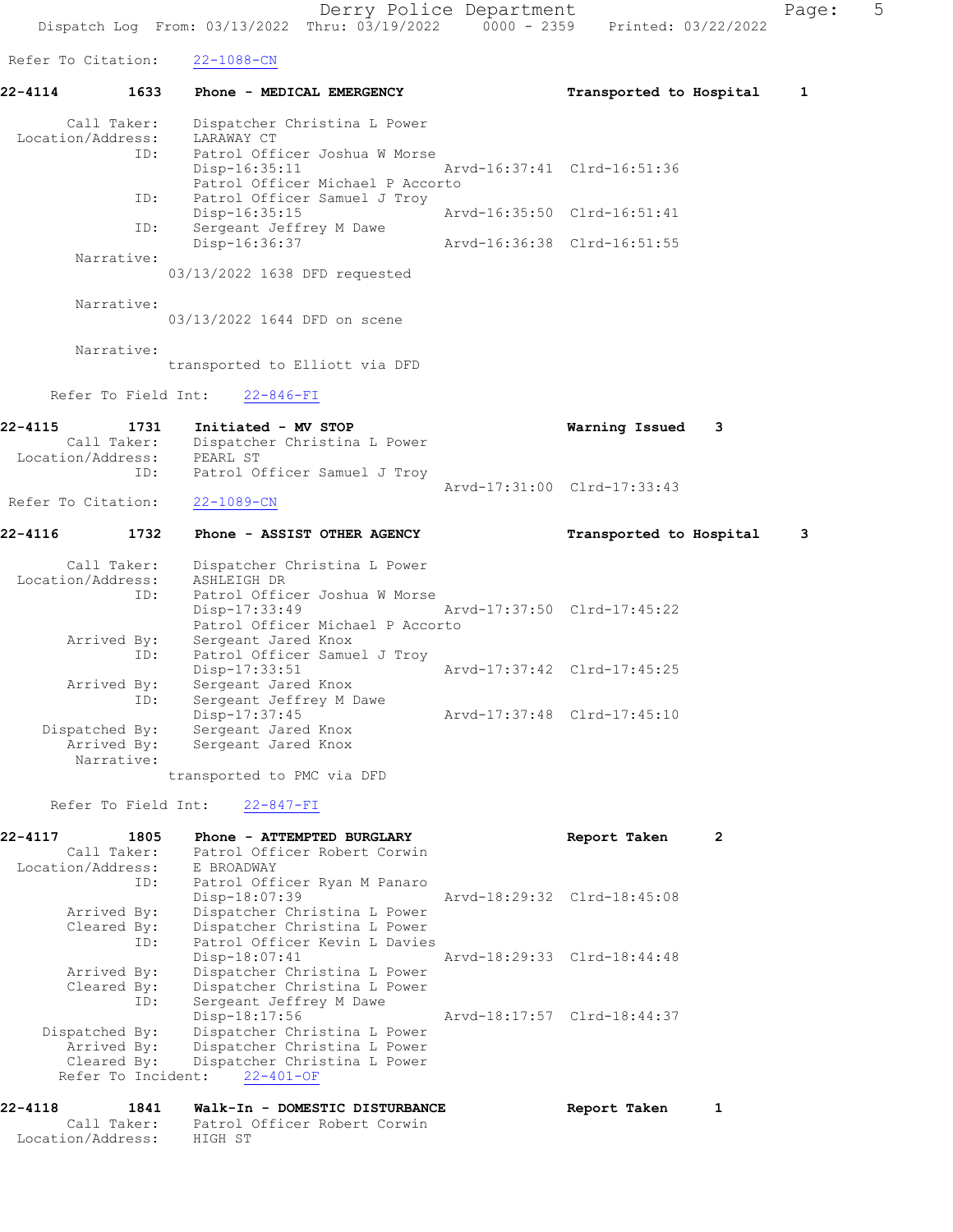Derry Police Department Fage: 6 Dispatch Log From: 03/13/2022 Thru: 03/19/2022 0000 - 2359 Printed: 03/22/2022 ID: Patrol Officer Robert Corwin<br>Disp-18:42:04 Disp-18:42:04 Arvd-18:42:06 Clrd-18:52:09 Cleared By: Dispatcher Christina L Power Refer To Incident: 22-402-OF 22-4119 1914 Initiated - MV STOP Warning Issued 3 Call Taker: Dispatcher Christina L Power Location/Address: RT 28 ID: Patrol Officer Joshua W Morse Arvd-19:14:00 Clrd-19:20:32 Patrol Officer Michael P Accorto Refer To Citation: 22-1090-CN 22-4120 2023 Phone - DELIVER A MESSAGE Nessage Delivered 1 Call Taker: Dispatcher Christina L Power Location/Address: LORRI RD ID: Patrol Officer Joshua W Morse Disp-20:25:21 Arvd-20:34:39 Clrd-20:38:34 Patrol Officer Michael P Accorto 22-4121 2036 Alarm - ALARM, BURGLAR False Alarm 1 Call Taker: Patrol Officer Robert Corwin Location/Address: [DY 2840] MANCHESTER RD ID: Patrol Officer Kevin L Davies Disp-20:37:11 Clrd-20:37:31 ID: Patrol Officer Nathan S Lavoie<br>Disp-20:37:16 Ar Disp-20:37:16 Arvd-20:43:36 Clrd-20:49:42 Arrived By: Dispatcher Christina L Power Cleared By: Dispatcher Christina L Power ID: Patrol Officer Ryan M Panaro Disp-20:37:28 Clrd-20:38:07 Cleared By: Dispatcher Christina L Power ID: Patrol Officer Samuel J Troy Disp-20:43:38 Arvd-20:43:40 Clrd-20:49:44 Dispatched By: Dispatcher Christina L Power Arrived By: Dispatcher Christina L Power Cleared By: Dispatcher Christina L Power Narrative: back room motion Narrative: checked and secure Refer To Field Int: 22-927-FI 22-4122 2109 Initiated - MV CHECK SENT ON THEIR WAY 1 Call Taker: Dispatcher Christina L Power Location/Address: CRYSTAL AVE ID: Patrol Officer Joshua W Morse Arvd-21:09:00 Clrd-21:15:45 Patrol Officer Michael P Accorto 22-4123 2129 Phone - ASSIST OTHER AGENCY Assistance Rendered 3 Call Taker: Dispatcher Christina L Power Location/Address: MANCHESTER RD ID: Patrol Officer Ryan M Panaro Disp-21:29:53 Clrd-21:39:46 ID: Patrol Officer Kevin L Davies<br>Disp-21:29:56 Disp-21:29:56 <br>
D: Sergeant Jeffrey M Dawe <br>  $\frac{1}{2}$  Arvd-21:39:49 Clrd-21:45:36 Disp-21.20000<br>Sergeant Jeffrey M Dawe<br>Disp-21:39:48 Arvd-21:39:51 Clrd-21:45:34 Narrative: LPD Narrative: 03/13/2022 2139 off with LPD at the town line Refer To Field Int: 22-848-FI 22-4124 2329 Initiated - MV STOP Warning Issued 3 Call Taker: Dispatcher Christine D Carlson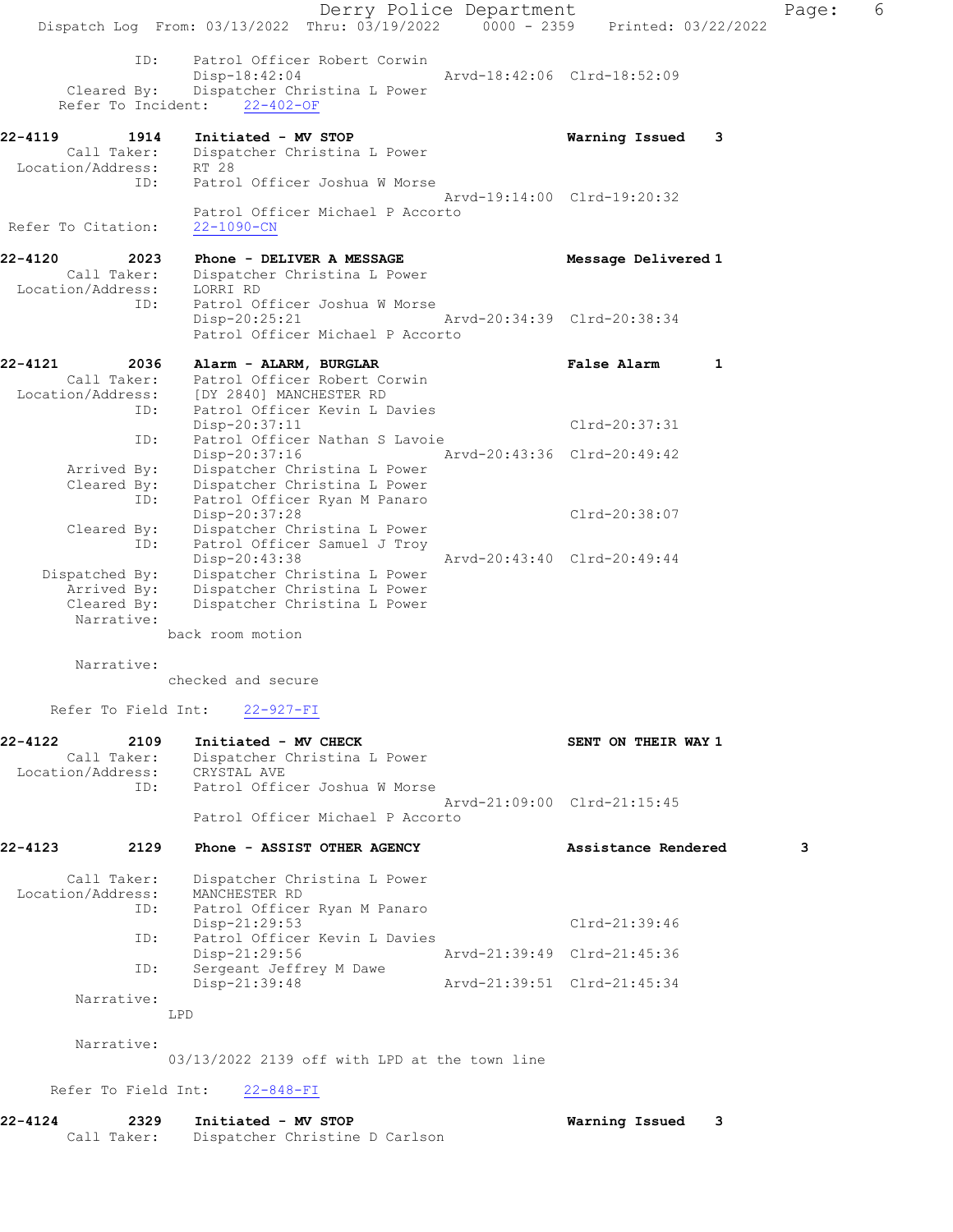Derry Police Department The Page: 7 Dispatch Log From: 03/13/2022 Thru: 03/19/2022 0000 - 2359 Printed: 03/22/2022 Location/Address: CRYSTAL AVE ID: Sergeant Patrick H Dawson Arvd-23:29:00 Clrd-23:34:31 Refer To Citation: 22-1091-CN 22-4125 2337 Initiated - FOLLOW-UP Services Rendered 2 Call Taker: Dispatcher Christine D Carlson Location/Address: PARKLAND DR

Arvd-23:37:00 Clrd-23:49:41

ID: Patrol Officer Awess Abdulkadir

#### For Date: 03/14/2022 - Monday

| $22 - 4126$<br>Location/Address: | 0014<br>Call Taker:                                                 | Phone - DOMESTIC DISTURBANCE<br>Patrol Officer Robert Corwin<br>S MAIN ST                                                                               |                             | Verbal in Nature 1          |   |
|----------------------------------|---------------------------------------------------------------------|---------------------------------------------------------------------------------------------------------------------------------------------------------|-----------------------------|-----------------------------|---|
|                                  | ID:<br>Arrived By:<br>Cleared By:<br>ID:                            | Patrol Officer Kevin L Davies<br>$Disp-00:15:59$<br>Dispatcher Christine D Carlson<br>Dispatcher Christine D Carlson<br>Patrol Officer Awess Abdulkadir | Arvd-00:18:58 Clrd-00:40:20 |                             |   |
|                                  | Arrived By:<br>Cleared By:<br>ID:                                   | $Disp-00:16:01$<br>Dispatcher Christine D Carlson<br>Dispatcher Christine D Carlson<br>Sergeant Patrick H Dawson                                        |                             | Arvd-00:18:57 Clrd-00:40:28 |   |
|                                  | Dispatched By:<br>Arrived By:<br>Cleared By:<br>Refer To Field Int: | Disp-00:35:24<br>Dispatcher Christine D Carlson<br>Dispatcher Christine D Carlson<br>Dispatcher Christine D Carlson<br>$22 - 849 - FI$                  | Arvd-00:35:25 Clrd-00:40:18 |                             |   |
| 22-4127                          | 0043<br>Call Taker:                                                 | Initiated - PROPERTY CHECK<br>Dispatcher Christine D Carlson                                                                                            |                             | Services Rendered 2         |   |
| Location/Address:                | ID:                                                                 | HUMPHREY RD<br>Sergeant Patrick H Dawson                                                                                                                |                             | Arvd-00:43:00 Clrd-00:43:16 |   |
| 22-4128                          | 0641                                                                | Phone - ASSIST OTHER AGENCY                                                                                                                             |                             | No Action Required          | 3 |
| Location/Address:                | Call Taker:                                                         | Dispatcher Christine D Carlson<br>HAMPSTEAD RD                                                                                                          |                             |                             |   |
|                                  | ID:                                                                 | Patrol Officer Monica Ricci<br>Disp-06:41:39                                                                                                            |                             | $Clrd-06:43:06$             |   |
|                                  | ID:                                                                 | Sergeant Patrick H Dawson<br>Disp-06:42:35                                                                                                              |                             | $Clrd-06:43:04$             |   |
|                                  | Narrative:                                                          | 03/14/2022 0643 OHRV pursuit - Cancelled by Rock Cty                                                                                                    |                             |                             |   |
|                                  | Refer To Incident:                                                  | $22 - 403 - OF$                                                                                                                                         |                             |                             |   |
| 22-4129<br>Location/Address:     | 0644<br>Call Taker:<br>ID:                                          | Radio - SUSPICIOUS ACTIVITY<br>Dispatcher Christine D Carlson<br>HAMPSTEAD RD + MORRISON RD<br>Patrol Officer Monica Ricci                              |                             | Could Not Locate 2          |   |
|                                  |                                                                     | Disp-06:44:34                                                                                                                                           |                             | Arvd-06:50:40 Clrd-06:51:55 |   |
|                                  | ID:                                                                 | Sergeant Patrick H Dawson<br>Disp-06:44:40                                                                                                              |                             | Arvd-06:50:41 Clrd-06:52:03 |   |
| 22-4130<br>Location/Address:     | 0734<br>Call Taker:                                                 | Phone - WELFARE CHECK<br>Dispatcher Kaitlyn A Fitzgerald<br>BRENDA DR                                                                                   |                             | Could Not Locate 2          |   |
|                                  | ID:                                                                 | Patrol Officer Sara R Joyce<br>Disp-08:24:13                                                                                                            |                             | Arvd-08:30:14 Clrd-08:42:01 |   |
|                                  | ID:                                                                 | Patrol Officer Blake A Martineau<br>Disp-08:24:15                                                                                                       |                             | Arvd-08:34:02 Clrd-08:41:59 |   |
|                                  | ID:                                                                 | Sergeant Seth Plumer<br>Disp-08:26:45                                                                                                                   |                             | Arvd-08:34:04 Clrd-08:41:57 |   |
|                                  | Refer To Incident:                                                  | $22 - 404 - OF$                                                                                                                                         |                             |                             |   |

| 22-4131 | 0741        | Phone - ATTEMPTED PAPER SERVICE | Could Not Locate 2 |
|---------|-------------|---------------------------------|--------------------|
|         | Call Taker: | Dispatcher Kaitlyn A Fitzgerald |                    |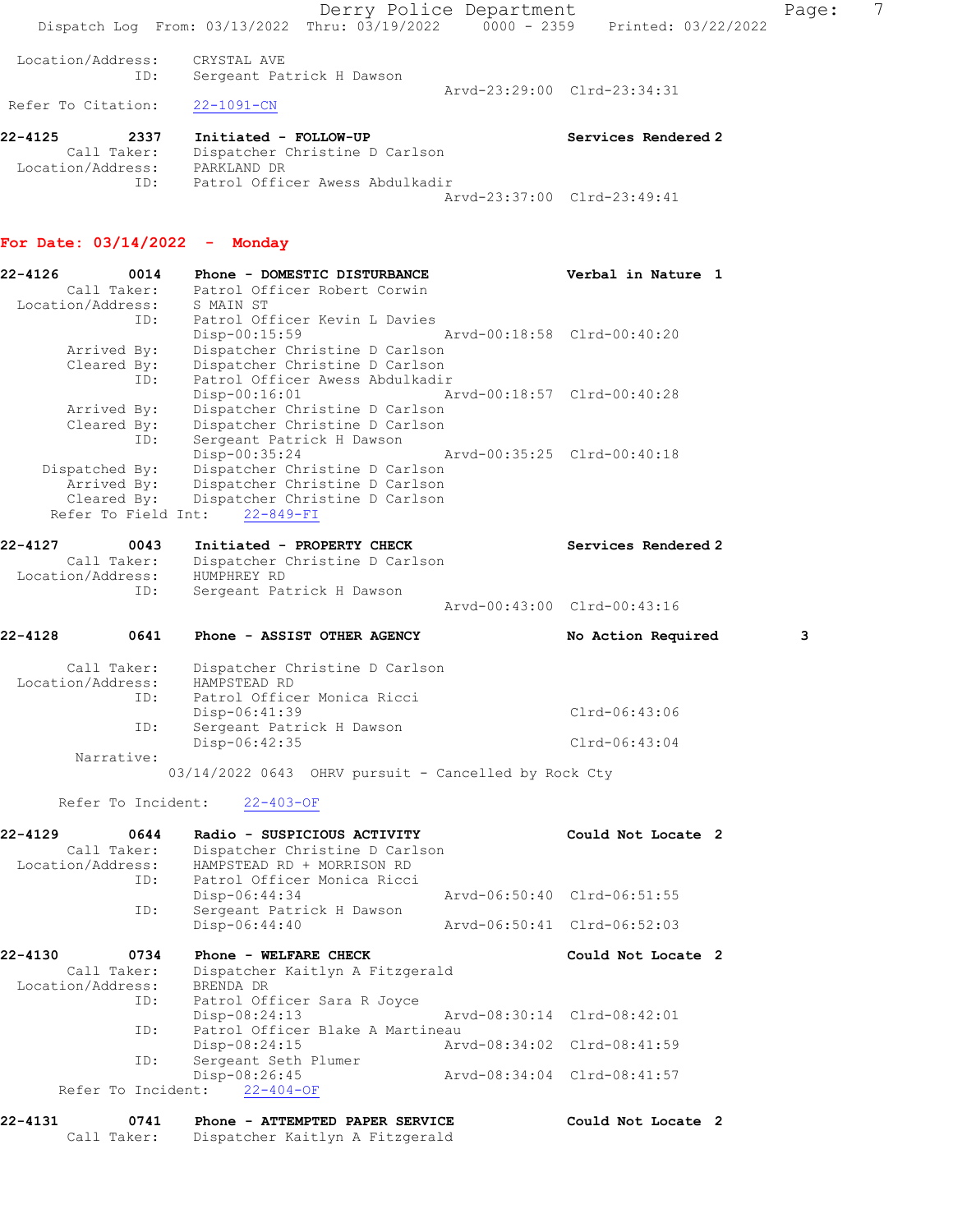Derry Police Department Fage: 8 Dispatch Log From: 03/13/2022 Thru: 03/19/2022 0000 - 2359 Printed: 03/22/2022 Location/Address: ROCKINGHAM RD ID: Patrol Officer James M McClafferty<br>Disp-07:45:42 Arvd- Disp-07:45:42 Arvd-07:46:30 Clrd-08:20:18 ID: Patrol Officer Nicholas M Granville Disp-07:45:48 Arvd-07:46:32 Clrd-08:20:19 ID: Patrol Officer Blake A Martineau<br>Disp-07:45:52 Arvd-07:46:33 Clrd-08:20:21 Disp-07:45:52 Arvd-07:46:33 Clrd-08:20:21 ID: Sergeant Seth Plumer Disp-07:45:57 Arvd-07:46:35 Clrd-08:20:22 22-4132 0743 Initiated - MV STOP Warning Issued 3 Call Taker: Dispatcher Kaitlyn A Fitzgerald Location/Address: N MAIN ST ID: Patrol Officer Sara R Joyce Arvd-07:43:00 Clrd-07:47:25 Refer To Citation: 22-1092-CN 22-4133 0848 Initiated - SUBPOENA DELIVERY Not Served 1 Call Taker: Dispatcher Kaitlyn A Fitzgerald Location/Address: SCOBIE POND RD ID: Patrol Officer Blake A Martineau Arvd-08:48:00 Clrd-08:59:26 22-4134 0901 Initiated - THEFT Report Taken 2 Call Taker: Dispatcher Kaitlyn A Fitzgerald Location/Address: PINKERTON ST ID: Patrol Officer Charles L Doherty Arvd-09:01:00 Clrd-09:12:24 Refer To Incident: 22-405-OF 22-4135 0909 Initiated - MV STOP Warning Issued 3 Call Taker: Dispatcher Kaitlyn A Fitzgerald Location/Address: HAMPSTEAD RD ID: Patrol Officer Sara R Joyce Arvd-09:09:00 Clrd-09:12:51 Refer To Citation: 22-1093-CN 22-4136 0911 Initiated - MV STOP Warning Issued 3 Call Taker: Dispatcher Kaitlyn A Fitzgerald Location/Address: RT 28 ID: Patrol Officer James M McClafferty Arvd-09:11:00 Clrd-09:17:59 Refer To Citation: 22-1094-CN 22-4137 0917 Phone - UNATTENDED DEATH **Report Taken** 2 Call Taker: Dispatcher Kaitlyn A Fitzgerald Location/Address: CHASES GROVE RD ID: Patrol Officer James M McClafferty<br>Disp-09:19:25 Arvd- Disp-09:19:25 Arvd-09:30:59 Clrd-11:02:36 ID: Sergeant Setherness<br>Disp-09:21:12 Disp-09:21:12 Arvd-09:31:32 Clrd-11:02:40 Narrative: 03/14/2022 0942 A2 NOTIFIED Narrative: 03/14/2022 0959 A3 NOTIFIED Narrative: 03/14/2022 1007 NOTIFIED ROCK CO TO PAGE ME Narrative: 03/14/2022 1008 MESSAGE LEFT FOR CA Narrative: 03/14/2022 1019 ME BARTELLS NOTIFIED AND DECLINED Narrative: 03/14/2022 1027 CARRIER FUNERAL HOME NOTIFIED AND RESPONDING Narrative: 03/14/2022 1044 CARRIER ON SCENE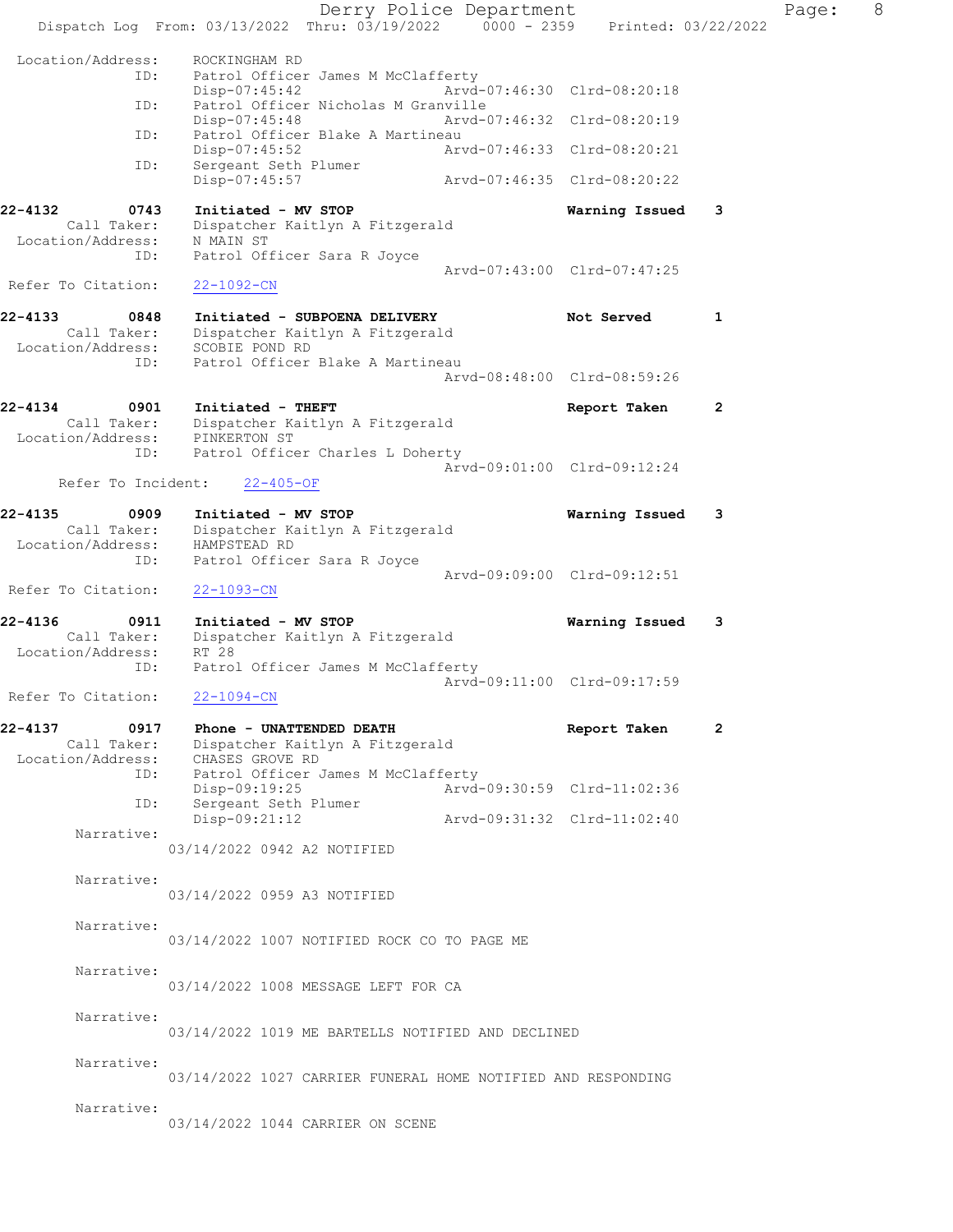Derry Police Department Page: 9 Dispatch Log From: 03/13/2022 Thru: 03/19/2022 0000 - 2359 Printed: 03/22/2022 Narrative: 03/14/2022 1136 CA DOBIESKI NOTIFIED Refer To Incident: 22-406-OF 22-4138 0922 Phone - MEDICAL EMERGENCY Assistance Rendered 1 Call Taker: Dispatcher Kaitlyn A Fitzgerald Location/Address: LARAWAY CT ID: Patrol Officer Blake A Martineau<br>Disp-09:24:30 Art Disp-09:24:30 Arvd-09:25:57 Clrd-09:38:06<br>Disp-09:24:34 Arvd-09:25:12 Clrd-09:38:07<br>Disp-09:24:34 Arvd-09:25:12 Clrd-09:38:07 Patrol Officer Sara R Joyce Disp-09:24:34 Arvd-09:25:12 Clrd-09:38:07 Refer To Field Int: 22-864-FI 22-4139 0939 Initiated - MV STOP Warning Issued 3 Call Taker: Dispatcher Kaitlyn A Fitzgerald Location/Address: B ST ID: Patrol Officer Blake A Martineau Arvd-09:39:00 Clrd-09:43:32 Refer To Citation: 22-1095-CN 22-4140 0945 Initiated - MV STOP Warning Issued 3 Call Taker: Dispatcher Kaitlyn A Fitzgerald Location/Address: B ST + FRANKLIN ST EXT ID: Patrol Officer Blake A Martineau Arvd-09:45:00 Clrd-09:49:31 Refer To Citation: 22-1096-CN 22-4141 0948 Phone - ATTEMPTED PAPER SERVICE Could Not Locate 2 Call Taker: Dispatcher Kaitlyn A Fitzgerald Location/Address: WYMAN ST ID: Patrol Officer Nicholas M Granville Disp-09:54:49 Arvd-09:58:59 Clrd-10:06:11 ID: Patrol Officer Blake A Martineau Disp-09:54:52 Arvd-09:58:08 Clrd-10:06:13 22-4142 1010 Phone - ASSIST OTHER AGENCY **Assistance Rendered** 3 Call Taker: Dispatcher Kaitlyn A Fitzgerald Location/Address: BIRCH ST ID: Patrol Officer Nicholas M Granville Arvd-10:15:37 Clrd-10:35:05 Narrative: 03/14/2022 1013 ASSISTING DFD WITH TRAFFIC 22-4143 1025 Initiated - MV STOP Warning Issued 3 Call Taker: Dispatcher Kaitlyn A Fitzgerald Location/Address: N MAIN ST ID: Patrol Officer Sara R Joyce Arvd-10:25:00 Clrd-10:29:33 Refer To Citation: 22-1097-CN 22-4144 1044 Initiated - PAPER SERVICE Services Rendered 3 Call Taker: Dispatcher Kaitlyn A Fitzgerald Location/Address: MUNICIPAL DR ID: Patrol Officer Nicholas M Granville Arvd-10:44:00 Clrd-10:54:28 22-4145 1052 Initiated - MV STOP Warning Issued 3 Call Taker: Dispatcher Kaitlyn A Fitzgerald Location/Address: NESMITH ST ID: Patrol Officer Blake A Martineau Arvd-10:52:00 Clrd-10:56:11<br>22-1099-CN Refer To Citation: 22-4146 1111 Initiated - SEXUAL OFFENDER REGISTRATION Services Rendered 1 Call Taker: Dispatcher Kaitlyn A Fitzgerald Location/Address: MUNICIPAL DR ID: Patrol Officer Cody Johnson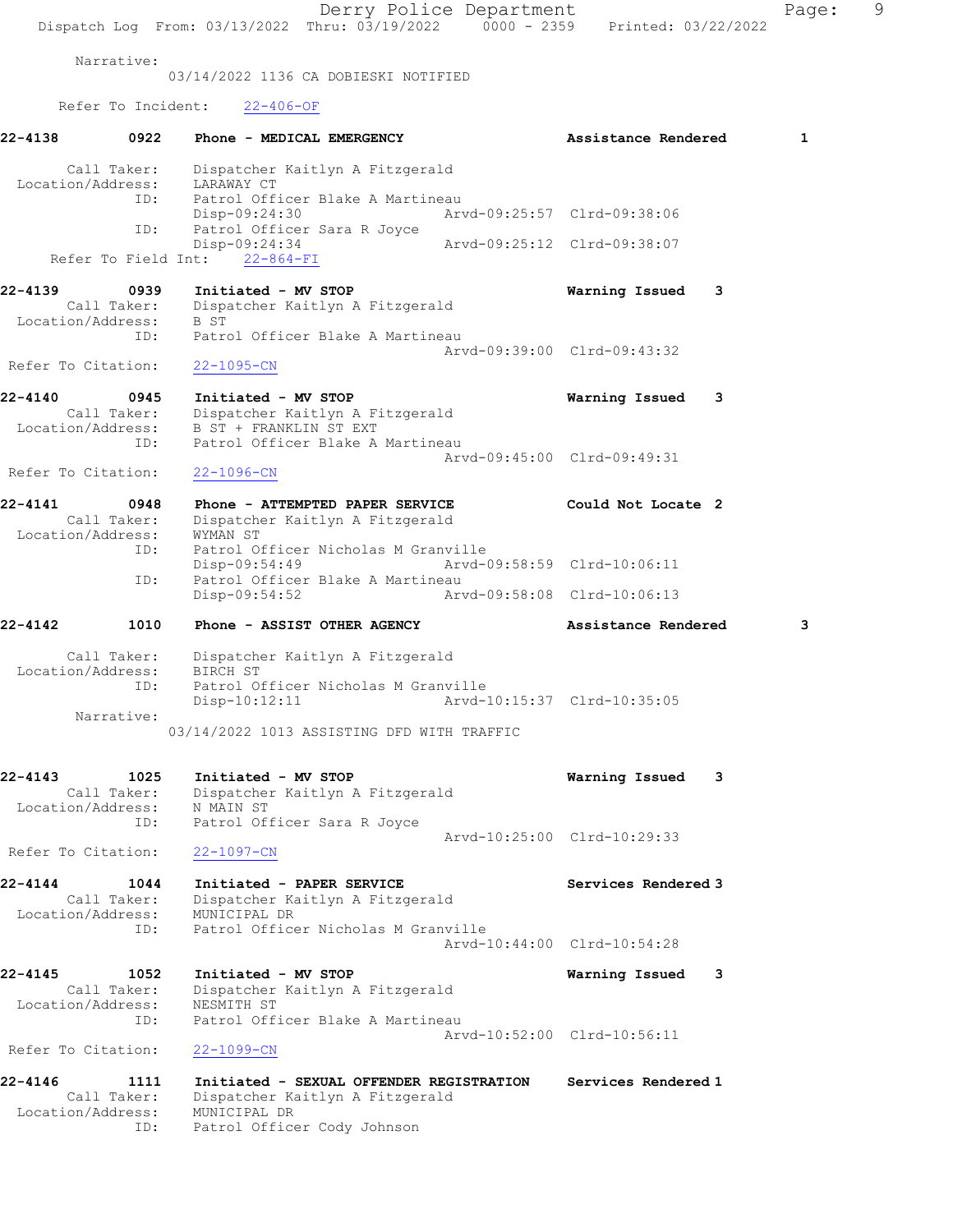Derry Police Department Page: 10 Dispatch Log From: 03/13/2022 Thru: 03/19/2022 0000 - 2359 Printed: 03/22/2022 Arvd-11:11:00 Clrd-11:16:16 22-4147 1122 Initiated - FOLLOW-UP Investigated 2 Call Taker: Dispatcher Kaitlyn A Fitzgerald Location/Address: MUNICIPAL DR ID: Patrol Officer James M McClafferty Arvd-11:22:00 Clrd-13:52:50 Cleared By: Sergeant Michael W Hughes 22-4148 1135 Initiated - FOLLOW-UP No Action Required 2 Call Taker: Dispatcher Kaitlyn A Fitzgerald Location/Address: SILVESTRI CIR ID: Patrol Officer Sara R Joyce Arvd-11:35:00 Clrd-11:39:34 22-4149 1145 Initiated - FOLLOW-UP 12 No Action Required 2 Call Taker: Dispatcher Kaitlyn A Fitzgerald Location/Address: MUNICIPAL DR ID: Patrol Officer Nicholas M Granville Arvd-11:45:00 Clrd-12:28:07 22-4150 1224 Initiated - MV STOP Warning Issued 3 Call Taker: Dispatcher Kaitlyn A Fitzgerald Location/Address: BIRCH ST ID: Patrol Officer Blake A Martineau Arvd-12:24:00 Clrd-12:29:16 Cleared By: Dispatcher Jess W Arcand Refer To Citation: 22-1098-CN 22-4151 1228 Initiated - FOLLOW-UP Cleared 2 Call Taker: Dispatcher Kaitlyn A Fitzgerald Location/Address: HOOD RD ID: Patrol Officer Nicholas M Granville Arvd-12:28:00 Clrd-13:02:02 Cleared By: Dispatcher Jess W Arcand 22-4152 1302 Initiated - FOLLOW-UP Cleared 2 Call Taker: Dispatcher Jess W Arcand Location/Address: [DY 2] MUNICIPAL DR ID: Patrol Officer Nicholas M Granville Arvd-13:02:00 Clrd-13:22:02 22-4153 1302 Phone - Loose Dog Complaint Services Rendered 2 Call Taker: Dispatcher Jess W Arcand Location/Address: [DY 3297] WARNER HILL RD ID: Patrol Officer Sara R Joyce Disp-13:05:01 Arvd-13:11:35 Clrd-13:32:32 Cleared By: Dispatcher Kaitlyn A Fitzgerald Narrative: 03/14/2022 1328 POSSIBLE BLACK LAB Narrative: 03/14/2022 1332 DROPPED OFF AT POUND Narrative: 03/14/2022 1336 ALL 4 PAWS NOTIFIED Refer To Incident: 22-409-OF 22-4154 1314 Initiated - MV STOP Warning Issued 3 Call Taker: Dispatcher Jess W Arcand Location/Address: TSIENNETO RD + SUNVIEW DR ID: Patrol Officer Blake A Martineau Arvd-13:14:00 Clrd-13:19:44 Cleared By: Dispatcher Kaitlyn A Fitzgerald Refer To Citation: 22-1100-CN 22-4155 1319 911 - ASSAULT Report Taken 1 Call Taker: Dispatcher Jess W Arcand Location/Address: BOWERS RD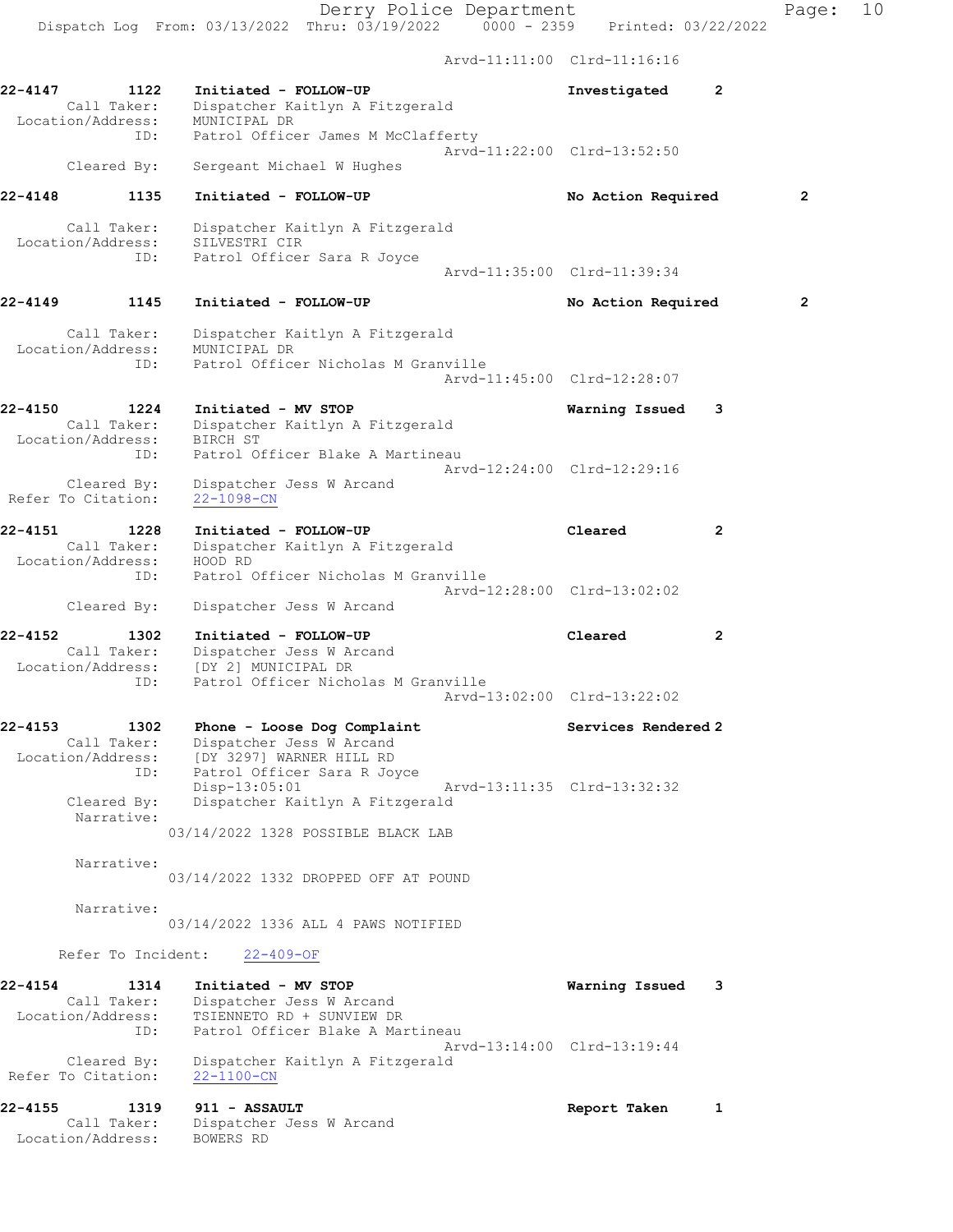Derry Police Department Fage: 11 Dispatch Log From: 03/13/2022 Thru: 03/19/2022 0000 - 2359 Printed: 03/22/2022 ID: Patrol Officer Blake A Martineau Disp-13:21:56 Arvd-13:25:40 Clrd-13:51:38 Cleared By: Dispatcher Kaitlyn A Fitzgerald ID: Patrol Officer Nicholas M Granville Disp-13:22:31 Arvd-13:25:37 Clrd-13:58:52 Cleared By: Dispatcher Kaitlyn A Fitzgerald ID: Sergeant Seth Plumer Disp-13:33:20 Arvd-13:33:26 Clrd-13:43:36 Dispatched By: Dispatcher Kaitlyn A Fitzgerald Arrived By: Dispatcher Kaitlyn A Fitzgerald Cleared By: Dispatcher Kaitlyn A Fitzgerald Narrative: 03/14/2022 1352 TRANSPORTING ONE TO ABBOTT CT S/M 51216.8 Narrative: 03/14/2022 1357 OFF AT ABBOTT CT E/M 51218.7 Refer To Incident: 22-408-OF 22-4156 1326 Initiated - TOBACCO VIOLATION Summons Issued 1 Call Taker: Dispatcher Kaitlyn A Fitzgerald Location/Address: PINKERTON ST ID: Patrol Officer Charles L Doherty Arvd-13:26:00 Clrd-13:26:27 Refer To Summons: 22-241-AR 22-4157 1330 Initiated - DEPARTMENT INFO Report Taken 3 Call Taker: Detective Victoria M Kidd Location/Address: [DY 2] MUNICIPAL DR ID: Detective Victoria M Kidd Arvd-13:30:00 Clrd-13:32:19 Refer To Incident: 22-407-OF 22-4158 1405 Initiated - MV STOP Warning Issued 3 Call Taker: Dispatcher Kaitlyn A Fitzgerald Location/Address: N MAIN ST ID: Patrol Officer Charles L Doherty Arvd-14:05:00 Clrd-14:14:13 ID: Patrol Officer Brian J Landry Disp-14:11:58 Arvd-14:12:00 Clrd-14:14:15 Refer To Incident: 22-414-OF 22-4159 1408 Initiated - FOLLOW-UP No Action Required 2 Call Taker: Dispatcher Kaitlyn A Fitzgerald Location/Address: SILVESTRI CIR ID: Patrol Officer Sara R Joyce Arvd-14:08:00 Clrd-14:22:18 22-4160 1440 Initiated - MV STOP Warning Issued 3 Call Taker: Dispatcher Kaitlyn A Fitzgerald Location/Address: PINKERTON ST + PEABODY RD ID: Patrol Officer Blake A Martineau Arvd-14:40:00 Clrd-14:44:29 Refer To Citation: 22-1101-CN 22-4161 1515 Radio - ATTEMPTED PAPER SERVICE Arrest(s) Made 2 Call Taker: Dispatcher Christina L Power Call Taker: Dispatc<br>Location/Address: HIGH ST ID: Patrol Officer Ryan M Panaro Disp-15:16:44 Arvd-15:36:38 Clrd-16:56:41 ID: Patrol Officer Samuel J Troy Disp-15:16:45 Arvd-15:36:39 Clrd-16:02:46 ID: Sergeant Jeffrey M Dawe<br>Disp-15:16:47 Disp-15:16:47 Arvd-15:36:45 Clrd-16:56:51 ID: Patrol Officer Samuel J Troy Disp-16:27:06 Arvd-16:27:07 Clrd-16:57:02 ID: Patrol Officer Kevin L Davies Disp-19:01:57 Arvd-19:04:20 Clrd-19:36:40 Narrative: 03/14/2022 1539 one in custody on an IEA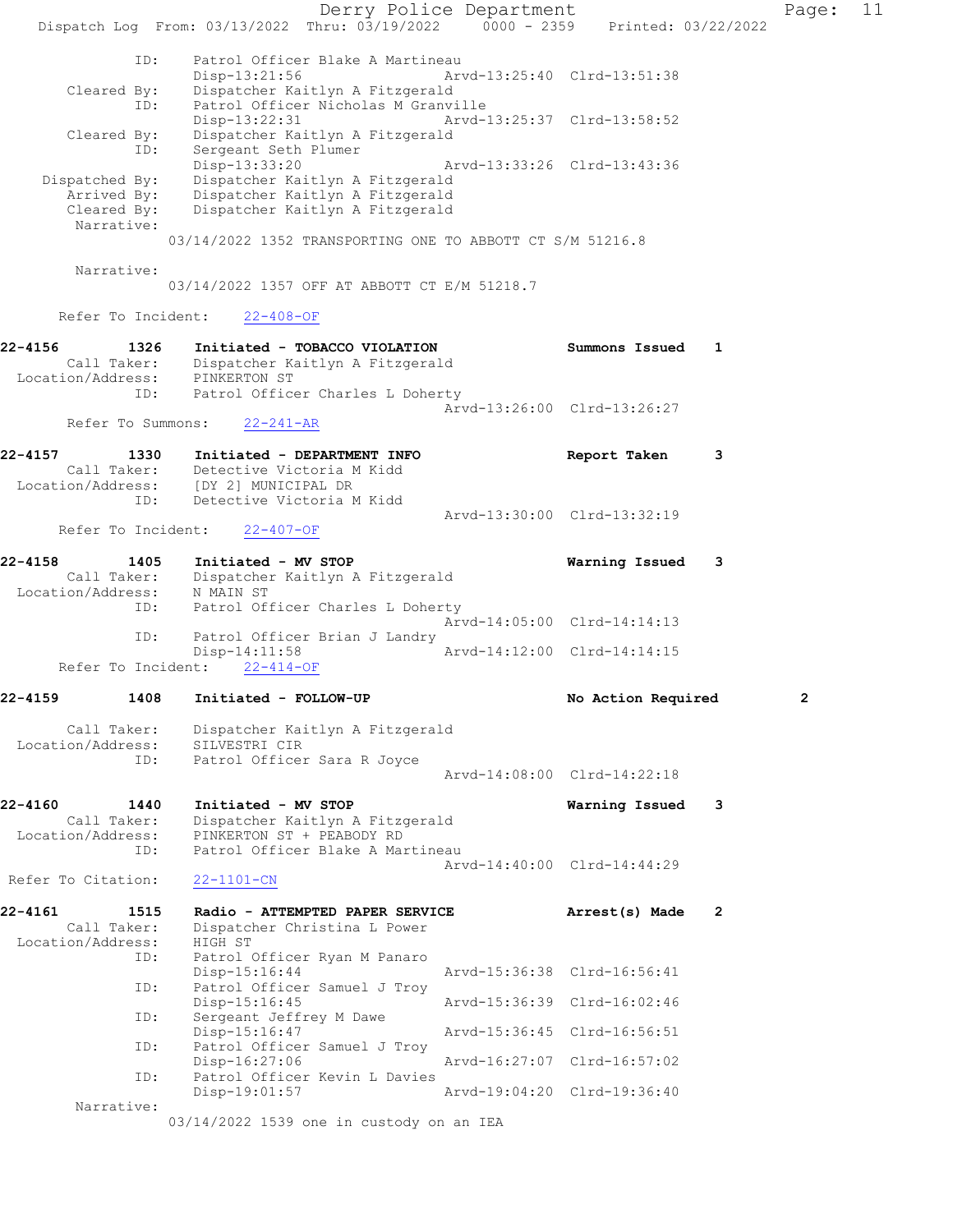Derry Police Department Page: 12 Dispatch Log From: 03/13/2022 Thru: 03/19/2022 0000 - 2359 Printed: 03/22/2022 Narrative: 03/14/2022 1541 316 enroute to PMC s/m 51226.2 Narrative: 03/14/2022 1546 off at PMC e/m 51228.1 Narrative: 03/14/2022 1639 one in custody for assault and criminal threat, enroute to hq's s/m 51228.1 Narrative: 03/14/2022 1646 off at hq's e/m 51229.7 with; Fiscel,Kerri 22 High St Derry, NH dob 051679 Narrative: \$1,000 PR bail set with a court date of 5/12 Narrative: 03/14/2022 1904 enroute to PMC 41393.8 Narrative: 03/14/2022 1908 e/m 41395.3 22-4162 1520 Initiated - MV STOP Warning Issued 3 Call Taker: Dispatcher Christina L Power Location/Address: TSIENNETO RD ID: Patrol Officer Nathan S Lavoie Arvd-15:20:00 Clrd-15:31:34 Refer To Citation: 22-1102-CN 22-4163 1542 Initiated - MV STOP Warning Issued 3 Call Taker: Dispatcher Christina L Power Location/Address: BYPASS 28 ID: Patrol Officer Nathan S Lavoie Arvd-15:42:00 Clrd-15:54:42 Refer To Citation: 22-1103-CN 22-4164 1552 Phone - ANIMAL COMPLAINT 1988 Services Rendered 1 Call Taker: Dispatcher Christina L Power Location/Address: FORDWAY ST ID: Patrol Officer Casey J Noyes Disp-15:54:04 Arvd-16:09:41 Clrd-16:18:30 Narrative: release the dog to the owner. 22-4165 1600 Phone - ASSIST OTHER AGENCY Cleared 3 Call Taker: Dispatcher Christina L Power Location/Address: MUNICIPAL DR ID: Patrol Officer Cody Johnson Disp-16:01:00 Arvd-16:01:01 Clrd-16:01:09 Refer To Field Int: 22-873-FI 22-4166 1609 Initiated - MV STOP Warning Issued 3 Call Taker: Dispatcher Christina L Power Location/Address: BYPASS 28 + LINLEW DR ID: Patrol Officer Nathan S Lavoie Arvd-16:09:00 Clrd-16:18:23<br>22-1104-CN Refer To Citation: 22-4167 1618 Initiated - MV STOP Warning Issued 3 Call Taker: Dispatcher Christina L Power Location/Address: BYPASS 28 ID: Patrol Officer Nathan S Lavoie Arvd-16:18:00 Clrd-16:23:54 Refer To Citation: 22-1105-CN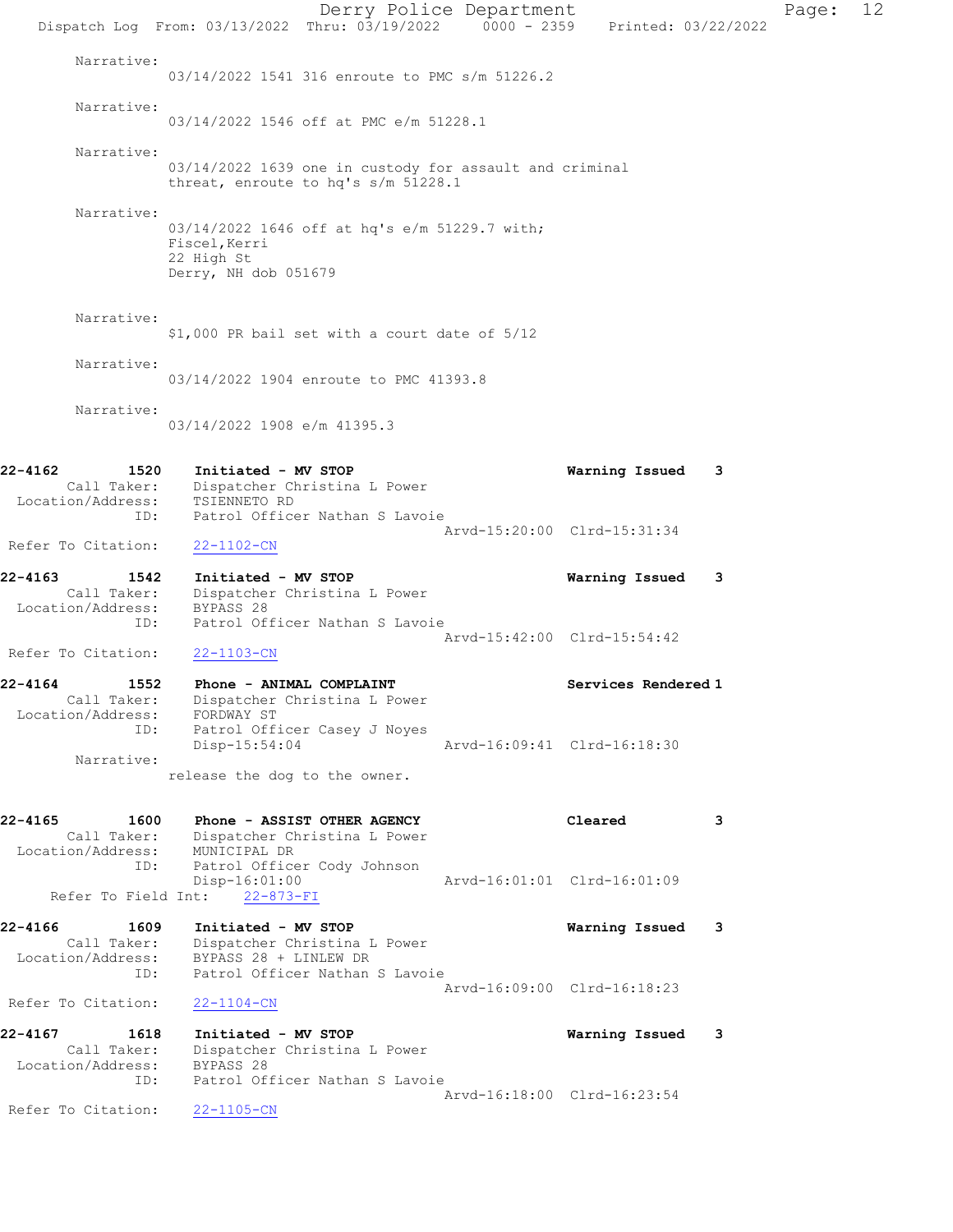Derry Police Department Fage: 13 Dispatch Log From:  $03/13/2022$  Thru:  $03/19/2022$  0000 - 2359 Printed:  $03/22/2022$ 22-4168 1619 Phone - THEFT Report Taken 2 Call Taker: Dispatcher Christina L Power Location/Address: E BROADWAY ID: Patrol Officer Ryan M Panaro Disp-16:59:38 Arvd-17:03:54 Clrd-17:05:34 Narrative: cosmetics Refer To Incident: 22-410-OF 22-4169 1628 Initiated - MV STOP Warning Issued 3 Call Taker: Dispatcher Christina L Power Location/Address: RT 28 ID: Patrol Officer Casey J Noyes Arvd-16:28:00 Clrd-16:36:05 Refer To Citation: 22-1106-CN 22-4170 1636 Initiated - FOLLOW-UP Cleared 2 Call Taker: Dispatcher Christina L Power Location/Address: BRENDA DR ID: Patrol Officer Nathan S Lavoie Arvd-16:36:00 Clrd-16:53:19 22-4171 1639 Initiated - DEPARTMENT INFO ADVICE GIVEN 3 Call Taker: Detective Victoria M Kidd Location/Address: HARDY CT ID: Detective Victoria M Kidd Arvd-16:39:00 Clrd-16:39:26 Refer To Field Int: 22-874-FI 22-4172 1653 Initiated - SUBPOENA DELIVERY Not Served 1 Call Taker: Dispatcher Christina L Power Location/Address: ENGLISH RANGE RD ID: Patrol Officer Nathan S Lavoie Arvd-16:53:00 Clrd-17:03:59 22-4173 1701 Phone - SUSPICIOUS ACTIVITY Report Taken 2 Call Taker: Dispatcher Christina L Power Location/Address: S MAIN ST ID: Patrol Officer Samuel J Troy Disp-17:02:31 Arvd-17:06:48 Clrd-18:55:20 ID: Sergeant Jeffrey M Dawe Disp-17:02:48 Clrd-17:08:03 ID: Sergeant Jeffrey M Dawe<br>Disp-17:44:53 Disp-17:44:53 Arvd-17:44:55 Clrd-18:11:49 Cleared By: Sergeant Jeffrey M Dawe ID: Sergeant Jeffrey M Dawe Disp-18:14:04 Arvd-18:14:07 Clrd-18:55:17<br>
D. Patrol Officer Ryan M Panaro<br>
Disp-18:15:44 Arvd-18:15:46 Clrd-18:55:23 Patrol Officer Ryan M Panaro Arvd-18:15:46 Clrd-18:55:23 Narrative: 03/14/2022 1815 follow up @ 20 Summit Ave Refer To Incident: 22-411-OF 22-4174 1702 Phone - ASSIST OTHER AGENCY Assistance Rendered 3 Call Taker: Dispatcher Christina L Power Location/Address: LORRI RD ID: Patrol Officer Casey J Noyes<br>Disp-17:03:51 Disp-17:03:51 Arvd-17:31:14 Clrd-18:13:53 ID: Sergeant Jeffrey M Dawe Disp-17:08:07 Arvd-17:16:16 Clrd-17:44:48 22-4175 1704 Phone - THEFT **Arrest(s)** Made 2

 Call Taker: Dispatcher Christina L Power Location/Address: ASHLEIGH DR ID: Patrol Officer Nathan S Lavoie<br>Disp-17:05:07 Disp-17:05:07 Arvd-17:10:25 Clrd-17:37:28 ID: Patrol Officer Ryan M Panaro<br>Disp-17:05:43 Disp-17:05:43 Arvd-17:12:26 Clrd-17:31:16

Narrative: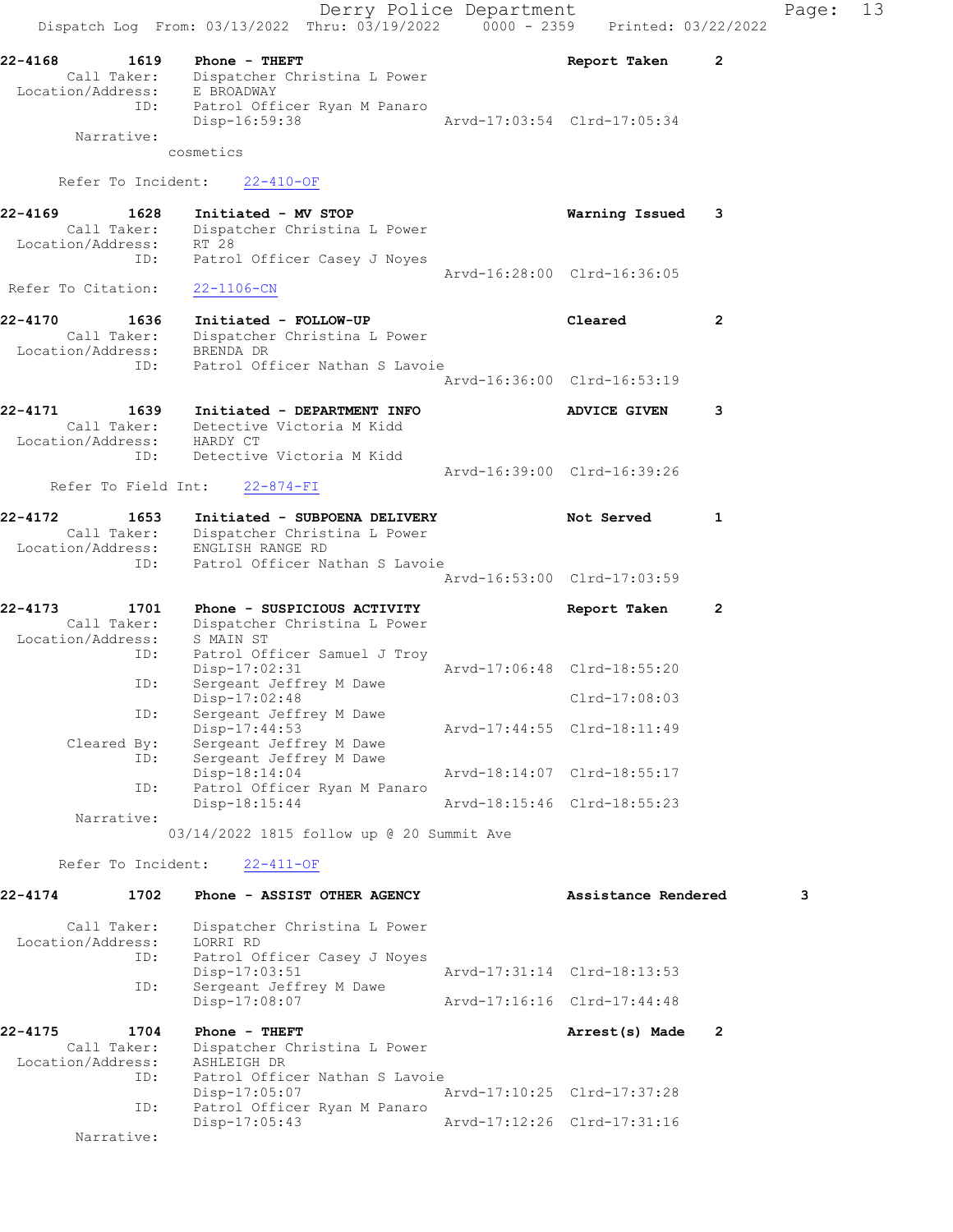Derry Police Department Fage: 14 Dispatch Log From: 03/13/2022 Thru: 03/19/2022 0000 - 2359 Printed: 03/22/2022 03/14/2022 1724 one in custody for theft, enroute to hq's s/m 69390.2 Narrative: 03/14/2022 1727 off at hq's e/m 69391.3 with; Carter,Erin 97 E Broadway Derry, NH dob 061964 Narrative: 03/14/2022 1823 released on PR bail with a court date of 5/12 Refer To Arrest: 22-243-AR 22-4176 1753 Initiated - MV STOP Warning Issued 3 Call Taker: Dispatcher Christina L Power Location/Address: MANCHESTER RD ID: Patrol Officer Kevin L Davies Arvd-17:53:00 Clrd-18:03:10 Refer To Citation: 22-1107-CN 22-4177 1829 Initiated - SUBPOENA DELIVERY Served 1 Call Taker: Dispatcher Christina L Power Location/Address: ENGLISH RANGE RD ID: Patrol Officer Nathan S Lavoie Arvd-18:29:00 Clrd-18:37:47 22-4178 1837 Initiated - MV STOP No No Action Required 3 Call Taker: Dispatcher Christina L Power Location/Address: ADAMS POND RD ID: Patrol Officer Casey J Noyes Arvd-18:37:00 Clrd-18:39:43 Cleared By: Patrol Officer Robert Corwin 22-4179 1840 Initiated - MV STOP No Action Required 3 Call Taker: Dispatcher Christina L Power Location/Address: ADAMS POND RD ID: Patrol Officer Casey J Noyes Arvd-18:40:00 Clrd-18:42:14 Cleared By: Patrol Officer Robert Corwin Narrative: duplicate 22-4180 1842 Phone - ERRATIC OPERATION Could Not Locate 2 Call Taker: Patrol Officer Robert Corwin Location/Address: RT 28 ID: Patrol Officer Casey J Noyes Disp-18:43:11 Arvd-18:45:15 Clrd-18:50:53 Arrived By: Dispatcher Christina L Power Cleared By: Dispatcher Christina L Power 22-4181 1901 Initiated - FOLLOW-UP Cleared 2 Call Taker: Sergeant Jared Knox Location/Address: S MAIN ST ID: Patrol Officer Samuel J Troy Arvd-19:01:00 Clrd-19:37:09 Cleared By: Dispatcher Christina L Power 22-4182 1937 Phone - KEEP THE PEACE Services Rendered 2 Call Taker: Dispatcher Christina L Power Location/Address: S MAIN ST ID: Patrol Officer Samuel J Troy<br>Disp-19:38:17 Disp-19:38:17 <br>
Disp-19:38:17 <br>
Dispose arvd-19:41:13 Clrd-20:06:12<br>
Dispose are arrow by Dispose are are at the part of ficer Kevin L Davies Patrol Officer Kevin L Davies Disp-19:38:20 Arvd-19:41:15 Clrd-20:06:20 22-4183 1951 Phone - KEEP THE PEACE SENT ON THEIR WAY 2 Call Taker: Patrol Officer Robert Corwin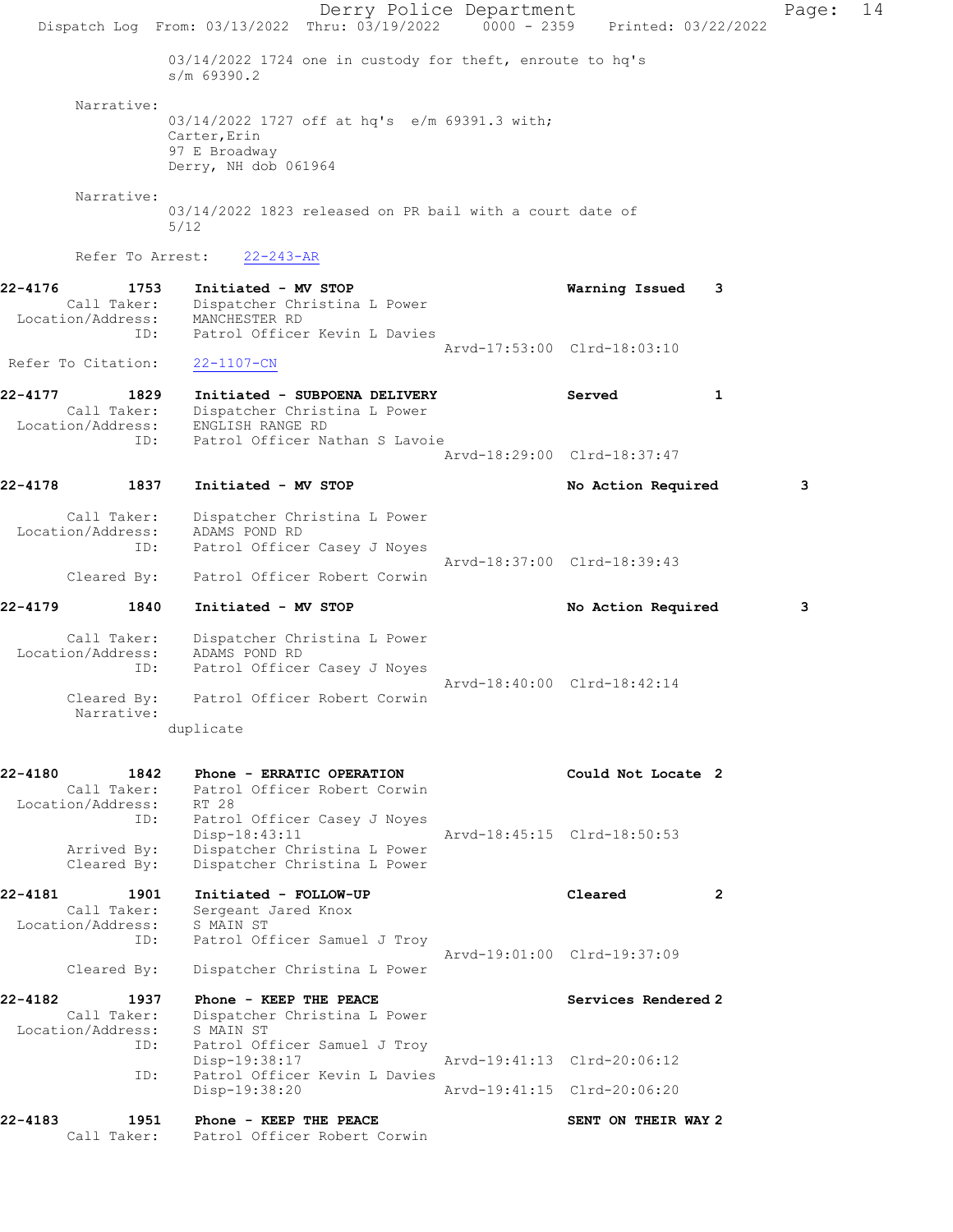Derry Police Department Fage: 15 Dispatch Log From: 03/13/2022 Thru: 03/19/2022 0000 - 2359 Printed: 03/22/2022 Location/Address: [DY 1050] W BROADWAY ID: Patrol Officer Nathan S Lavoie<br>Disp-19:54:19 Mrvd-20:03:26 Clrd-20:13:31 Disp-19:54:19 Arvd-20:03:26 Clrd-20:13:31 Arrived By: Dispatcher Christina L Power Cleared By: Dispatcher Christina L Power ID: Patrol Officer Ryan M Panaro Disp-19:54:22 Arvd-20:03:27 Clrd-20:06:10 Arrived By: Dispatcher Christina L Power Cleared By: Dispatcher Christina L Power ID: Patrol Officer Ryan M Panaro Disp-20:06:50 Arvd-20:06:52 Clrd-20:13:26 Dispatched By: Dispatcher Christina L Power Arrived By: Dispatcher Christina L Power Cleared By: Dispatcher Christina L Power 22-4184 2012 Walk-In - ASSIST OTHER AGENCY Report Taken 3 Call Taker: Patrol Officer Robert Corwin Location/Address: [DY 2] MUNICIPAL DR ID: Patrol Officer Robert Corwin<br>Disp-20:13:49 Arvd-20:13:52 Clrd-20:56:57 Cleared By: Dispatcher Christina L Power Refer To Incident: 22-412-OF 22-4185 2019 Walk-In - EMERGENCY RESTRAINING ORDER Report Taken 2 Call Taker: Dispatcher Christina L Power Location/Address: S MAIN ST ID: Patrol Officer Samuel J Troy Disp-20:20:40 Arvd-20:20:43 Clrd-21:19:10 Narrative: 03/14/2022 2105 ERO was granted. 22-4186 2034 Phone - ASSIST CITIZEN 2004 ADVICE GIVEN 3<br>Call Taker: Patrol Officer Robert Corwin Call Taker: Patrol Officer Robert Corwin Location/Address: E BROADWAY ID: Patrol Officer Ryan M Panaro<br>Disp-20:35:32 Disp-20:35:32 Arvd-20:48:39 Clrd-20:53:56 Arrived By: Dispatcher Christina L Power Cleared By: Dispatcher Christina L Power 22-4187 2123 Phone - WELFARE CHECK Services Rendered 2 Call Taker: Patrol Officer Robert Corwin Location/Address: CONCORD AVE ID: Patrol Officer Kevin L Davies Disp-21:26:22 Clrd-21:32:13 Cleared By: Dispatcher Christina L Power ID: Patrol Officer Kevin L Davies Disp-21:41:24 Arvd-21:42:17 Clrd-21:52:09 Dispatched By: Dispatcher Christina L Power Arrived By: Dispatcher Christina L Power<br>Cleared By: Dispatcher Christina L Power Dispatcher Christina L Power Narrative: checked and all was okay Refer To Field Int: 22-929-FI 22-4188 2126 Phone - SUSPICIOUS ACTIVITY Could Not Locate 2 Call Taker: Dispatcher Christina L Power Location/Address: E BROADWAY ID: Patrol Officer Casey J Noyes Disp-21:28:00 Arvd-21:29:52 Clrd-22:03:00 ID: Patrol Officer Ryan M Panaro Disp-21:28:03 Arvd-21:29:52 Clrd-22:03:10 ID: Patrol Officer Kevin L Davies<br>Disp-21:32:19 Disp-21:32:19 Arvd-21:32:20 Clrd-21:41:20 Narrative: kids running on the roof. Narrative: 03/14/2022 213703/14/2022 2137 ped check by # 11 Narrative: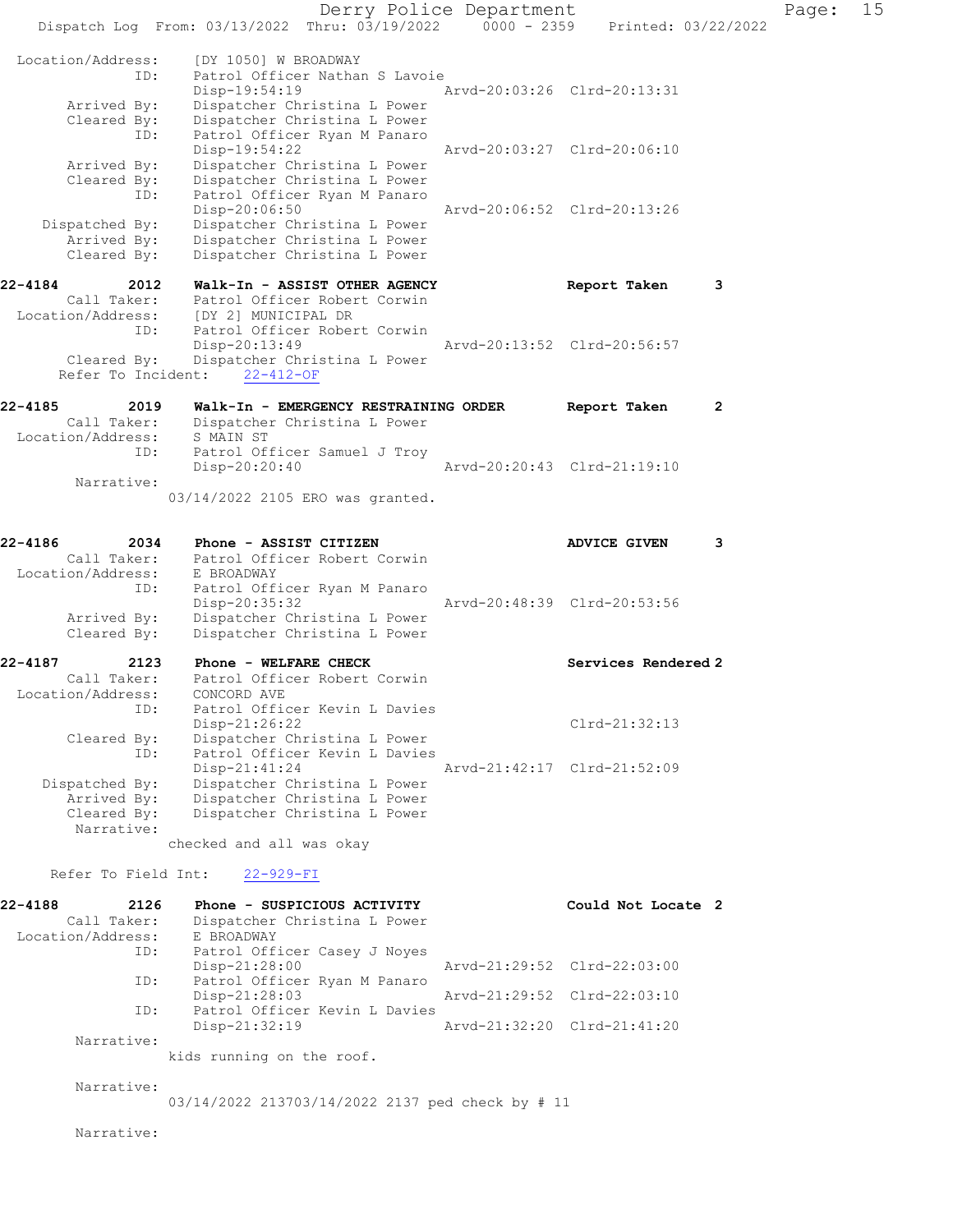Derry Police Department Page: 16 Dispatch Log From: 03/13/2022 Thru: 03/19/2022 0000 - 2359 Printed: 03/22/2022 03/14/2022 2141 juveniles sent on their way Refer To Field Int: 22-875-FI 22-4189 2315 Initiated - MV STOP Warning Issued 3 Call Taker: Dispatcher Jonathon S Pickering Location/Address: W BROADWAY ID: Patrol Officer Andrew R Kennedy Arvd-23:15:00 Clrd-23:21:23 Refer To Citation: 22-1108-CN 22-4190 2321 Initiated - MV STOP Summons Issued 3 Call Taker: Dispatcher Jonathon S Pickering Location/Address: NORMAN DR ID: Patrol Officer Jack Stafford Arvd-23:21:00 Clrd-23:43:16 Patrol Officer Michael Carnazzo ID: Patrol Officer Kevin L Davies<br>Disp-23:28:29 Arvd-23:28:30 Clrd-23:32:37 Disp-23:28:29 Refer To Citation: 22-1109-CN Refer To Summons: 22-244-AR 22-4191 2331 Initiated - MV CHECK SENT ON THEIR WAY 1 Call Taker: Dispatcher Jonathon S Pickering Location/Address: RT 28 ID: Sergeant Patrick H Dawson Arvd-23:31:00 Clrd-23:33:52 ID: Patrol Officer Andrew R Kennedy Disp-23:33:13 Arvd-23:33:14 Clrd-23:33:54 22-4192 2332 Initiated - PROPERTY CHECK No Action Required 2 Call Taker: Dispatcher Jonathon S Pickering Location/Address: ROLLINS ST ID: Patrol Officer Monica Ricci Arvd-23:32:00 Clrd-23:34:39 22-4193 2335 Initiated - MV CHECK SENT ON THEIR WAY 1 Call Taker: Dispatcher Jonathon S Pickering Location/Address: [DY 1516] ROCKINGHAM RD ID: Patrol Officer Kevin L Davies Arvd-23:35:00 Clrd-23:39:57 22-4194 2338 Phone - DISTURBANCE Arrest(s) Made 1 Call Taker: Dispatcher Jonathon S Pickering Location/Address: SUMMIT AVE ID: Patrol Officer Monica Ricci Disp-23:39:31 Arvd-23:40:20 Clrd-23:56:53 ID: Patrol Officer Andrew R Kennedy<br>Disp-23:39:33 Arvd-23:40:20 Clrd-03/15/2022 @ 01:44:53 Disp-23:39:33 Arvd-23:40:20 Clrd-03/15/2022 @ 01:44:53 ID: Sergeant Patrick H Dawson Disp-23:39:36 Arvd-23:40:20 Clrd-03/15/2022 @ 00:20:25 ID: Patrol Officer Kevin L Davies Disp-23:40:03 Arvd-23:40:20 Clrd-03/15/2022 @ 00:20:24<br>ID: Patrol Officer Jack Stafford Patrol Officer Jack Stafford Disp-23:48:19 Arvd-23:48:20 Clrd-23:56:54 Patrol Officer Michael Carnazzo Narrative: 03/14/2022 2340 male subject screaming Narrative: 03/14/2022 2340 off with subject Narrative: 03/14/2022 2348 one detained Narrative: 03/14/2022 2348 134/130 off with other half Narrative: 03/14/2022 2353 one in custody for PC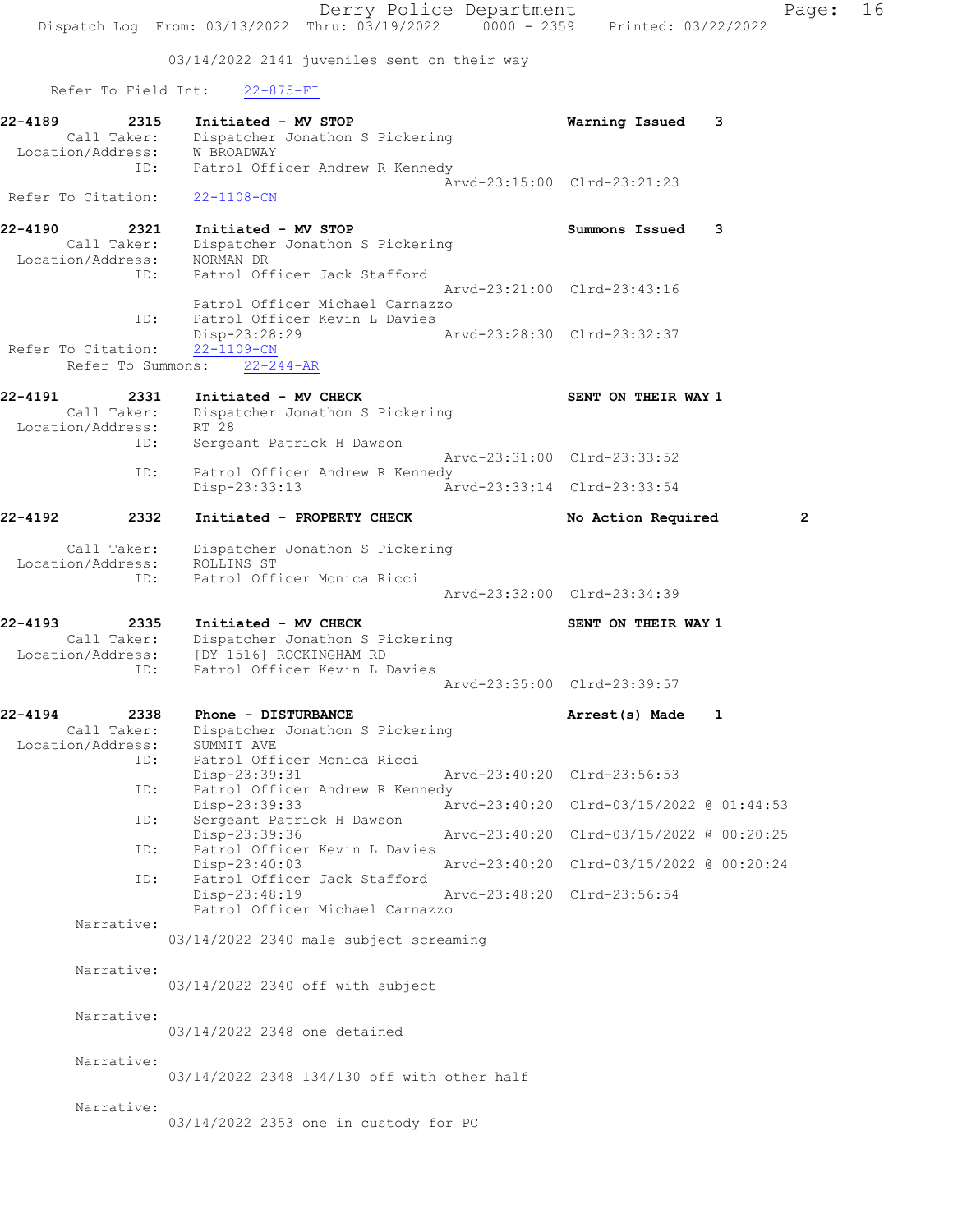|                  |                 | Derry Police Department<br>Dispatch Log From: 03/13/2022 Thru: 03/19/2022 0000 - 2359 Printed: 03/22/2022 |  |  | Page: | 17 |
|------------------|-----------------|-----------------------------------------------------------------------------------------------------------|--|--|-------|----|
| Narrative:       |                 | 03/14/2022 2358 335 transporting to PMC s/m: 51266.0                                                      |  |  |       |    |
| Narrative:       |                 | 03/14/2022 2359 335 off at PMC e/m: 51266.5                                                               |  |  |       |    |
| Narrative:       |                 | 03/15/2022 0020 335 transporting to DPDHQ s/m: 51266.5                                                    |  |  |       |    |
| Narrative:       |                 | 03/15/2022 0026 335 off at DPDHO e/m: 51268.1                                                             |  |  |       |    |
| Narrative:       |                 | 03/15/2022 0028 transporting to Brentwood s/m: 51268.1                                                    |  |  |       |    |
| Narrative:       |                 | 03/15/2022 0057 off at Brentwood e/m: 51289.7                                                             |  |  |       |    |
| Narrative:       |                 | 03/15/2022 0107 released to Brentwood custody                                                             |  |  |       |    |
| Refer To $P/C$ : | $22 - 245 - AR$ |                                                                                                           |  |  |       |    |

# For Date: 03/15/2022 - Tuesday

| $22 - 4195$<br>0025<br>Call Taker:<br>Location/Address:        | Phone - SUSPICIOUS ACTIVITY<br>Dispatcher Jonathon S Pickering<br>GULF RD + HAMPSHIRE DR                                            | Could Not Locate 2          |
|----------------------------------------------------------------|-------------------------------------------------------------------------------------------------------------------------------------|-----------------------------|
| ID:                                                            | Patrol Officer Jack Stafford<br>Disp-00:26:32<br>Patrol Officer Michael Carnazzo                                                    | Arvd-00:35:01 Clrd-00:47:29 |
| $22 - 4196$<br>0029<br>Call Taker:<br>Location/Address:<br>ID: | Phone - ALARM, BURGLAR<br>Dispatcher Jonathon S Pickering<br>[DY 3509] MONTGOMERY FARM RD<br>Patrol Officer Kevin L Davies          | False Alarm<br>1            |
|                                                                | Disp-00:30:09                                                                                                                       | Arvd-00:38:08 Clrd-00:58:18 |
| ID:                                                            | Patrol Officer Monica Ricci<br>Disp-00:30:13                                                                                        | Arvd-00:38:09 Clrd-00:58:17 |
| ID:                                                            | Sergeant Patrick H Dawson<br>Disp-00:47:28                                                                                          | Arvd-00:50:45 Clrd-00:58:19 |
| Narrative:                                                     | 03/15/2022 0046 off with an unsecured door                                                                                          |                             |
| Narrative:                                                     | 03/15/2022 0047 officers checking the residence                                                                                     |                             |
| Narrative:                                                     | 03/15/2022 0049 contact made with homeowners                                                                                        |                             |
| Narrative:                                                     | 03/15/2022 0058 building checked, no issues                                                                                         |                             |
| Refer To Field Int:                                            | $22 - 930 - FI$                                                                                                                     |                             |
| 22-4197<br>0101<br>Call Taker:<br>ID:                          | Initiated - MV CHECK<br>Dispatcher Jonathon S Pickering<br>Location/Address: [DY 830] MANCHESTER RD<br>Patrol Officer Jack Stafford | Vehicle checked<br>1        |
|                                                                |                                                                                                                                     | Aryd-01:01:00 Clrd-01:08:06 |
| Narrative:                                                     | Patrol Officer Michael Carnazzo                                                                                                     |                             |
|                                                                | 03/15/2022 0101 off with NH 4565249                                                                                                 |                             |
| $22 - 4198$<br>0117                                            | Initiated - PROPERTY CHECK                                                                                                          | Services Rendered 2         |
|                                                                | Call Taker: Dispatcher Jonathon & Dickering                                                                                         |                             |

| Call Taker:<br>Location/Address: | Dispatcher Jonathon S Pickering<br>ROLLINS ST |                             |  |
|----------------------------------|-----------------------------------------------|-----------------------------|--|
| TD:                              | Patrol Officer Jack Stafford                  |                             |  |
|                                  |                                               | Arvd-01:17:00 Clrd-01:18:12 |  |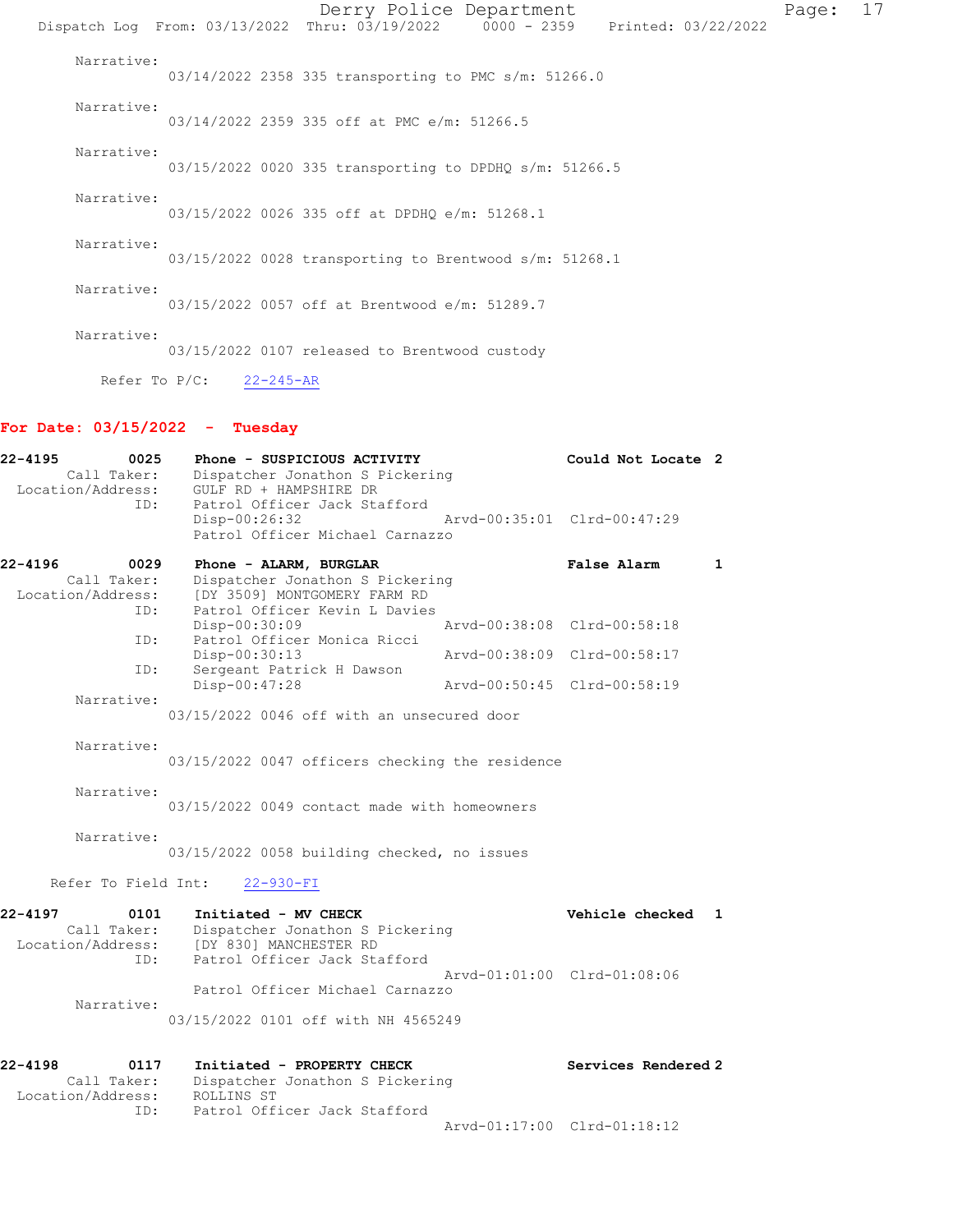|                                             |             | Dispatch Log From: 03/13/2022 Thru: 03/19/2022                                                                 | Derry Police Department<br>$0000 - 2359$ | Printed: 03/22/2022         | Page:          | 18 |
|---------------------------------------------|-------------|----------------------------------------------------------------------------------------------------------------|------------------------------------------|-----------------------------|----------------|----|
|                                             |             | Patrol Officer Michael Carnazzo                                                                                |                                          |                             |                |    |
| 22-4199                                     | 0144        | Initiated - SUBPOENA DELIVERY                                                                                  |                                          | Not Served<br>1             |                |    |
| Call Taker:<br>Location/Address:            |             | Dispatcher Jonathon S Pickering<br>[DY 997] PARKLAND DR                                                        |                                          |                             |                |    |
|                                             | ID:         | Patrol Officer Andrew R Kennedy                                                                                |                                          | Arvd-01:44:00 Clrd-02:00:56 |                |    |
| 22-4200<br>Call Taker:                      | 0234        | Initiated - MV STOP<br>Dispatcher Jonathon S Pickering                                                         |                                          | Warning Issued<br>3         |                |    |
| Location/Address:                           | ID:         | <b>W BROADWAY</b><br>Patrol Officer Jack Stafford                                                              |                                          | Arvd-02:34:00 Clrd-02:40:57 |                |    |
|                                             |             | Patrol Officer Michael Carnazzo                                                                                |                                          |                             |                |    |
| 22-4201<br>Call Taker:<br>Location/Address: | 0525<br>ID: | Initiated - MV STOP<br>Dispatcher Jonathon S Pickering<br>E BROADWAY + HOOD RD<br>Patrol Officer Monica Ricci  |                                          | Warning Issued<br>3         |                |    |
| Refer To Citation:                          |             |                                                                                                                |                                          | Arvd-05:25:00 Clrd-05:30:39 |                |    |
|                                             |             | $22 - 1110 - CN$                                                                                               |                                          |                             |                |    |
| 22-4202<br>Call Taker:<br>Location/Address: | 0735<br>ID: | Initiated - MV STOP<br>Dispatcher Kaitlyn A Fitzgerald<br>LINLEW DR                                            |                                          | Warning Issued<br>3         |                |    |
| Refer To Citation:                          |             | Patrol Officer Sara R Joyce<br>$22 - 1111 - CN$                                                                |                                          | Arvd-07:35:00 Clrd-07:39:45 |                |    |
| 22-4203<br>Call Taker:<br>Location/Address: | 0804        | Initiated - MV STOP<br>Dispatcher Kaitlyn A Fitzgerald<br>CRYSTAL AVE                                          |                                          | Warning Issued<br>3         |                |    |
|                                             | ID:         | Patrol Officer Sara R Joyce                                                                                    |                                          | Arvd-08:04:00 Clrd-08:07:37 |                |    |
| Refer To Citation:                          |             | $22 - 1112 - CN$                                                                                               |                                          |                             |                |    |
| $22 - 4204$                                 | 0823        | Initiated - FOLLOW-UP                                                                                          |                                          | No Action Required          | $\overline{2}$ |    |
| Call Taker:<br>Location/Address:            | ID:         | Dispatcher Kaitlyn A Fitzgerald<br>MANNING ST<br>Patrol Officer Cody Johnson                                   |                                          |                             |                |    |
|                                             |             |                                                                                                                |                                          | Arvd-08:23:00 Clrd-08:28:08 |                |    |
| 22-4205<br>Call Taker:<br>Location/Address: | 0830<br>ID: | Initiated - MV STOP<br>Dispatcher Kaitlyn A Fitzgerald<br>BYPASS 28 + LINLEW DR<br>Patrol Officer Sara R Joyce |                                          | Warning Issued<br>3         |                |    |
| Refer To Citation:                          |             | $22 - 1113 - CN$                                                                                               |                                          | Arvd-08:30:00 Clrd-08:34:31 |                |    |
| 22-4206<br>Call Taker:<br>Location/Address: | 0841        | Initiated - MV STOP<br>Dispatcher Kaitlyn A Fitzgerald<br>FORDWAY ST                                           |                                          | Warning Issued<br>3         |                |    |
|                                             | ID:         | Patrol Officer Blake A Martineau                                                                               |                                          | Aryd-08:41:00 Clrd-08:46:43 |                |    |
| Refer To Citation:                          |             | $22 - 1114 - CN$                                                                                               |                                          |                             |                |    |
| 22-4207<br>Call Taker:<br>Location/Address: | 0843        | Initiated - PAPER SERVICE<br>Dispatcher Kaitlyn A Fitzgerald<br>LARAWAY CT                                     |                                          | Services Rendered 3         |                |    |
|                                             | ID:         | Patrol Officer Brendan S Holden                                                                                |                                          | Arvd-08:43:00 Clrd-08:52:56 |                |    |
| 22-4208<br>Call Taker:<br>Location/Address: | 0843        | Phone - DOMESTIC DISTURBANCE<br>Dispatcher Kaitlyn A Fitzgerald<br>LINLEW DR                                   |                                          | Verbal in Nature 1          |                |    |
|                                             | ID:         | Patrol Officer Sara R Joyce<br>Disp-08:46:15                                                                   |                                          | Arvd-08:50:56 Clrd-09:14:57 |                |    |
|                                             | ID:         | Patrol Officer Cody Johnson                                                                                    |                                          |                             |                |    |
|                                             |             | Disp-08:46:18                                                                                                  | Arvd-08:50:54 Clrd-09:12:12              |                             |                |    |
|                                             | ID:         | Sergeant Patrick H Dawson<br>Disp-09:02:38                                                                     |                                          | Arvd-09:02:41 Clrd-09:13:05 |                |    |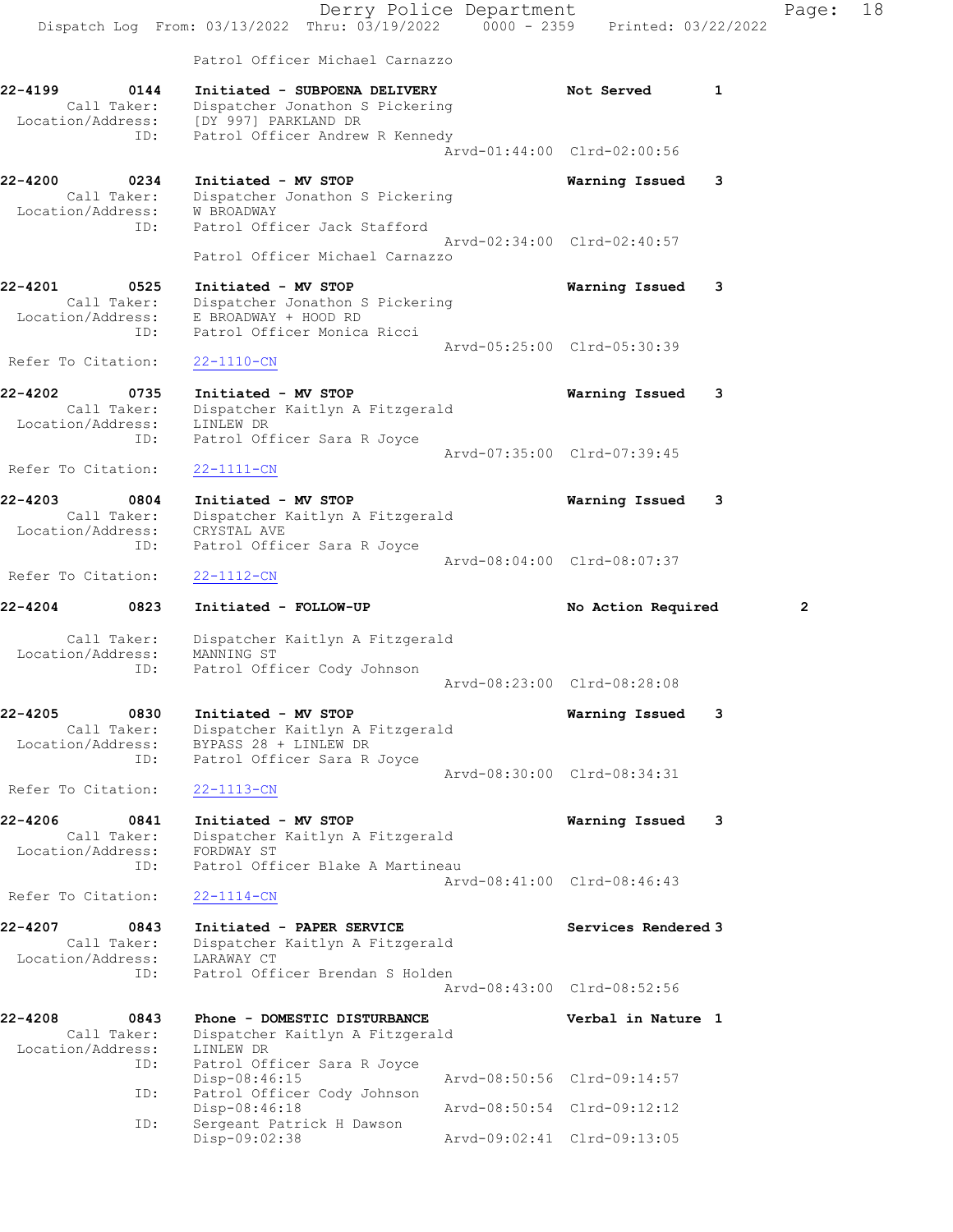Derry Police Department Fage: 19 Dispatch Log From: 03/13/2022 Thru: 03/19/2022 0000 - 2359 Printed: 03/22/2022 Refer To Field Int: 22-877-FI 22-4209 0847 Initiated - MV STOP Warning Issued 3 Call Taker: Dispatcher Kaitlyn A Fitzgerald Location/Address: MARTHA DR ID: Captain Vernon L Thomas Arvd-08:47:00 Clrd-08:48:59 22-4210 0903 Initiated - FOLLOW-UP No Action Required 2 Call Taker: Dispatcher Kaitlyn A Fitzgerald Location/Address: SILVESTRI CIR ID: Patrol Officer Brendan S Holden Arvd-09:03:00 Clrd-09:11:29 22-4211 0904 Initiated - MV STOP Warning Issued 3 Call Taker: Dispatcher Kaitlyn A Fitzgerald Location/Address: ISLAND POND RD ID: Patrol Officer Blake A Martineau Arvd-09:04:00 Clrd-09:09:55 Refer To Citation: 22-1115-CN 22-4212 0929 Initiated - PAPER SERVICE Not Served 3 Call Taker: Dispatcher Kaitlyn A Fitzgerald Location/Address: FOREST RIDGE RD ID: Patrol Officer Sara R Joyce Arvd-09:29:00 Clrd-09:31:41 22-4213 0934 Initiated - MV STOP Warning Issued 3 Call Taker: Dispatcher Kaitlyn A Fitzgerald Location/Address: HAMPSTEAD RD + MORRISON RD ID: Patrol Officer Brendan S Holden Arvd-09:34:00 Clrd-09:40:17 Refer To Citation: 22-1116-CN 22-4214 0941 Initiated - MV STOP Warning Issued 3 Call Taker: Dispatcher Kaitlyn A Fitzgerald Location/Address: CRYSTAL AVE ID: Patrol Officer Blake A Martineau Arvd-09:41:00 Clrd-09:45:58 Refer To Citation: 22-1117-CN 22-4215 0951 Initiated - MV STOP Warning Issued 3 Call Taker: Dispatcher Kaitlyn A Fitzgerald Location/Address: SCOBIE POND RD ID: Patrol Officer Sara R Joyce Arvd-09:51:00 Clrd-09:55:07 Refer To Citation: 22-1118-CN 22-4216 0952 Initiated - WARRANT ARREST Summons Issued 2 Call Taker: Dispatcher Kaitlyn A Fitzgerald Location/Address: MUNICIPAL DR ID: Patrol Officer Cody Johnson Arvd-09:52:00 Clrd-10:11:28 Narrative: 03/15/2022 0956 SUBJECT IN LOBBY ISSUED A SUMMONS FOR NEGLIGENT DRIVING Narrative: 03/15/2022 0957 IDENTIFIED AS: ADAM FRITCHY 3 KILREA RD DERRY, NH DOB: 11/16/1993 Refer To Summons: 22-247-AR 22-4217 1002 Initiated - ASSIST OTHER AGENCY Report Taken 3 Call Taker: Dispatcher Kaitlyn A Fitzgerald

Location/Address: [DY 2] MUNICIPAL DR

ID: Detective Scott A Tompkins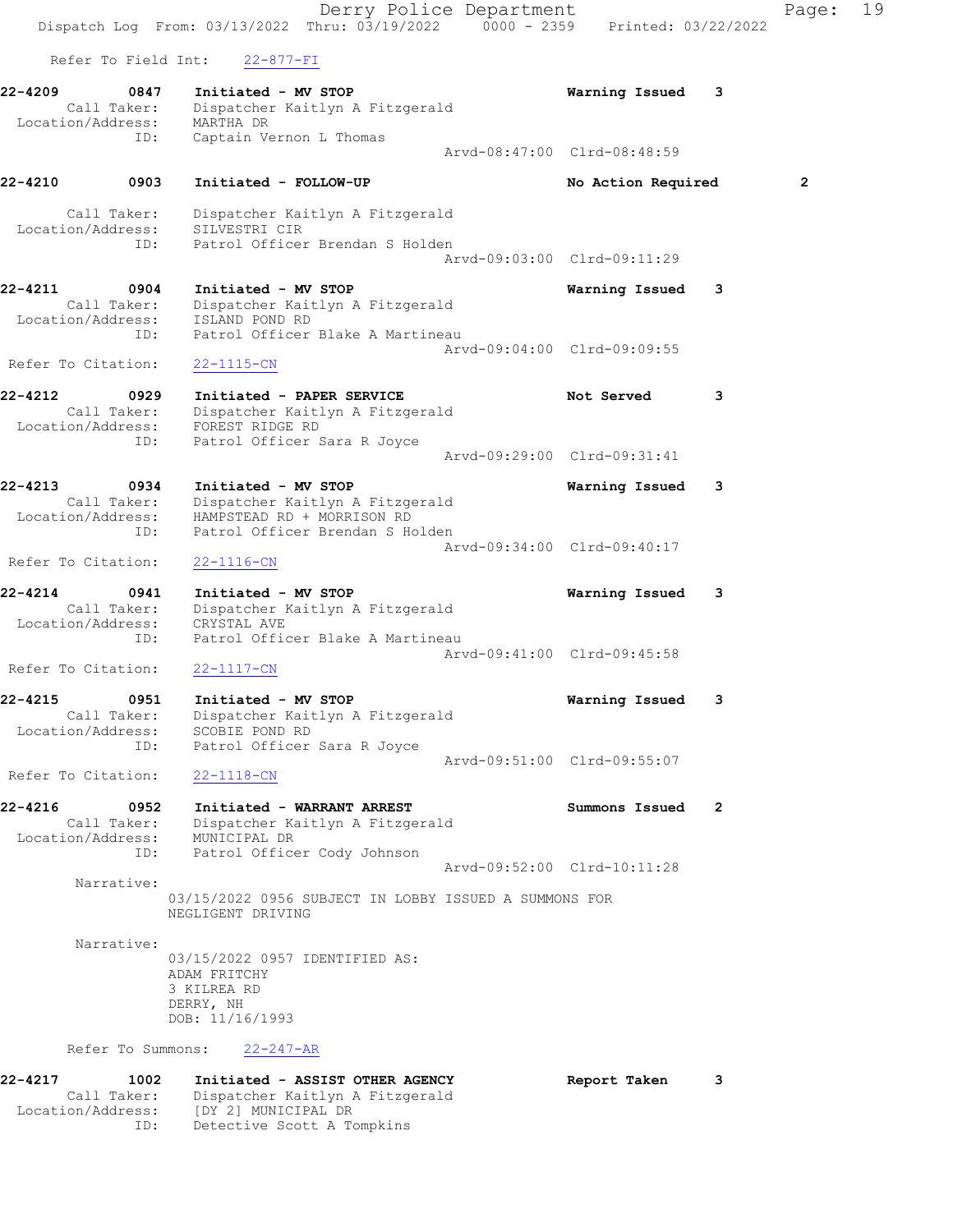Arvd-10:02:00 Clrd-10:18:00 Refer To Incident: 22-415-OF 22-4218 1017 Initiated - ATTEMPTED PAPER SERVICE Not Served 2 Call Taker: Dispatcher Jess W Arcand Location/Address: N MAIN ST ID: Patrol Officer Sara R Joyce Arvd-10:17:00 Clrd-10:20:39 Cleared By: Dispatcher Kaitlyn A Fitzgerald 22-4219 1024 Phone - COMPLAINT Services Rendered 3 Call Taker: Dispatcher Kaitlyn A Fitzgerald Location/Address: BARKLAND DR ID: Patrol Officer Brendan S Holden<br>Disp-10:36:29 Ar Disp-10:36:29 Arvd-10:36:30 Clrd-10:51:56 Refer To Field Int: 22-885-FI 22-4220 1047 Initiated - ASSIST OTHER AGENCY Report Taken 3 Call Taker: Dispatcher Kaitlyn A Fitzgerald Location/Address: MUNICIPAL DR ID: Detective Scott A Tompkins Arvd-10:47:00 Clrd-10:48:04 Refer To Incident: 22-416-OF 22-4221 1049 Initiated - ATTEMPTED PAPER SERVICE Not Served 2 Call Taker: Dispatcher Kaitlyn A Fitzgerald Location/Address: WYMAN ST ID: Patrol Officer Cody Johnson Arvd-10:49:00 Clrd-10:56:31 ID: Patrol Officer Blake A Martineau Disp-10:50:49 Arvd-10:50:52 Clrd-10:56:33 22-4222 1058 Initiated - ATTEMPTED PAPER SERVICE Not Served 2 Call Taker: Dispatcher Kaitlyn A Fitzgerald Location/Address: BEACON ST ID: Patrol Officer Cody Johnson Arvd-10:58:00 Clrd-11:09:40 ID: Patrol Officer Blake A Martineau Disp-10:58:52 Arvd-10:59:14 Clrd-11:09:42 22-4223 1103 Initiated - MV STOP Warning Issued 3 Call Taker: Dispatcher Kaitlyn A Fitzgerald Location/Address: MANCHESTER RD ID: Patrol Officer Sara R Joyce Arvd-11:03:00 Clrd-11:07:27 Refer To Citation: 22-1120-CN 22-4224 1113 Phone - MEDICAL EMERGENCY NERTHALL Assistance Rendered 1 Call Taker: Dispatcher Kaitlyn A Fitzgerald Location/Address: W BROADWAY ID: Patrol Officer Cody Johnson Disp-11:14:55 Arvd-11:16:41 Clrd-11:33:27 Narrative: 03/15/2022 1123 DFD NOTIFIED AND ON SCENE Refer To Field Int: 22-878-FI 22-4225 1231 Phone - DELIVER A MESSAGE Not Served 1 Call Taker: Dispatcher Jess W Arcand Location/Address: FOREST RIDGE RD ID: Patrol Officer Sara R Joyce Disp-12:35:40 Arvd-12:43:02 Clrd-12:49:43 22-4226 1239 Initiated - FOLLOW-UP Cleared 2 Call Taker: Dispatcher Jess W Arcand Location/Address: [DY 2] MUNICIPAL DR ID: Patrol Officer Brendan S Holden Arvd-12:39:00 Clrd-12:50:09 22-4227 1244 Initiated - MV STOP Warning Issued 3

Call Taker: Dispatcher Jess W Arcand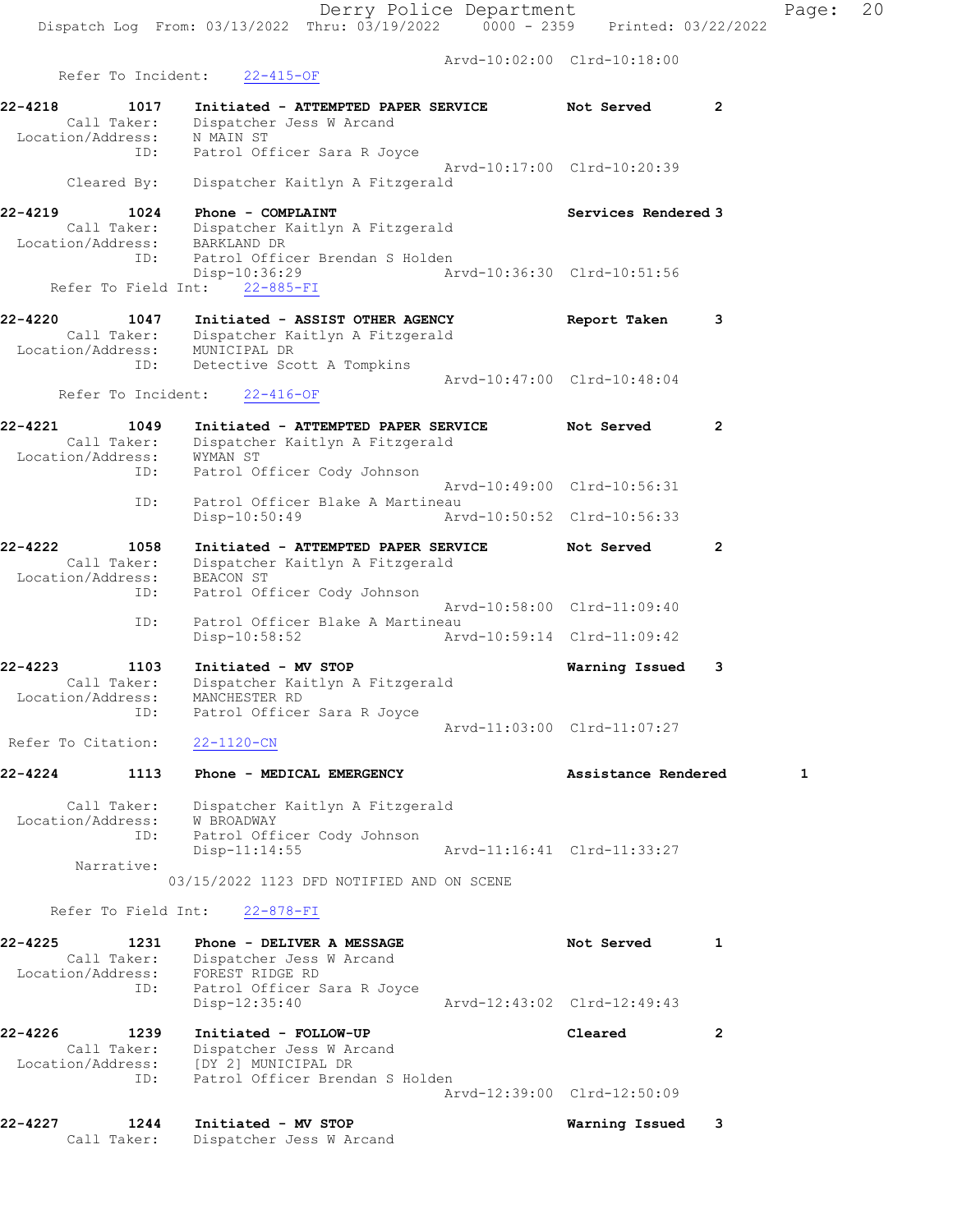Derry Police Department Page: 21 Dispatch Log From: 03/13/2022 Thru: 03/19/2022 0000 - 2359 Printed: 03/22/2022 Location/Address: E BROADWAY ID: Patrol Officer Blake A Martineau Arvd-12:44:00 Clrd-12:49:34 Refer To Citation: 22-1122-CN 22-4228 1255 Initiated - WELFARE CHECK 1 Report Taken 2 1 Call Taker: Dispatcher Jess W Arcand Location/Address: LARAWAY CT ID: Patrol Officer Brendan S Holden Arvd-12:55:00 Clrd-13:05:23 ID: Detective Peter A Houlis Arvd-13:03:00 Clrd-13:07:18 Dispatched By: Dispatcher Kaitlyn A Fitzgerald Arrived By: Dispatcher Kaitlyn A Fitzgerald Cleared By: Dispatcher Kaitlyn A Fitzgerald ID: Patrol Officer Brendan S Holden<br>Disp-13:06:16 A Disp-13:06:16 Arvd-13:06:19 Clrd-13:06:32 Refer To Incident: 22-417-OF 22-4229 1306 Initiated - FOLLOW-UP No Action Required 2 Call Taker: Dispatcher Kaitlyn A Fitzgerald Location/Address: LARAWAY CT ID: Patrol Officer Brendan S Holden Arvd-13:06:00 Clrd-13:07:05 22-4230 1307 Initiated - MV STOP Warning Issued 3 Call Taker: Dispatcher Jess W Arcand Location/Address: ASHLEIGH DR ID: Patrol Officer Sara R Joyce Arvd-13:07:00 Clrd-13:11:25 Cleared By: Dispatcher Kaitlyn A Fitzgerald Refer To Citation: 22-1123-CN 22-4231 1309 Initiated - WARRANT ARREST Arrest(s) Made 2 Call Taker: Dispatcher Jess W Arcand Location/Address: [DY 2] MUNICIPAL DR ID: Detective Victoria M Kidd Arvd-13:09:00 Clrd-13:11:15 Cleared By: Dispatcher Kaitlyn A Fitzgerald ID: Detective Victoria M Kidd Disp-13:13:36 Arvd-13:13:41 Clrd-13:44:28 Dispatched By: Dispatcher Kaitlyn A Fitzgerald Arrived By: Dispatcher Kaitlyn A Fitzgerald Cleared By: Dispatcher Kaitlyn A Fitzgerald Narrative: 03/15/2022 1341 SUBJECT IN THE LOBBY ARRESTED ON A DERRY WARRANT FOR SIMPLE ASSAULT: MUTUAL COMBAT Narrative: 03/15/2022 1343 IDENTIFIED AS: MICHAEL GENDREAU 2 BEACON STREET DERRY, NH DOB: 1/28/1988 Narrative: 03/15/2022 1344 SUBJECT RELEASED ON SUMMONS WITH COURT 5/12/22 Refer To Arrest: 22-246-AR 22-4232 1312 Initiated - FOLLOW-UP No Action Required 2 Call Taker: Dispatcher Kaitlyn A Fitzgerald Location/Address: SILVESTRI CIR ID: Patrol Officer Brendan S Holden Arvd-13:12:00 Clrd-13:22:49 22-4233 1317 Phone - SUSPICIOUS ACTIVITY Cancelled Prior to Arrival 2 Call Taker: Dispatcher Kaitlyn A Fitzgerald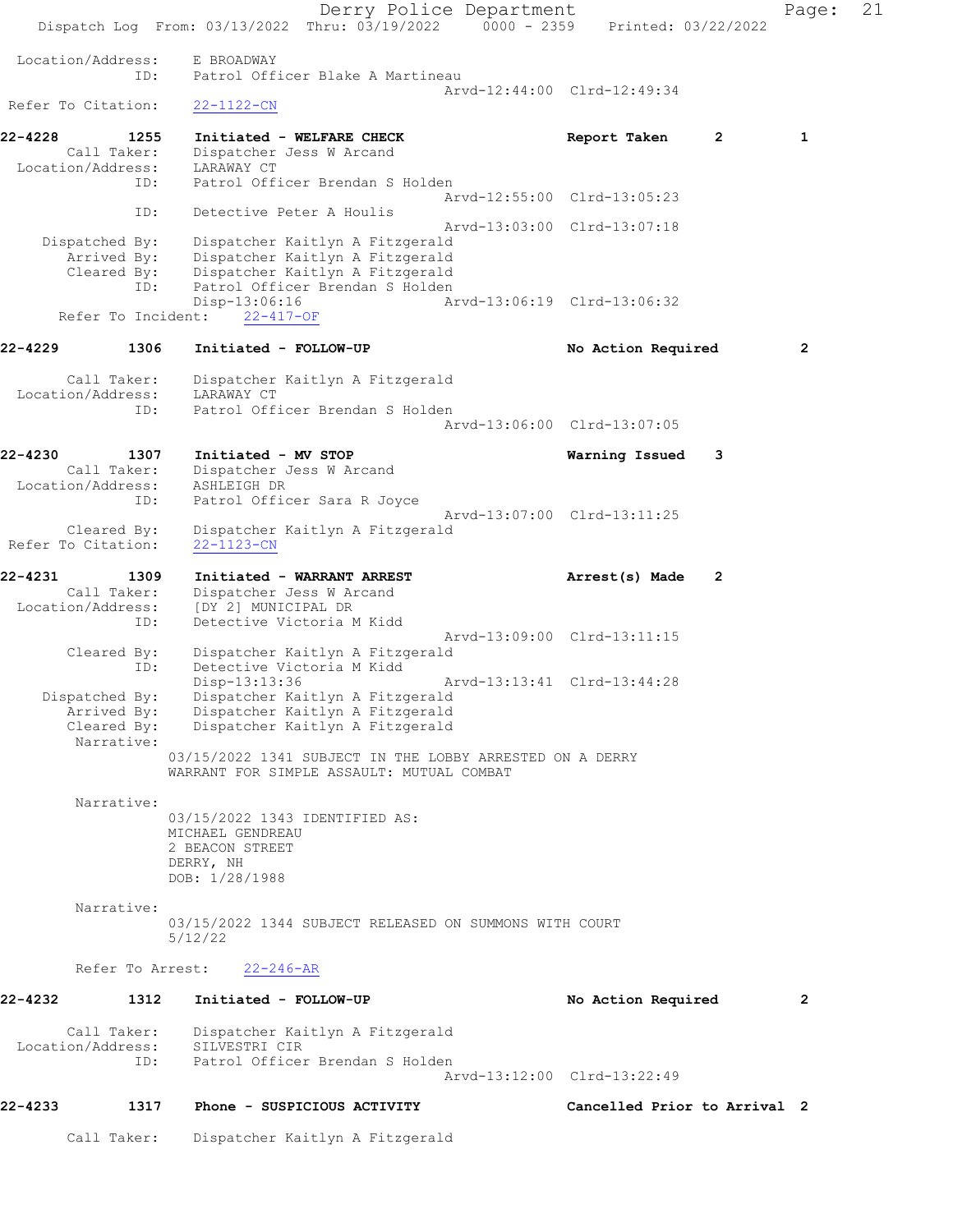Derry Police Department Fage: 22

Dispatch Log From: 03/13/2022 Thru: 03/19/2022 0000 - 2359 Printed: 03/22/2022

Location/Address: SOUTH AVE

| rocation/Address:                                   | <b>SOUTH AVE</b>                                                                    |                                  |
|-----------------------------------------------------|-------------------------------------------------------------------------------------|----------------------------------|
| 22-4234<br>1322<br>Call Taker:<br>Location/Address: | Phone - SUSPICIOUS ACTIVITY<br>Dispatcher Kaitlyn A Fitzgerald<br>SUNNYSIDE LN      | Services Rendered 2              |
| ID:                                                 | Patrol Officer Cody Johnson<br>Disp-13:26:32                                        | Arvd-13:34:14 Clrd-13:46:18      |
| ID:<br>Refer To Field Int:                          | Patrol Officer Sara R Joyce<br>Disp-13:26:37<br>$22 - 884 - FI$                     | Arvd-13:30:22 Clrd-13:46:17      |
|                                                     |                                                                                     |                                  |
| 22-4235<br>1342<br>Call Taker:<br>Location/Address: | Initiated - WELFARE CHECK<br>Dispatcher Kaitlyn A Fitzgerald<br>SAWYER CT           | $\mathbf{2}$<br>Report Taken     |
| ID:                                                 | Patrol Officer Brian J Landry                                                       | Arvd-13:42:00<br>$Clrd-14:11:29$ |
| ID:                                                 | Patrol Officer Cody Johnson<br>Disp-13:47:12                                        | Arvd-13:53:37<br>$Clrd-14:11:25$ |
| ID:<br>Refer To Incident:                           | Sergeant Patrick H Dawson<br>$Disp-13:47:16$<br>$22 - 418 - OF$                     | Arvd-13:53:35 Clrd-14:11:26      |
|                                                     |                                                                                     |                                  |
| 22-4236<br>1412<br>Call Taker:<br>Location/Address: | Radio - PED CHECK<br>Dispatcher Kaitlyn A Fitzgerald<br>COBURN RD + PEABODY RD      | $\mathbf{2}$<br>Arrest(s) Made   |
| ID:<br>ID:                                          | Captain Vernon L Thomas<br>$Disp-14:13:24$<br>Sergeant Patrick H Dawson             | Arvd-14:14:07 Clrd-14:37:39      |
|                                                     | $Disp-14:13:26$                                                                     | Arvd-14:14:08<br>$Clrd-14:37:34$ |
| ID:                                                 | Patrol Officer Blake A Martineau<br>Disp-14:13:28                                   | Arvd-14:14:11<br>Clrd-14:23:51   |
| ID:<br>ID:                                          | Patrol Officer Cody Johnson<br>Disp-14:13:30<br>Patrol Officer Sara R Joyce         | $Clrd-14:56:16$<br>Arvd-14:14:17 |
|                                                     | Disp-14:13:32                                                                       | Arvd-14:14:19<br>$Clrd-14:37:42$ |
| ID:<br>ID:                                          | Patrol Officer Brian J Landry<br>$Disp-14:14:51$<br>Patrol Officer Brendan S Holden | Arvd-14:14:53<br>Clrd-14:37:36   |
|                                                     | $Disp-14:17:18$                                                                     | Arvd-14:17:20<br>Clrd-14:23:50   |
| ID:<br>Cleared By:                                  | Detective Victoria M Kidd<br>Disp-14:32:38<br>Dispatcher Christina L Power          | Arvd-14:32:41<br>$Clrd-14:58:57$ |
| Narrative:                                          | 03/15/2022 1424 ONE IN CUSTODY. 315 TRANSPORTING ONE TO HQ                          |                                  |
|                                                     | S/M 51335.4                                                                         |                                  |
| Narrative:                                          | 03/15/2022 1426 ONE STATUS OFFENDER RELEASED ON SCENE                               |                                  |
| Narrative:                                          | 03/15/2022 1427 22-249-AR IDENTIFIED AS STATUS OFFENDER                             |                                  |
| Narrative:                                          |                                                                                     |                                  |
|                                                     | 03/15/2022 1430 315 OFF AT HQ E/M 51356.2                                           |                                  |
| Narrative:                                          | 03/15/2022 1435 22-248-AR IDENTIFIED AS A JUVENILE                                  |                                  |
| Narrative:                                          | 03/15/2022 1456 RELEASED TO PARENT                                                  |                                  |
| Refer To Arrest:<br>Refer To Arrest:                | $22 - 248 - AR$<br>$22 - 249 - AR$                                                  |                                  |
| 22-4237<br>1423                                     | Phone - ERRATIC OPERATION                                                           | Gone on Arrival 2                |
| Call Taker:<br>Location/Address: CRYSTAL AVE        | Dispatcher Kaitlyn A Fitzgerald                                                     |                                  |
| ID:                                                 | Patrol Officer Brendan S Holden<br>$Disp-14:24:58$                                  | Arvd-14:28:19 Clrd-14:36:34      |
| ID:                                                 | Patrol Officer Blake A Martineau<br>Disp-14:25:02                                   | Arvd-14:28:24 Clrd-14:36:36      |
|                                                     |                                                                                     |                                  |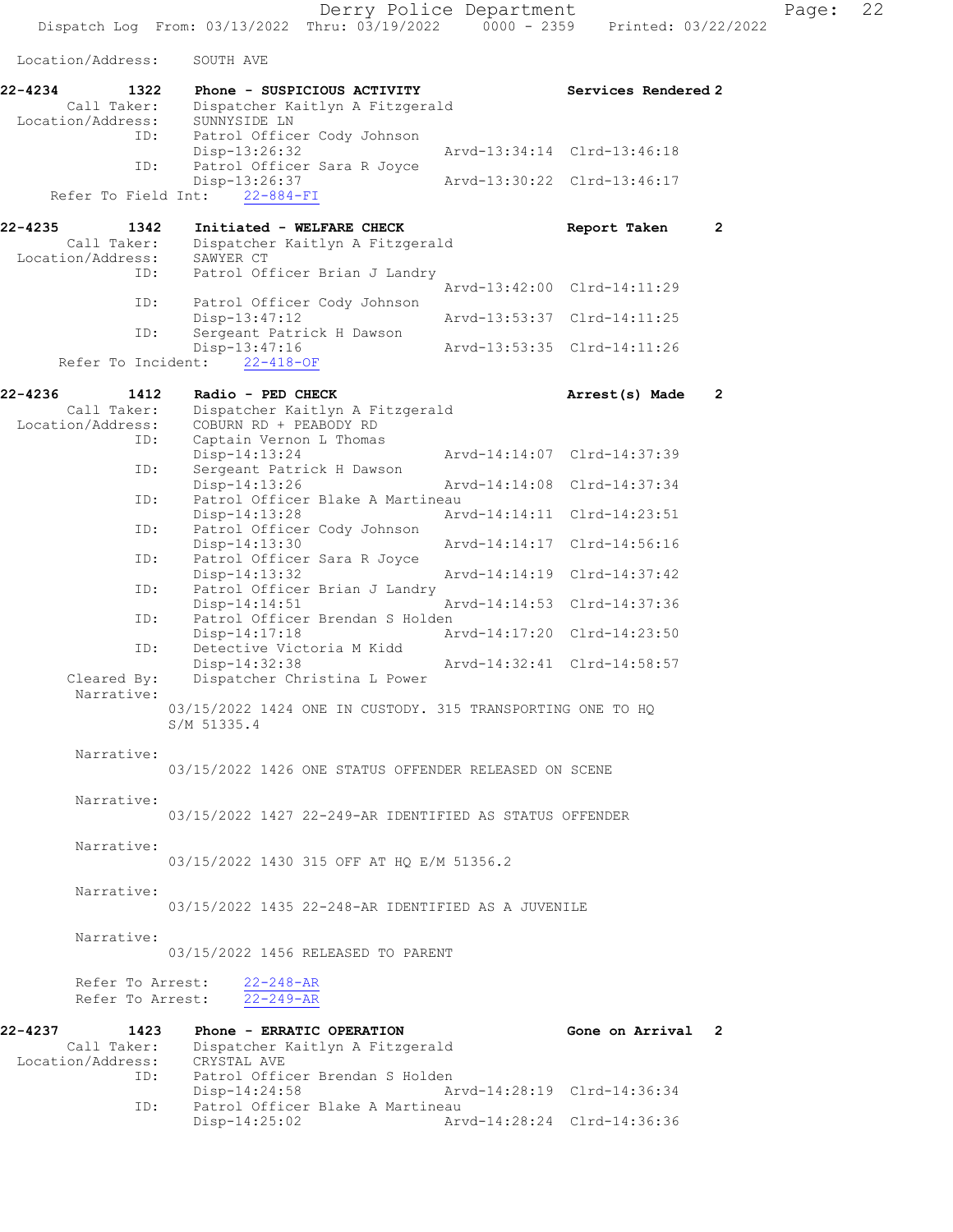Derry Police Department Fage: 23 Dispatch Log From:  $03/13/2022$  Thru:  $03/19/2022$  0000 - 2359 Printed:  $03/22/2022$ 22-4238 1441 911 - SUSPICIOUS ACTIVITY Services Rendered 2 Call Taker: Dispatcher Kaitlyn A Fitzgerald Location/Address: YOUNG RD ID: Patrol Officer Brendan S Holden Disp-14:42:57 Arvd-14:44:38 Clrd-15:10:30 Cleared By: Dispatcher Christina L Power ID: Patrol Officer Blake A Martineau<br>Disp-14:43:01 Arv Disp-14:43:01 Arvd-14:47:09 Clrd-15:10:28 Cleared By: Dispatcher Christina L Power Refer To Field Int: 22-879-FI 22-4239 1515 Initiated - FOLLOW-UP Cleared 2 Call Taker: Dispatcher Christina L Power Location/Address: ASHLEIGH DR ID: Patrol Officer Nathan S Lavoie Arvd-15:15:00 Clrd-15:38:39 22-4240 1519 Initiated - PAPER SERVICE Served 3 Call Taker: Detective Victoria M Kidd Location/Address: [DY 2] MUNICIPAL DR ID: Detective Victoria M Kidd Arvd-15:19:00 Clrd-15:22:44 22-4241 1525 Radio - ATTEMPTED PAPER SERVICE Arrest(s) Made 2 Call Taker: Dispatcher Christina L Power Location/Address: PARK AVE ID: Patrol Officer Ryan M Panaro Arvd-15:38:35 Clrd-16:04:37 ID: Patrol Officer Casey J Noyes Disp-15:25:41 Arvd-15:38:34 Clrd-16:04:21 ID: Sergeant Jeffrey M Dawe Disp-15:25:41 Clrd-16:04:34 Narrative: 03/15/2022 1542 one in custody on an IEA and enroute to PMC s/m 51357.5 Narrative: 03/15/2022 1545 off at PMC e/m 51358.3 22-4242 1548 Initiated - MV STOP Warning Issued 3 Call Taker: Dispatcher Christina L Power Location/Address: BYPASS 28 ID: Patrol Officer Nathan S Lavoie Arvd-15:48:00 Clrd-15:58:57 Refer To Citation: 22-1124-CN 22-4243 1550 Initiated - SUBPOENA DELIVERY Not Served 1 Call Taker: Dispatcher Christina L Power Location/Address: BALSAM PL ESS: Enforce To Theory<br>ID: Patrol Officer Melissa M Houde Arvd-15:50:00 Clrd-16:18:11 22-4244 1622 Initiated - MV STOP Warning Issued 3 Call Taker: Dispatcher Christina L Power Location/Address: A ST ID: Patrol Officer Nathan S Lavoie Arvd-16:22:00 Clrd-16:29:36 Refer To Citation: 22-1125-CN 22-4245 1634 Walk-In - SEXUAL OFFENDER REGISTRATION Services Rendered 1 Call Taker: Dispatcher Christina L Power Location/Address: MUNICIPAL DR ID: Patrol Officer Cody Johnson Disp-16:34:55 Arvd-16:34:56 Clrd-16:34:58 22-4246 1712 Initiated - MV STOP Summons Issued 3 Call Taker: Dispatcher Christina L Power Location/Address: ASHLEIGH DR ID: Patrol Officer Nathan S Lavoie Arvd-17:12:00 Clrd-17:20:22 Refer To Citation: 22-816-003018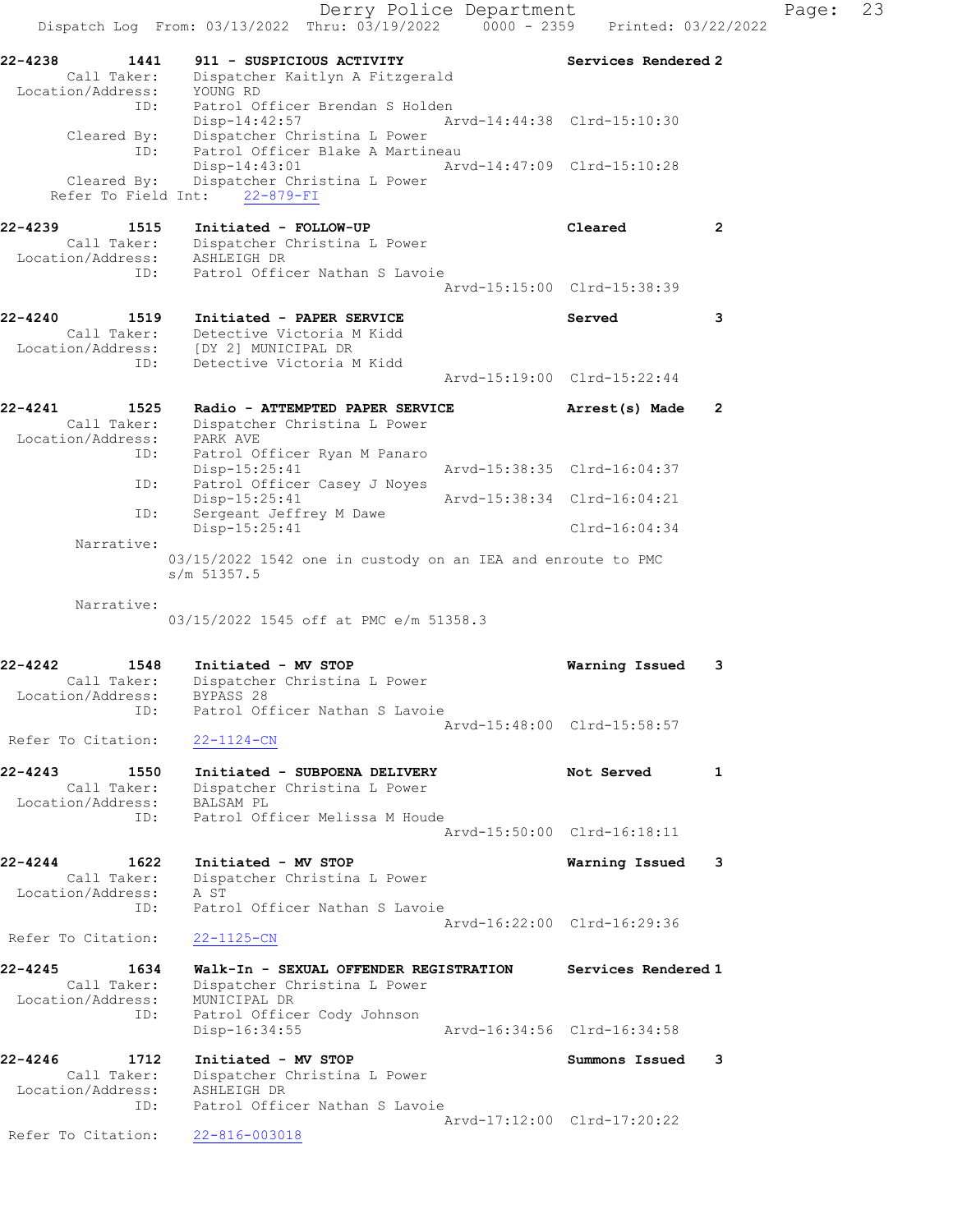22-4247 1743 Walk-In - WARRANT ARREST Arrest(s) Made 2 Call Taker: Dispatcher Christina L Power Location/Address: MUNICIPAL DR ID: Patrol Officer Robert Corwin Disp-17:44:19 Arvd-17:48:27 Clrd-18:17:56 Narrative: subject into hq's to turn themself in on a warrant for reckless conduct. Gys,Jordan 16 Manning St Derry, NH dob 060990 Narrative: 03/15/2022 1754 BC notified and responding Narrative: 03/15/2022 1833 checked on male Narrative: 03/15/2022 1906 released on PR bail with a court date of May 12th. Refer To Arrest: 22-251-AR 22-4248 1747 Initiated - PROPERTY CHECK Services Rendered 2 Call Taker: Dispatcher Christina L Power Location/Address: FORDWAY ST ID: Patrol Officer Ryan M Panaro Arvd-17:47:00 Clrd-17:53:07 22-4249 1753 Walk-In - FOUND/LOST PROPERTY Report Taken 3 Call Taker: Dispatcher Christina L Power Location/Address: MUNICIPAL DR ID: Sergeant Jeffrey M Dawe Disp-17:53:41 Arvd-17:53:42 Clrd-18:18:00 Refer To Incident: 22-419-OF 22-4250 1753 Phone - ASSIST CITIZEN Assistance Rendered 3 Call Taker: Lieutenant Shawn P O'Donaghue Location/Address: MARTIN ST ID: Patrol Officer Ryan M Panaro Disp-17:54:31 Arvd-17:58:28 Clrd-18:12:04 Arrived By: Dispatcher Christina L Power Cleared By: Patrol Officer Robert Corwin Refer To Field Int: 22-880-FI 22-4251 1757 Walk-In - FOUND/LOST PROPERTY Services Rendered 3 Call Taker: Sergeant Jeffrey M Dawe Location/Address: WINDHAM RD + STRAWBERRY HILL RD Narrative: 03/15/2022 1758 Keys Narrative: 03/15/2022 1758 Duplicate call with (22-4249) 22-4252 1821 Phone - JUVENILE OFFENSES Services Rendered 2 Call Taker: Patrol Officer Robert Corwin Location/Address: FRANKLIN ST ID: Patrol Officer Ryan M Panaro Disp-18:22:35 Arvd-18:22:37 Clrd-18:38:30 Dispatched By: Dispatcher Christina L Power Arrived By: Dispatcher Christina L Power Cleared By: Dispatcher Christina L Power Refer To Field Int: 22-881-FI 22-4253 1838 Phone - ASSAULT 1 22-4253 Report Taken 1 Call Taker: Dispatcher Christina L Power Location/Address: E BROADWAY ID: Patrol Officer Ryan M Panaro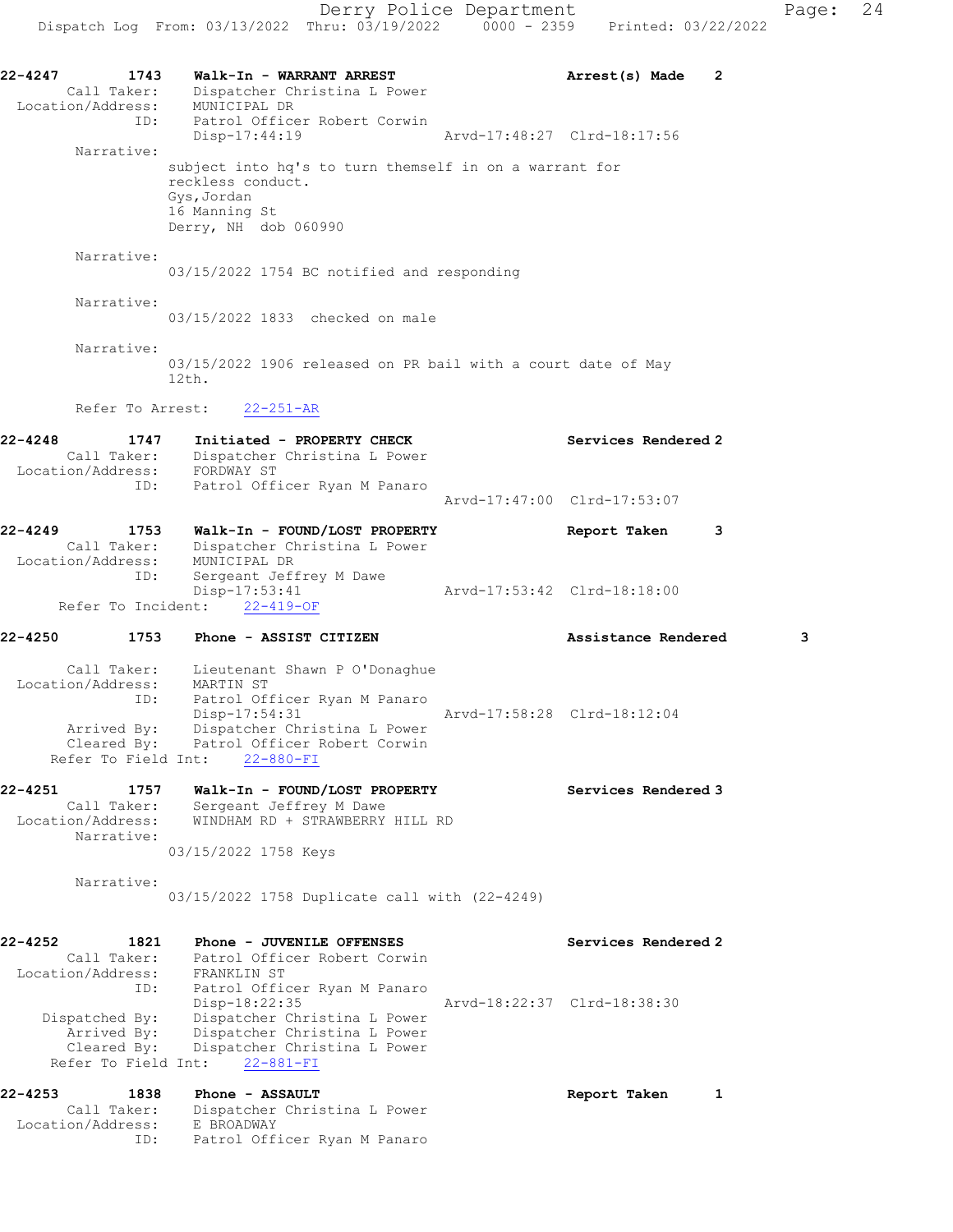|                                            | Dispatch Log From: 03/13/2022 Thru: 03/19/2022 0000 - 2359 Printed: 03/22/2022 | Derry Police Department |                             |              | Page: | 25 |
|--------------------------------------------|--------------------------------------------------------------------------------|-------------------------|-----------------------------|--------------|-------|----|
| ID:                                        | Disp-18:39:16<br>Sergeant Jeffrey M Dawe                                       |                         | Arvd-18:39:17 Clrd-19:33:21 |              |       |    |
|                                            | Disp-18:49:13                                                                  |                         | Arvd-19:01:19 Clrd-19:29:52 |              |       |    |
| Narrative:                                 | 03/15/2022 1913 follow up on South Ave                                         |                         |                             |              |       |    |
|                                            |                                                                                |                         |                             |              |       |    |
| Refer To Incident:                         | $22 - 420 - OF$                                                                |                         |                             |              |       |    |
| 22-4254<br>1907                            | Initiated - ASSIST CITIZEN                                                     |                         | Assistance Rendered         |              | 3     |    |
| Call Taker:<br>Location/Address: S MAIN ST | Dispatcher Christina L Power                                                   |                         |                             |              |       |    |
| ID:                                        | Patrol Officer Melissa M Houde                                                 |                         | Arvd-19:07:00 Clrd-19:20:43 |              |       |    |
|                                            |                                                                                |                         |                             |              |       |    |
| 22-4255<br>1932<br>Call Taker:             | Phone - STRUCK ANIMAL<br>Dispatcher Christina L Power                          |                         | <b>RELEASED</b>             | $\mathbf{2}$ |       |    |
| Location/Address:                          | LANE RD + LAWRENCE RD                                                          |                         |                             |              |       |    |
| ID:                                        | Patrol Officer Collin Kennedy<br>Disp-19:32:31                                 |                         | Arvd-19:42:20 Clrd-21:11:22 |              |       |    |
| ID:                                        | Sergeant Jeffrey M Dawe                                                        |                         |                             |              |       |    |
|                                            | Disp-19:40:59<br>Patrol Officer Melissa M Houde                                |                         | Arvd-19:41:00 Clrd-21:11:01 |              |       |    |
| ID:                                        | Disp-19:41:50                                                                  |                         | Arvd-19:51:51 Clrd-21:33:35 |              |       |    |
| Cleared By:                                | Patrol Officer Melissa M Houde                                                 |                         |                             |              |       |    |
| ID:                                        | Sergeant Jeffrey M Dawe<br>$Disp-21:11:15$                                     |                         | Arvd-21:11:20 Clrd-21:32:51 |              |       |    |
| Refer To Accident:                         | $22 - 160 - AC$                                                                |                         |                             |              |       |    |
| 22-4256<br>1935                            | Initiated - MV STOP                                                            |                         | Warning Issued              | 3            |       |    |
| Call Taker:                                | Dispatcher Christina L Power<br>TSIENNETO RD                                   |                         |                             |              |       |    |
| Location/Address:<br>ID:                   | Patrol Officer Nathan S Lavoie                                                 |                         |                             |              |       |    |
|                                            |                                                                                |                         | Arvd-19:35:00 Clrd-19:41:59 |              |       |    |
| Refer To Citation:                         | $22 - 1128 - CN$                                                               |                         |                             |              |       |    |
| 22-4257<br>2001                            | Initiated - FOLLOW-UP                                                          |                         | Cleared                     | 2            |       |    |
| Call Taker:<br>Location/Address:           | Dispatcher Christina L Power<br>MUNICIPAL DR                                   |                         |                             |              |       |    |
| ID:                                        | Patrol Officer Ryan M Panaro                                                   |                         |                             |              |       |    |
|                                            |                                                                                |                         | Arvd-20:01:00 Clrd-21:03:09 |              |       |    |
| $22 - 4258$<br>2018                        | Walk-In - EMERGENCY RESTRAINING ORDER                                          |                         | Report Taken                | 2            |       |    |
| Call Taker:                                | Patrol Officer Robert Corwin<br>Location/Address: [DY 2] MUNICIPAL DR          |                         |                             |              |       |    |
| ID:                                        | Patrol Officer Robert Corwin                                                   |                         |                             |              |       |    |
| Cleared By:                                | Disp-20:18:37<br>Dispatcher Christina L Power                                  |                         | Arvd-20:18:40 Clrd-22:28:12 |              |       |    |
| Narrative:                                 |                                                                                |                         |                             |              |       |    |
|                                            | 03/15/2022 2045 message left for Judge Alfano                                  |                         |                             |              |       |    |
| Narrative:                                 |                                                                                |                         |                             |              |       |    |
|                                            | 03/15/2022 2045 message left for Judge Zaino                                   |                         |                             |              |       |    |
| Narrative:                                 |                                                                                |                         |                             |              |       |    |
|                                            | 03/15/2022 2101 ERO granted by Judge Pendleton                                 |                         |                             |              |       |    |
| Refer To Incident:                         | $22 - 421 - OF$                                                                |                         |                             |              |       |    |
| Refer To Field Int:                        | $22 - 882 - FI$                                                                |                         |                             |              |       |    |
| 22-4259<br>2058                            | Radio - ARREST                                                                 |                         | Arrest(s) Made 2            |              |       |    |
| Call Taker:<br>Location/Address:           | Dispatcher Christina L Power<br>LANE RD + LAWRENCE RD                          |                         |                             |              |       |    |
| ID:                                        | Patrol Officer Collin Kennedy                                                  |                         |                             |              |       |    |
| ID:                                        | $Disp-21:11:33$<br>Patrol Officer Nathan S Lavoie                              |                         | Arvd-21:11:37 Clrd-22:28:25 |              |       |    |
|                                            | Disp-21:17:01                                                                  |                         | Arvd-21:17:02 Clrd-22:28:23 |              |       |    |
| ID:                                        | Sergeant Jeffrey M Dawe<br>Disp-21:32:55                                       |                         | Arvd-21:32:57 Clrd-22:28:09 |              |       |    |
| Narrative:                                 |                                                                                |                         |                             |              |       |    |
|                                            | 03/15/2022 2059 one in custody for DUI and resisting.<br>Mckinnon, Joshua      |                         |                             |              |       |    |
|                                            |                                                                                |                         |                             |              |       |    |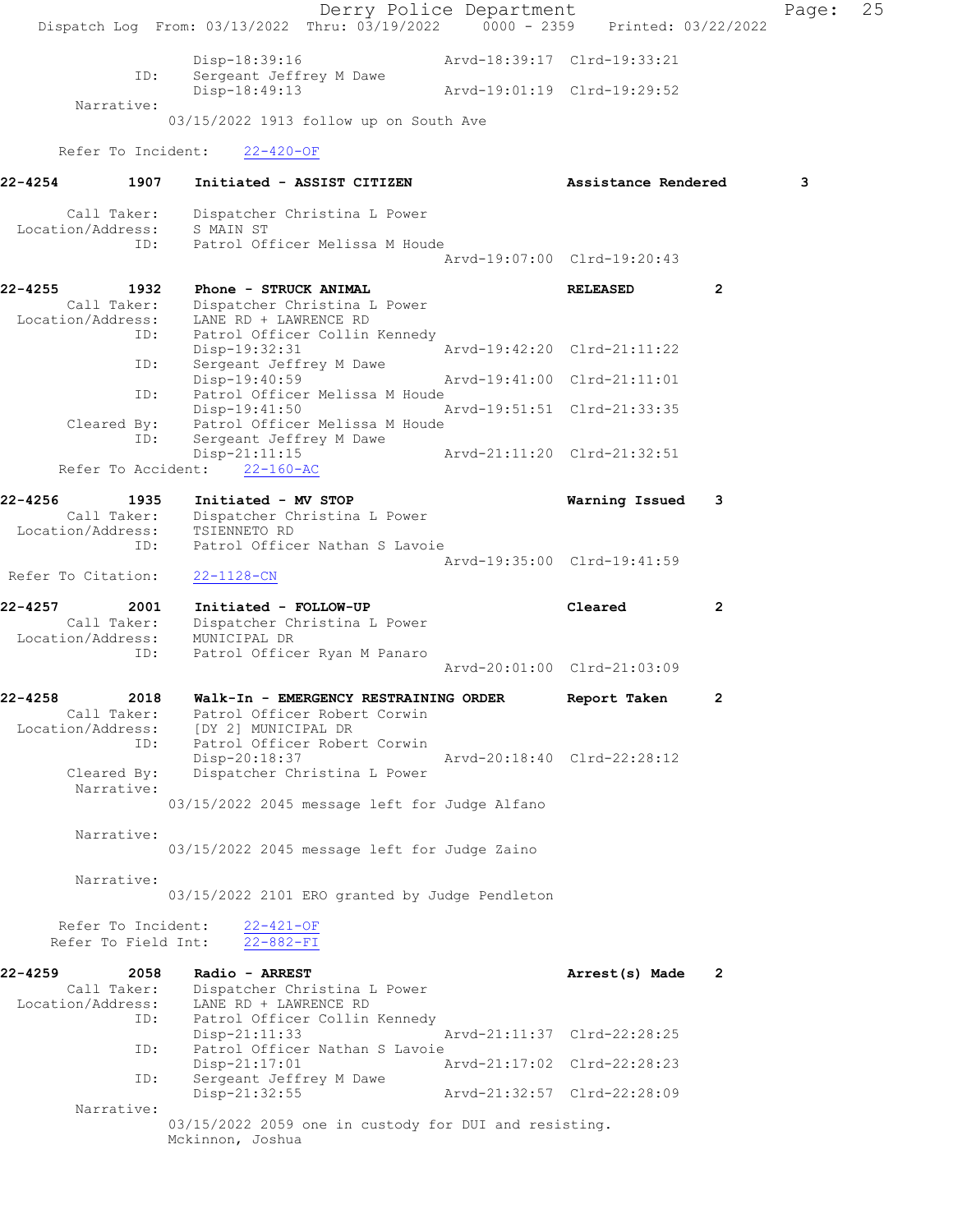|                                                                                           |                                                                     | Derry Police Department<br>Dispatch Log From: 03/13/2022 Thru: 03/19/2022 0000 - 2359 Printed: 03/22/2022 |                             |                |              | Page: | 26 |
|-------------------------------------------------------------------------------------------|---------------------------------------------------------------------|-----------------------------------------------------------------------------------------------------------|-----------------------------|----------------|--------------|-------|----|
|                                                                                           | 407 Chases Grove Rd<br>Derry, NH dob 060181                         |                                                                                                           |                             |                |              |       |    |
|                                                                                           |                                                                     | Mckinnon also being held on an LPD warrant for possession                                                 |                             |                |              |       |    |
| Narrative:                                                                                |                                                                     | 03/15/2022 2120 417 enroute s/m 14177.9                                                                   |                             |                |              |       |    |
| Narrative:                                                                                |                                                                     | 03/15/2022 2135 off at hq's e/m 14181.6                                                                   |                             |                |              |       |    |
| Narrative:                                                                                | 03/15/2022 2136 DFD requested.                                      |                                                                                                           |                             |                |              |       |    |
| Narrative:                                                                                | 03/15/2022 2137 DFD on scene                                        |                                                                                                           |                             |                |              |       |    |
| Narrative:                                                                                | 03/15/2022 2150 DFD clear                                           |                                                                                                           |                             |                |              |       |    |
| Narrative:                                                                                | 03/15/2022 2153 BC notified                                         |                                                                                                           |                             |                |              |       |    |
| Narrative:                                                                                | BC Mencis                                                           | 03/15/2022 2305 bail set at PR bail, court date 5/12/22 per                                               |                             |                |              |       |    |
| Narrative:                                                                                |                                                                     | 03/15/2022 2308 released into Londonderry PD's custody                                                    |                             |                |              |       |    |
|                                                                                           | Refer To Arrest: 22-252-AR                                          |                                                                                                           |                             |                |              |       |    |
| 22-4260<br>2103<br>Location/Address: E BROADWAY<br>ID:                                    | Call Taker: Dispatcher Christina L Power                            | Initiated - SUSPICIOUS ACTIVITY<br>Patrol Officer Ryan M Panaro                                           |                             | Report Taken   | 2            |       |    |
| Refer To Incident:                                                                        | 22-422-OF                                                           |                                                                                                           | Arvd-21:03:00 Clrd-21:40:39 |                |              |       |    |
| 22-4261<br>2113<br>Call Taker:<br>Location/Address: [NSH] NASHUA PD<br>ID:<br>Cleared By: | <b>Phone - WARRANT ARREST</b><br>Disp-21:57:55                      | Dispatcher Christina L Power<br>Patrol Officer Melissa M Houde<br>Dispatcher Jonathon S Pickering         | Arvd-22:25:56 Clrd-23:09:52 | Arrest(s) Made | $\mathbf{2}$ |       |    |
| Narrative:                                                                                | criminal mischief.<br>Strandberg, Seth<br>HOMELESS<br>DOB: $1/2/02$ | NPD advises of an one in custody on a DPD warrant for                                                     |                             |                |              |       |    |
| Narrative:                                                                                | 69655.2                                                             | 03/15/2022 2235 one in custody and enroute to hq's s/m                                                    |                             |                |              |       |    |
| Narrative:                                                                                |                                                                     | 03/15/2022 2300 off at DPDHQ e/m: 69670.8                                                                 |                             |                |              |       |    |
| Narrative:                                                                                |                                                                     | 03/15/2022 2305 placed in cell #4                                                                         |                             |                |              |       |    |
| Narrative:                                                                                | BC Mencis                                                           | 03/15/2022 2322 bail set at PR bail, court date 5/12/22 per                                               |                             |                |              |       |    |
| Narrative:                                                                                |                                                                     | 03/15/2022 2332 subject released                                                                          |                             |                |              |       |    |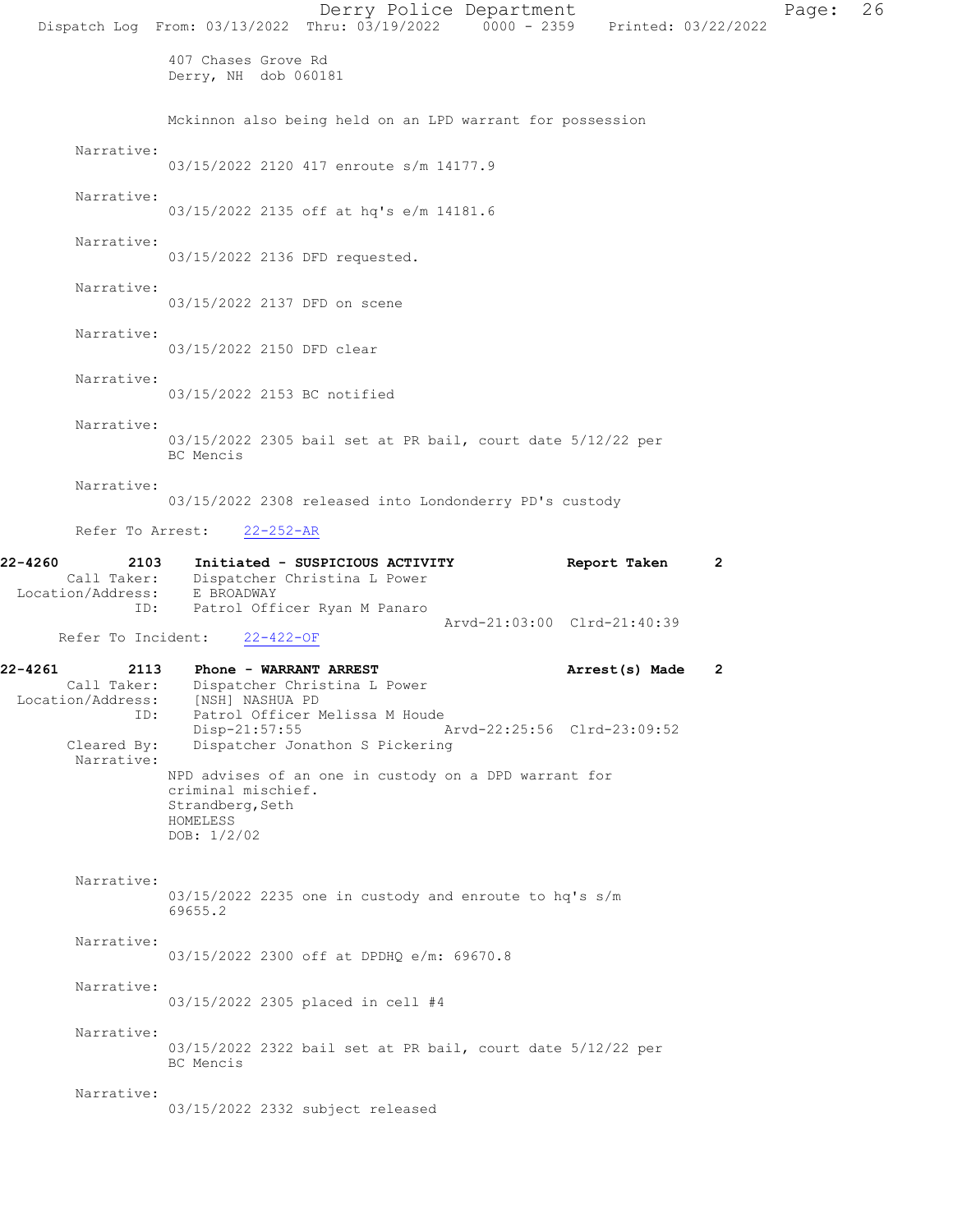Derry Police Department Fage: 27 Dispatch Log From: 03/13/2022 Thru: 03/19/2022 0000 - 2359 Printed: 03/22/2022

Refer To Arrest: 22-253-AR

22-4262 2158 Phone - MV REPO Cleared 1 Call Taker: Dispatcher Christina L Power Location/Address: BROOK ST ID: Dispatcher Christina L Power Disp-22:02:14 Arvd-22:02:15 Clrd-22:02:29 Narrative:

2005 / Honda / Odyssey

- 22-4263 2323 Initiated PROPERTY CHECK Services Rendered 2 Call Taker: Dispatcher Jonathon S Pickering Location/Address: PIERCE AVE ID: Patrol Officer Monica Ricci Arvd-23:23:00 Clrd-23:23:55
- 22-4264 2347 Initiated PROPERTY CHECK Services Rendered 2 Call Taker: Dispatcher Jonathon S Pickering Location/Address: HAMPSTEAD RD ID: Patrol Officer Jack Stafford Arvd-23:47:00 Clrd-03/16/2022 @ 00:04:21 Cleared By: Patrol Officer Jack Stafford

### For Date: 03/16/2022 - Wednesday

| 22-4265           | 0046        | Initiated - PED CHECK<br><b>TRANSPORTED</b>                                          |  |
|-------------------|-------------|--------------------------------------------------------------------------------------|--|
|                   | Call Taker: | Dispatcher Jonathon S Pickering                                                      |  |
| Location/Address: |             | [DY 2124] HAMPSTEAD RD                                                               |  |
|                   | ID:         | Patrol Officer Jack Stafford                                                         |  |
|                   |             | Arvd-00:46:00 Clrd-00:55:28                                                          |  |
|                   | Narrative:  |                                                                                      |  |
|                   |             | 03/16/2022 0049 130 providing a courtesy transport to Irving<br>Station s/m: 54301.1 |  |
|                   | Narrative:  |                                                                                      |  |

03/16/2022 0053 clear the transport e/m: 54302.7

| 22-4266<br>0048              | Phone - NOISE COMPLAINT                                    | Verbal in Nature 2 |  |
|------------------------------|------------------------------------------------------------|--------------------|--|
| Call Taker:                  | Patrol Officer Robert Corwin                               |                    |  |
| Location/Address: LARAWAY CT |                                                            |                    |  |
|                              | Sergeant Patrick H Dawson<br>ID:                           |                    |  |
|                              | $Disp-00:53:21$<br>Arvd-00:56:02 Clrd-01:10:05             |                    |  |
| Dispatched By:               | Dispatcher Jonathon S Pickering                            |                    |  |
| Arrived By:                  | Dispatcher Jonathon S Pickering                            |                    |  |
|                              | Cleared By: Dispatcher Jonathon S Pickering                |                    |  |
|                              | Patrol Officer Monica Ricci<br>ID:                         |                    |  |
|                              | Disp-00:53:27<br>Arvd-00:56:03 Clrd-01:10:06               |                    |  |
| Dispatched By:               | Dispatcher Jonathon S Pickering                            |                    |  |
| Arrived By:                  | Dispatcher Jonathon S Pickering                            |                    |  |
|                              | Cleared By: Dispatcher Jonathon S Pickering                |                    |  |
|                              | Patrol Officer Nikita Tomnyuk<br>ID:                       |                    |  |
|                              | Disp-00:53:30<br>Arvd-00:56:04 Clrd-01:10:06               |                    |  |
| Dispatched By:               | Dispatcher Jonathon S Pickering                            |                    |  |
| Arrived By:                  | Dispatcher Jonathon S Pickering                            |                    |  |
| Cleared By:                  | Dispatcher Jonathon S Pickering                            |                    |  |
| Narrative:                   |                                                            |                    |  |
|                              | 03/16/2022 0110 one party left prior to police arrival, no |                    |  |
|                              | crimes reported                                            |                    |  |

Refer To Field Int: 22-883-FI

| 22-4267           | 0119        | Initiated - ALARM, BURGLAR    |                             | <b>False Alarm</b>          |  |
|-------------------|-------------|-------------------------------|-----------------------------|-----------------------------|--|
|                   | Call Taker: | Patrol Officer Robert Corwin  |                             |                             |  |
| Location/Address: |             | [DY 1186] BIRCH ST            |                             |                             |  |
|                   | ID:         | Patrol Officer Nikita Tomnyuk |                             |                             |  |
|                   |             |                               |                             | Arvd-01:19:00 Clrd-01:22:52 |  |
|                   | ID:         | Patrol Officer Monica Ricci   |                             |                             |  |
|                   |             | Disp-01:19:43                 | Arvd-01:19:45 Clrd-01:22:50 |                             |  |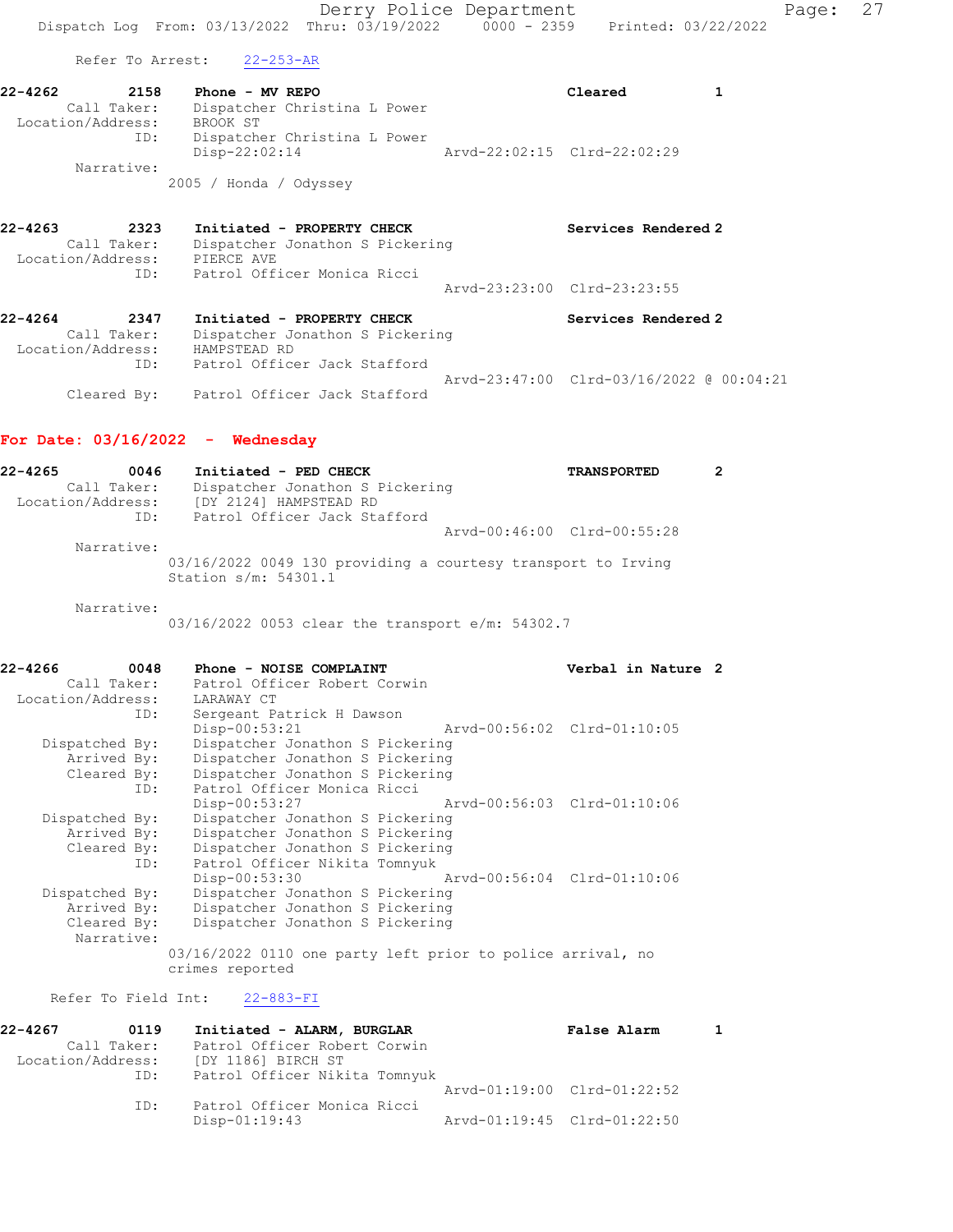Derry Police Department Page: 28

|                                                     | Dispatch Log From: 03/13/2022 Thru: 03/19/2022                                                | $0000 - 2359$               | Printed: 03/22/2022 |              |
|-----------------------------------------------------|-----------------------------------------------------------------------------------------------|-----------------------------|---------------------|--------------|
| 22-4268<br>0441<br>Call Taker:                      | Phone - DISTURBANCE<br>Dispatcher Jonathon S Pickering                                        |                             | Services Rendered 1 |              |
| Location/Address:<br>ID:                            | PARKLAND DR<br>Patrol Officer Monica Ricci<br>$Disp-04:42:08$                                 | Aryd-04:46:34 Clrd-05:29:31 |                     |              |
| ID:                                                 | Patrol Officer Nikita Tomnyuk                                                                 |                             |                     |              |
| ID:                                                 | $Disp-04:42:09$<br>Patrol Officer Jack Stafford                                               | Arvd-04:44:10 Clrd-05:29:31 |                     |              |
| ID:                                                 | $Disp-04:42:10$<br>Sergeant Patrick H Dawson                                                  | Arvd-04:49:07 Clrd-05:29:31 |                     |              |
| Narrative:                                          | $Disp-05:19:14$                                                                               | Arvd-05:19:15 Clrd-05:29:31 |                     |              |
|                                                     | 03/16/2022 0442 involuntary patient fled from the emergency<br>room                           |                             |                     |              |
| Narrative:                                          | 03/16/2022 0529 located within the building, no issues                                        |                             |                     |              |
| Refer To Field Int:                                 | $22 - 935 - FI$                                                                               |                             |                     |              |
| 22-4269<br>0531                                     | Phone - DISTURBANCE                                                                           |                             | SENT ON THEIR WAY 1 |              |
| Call Taker:<br>Location/Address:<br>ID:             | Dispatcher Jonathon S Pickering<br>[DY 997] PARKLAND DR<br>Sergeant Patrick H Dawson          |                             |                     |              |
| ID:                                                 | Disp-05:31:17<br>Patrol Officer Monica Ricci                                                  | Arvd-05:31:21 Clrd-05:44:10 |                     |              |
| ID:                                                 | $Disp-05:31:18$<br>Patrol Officer Nikita Tomnyuk                                              | Aryd-05:31:20 Clrd-05:44:09 |                     |              |
|                                                     | $Disp-05:31:19$                                                                               | Arvd-05:31:20 Clrd-05:44:08 |                     |              |
| Narrative:                                          | 03/16/2022 0544 unruly patient, sent on her way                                               |                             |                     |              |
| 22-4270<br>0735<br>Call Taker:<br>Location/Address: | Initiated - MV STOP<br>Dispatcher Kaitlyn A Fitzgerald<br>CRYSTAL AVE                         |                             | Warning Issued      | 3            |
| ID:<br>Refer To Citation:                           | Patrol Officer Sara R Joyce<br>$22 - 1129 - CN$                                               | Arvd-07:35:00 Clrd-07:39:19 |                     |              |
| 22-4271<br>0744                                     | Initiated - MV STOP                                                                           |                             | Warning Issued      | 3            |
| Call Taker:<br>Location/Address:<br>ID:             | Dispatcher Kaitlyn A Fitzgerald<br>E DERRY RD + NEWELL RD<br>Patrol Officer Blake A Martineau |                             |                     |              |
| Refer To Citation: 22-1130-CN                       |                                                                                               | Arvd-07:44:00 Clrd-07:49:31 |                     |              |
| 22-4272<br>0753<br>Call Taker:<br>Location/Address: | Initiated - JUVENILE OFFENSES<br>Dispatcher Kaitlyn A Fitzgerald<br>PINKERTON ST              |                             | Services Rendered 2 |              |
| ID:<br>ID:                                          | Patrol Officer Brian J Landry<br>Patrol Officer James M McClafferty                           | Arvd-07:53:00 Clrd-07:54:29 |                     |              |
|                                                     | $Disp-07:54:17$<br>Refer To Field Int: 22-886-FI                                              | Arvd-07:54:18 Clrd-07:54:27 |                     |              |
| 22-4273<br>0759                                     | Walk-In - WARRANT ARREST                                                                      |                             | Arrest(s) Made      | $\mathbf{2}$ |
| Call Taker:<br>Location/Address: MUNICIPAL DR       | Dispatcher Kaitlyn A Fitzgerald                                                               |                             |                     |              |
| ID:                                                 | Patrol Officer Sara R Joyce<br>$Disp-08:01:32$                                                | Arvd-08:05:32 Clrd-08:38:05 |                     |              |
| Narrative:                                          | 03/16/2022 0827 SUBJECT IN THE LOBBY ON A DERRY WARRANT FOR                                   |                             |                     |              |
|                                                     | CRIMINAL CONTEMPT                                                                             |                             |                     |              |
| Narrative:                                          | 03/16/2022 0830 SUBJECT IDENTIFIED AS:<br>1YNN GENFREAU<br>13 BARKLAND DR<br>DERRY, NH        |                             |                     |              |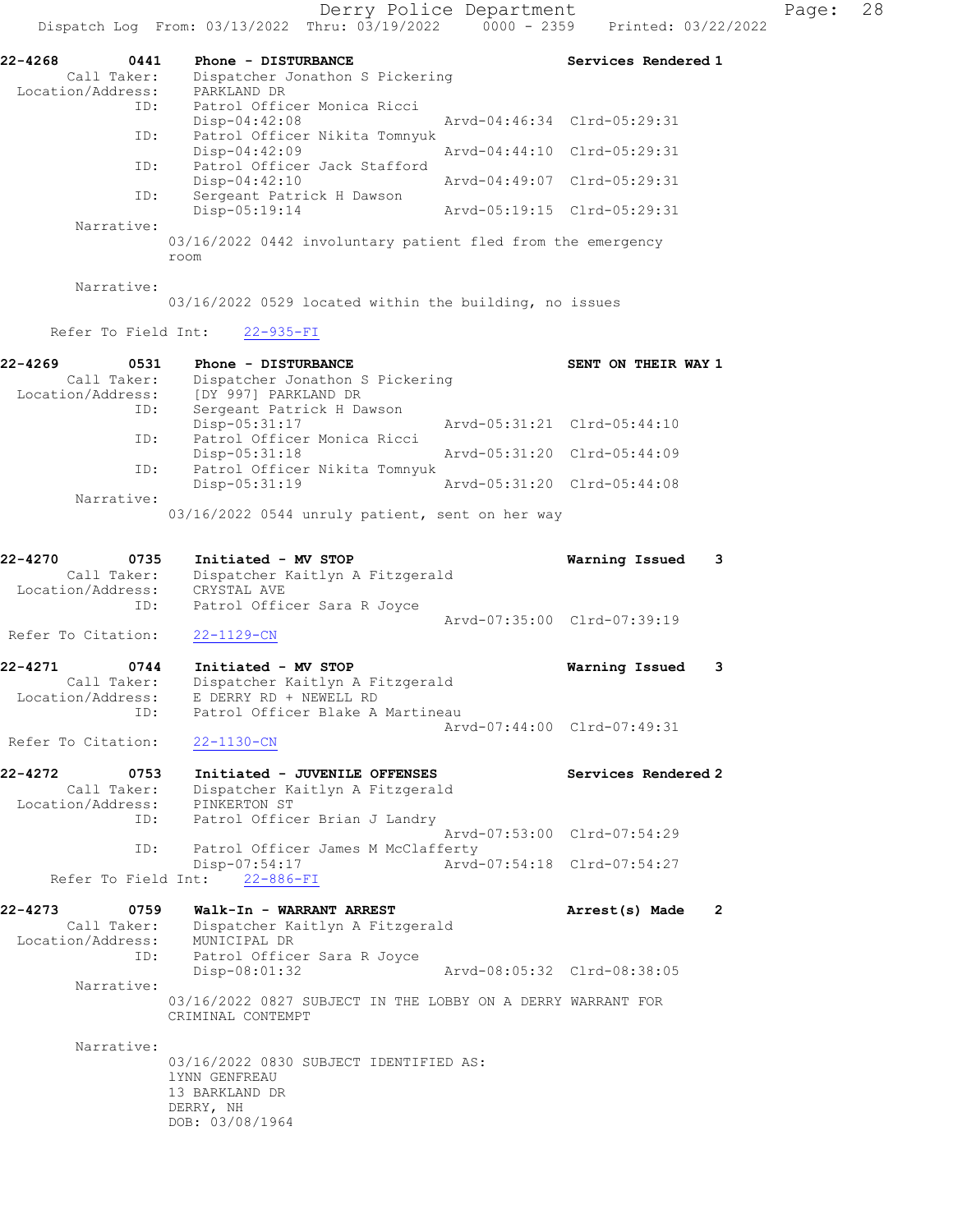Derry Police Department Fage: 29 Dispatch Log From: 03/13/2022 Thru: 03/19/2022 0000 - 2359 Printed: 03/22/2022 Narrative: 03/16/2022 0834 SUBJECT RELEASED ON A SUMMONS WITH COURT ON MAY 12,2022 Refer To Arrest: 22-254-AR 22-4274 0805 Initiated - SUBPOENA DELIVERY Served 1 Call Taker: Dispatcher Kaitlyn A Fitzgerald Location/Address: BEACON ST ID: Patrol Officer Blake A Martineau Arvd-08:05:00 Clrd-08:15:12 Cleared By: Dispatcher Jess W Arcand 22-4275 0823 Initiated - VANDALISM Report Taken 3 Call Taker: Dispatcher Kaitlyn A Fitzgerald Location/Address: PINKERTON ST ID: Patrol Officer James M McClafferty Arvd-08:23:00 Clrd-08:25:21 Refer To Incident: 22-423-OF 22-4276 0833 Initiated - ATTEMPTED PAPER SERVICE Not Served 2 Call Taker: Dispatcher Kaitlyn A Fitzgerald Location/Address: SILVESTRI CIR ID: Patrol Officer Blake A Martineau Arvd-08:33:00 Clrd-08:51:26 22-4277 0850 Phone - DOMESTIC DISTURBANCE Verbal in Nature 1 Call Taker: Dispatcher Kaitlyn A Fitzgerald Location/Address: DERRY WAY ID: Patrol Officer Sara R Joyce Disp-08:54:15 Arvd-08:56:57 Clrd-09:32:08 ID: Patrol Officer Brendan S Holden Disp-08:54:18 Arvd-08:56:22 Clrd-09:32:10 ID: Sergeant Seth Plumer Disp-09:01:14 Arvd-09:01:16 Clrd-09:32:06 Refer To Field Int: 22-889-FI 22-4278 0854 Initiated - MV STOP Warning Issued 3 Call Taker: Dispatcher Kaitlyn A Fitzgerald Location/Address: WINDHAM RD + WILLOW ST ID: Patrol Officer Timothy J Underhill Arvd-08:54:00 Clrd-08:56:24 Refer To Citation: 22-1131-CN 22-4279 0911 Initiated - PROPERTY CHECK Services Rendered 2 Call Taker: Dispatcher Kaitlyn A Fitzgerald Location/Address: FORDWAY ST ID: Patrol Officer Blake A Martineau Arvd-09:11:00 Clrd-09:19:17 22-4280 0913 Initiated - MV STOP Warning Issued 3 Call Taker: Dispatcher Kaitlyn A Fitzgerald Location/Address: BIRCH ST ID: Patrol Officer Timothy J Underhill Arvd-09:13:00 Clrd-09:17:06 Refer To Citation: 22-1132-CN 22-4281 0915 Initiated - STRUCK ANIMAL Report Taken 2 Call Taker: Dispatcher Kaitlyn A Fitzgerald Location/Address: OAK ST ID: Detective Victoria M Kidd Arvd-09:15:00 Clrd-09:22:51 Cleared By: Detective Victoria M Kidd Narrative: 03/16/2022 0922 STRUCK DOG Refer To Incident: 22-424-OF

22-4282 0934 Initiated - PAPER SERVICE Not Served 3 Call Taker: Dispatcher Kaitlyn A Fitzgerald Location/Address: FOREST RIDGE RD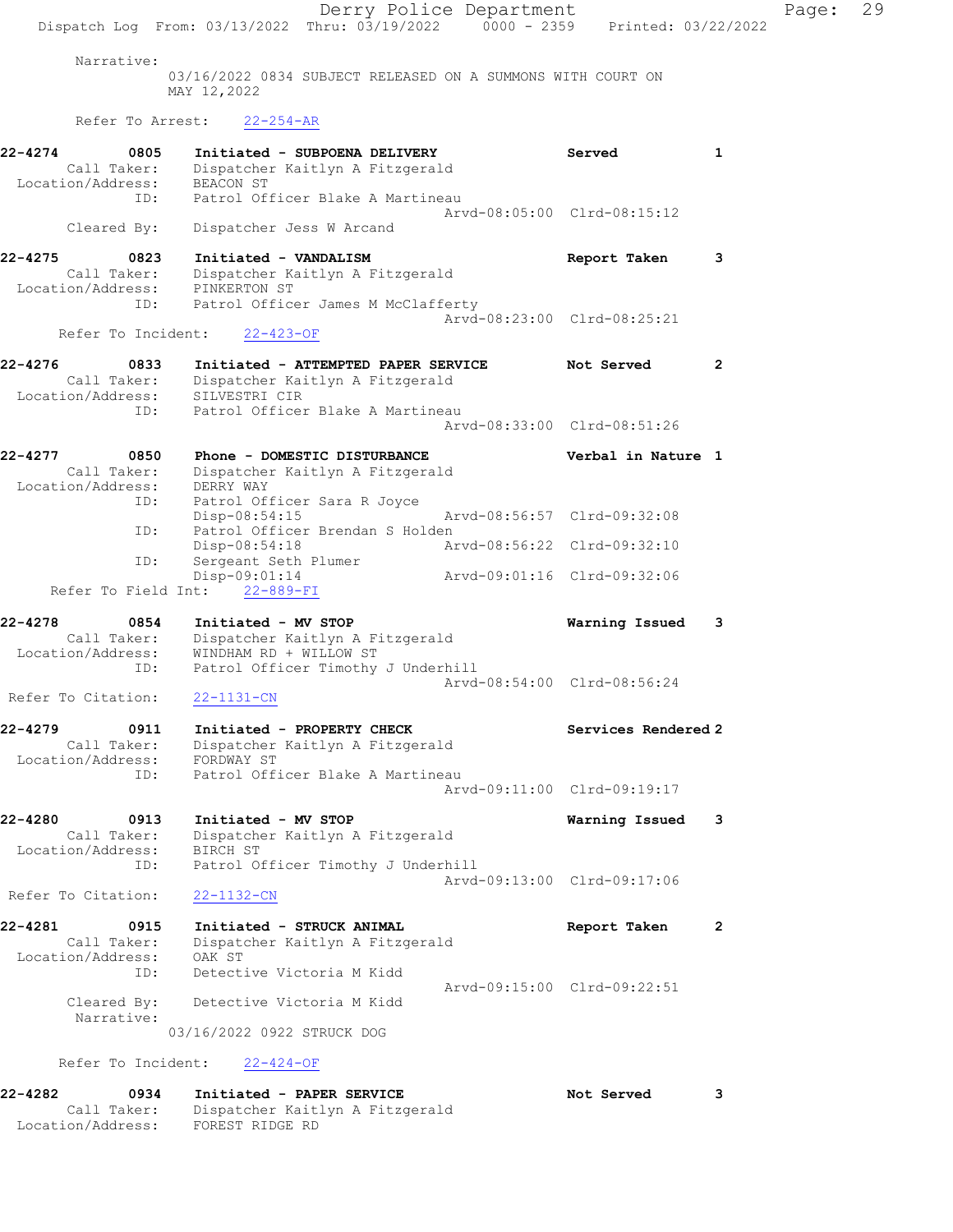Derry Police Department Fage: 30 Dispatch Log From: 03/13/2022 Thru: 03/19/2022 0000 - 2359 Printed: 03/22/2022 ID: Patrol Officer Sara R Joyce Arvd-09:34:00 Clrd-09:38:45 22-4283 0945 Initiated - MV STOP Warning Issued 3 Call Taker: Dispatcher Kaitlyn A Fitzgerald Location/Address: PINKERTON ST + PEABODY RD ID: Patrol Officer Sara R Joyce Arvd-09:45:00 Clrd-09:56:37 Refer To Citation: 22-1133-CN 22-4284 0953 Initiated - FOLLOW-UP No Action Required 2 Call Taker: Dispatcher Kaitlyn A Fitzgerald Location/Address: MUNICIPAL DR ID: Patrol Officer Blake A Martineau Arvd-09:53:00 Clrd-10:28:46 22-4285 1008 Initiated - DEPARTMENT INFO Report Taken 3 Call Taker: Detective Victoria M Kidd Location/Address: [DY 2] MUNICIPAL DR ID: Detective Victoria M Kidd Arvd-10:08:00 Clrd-10:09:23 Refer To Incident: 22-425-OF 22-4286 1008 Radio - ATTEMPTED PAPER SERVICE Not Served 2 Call Taker: Dispatcher Kaitlyn A Fitzgerald Location/Address: LARAWAY CT ID: Patrol Officer Sara R Joyce Disp-10:13:55 Arvd-10:15:22 Clrd-10:19:02 Disp-10:13:55<br>ID: Patrol Officer Kevin L Davies<br>Disp-10:13:59 Disp-10:13:59 Arvd-10:15:20 Clrd-10:19:04 22-4287 1010 Initiated - FOLLOW-UP No Action Required 2 Call Taker: Dispatcher Kaitlyn A Fitzgerald Location/Address: MUNICIPAL DR ID: Patrol Officer Brendan S Holden Arvd-10:10:00 Clrd-10:35:16 22-4288 1032 Initiated - ATTEMPTED PAPER SERVICE Not Served 2 Call Taker: Dispatcher Kaitlyn A Fitzgerald Location/Address: WINDHAM RD ID: Patrol Officer Blake A Martineau Arvd-10:32:00 Clrd-10:35:13 ID: Patrol Officer Kevin L Davies<br>Disp-10:32:53 Disp-10:32:53 Arvd-10:32:55 Clrd-10:35:22<br>ID: Patrol Officer Timothy J Underhill Patrol Officer Timothy J Underhill Disp-10:35:11 Arvd-10:35:21 Clrd-10:35:24 22-4289 1045 Initiated - WELFARE CHECK North Services Rendered 2 Call Taker: Dispatcher Kaitlyn A Fitzgerald Location/Address: SILVESTRI CIR ID: Patrol Officer Brendan S Holden Arvd-10:45:00 Clrd-11:25:12 ID: Patrol Officer Kevin L Davies Disp-10:45:20 Arvd-10:45:23 Clrd-11:25:14 22-4290 1048 Phone - FOLLOW-UP Cleared 2 Call Taker: Detective Victoria M Kidd Location/Address: LINLEW DR ID: Patrol Officer Sara R Joyce Disp-10:48:56 Arvd-10:54:31 Clrd-11:03:12 Arrived By: Dispatcher Kaitlyn A Fitzgerald 22-4291 1103 Phone - FOLLOW-UP **No Action Required** 2 Call Taker: Detective Victoria M Kidd Location/Address: [DY 3193] BEDARD AVE ID: Patrol Officer Sara R Joyce Disp-11:04:15 Arvd-11:11:35 Clrd-11:16:52 Arrived By: Dispatcher Kaitlyn A Fitzgerald Cleared By: Dispatcher Kaitlyn A Fitzgerald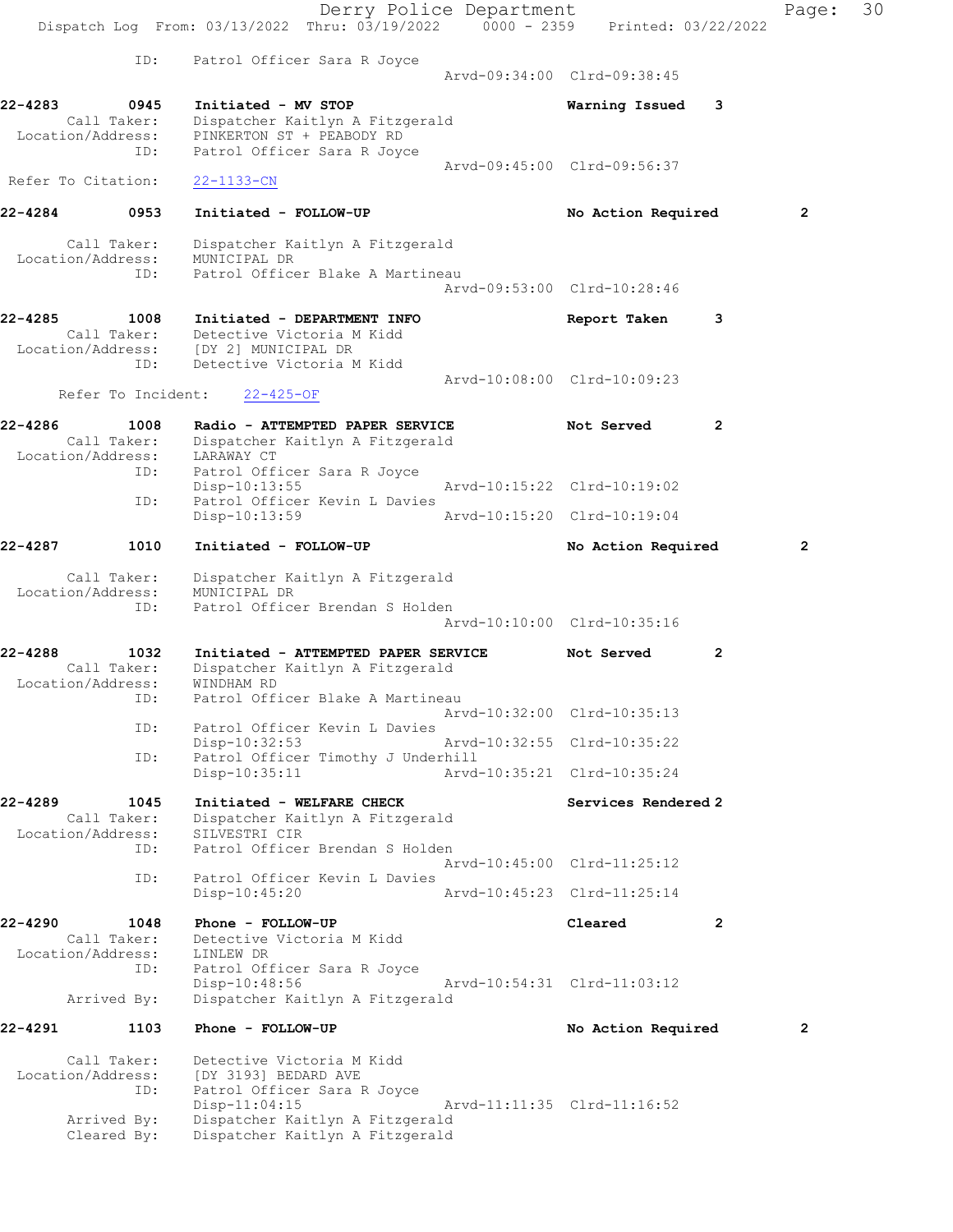Dispatch Log From: 03/13/2022 Thru: 03/19/2022 0000 - 2359 Printed: 03/22/2022 22-4292 1106 Phone - Dog Bite Complaint Neport Taken 2 Call Taker: Dispatcher Kaitlyn A Fitzgerald Location/Address: ELM ST ID: Patrol Officer Brian J Landry Disp-11:16:44 Arvd-11:16:47 Clrd-11:36:22 ID: Patrol Officer Blake A Martineau  $Disp-11:19:01$  Refer To Incident: 22-426-OF 22-4293 1122 Initiated - FOLLOW-UP 12 No Action Required 2 Call Taker: Dispatcher Kaitlyn A Fitzgerald Location/Address: TSIENNETO RD ID: Patrol Officer Sara R Joyce Arvd-11:22:00 Clrd-11:26:57 22-4294 1125 Initiated - FOLLOW-UP No Action Required 2 Call Taker: Dispatcher Kaitlyn A Fitzgerald Location/Address: BEAVER RD ID: Patrol Officer Brendan S Holden Arvd-11:25:00 Clrd-11:39:15 22-4295 1134 Initiated - ASSIST OTHER AGENCY Services Rendered 3 Call Taker: Dispatcher Kaitlyn A Fitzgerald Location/Address: MUNICIPAL DR ID: Detective Peter A Houlis Arvd-11:34:00 Clrd-11:35:19 Refer To Incident: 22-427-OF 22-4296 1137 Initiated - CRIMINAL THREAT No Action Required 2 Call Taker: Dispatcher Kaitlyn A Fitzgerald Location/Address: PINKERTON ST ID: Patrol Officer James M McClafferty Arvd-11:37:00 Clrd-12:40:49 22-4297 1141 Initiated - ATTEMPTED PAPER SERVICE Not Served 2 Call Taker: Dispatcher Kaitlyn A Fitzgerald Location/Address: SILVESTRI CIR ID: Patrol Officer Blake A Martineau Arvd-11:41:00 Clrd-11:48:24 22-4298 1145 Initiated - FOLLOW-UP No Action Required 2 Call Taker: Dispatcher Kaitlyn A Fitzgerald Location/Address: PARKLAND DR ID: Patrol Officer Brendan S Holden Arvd-11:45:00 Clrd-11:57:31 22-4299 1209 Phone - COMPLAINT Services Rendered 3 Call Taker: Dispatcher Kaitlyn A Fitzgerald Location/Address: E BROADWAY ID: Patrol Officer Blake A Martineau<br>Disp-12:26:01 Mrvd-12:31:08 Clrd-14:01:41 Disp-12:26:01 Arvd-12:31:08 Clrd-14:01:41 ID: Patrol Officer Kevin L Davies Disp-12:26:05 Arvd-12:31:09 Clrd-13:39:12 Cleared By: Dispatcher Jess W Arcand ID: Sergeant Seth Plumer Disp-12:48:04 Arvd-12:55:51 Clrd-13:34:20 Cleared By: Dispatcher Jess W Arcand Refer To Field Int: 22-906-FI 22-4300 1233 Initiated - MV STOP Warning Issued 3 Call Taker: Dispatcher Kaitlyn A Fitzgerald Location/Address: BERLIN AVE ID: Patrol Officer Sara R Joyce Arvd-12:33:00 Clrd-12:39:12 Refer To Citation: 22-1134-CN 22-4301 1253 Initiated - ASSIST OTHER AGENCY No Action Required 3

Derry Police Department Fage: 31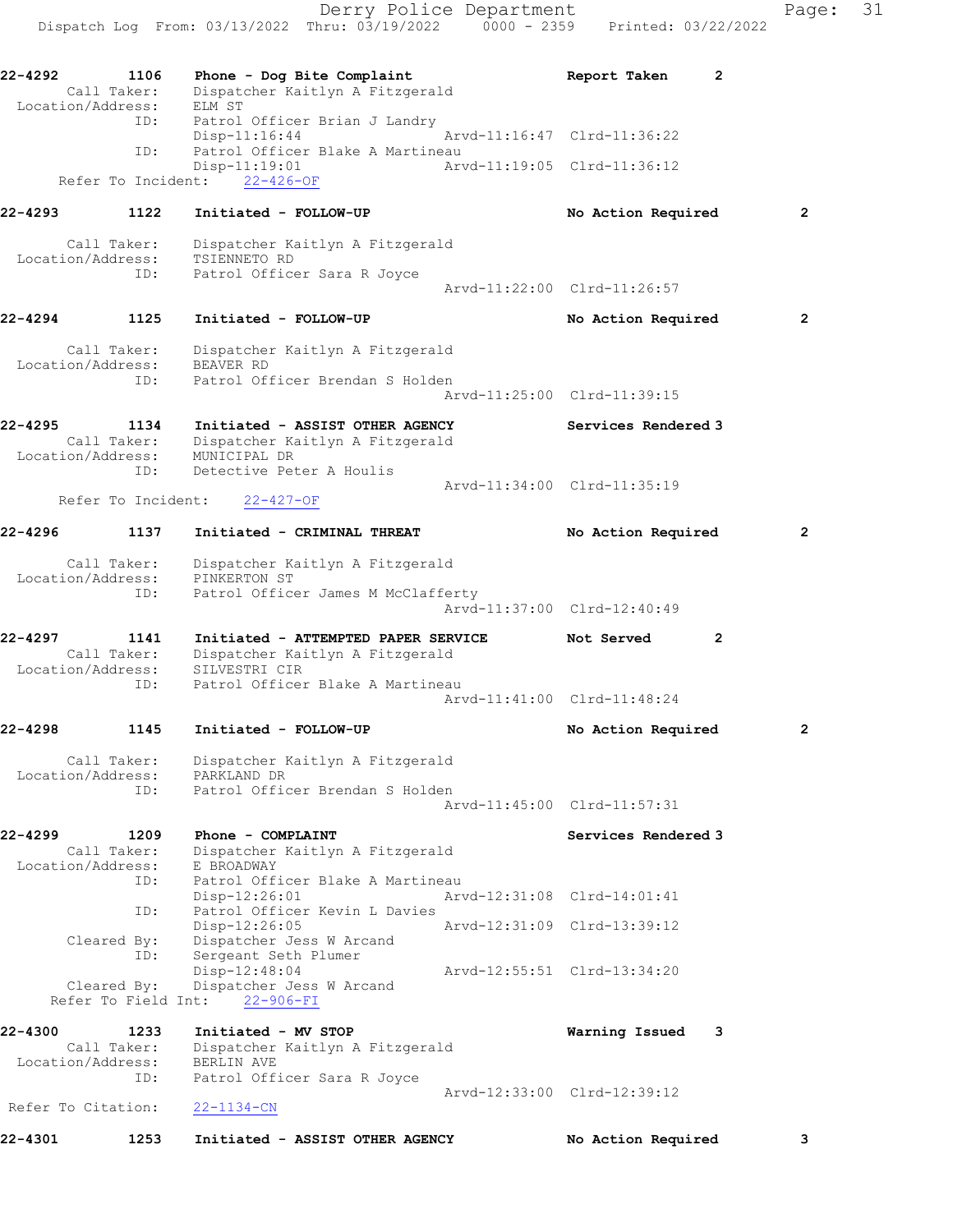Derry Police Department Page: 32 Dispatch Log From: 03/13/2022 Thru: 03/19/2022 0000 - 2359 Printed: 03/22/2022 Call Taker: Dispatcher Kaitlyn A Fitzgerald Location/Address: MUNICIPAL DR ID: Detective Scott A Tompkins Arvd-12:53:00 Clrd-12:54:20 Refer To Incident: 22-429-OF 22-4302 1256 Initiated - ASSIST CITIZEN ADVICE GIVEN 3 Call Taker: Detective Victoria M Kidd Location/Address: [DY 2] MUNICIPAL DR ID: Detective Victoria M Kidd Arvd-12:56:00 Clrd-12:57:01 Refer To Field Int: 22-891-FI 22-4303 1304 Radio - FOLLOW-UP **No Action Required** 2 Call Taker: Patrol Officer James M McClafferty Location/Address: PINKERTON ST ID: Patrol Officer James M McClafferty Disp-13:05:28 Arvd-13:05:35 Clrd-13:22:12 Cleared By: Dispatcher Kaitlyn A Fitzgerald 22-4304 1308 Phone - PARKING COMPLAINT COULD Could Not Locate 1 Call Taker: Dispatcher Kaitlyn A Fitzgerald Location/Address: TSIENNETO RD ID: Patrol Officer Sara R Joyce Disp-13:11:33 Arvd-13:14:48 Clrd-13:20:03 Cleared By: Dispatcher Jess W Arcand 22-4305 1317 Other - WELFARE CHECK Report Taken 2 Call Taker: Dispatcher Jess W Arcand Location/Address: FORDWAY EXT ID: Patrol Officer Sara R Joyce Disp-13:30:54 Arvd-13:37:16 Clrd-14:33:13 Cleared By: Dispatcher Kaitlyn A Fitzgerald ID: Patrol Officer Brendan S Holden Disp-13:30:58 Arvd-13:40:17 Clrd-13:59:32 Cleared By: Dispatcher Kaitlyn A Fitzgerald Refer To Incident: 22-430-OF 22-4306 1359 Initiated - JUVENILE OFFENSES No Action Required 2 Call Taker: Dispatcher Kaitlyn A Fitzgerald Location/Address: TSIENNETO RD ID: Patrol Officer Brendan S Holden Arvd-13:59:00 Clrd-14:13:28 ID: Patrol Officer Kevin L Davies Disp-14:00:22 Arvd-14:04:56 Clrd-14:21:51 22-4307 1413 Initiated - HIT AND RUN Report Taken 2 Call Taker: Dispatcher Kaitlyn A Fitzgerald Location/Address: PINKERTON ST + TSIENNETO RD ID: Patrol Officer Brendan S Holden Arvd-14:13:00 Clrd-14:19:28 Refer To Incident: 22-431-OF 22-4308 1417 Phone - ABANDONED 911 Services Rendered 1 Call Taker: Dispatcher Kaitlyn A Fitzgerald Location/Address: BIRCH ST ID: Patrol Officer Timothy J Underhill<br>Disp-14:20:45 Mrvd-14:27:35 Clrd-14:33:00 Disp-14:20:45 ID: Patrol Officer Kevin L Davies Disp-14:22:29 Arvd-14:27:38 Clrd-14:32:31 Refer To Field Int:  $22-925-FI$ 22-4309 1422 Initiated - PAPER SERVICE Served 3 Call Taker: Dispatcher Kaitlyn A Fitzgerald Location/Address: MUNICIPAL DR ID: Patrol Officer Brendan S Holden Arvd-14:22:00 Clrd-14:42:39 22-4310 1440 Phone - ATTEMPT TO LOCATE TRANSPORTED 2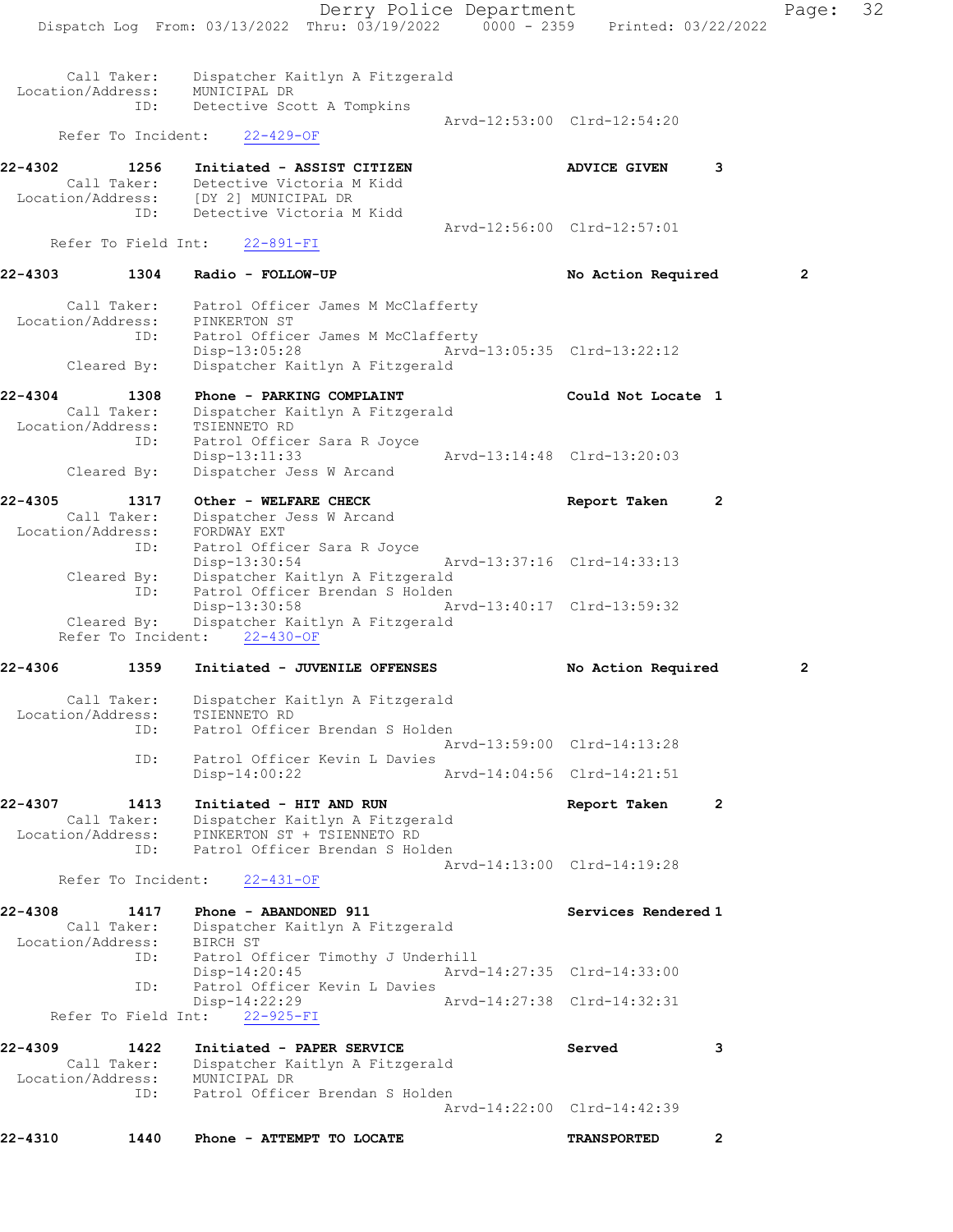Derry Police Department Form Page: 33 Dispatch Log From: 03/13/2022 Thru: 03/19/2022 0000 - 2359 Printed: 03/22/2022 Call Taker: Dispatcher Kaitlyn A Fitzgerald Location/Address: PILLSBURY ST ID: Patrol Officer Kevin L Davies Disp-15:34:36 Arvd-15:38:09 Clrd-16:04:41 Dispatched By: Dispatcher Christina L Power Arrived By: Dispatcher Christina L Power Cleared By: Dispatcher Christina L Power Narrative: 03/16/2022 1546 checking Hood Park Narrative: 03/16/2022 1551 transporting one juvenile to Fordway St from Hood Park s/m 41494.4 Narrative: 03/16/2022 1556 off at Fordway St e/m 41496.2 22-4311 1442 Initiated - FOLLOW-UP No Action Required 2 Call Taker: Dispatcher Kaitlyn A Fitzgerald<br>ion/Address: MUNICIPAL DR Location/Address:<br>ID: Patrol Officer Blake A Martineau Arvd-14:42:00 Clrd-14:50:23 22-4312 1508 Phone - MEDICAL EMERGENCY 1 Transported to Hospital 1 Call Taker: Dispatcher Christina L Power Location/Address: W BROADWAY ID: Patrol Officer Ryan M Panaro Disp-15:09:37 Arvd-15:10:26 Clrd-16:03:02<br>ID: Patrol Officer Nathan S Lavoie Patrol Officer Nathan S Lavoie<br>Disp-15:10:08 A Disp-15:10:08 Arvd-15:10:27 Clrd-16:03:00 ID: Patrol Officer Joshua W Morse Disp-15:31:33 Arvd-15:31:34 Clrd-15:34:33 Patrol Officer Michael P Accorto Narrative: transported to PMC via DFD Refer To Field Int: 22-892-FI 22-4313 1509 Initiated - MV STOP Warning Issued 3 Call Taker: Dispatcher Christina L Power Location/Address: CRYSTAL AVE ID: Patrol Officer Kevin L Davies Arvd-15:09:00 Clrd-15:14:19 ID: Patrol Officer Ryan M Panaro Disp-15:09:32 Clrd-15:09:34<br>22-1135-CN Refer To Citation: 22-4314 1509 Initiated - MV STOP Warning Issued 3 Call Taker: Dispatcher Christina L Power Location/Address: S MAIN ST ID: Patrol Officer Joshua W Morse Arvd-15:09:00 Clrd-15:31:23 Patrol Officer Michael P Accorto Refer To Citation: 22-1136-CN 22-4315 1625 Initiated - Community Relations Cleared 2 Call Taker: Dispatcher Christina L Power Location/Address: PINKERTON ST ID: Patrol Officer Kevin L Davies Arvd-16:25:00 Clrd-16:33:41 22-4316 1626 Initiated - FOUND/LOST PROPERTY Item(s) Returned 3 Call Taker: Detective Victoria M Kidd Location/Address: [DY 2] MUNICIPAL DR ID: Detective Victoria M Kidd Arvd-16:26:00 Clrd-16:27:47 22-4317 1641 Phone - SUSPICIOUS ACTIVITY Gone on Arrival 2 Call Taker: Dispatcher Christina L Power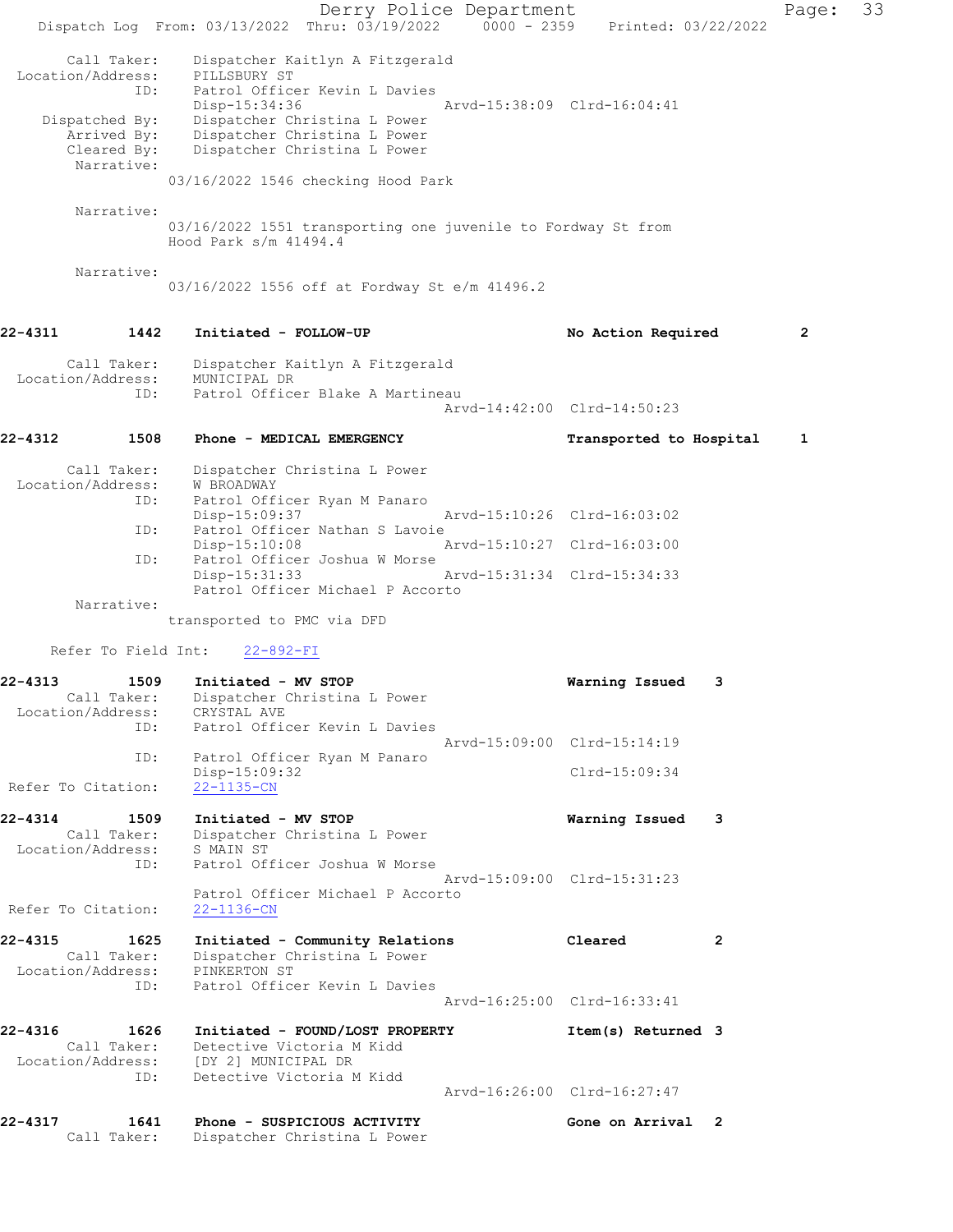Derry Police Department Fage: 34 Dispatch Log From:  $03/13/2022$  Thru:  $03/19/2022$  0000 - 2359 Printed:  $03/22/2022$  Location/Address: CRYSTAL AVE ID: Patrol Officer Kevin L Davies Disp-16:44:33 Arvd-16:44:34 Clrd-16:48:08 22-4318 1648 Phone - ASSIST OTHER AGENCY 1880 Report Taken 3 Call Taker: Dispatcher Christina L Power Location/Address: MUNICIPAL DR ID: Detective Scott A Tompkins<br>Disp-16:49:05 Arvd-16:49:07 Clrd-17:03:00 Refer To Incident: 22-432-OF 22-4319 1649 Phone - Loose Dog Complaint Matter Rectified 2 Call Taker: Dispatcher Christina L Power Location/Address: HOWARD ST ID: Patrol Officer Nathan S Lavoie Disp-16:51:22 Arvd-16:59:30 Clrd-17:26:12 Refer To Field Int: 22-922-FI 22-4320 1700 Initiated - MV STOP Warning Issued 3 Call Taker: Dispatcher Christina L Power Location/Address: TSIENNETO RD ID: Patrol Officer Melissa M Houde Arvd-17:00:00 Clrd-17:04:26 Refer To Citation: 22-1137-CN 22-4321 1716 Initiated - MV STOP Warning Issued 3 Call Taker: Dispatcher Christina L Power Location/Address: ISLAND POND RD ID: Patrol Officer Joshua W Morse<br>Arvd-17:16:00 Clrd-17:40:16 Arvd-17:16:00 Clrd-17:40:16 Patrol Officer Michael P Accorto Refer To Citation: 22-1138-CN 22-4322 1759 Walk-In - ASSIST CITIZEN ADVICE GIVEN 3 Call Taker: Dispatcher Christina L Power Location/Address: LAWRENCE RD ID: Patrol Officer Joshua W Morse Disp-18:00:18 Arvd-18:00:20 Clrd-18:00:29 Patrol Officer Michael P Accorto Refer To Field Int: 22-893-FI 22-4323 1819 Initiated - MV STOP Warning Issued 3 Call Taker: Dispatcher Christina L Power Location/Address: BIRCH ST ID: Patrol Officer Ryan M Panaro Arvd-18:19:00 Clrd-18:22:16 Refer To Citation: 22-1139-CN 22-4324 1858 Initiated - MV STOP Warning Issued 3 Call Taker: Dispatcher Christina L Power Location/Address: NESMITH ST ID: Patrol Officer Melissa M Houde Arvd-18:58:00 Clrd-19:02:10 Refer To Citation: 22-1140-CN 22-4325 1903 Phone - MV ACCIDENT **Report Taken** 1 Call Taker: Patrol Officer Robert Corwin Location/Address: W BROADWAY ID: Patrol Officer Joshua W Morse Disp-19:05:06 Arvd-19:09:48 Clrd-19:22:30 Patrol Officer Michael P Accorto Dispatched By: Dispatcher Christina L Power Arrived By: Dispatcher Christina L Power Cleared By: Dispatcher Christina L Power Narrative: Richtmeyer v. Richardson - reportable

Refer To Accident: 22-159-AC

22-4326 1905 Phone - SUSPICIOUS ACTIVITY Cone on Arrival 2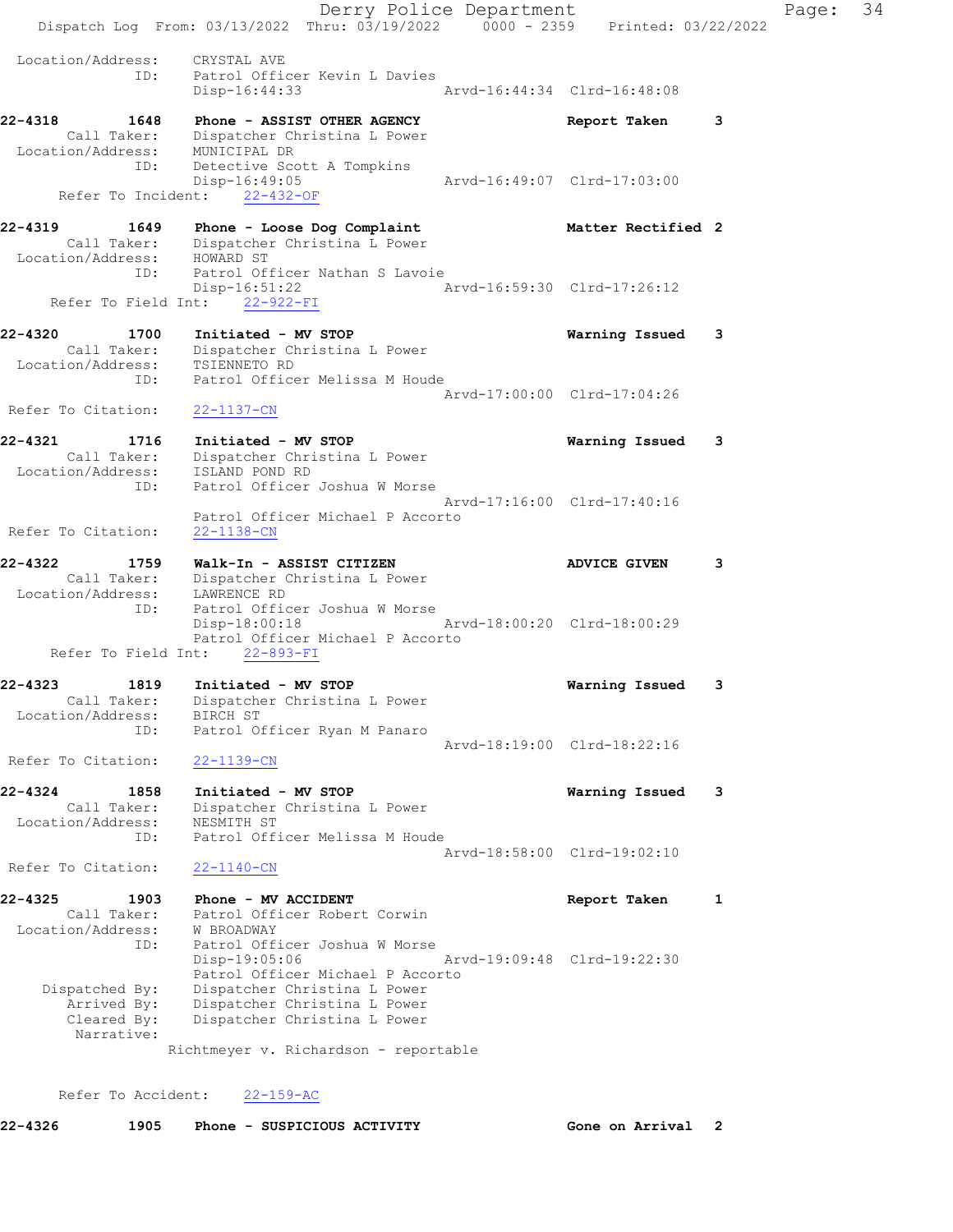Derry Police Department Fage: 35 Dispatch Log From: 03/13/2022 Thru: 03/19/2022 0000 - 2359 Printed: 03/22/2022 Call Taker: Dispatcher Christina L Power Location/Address: MANCHESTER RD ID: Patrol Officer Nathan S Lavoie Disp-19:08:48 Arvd-19:09:47 Clrd-19:22:39 Narrative: whi volk passat, driver shooting an air soft gun and passing patrons. Refer To Incident: 22-433-OF 22-4327 1923 Initiated - MV STOP Warning Issued 3 Call Taker: Dispatcher Christina L Power Location/Address: TSIENNETO RD ID: Patrol Officer Melissa M Houde Arvd-19:23:00 Clrd-19:30:32 Refer To Citation: 22-1141-CN 22-4328 1930 Initiated - MV STOP Summons Issued 3 Call Taker: Dispatcher Christina L Power Location/Address: NESMITH ST ID: Patrol Officer Melissa M Houde Arvd-19:30:00 Clrd-19:45:57 Refer To Citation: 22-1142-CN Refer To Summons: 22-255-AR 22-4329 1948 Initiated - FOLLOW-UP Cleared 2 Call Taker: Dispatcher Christina L Power Location/Address: MUNICIPAL DR ID: Patrol Officer Melissa M Houde Arvd-19:48:00 Clrd-20:18:19 22-4330 2010 Initiated - MV CHECK SENT ON THEIR WAY 1 Call Taker: Dispatcher Christina L Power Location/Address: ASHLEIGH DR ID: Patrol Officer Nathan S Lavoie Arvd-20:10:00 Clrd-20:18:33 ID: Patrol Officer Collin Kennedy<br>Disp-20:13:12 Arvd-20:13:14 Clrd-20:18:32  $Disp-20:13:12$ Refer To Field Int:  $22-923-FI$ 22-4331 2032 Phone - NEIGHBORHOOD DISPUTE NERRA Matter Mediated 2 Call Taker: Dispatcher Christina L Power Location/Address: PERLEY RD ID: Patrol Officer Ryan M Panaro Disp-20:32:46 Arvd-20:42:11 Clrd-21:00:05 Refer To Field Int: 22-894-FI 22-4332 2135 Initiated - MV STOP Warning Issued 3 Call Taker: Dispatcher Christina L Power Location/Address: E BROADWAY ID: Patrol Officer Collin Kennedy Arvd-21:35:00 Clrd-21:43:48 Refer To Citation: 22-1143-CN 22-4333 2138 Walk-In - INTERNET OFFENSES Report Taken 2 Call Taker: Patrol Officer Robert Corwin Location/Address: [DY 2] MUNICIPAL DR ID: Patrol Officer Robert Corwin Disp-21:40:54 Arvd-21:40:57 Clrd-22:14:04 Cleared By: Dispatcher Christina L Power Refer To Incident: 22-434-OF 22-4334 2152 Initiated - MV CHECK Cleared 1 Call Taker: Dispatcher Christina L Power Location/Address: CRYSTAL AVE ID: Patrol Officer Ryan M Panaro Arvd-21:52:00 Clrd-21:53:06 22-4335 2309 Initiated - MV STOP Warning Issued 3 Call Taker: Dispatcher Christine D Carlson Location/Address: S MAIN ST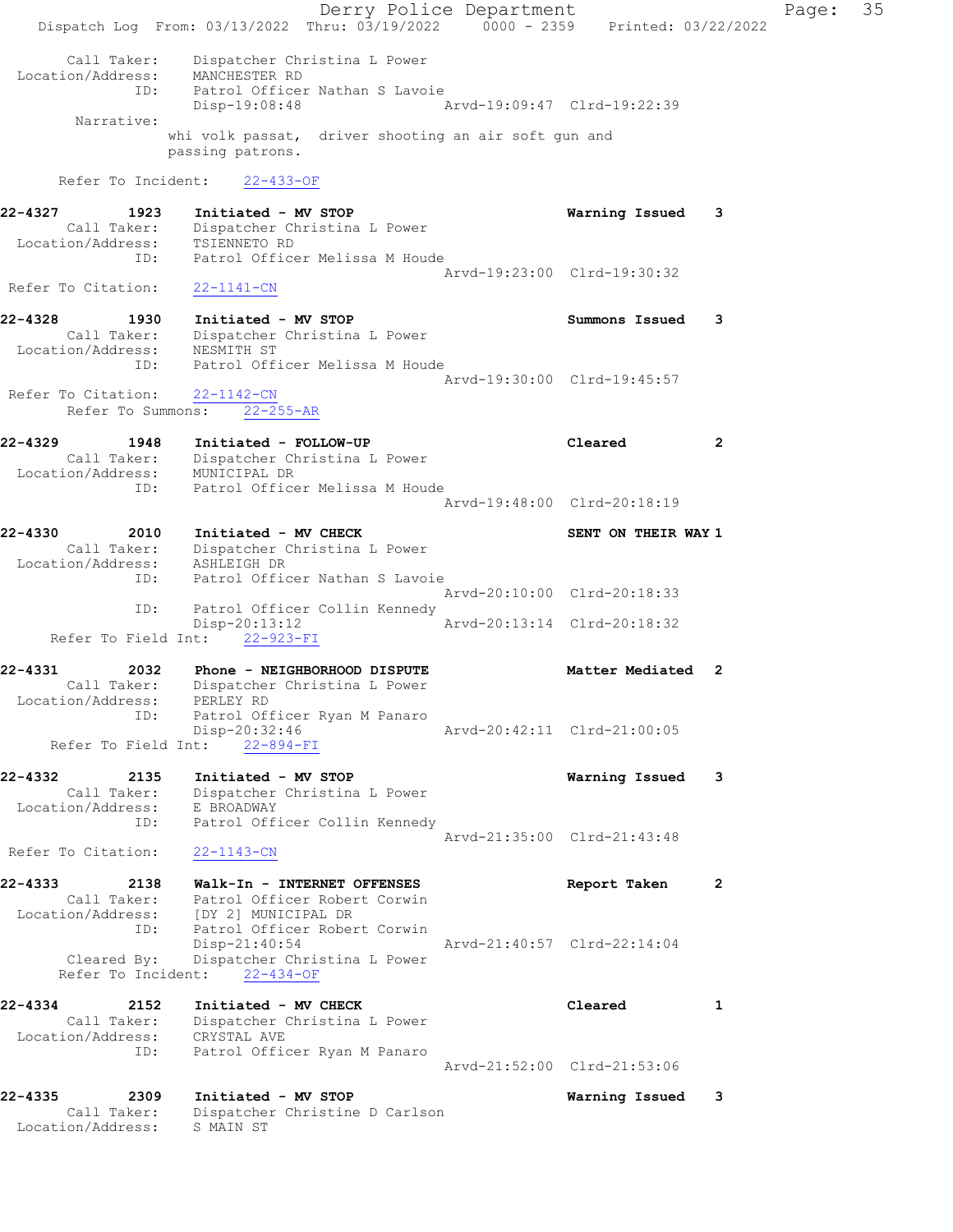Derry Police Department Page: 36 Dispatch Log From: 03/13/2022 Thru: 03/19/2022 0000 - 2359 Printed: 03/22/2022 ID: Patrol Officer Awess Abdulkadir Arvd-23:09:00 Clrd-23:17:04 Refer To Citation: 22-1144-CN 22-4336 2319 Initiated - MV STOP Warning Issued 3 Call Taker: Dispatcher Christine D Carlson Location/Address: W BROADWAY ID: Sergeant James M Belanger Arvd-23:19:00 Clrd-23:23:23 Refer To Citation: 22-1146-CN 22-4337 2319 Initiated - MV STOP Warning Issued 3 Call Taker: Dispatcher Christine D Carlson Location/Address: RT 28 ID: Patrol Officer Awess Abdulkadir Arvd-23:19:00 Clrd-23:28:41 Refer To Citation: 22-1145-CN 22-4338 2330 Initiated - MV CHECK 22-4338 Vehicle checked 1 Call Taker: Dispatcher Christine D Carlson Location/Address: MANCHESTER RD ID: Patrol Officer Jack Stafford Arvd-23:30:00 Clrd-23:32:56 22-4339 2334 Initiated - MV CHECK 22-4339 Arrest(s) Made 1 Call Taker: Dispatcher Christine D Carlson Location/Address: [DY 329] ROCKINGHAM RD ID: Patrol Officer Awess Abdulkadir Arvd-23:34:00 Clrd-23:59:59 Refer To Summons: 22-256-AR 22-4340 2335 Initiated - MV STOP Arrest(s) Made 3 Call Taker: Dispatcher Christine D Carlson Location/Address: BIRCH ST ID: Patrol Officer Michael Carnazzo Arvd-23:35:00 Clrd-03/17/2022 @ 02:28:42<br>ID: Sergeant James M Belanger Sergeant James M Belanger<br>Disp-23:35:58 Disp-23:35:58 Arvd-23:35:59 Clrd-23:40:00<br>TD: Patrol Officer Jack Stafford Patrol Officer Jack Stafford<br>Disp-23:41:10 Arvd-23:42:44 Clrd-23:54:42 ID: Sergeant James M Belanger Disp-23:42:47 Arvd-23:42:48 Clrd-23:54:43 Narrative: 03/16/2022 2347 S4 advising one in custody at this time Narrative: 03/16/2022 2350 Subject information (Felony poss c/d, EBW - Derry Dist. Court - Reckless Operation): Erin Maclary 59 Gault Rd Bedford NH DOB: 5/22/98 Narrative: 03/16/2022 2354 334 transporting subject to HQ, s/m: 51,562.1 Narrative: 03/16/2022 2356 334 off at HQ, e/m: 51,563.0 Narrative: 03/17/2022 0008 Summons issued w/ court date of 5/12/22 Narrative: 03/17/2022 0053 Female placed in cell 1 at this time Narrative: 03/17/2022 0123 B/C called at this time Narrative: 03/17/2022 0123 Subject checked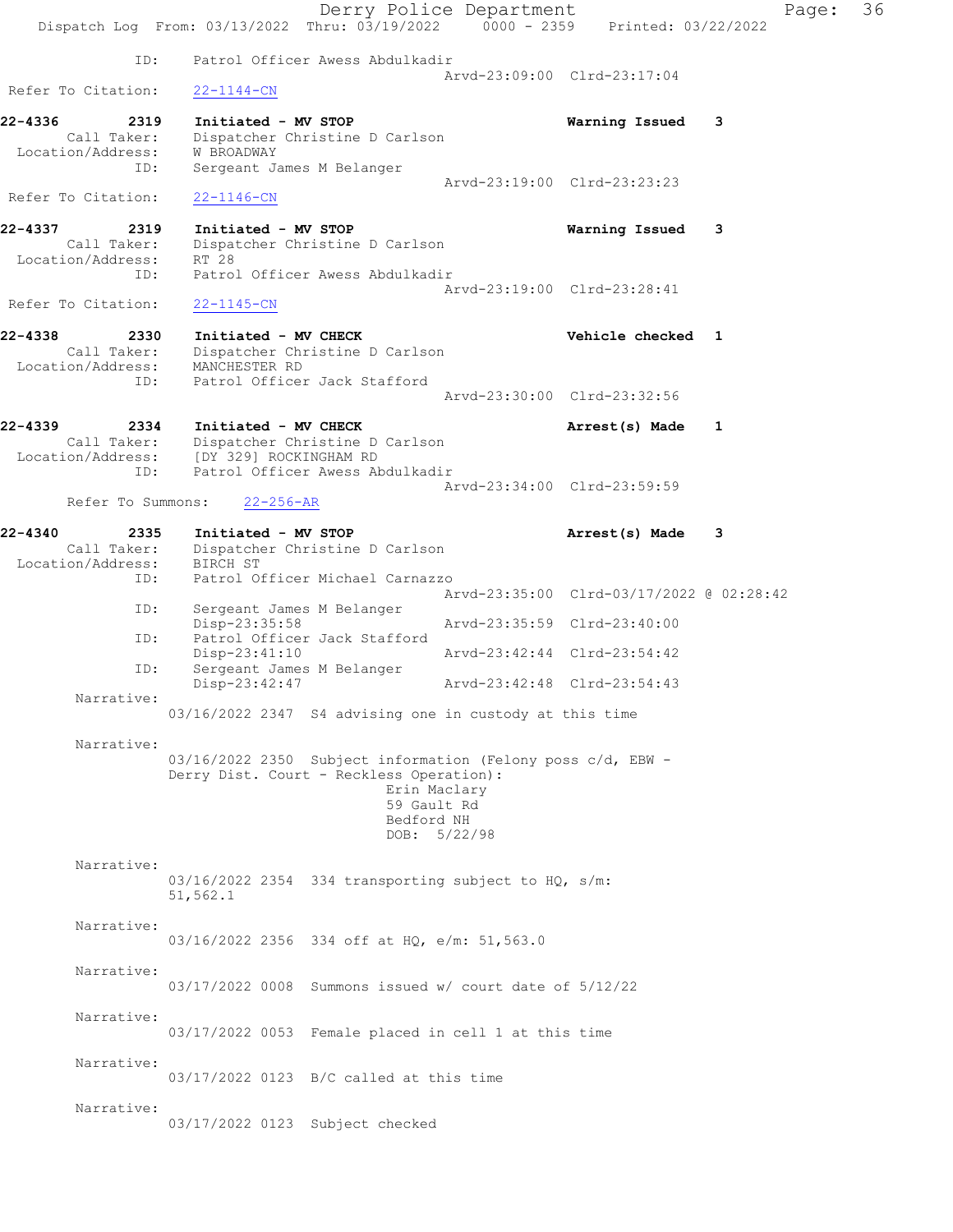Derry Police Department Page: 37 Dispatch Log From: 03/13/2022 Thru: 03/19/2022 0000 - 2359 Printed: 03/22/2022 Narrative: 03/17/2022 0150 Subject checked Narrative: 03/17/2022 0159 B/C off at HQ Narrative: 03/17/2022 0222 Subject released at this time on \$1,000 PR w/ 4/14/22 superior court date per b/c Mencis and PR w/ 5/12/22 court date for other charge Refer To Arrest:  $\frac{22-257-AR}{22-259-AR}$ Refer To Summons: 22-4341 2339 Initiated - MV STOP Warning Issued 3 Call Taker: Dispatcher Christine D Carlson Location/Address: S MAIN ST + THORNTON ST ID: Patrol Officer Collin Kennedy Arvd-23:39:00 Clrd-23:47:14 Refer To Citation: 22-1147-CN 22-4342 2355 Phone - SUSPICIOUS ACTIVITY Services Rendered 2 Call Taker: Patrol Officer Robert Corwin Location/Address: [DY 146] ASHLEIGH DR ID: Patrol Officer Jack Stafford<br>Disp-23:56:49 Disp-23:56:49 Arvd-00:01:28 Clrd-03/17/2022 @ 00:12:42 Arrived By: Dispatcher Christine D Carlson Cleared By: Dispatcher Christine D Carlson ID: Patrol Officer Collin Kennedy Disp-23:56:52 Arvd-00:01:07 Clrd-03/17/2022 @ 00:12:40<br>Arrived By: Dispatcher Christine D Carlson Arrived By: Dispatcher Christine D Carlson Cleared By: Dispatcher Christine D Carlson Narrative: blk mercedes in p/l

Refer To Field Int: 22-897-FI

## For Date: 03/17/2022 - Thursday

| $22 - 4343$<br>0011 | Phone - ASSAULT                    | Report Taken                |  |
|---------------------|------------------------------------|-----------------------------|--|
| Call Taker:         | Dispatcher Christine D Carlson     |                             |  |
| Location/Address:   | PINE ISLE DR                       |                             |  |
| ID:                 | Patrol Officer Nikita Tomnyuk      |                             |  |
|                     | $Disp-00:13:38$                    | Arvd-00:17:21 Clrd-00:54:09 |  |
| ID:                 | Patrol Officer Collin Kennedy      |                             |  |
|                     | $Disp-00:13:41$                    | Arvd-00:17:52 Clrd-00:54:04 |  |
| ID:                 | Sergeant James M Belanger          |                             |  |
|                     | Disp-00:17:36                      | Arvd-00:17:37 Clrd-00:39:06 |  |
| Narrative:          |                                    |                             |  |
|                     | 03/17/2022 0054 Past tense assault |                             |  |

| 22-4344<br>Call Taker:<br>Location/Address:     | 0156<br>ID: | Initiated - MV STOP<br>Dispatcher Christine D Carlson<br>HAMPSTEAD RD + SHELDON RD<br>Patrol Officer Nikita Tomnyuk | Warning Issued              | з |
|-------------------------------------------------|-------------|---------------------------------------------------------------------------------------------------------------------|-----------------------------|---|
| Refer To Citation:                              |             | $22 - 1148 - CN$                                                                                                    | Arvd-01:56:00 Clrd-02:02:45 |   |
|                                                 |             |                                                                                                                     |                             |   |
| $22 - 4345$<br>Call Taker:<br>Location/Address: | 0244<br>ID: | Phone - ABANDONED 911<br>Dispatcher Christine D Carlson<br>PEARL ST<br>Patrol Officer Jack Stafford                 | Services Rendered 1         |   |

Refer To Field Int: 22-902-FI

| 22-4346 | 0309        | Phone - DOMESTIC DISTURBANCE   | Report Taken |  |
|---------|-------------|--------------------------------|--------------|--|
|         | Call Taker: | Dispatcher Christine D Carlson |              |  |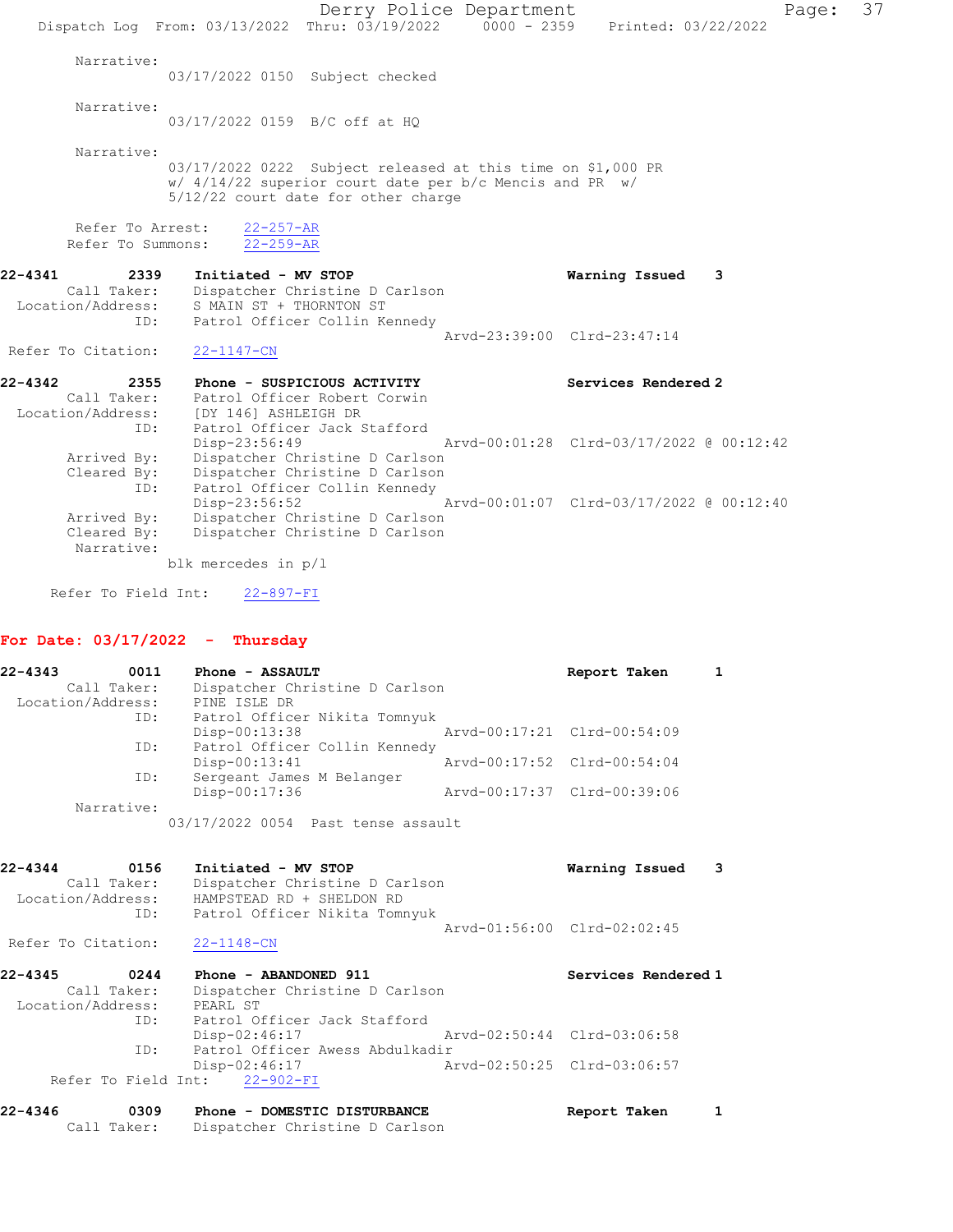Derry Police Department Fage: 38 Dispatch Log From: 03/13/2022 Thru: 03/19/2022 0000 - 2359 Printed: 03/22/2022 Location/Address: N SHORE (BL) RD<br>TD: Patrol Officer N Patrol Officer Nikita Tomnyuk<br>Disp-03:10:29 Disp-03:10:29 Arvd-03:17:10 Clrd-04:09:28 ID: Patrol Officer Awess Abdulkadir Disp-03:10:31 Arvd-03:16:34 Clrd-04:09:19 ID: Sergeant James M Belanger Disp-03:17:29 Arvd-03:17:30 Clrd-04:03:37<br>ID: Patrol Officer Jack Stafford Patrol Officer Jack Stafford<br>Disp-03:18:11 Arvd-03:19:23 Clrd-04:09:17 Narrative: 03/17/2022 0352 Judge paged by L5 Refer To Incident: 22-436-OF 22-4347 0548 Phone - ALARM, BURGLAR 1 False Alarm 1 Call Taker: Dispatcher Christine D Carlson Location/Address: [DY 277] HOOD RD ESS. ILL 2003 NOVE 1.2.<br>ID: Patrol Officer Michael Carnazzo Disp-05:49:41 Arvd-05:54:15 Clrd-06:20:41 ID: Patrol Officer Nikita Tomnyuk<br>Disp-05:49:43 Arvd-05:53:36 Clrd-06:20:39 Disp-05:49:43 Narrative: 03/17/2022 0549 Floor 2 - media area Refer To Field Int: 22-920-FI 22-4348 0652 Phone - PROPERTY CHECK Services Rendered 2 Call Taker: Dispatcher Christine D Carlson Location/Address: PINE ISLE DR ID: Patrol Officer Timothy J Underhill Disp-07:04:09 Arvd-07:04:09 Clrd-07:41:16 Dispatched By: Dispatcher Jonathon S Pickering Arrived By: Dispatcher Jonathon S Pickering Cleared By: Dispatcher Jonathon S Pickering ID: Patrol Officer James M McClafferty Disp-07:04:13 Arvd-07:04:14 Clrd-07:34:34 Dispatched By: Dispatcher Jonathon S Pickering Arrived By: Dispatcher Jonathon S Pickering Cleared By: Dispatcher Jonathon S Pickering Narrative: 03/17/2022 0726 property owner on scene Refer To Field Int: 22-898-FI 22-4349 0722 Phone - ALARM, BURGLAR False Alarm 1 Call Taker: Dispatcher Jonathon S Pickering Location/Address: [DY 3635] CRYSTAL AVE<br>ID: Patrol Officer Blake A Patrol Officer Blake A Martineau Disp-07:23:15 Arvd-07:23:53 Clrd-07:27:50<br>ID: Patrol Officer Brendan S Holden Patrol Officer Brendan S Holden Disp-07:23:18 Clrd-07:27:48 Refer To Field Int: 22-905-FI 22-4350 0734 Initiated - MV STOP Warning Issued 3 Call Taker: Dispatcher Jonathon S Pickering Location/Address: E DERRY RD ID: Patrol Officer James M McClafferty Arvd-07:34:00 Clrd-07:41:22 Refer To Citation: 22-1149-CN 22-4351 0748 Phone - PARKING COMPLAINT Vehicle Towed 1 Call Taker: Dispatcher Jonathon S Pickering

 Location/Address: [DY 2527] BIRCH ST ID: Patrol Officer Blake A Martineau Disp-07:48:53 Arvd-07:52:53 Clrd-08:33:12 Narrative: 03/17/2022 0752 vehicle partially blocking a driveway, off with FL KCMU43

Narrative:

03/17/2022 0800 message left for vehicle owner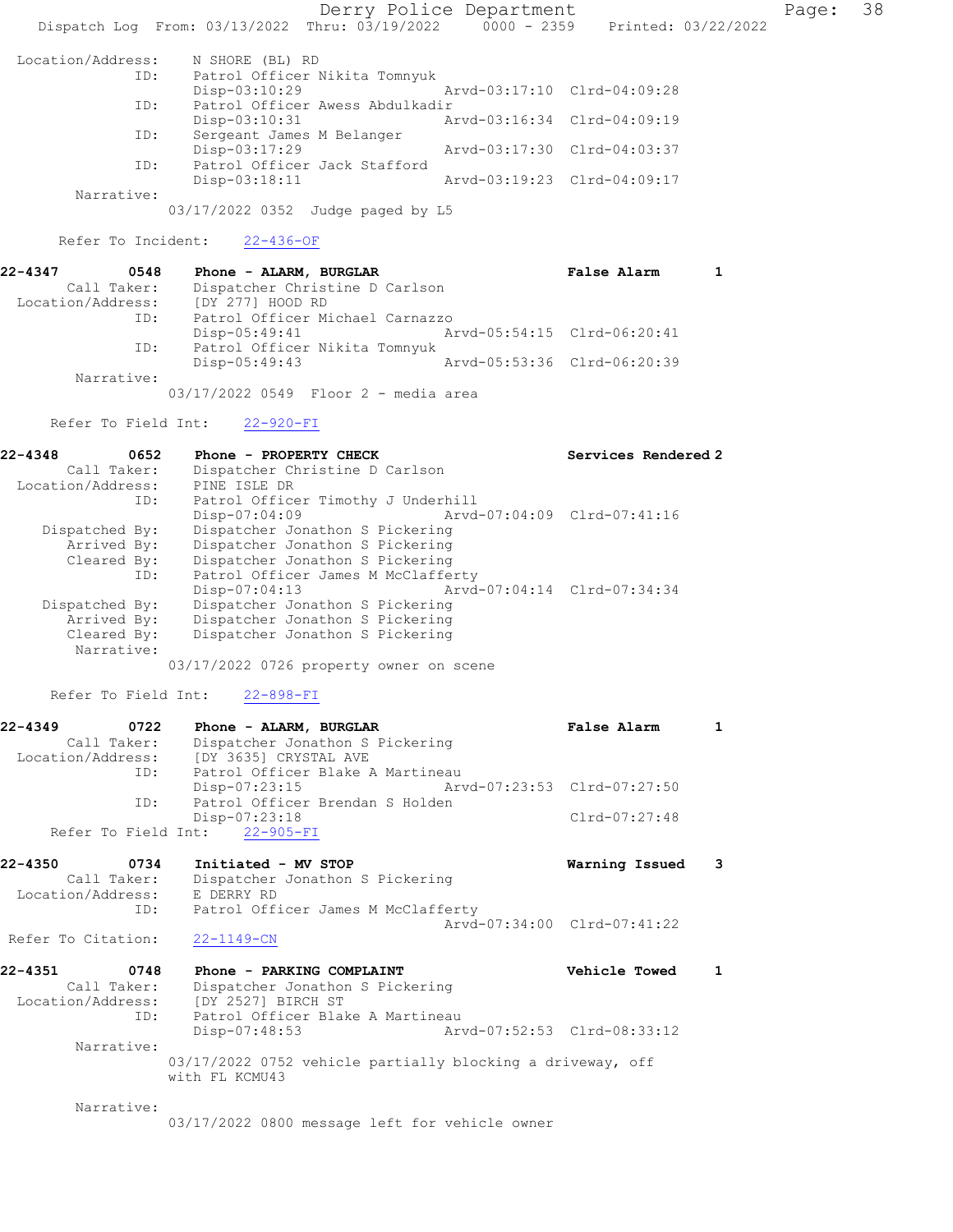Derry Police Department Page: 39 Dispatch Log From: 03/13/2022 Thru: 03/19/2022 0000 - 2359 Printed: 03/22/2022 Narrative: 03/17/2022 0815 next on the list requested, Spacetown assigned Narrative: 03/17/2022 0824 Spacetown on scene Refer To Field Int: 22-907-FI 22-4352 0756 Phone - Loose Dog Complaint No Action Required 2 Call Taker: Dispatcher Jonathon S Pickering Location/Address: POND RD ID: Patrol Officer Brendan S Holden Disp-07:57:35 Arvd-08:02:20 Clrd-08:07:26 Narrative: 03/17/2022 0802 brown dog Narrative: 03/17/2022 0807 dog on owner's property, no issues found 22-4353 0806 Initiated - ASSIST CITIZEN ADVICE GIVEN 3 Call Taker: Dispatcher Jonathon S Pickering Location/Address: [DY 2] MUNICIPAL DR ID: Patrol Officer Timothy J Underhill Arvd-08:06:00 Clrd-08:13:56 22-4354 0844 Initiated - ATTEMPTED PAPER SERVICE Not Served 2 Call Taker: Dispatcher Jonathon S Pickering Location/Address: [DY 250] PINKERTON ST ID: Patrol Officer Blake A Martineau Arvd-08:44:00 Clrd-09:13:29 22-4355 0923 Initiated - PROPERTY CHECK Services Rendered 2 Call Taker: Dispatcher Jonathon S Pickering Location/Address: FORDWAY ST ID: Patrol Officer Blake A Martineau Arvd-09:23:00 Clrd-09:46:50 22-4356 0948 Initiated - MV STOP Warning Issued 3 Call Taker: Dispatcher Jonathon S Pickering Location/Address: S MAIN ST ID: Patrol Officer Timothy J Underhill Arvd-09:48:00 Clrd-09:52:32 Refer To Citation: 22-1150-CN 22-4357 1010 Initiated - FOLLOW-UP No Action Required 2 Call Taker: Dispatcher Jonathon S Pickering Location/Address: [DY 649] MANCHESTER RD ID: Patrol Officer Brendan S Holden Arvd-10:10:00 Clrd-10:19:43 22-4358 1014 Phone - ALARM, BURGLAR 1 1 False Alarm 1 Call Taker: Dispatcher Jonathon S Pickering Location/Address: BRANDYWINE COM ID: Patrol Officer Timothy J Underhill Disp-10:15:57 Arvd-10:18:34 Clrd-10:28:27 ID: Patrol Officer Blake A Martineau<br>Disp-10:16:00 Arv Arvd-10:18:35 Clrd-10:28:27 22-4359 1018 Phone - ASSIST OTHER AGENCY Services Rendered 3 Call Taker: Dispatcher Jonathon S Pickering Location/Address: [DY 2723] KENDALL POND RD ID: Patrol Officer James M McClafferty<br>Disp-10:18:52 Arvd- Disp-10:18:52 Arvd-10:19:41 Clrd-10:47:39 Narrative: 03/17/2022 1018 smoke in the area

22-4360 1034 Initiated - MV STOP Warning Issued 3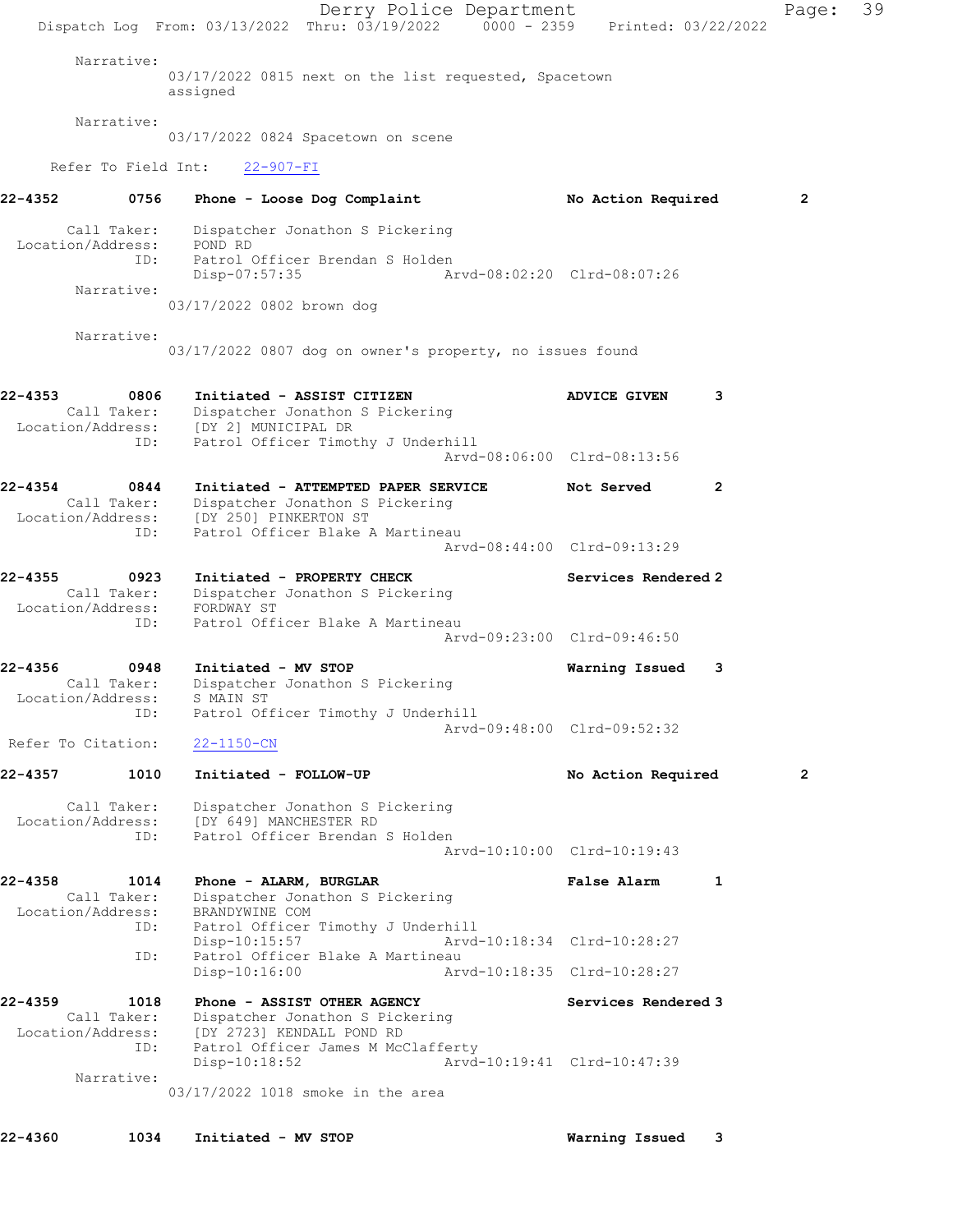Derry Police Department Fage: 40 Dispatch Log From: 03/13/2022 Thru: 03/19/2022 0000 - 2359 Printed: 03/22/2022 Call Taker: Sergeant Michael W Hughes Location/Address: W BROADWAY ID: Patrol Officer Blake A Martineau Arvd-10:34:00 Clrd-10:40:27 Refer To Citation: 22-1151-CN 22-4361 1042 Initiated - MV STOP Warning Issued 3 Call Taker: Dispatcher Jonathon S Pickering Location/Address: FORDWAY EXT + KENDALL POND RD ID: Patrol Officer Blake A Martineau Arvd-10:42:00 Clrd-10:48:24 Refer To Citation: 22-1152-CN 22-4362 1056 Initiated - FOLLOW-UP No Action Required 2 Call Taker: Dispatcher Jonathon S Pickering Location/Address: ROCKINGHAM RD ID: Patrol Officer Timothy J Underhill Arvd-10:56:00 Clrd-10:58:07 22-4363 1144 Walk-In - SUSPICIOUS ACTIVITY Report Taken 2 Call Taker: Patrol Officer Scott M Beegan Location/Address: [DY 2] MUNICIPAL DR ID: Patrol Officer Scott M Beegan Disp-11:45:21 Arvd-11:45:23 Clrd-12:03:21 Cleared By: Dispatcher Jonathon S Pickering Refer To Field Int: 22-901-FI 22-4364 1200 Initiated - MV STOP Summons Issued 3 Call Taker: Dispatcher Jonathon S Pickering Location/Address: W BROADWAY ID: Patrol Officer Blake A Martineau Arvd-12:00:00 Clrd-12:13:27 Refer To Citation: 22-1153-CN Refer To Citation: 22-816-002005 22-4365 1211 Phone - WARRANT ARREST 2 Arrest(s) Made 2 Call Taker: Dispatcher Jonathon S Pickering Location/Address: [DY 2] MUNICIPAL DR ID: Patrol Officer Scott M Beegan Disp-12:11:47 Arvd-12:11:49 Clrd-12:35:02 Narrative: 03/17/2022 1041 SALEM PD CALLED AND STATED THEY HAVE CRAIG ZAIKOWSKI 01/17/83 ON MULTIPLE WARRANTS, TO INCLUDE A DERRY WARRANT for Conduct After an Accident. ZAIKOWSKI REFUSED BAIL AND WAS TRANSPORTED RO RCHOC. Refer To Arrest: 22-260-AR 22-4366 1233 Initiated - SERVE RESTRAINING ORDER Not Served 2 Call Taker: Dispatcher Jonathon S Pickering Location/Address: N SHORE (BL) RD ID: Patrol Officer Brendan S Holden Arvd-12:33:00 Clrd-12:58:32 ID: Patrol Officer Blake A Martineau<br>Disp-12:34:58 Arv Disp-12:34:58 Arvd-12:41:27 Clrd-12:58:31 22-4367 1338 Initiated - JUVENILE OFFENSES Services Rendered 2 Call Taker: Dispatcher Jonathon S Pickering Location/Address: MUNICIPAL DR ID: Detective Peter A Houlis Arvd-13:38:00 Clrd-13:39:36 22-4368 1355 Phone - ASSIST OTHER AGENCY Assistance Rendered 3 Call Taker: Dispatcher Jonathon S Pickering Location/Address: TSIENNETO RD ID: Patrol Officer Brendan S Holden Disp-13:56:13 Arvd-14:02:52 Clrd-15:00:51 Cleared By: Dispatcher Jess W Arcand ID: Detective Sergeant Ryan O'Rourke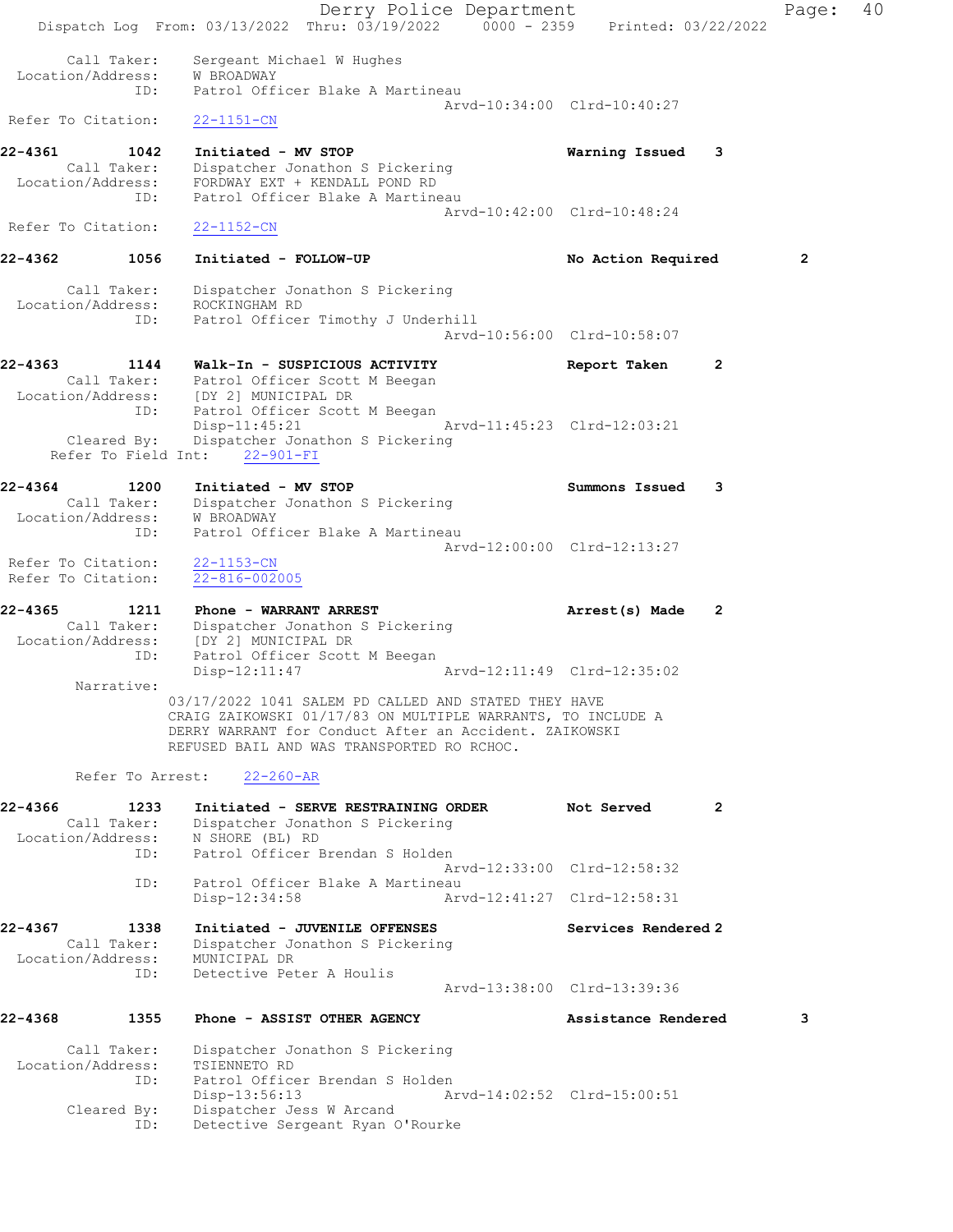Derry Police Department Fage: 41 Dispatch Log From: 03/13/2022 Thru: 03/19/2022 0000 - 2359 Printed: 03/22/2022 Disp-13:57:14 Arvd-14:02:53 Clrd-15:01:04 Cleared By: Dispatcher Jess W Arcand Narrative: 03/17/2022 1355 assisting NH Dept of Agriculture Refer To Incident: 22-438-OF 22-4369 1444 Phone - ABANDONED 911 Services Rendered 1 Call Taker: Dispatcher Jonathon S Pickering Location/Address: [DY 146] ASHLEIGH DR ID: Patrol Officer Blake A Martineau Disp-14:44:20 Clrd-14:47:51 ID: Patrol Officer Timothy J Underhill<br>Disp-14:44:23 Arvd-14:44 Disp-14:44:23 Arvd-14:46:21 Clrd-14:47:49 Narrative: 03/17/2022 1447 checked, no issues found Refer To Field Int: 22-936-FI 22-4370 1522 Initiated - SERVE RESTRAINING ORDER Not Served 2 Call Taker: Dispatcher Jess W Arcand Location/Address: N SHORE (BL) RD ID: Patrol Officer Melissa M Houde<br>Arvd-15:22:00 Clrd-15:25:48 Arvd-15:22:00 Clrd-15:25:48 22-4371 1532 Initiated - MV STOP Summons Issued 3 Call Taker: Dispatcher Jess W Arcand Location/Address: E DERRY RD ID: Patrol Officer Samuel J Troy Arvd-15:32:00 Clrd-16:11:24 Refer To Citation: 22-1156-CN Refer To Summons: 22-261-AR 22-4372 1536 Initiated - MV STOP Warning Issued 3 Call Taker: Dispatcher Jess W Arcand Location/Address: RT 28 ID: Patrol Officer Joshua W Morse Arvd-15:36:00 Clrd-15:43:29 Patrol Officer Michael P Accorto Refer To Citation: 22-1154-CN 22-4373 1537 Initiated - PAPER SERVICE 1 20 Not Served 3 Call Taker: Dispatcher Jess W Arcand Location/Address: E DERRY RD ID: Patrol Officer Melissa M Houde Arvd-15:37:00 Clrd-15:42:28 22-4374 1546 Initiated - SUBPOENA DELIVERY Not Served 1 Call Taker: Dispatcher Jess W Arcand Location/Address: TSIENNETO RD ID: Patrol Officer Melissa M Houde Arvd-15:46:00 Clrd-15:48:04 22-4375 1546 Phone - WELFARE CHECK Services Rendered 2 Call Taker: Dispatcher Jess W Arcand Location/Address: PINE ISLE DR ID: Patrol Officer Samuel J Troy Disp-16:11:36 Clrd-16:12:23 ID: Patrol Officer Joshua W Morse<br>Disp-16:11:39 Arvd-16:15:38 Clrd-16:23:05 Patrol Officer Michael P Accorto ID: Patrol Officer Melissa M Houde Disp-16:12:30 Arvd-16:15:33 Clrd-16:23:03 Refer To Field Int: 22-926-FI 22-4376 1556 Initiated - MV STOP Warning Issued 3 Call Taker: Dispatcher Jess W Arcand Location/Address: OLD CHESTER RD ID: Patrol Officer Melissa M Houde Arvd-15:56:00 Clrd-16:00:43 Refer To Citation: 22-1155-CN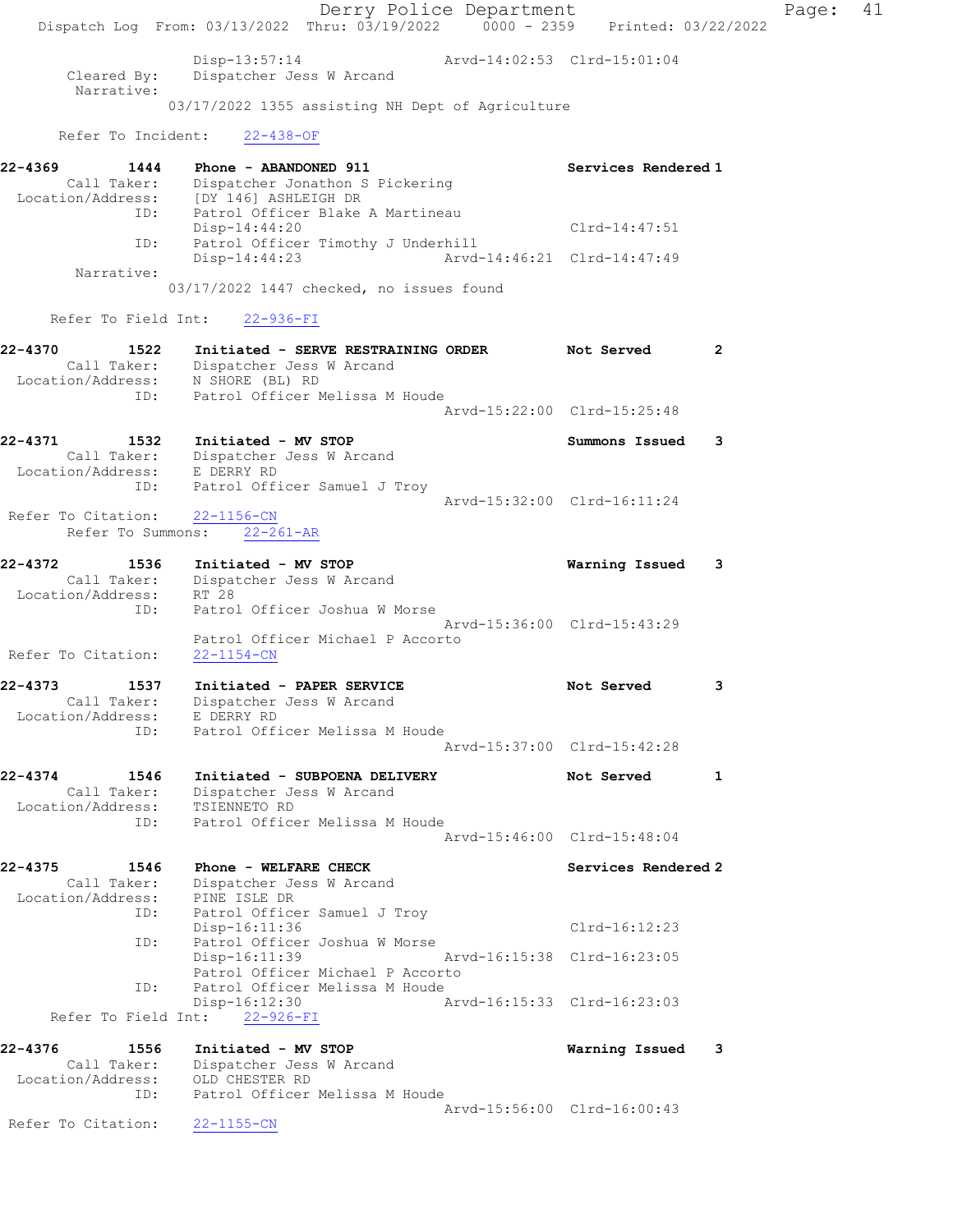| 22-4377                     |                           |            | 1559 911 - MEDICAL EMERGENCY                                                                            |                             | Assistance Rendered |   | 1 |
|-----------------------------|---------------------------|------------|---------------------------------------------------------------------------------------------------------|-----------------------------|---------------------|---|---|
|                             | Call Taker:               |            | Dispatcher Jess W Arcand                                                                                |                             |                     |   |   |
| Location/Address:<br>ID:    |                           |            | PINKERTON ST<br>Patrol Officer Jack Stafford                                                            |                             |                     |   |   |
|                             | ID:                       |            | $Disp-16:00:25$<br>Patrol Officer Joshua W Morse                                                        | Arvd-16:04:00 Clrd-16:29:23 |                     |   |   |
|                             |                           |            | Disp-16:00:32                                                                                           |                             | Clrd-16:01:25       |   |   |
|                             | ID:                       |            | Patrol Officer Michael P Accorto<br>Patrol Officer Melissa M Houde                                      |                             |                     |   |   |
|                             |                           |            | Disp-16:01:21<br>Refer To Field Int: 22-904-FI                                                          | Arvd-16:05:46 Clrd-16:12:25 |                     |   |   |
| 22-4378                     | 1631                      |            | Phone - THEFT                                                                                           |                             | Report Taken        | 2 |   |
|                             |                           |            | Call Taker: Dispatcher Jess W Arcand                                                                    |                             |                     |   |   |
| Location/Address: BOWERS RD | ID:                       |            | Patrol Officer Joshua W Morse                                                                           |                             |                     |   |   |
|                             |                           |            | $Disp-16:43:00$                                                                                         | Arvd-16:46:57 Clrd-17:03:00 |                     |   |   |
|                             | Narrative:                |            | Patrol Officer Michael P Accorto                                                                        |                             |                     |   |   |
|                             |                           |            | 03/17/2022 1635 JEWELRY                                                                                 |                             |                     |   |   |
|                             |                           |            | Refer To Incident: 22-439-OF                                                                            |                             |                     |   |   |
| 22-4379                     |                           |            | 1635 Initiated - SUBPOENA DEL:<br>Call Taker: Dispatcher Jess W Arcand<br>Initiated - SUBPOENA DELIVERY |                             | Not Served          | 1 |   |
| Location/Address: FROST RD  |                           |            |                                                                                                         |                             |                     |   |   |
|                             | ID:                       |            | Patrol Officer Joshua W Morse                                                                           |                             |                     |   |   |
|                             |                           |            | Patrol Officer Michael P Accorto                                                                        | Aryd-16:35:00 Clrd-16:42:51 |                     |   |   |
| 22-4380                     | 1639                      |            | Initiated - PAPER SERVICE                                                                               |                             | Served              | 3 |   |
|                             |                           |            | Call Taker: Dispatcher Jess W Arcand                                                                    |                             |                     |   |   |
| Location/Address:           | ID:                       |            | PINGREE HILL RD<br>Patrol Officer Melissa M Houde                                                       |                             |                     |   |   |
|                             |                           |            |                                                                                                         | Arvd-16:39:00 Clrd-16:41:55 |                     |   |   |
| 22-4381                     | 1643                      |            | Initiated - SUBPOENA DELIVERY                                                                           |                             | Served              | 1 |   |
| Location/Address:           | Call Taker:               | GARVIN RD  | Dispatcher Jess W Arcand                                                                                |                             |                     |   |   |
|                             | ID:                       |            | Patrol Officer Melissa M Houde                                                                          |                             |                     |   |   |
|                             |                           |            |                                                                                                         | Arvd-16:43:00 Clrd-16:46:52 |                     |   |   |
| 22-4382                     | 1658                      |            | Initiated - SUBPOENA DELIVERY                                                                           |                             | Served              | 1 |   |
|                             | Call Taker:               |            | Dispatcher Jess W Arcand                                                                                |                             |                     |   |   |
| Location/Address:           | ID:                       |            | HAMPSTEAD RD<br>Patrol Officer Melissa M Houde                                                          |                             |                     |   |   |
|                             |                           |            |                                                                                                         | Arvd-16:58:00 Clrd-17:02:09 |                     |   |   |
| 22-4383                     | 1700                      |            | Initiated - SUBPOENA DELIVERY                                                                           |                             | Served              | 1 |   |
| Location/Address:           | Call Taker:               | E BROADWAY | Dispatcher Jess W Arcand                                                                                |                             |                     |   |   |
|                             | ID:                       |            | Patrol Officer Jack Stafford                                                                            |                             |                     |   |   |
|                             |                           |            |                                                                                                         | Arvd-17:00:00 Clrd-17:10:21 |                     |   |   |
| 22-4384                     | 1705<br>Call Taker:       |            | Phone - ROAD HAZARD<br>Dispatcher Jess W Arcand                                                         |                             | Removed Hazard      | 2 |   |
| Location/Address:           |                           | PHILLIP RD |                                                                                                         |                             |                     |   |   |
|                             | ID:                       |            | Patrol Officer Joshua W Morse                                                                           |                             |                     |   |   |
|                             |                           |            | Disp-17:10:55<br>Patrol Officer Michael P Accorto                                                       |                             |                     |   |   |
|                             | Cleared By:<br>Narrative: |            | Patrol Officer Kevin L Davies                                                                           |                             |                     |   |   |
|                             |                           |            | 03/17/2022 1705 MANHOLE COVER MISSING                                                                   |                             |                     |   |   |
|                             | Narrative:                |            |                                                                                                         |                             |                     |   |   |
|                             |                           |            | 03/17/2022 1721 DPW NOTIFIED                                                                            |                             |                     |   |   |
|                             |                           |            |                                                                                                         |                             |                     |   |   |

22-4385 1708 Initiated - MV STOP 120 100 No Action Required 3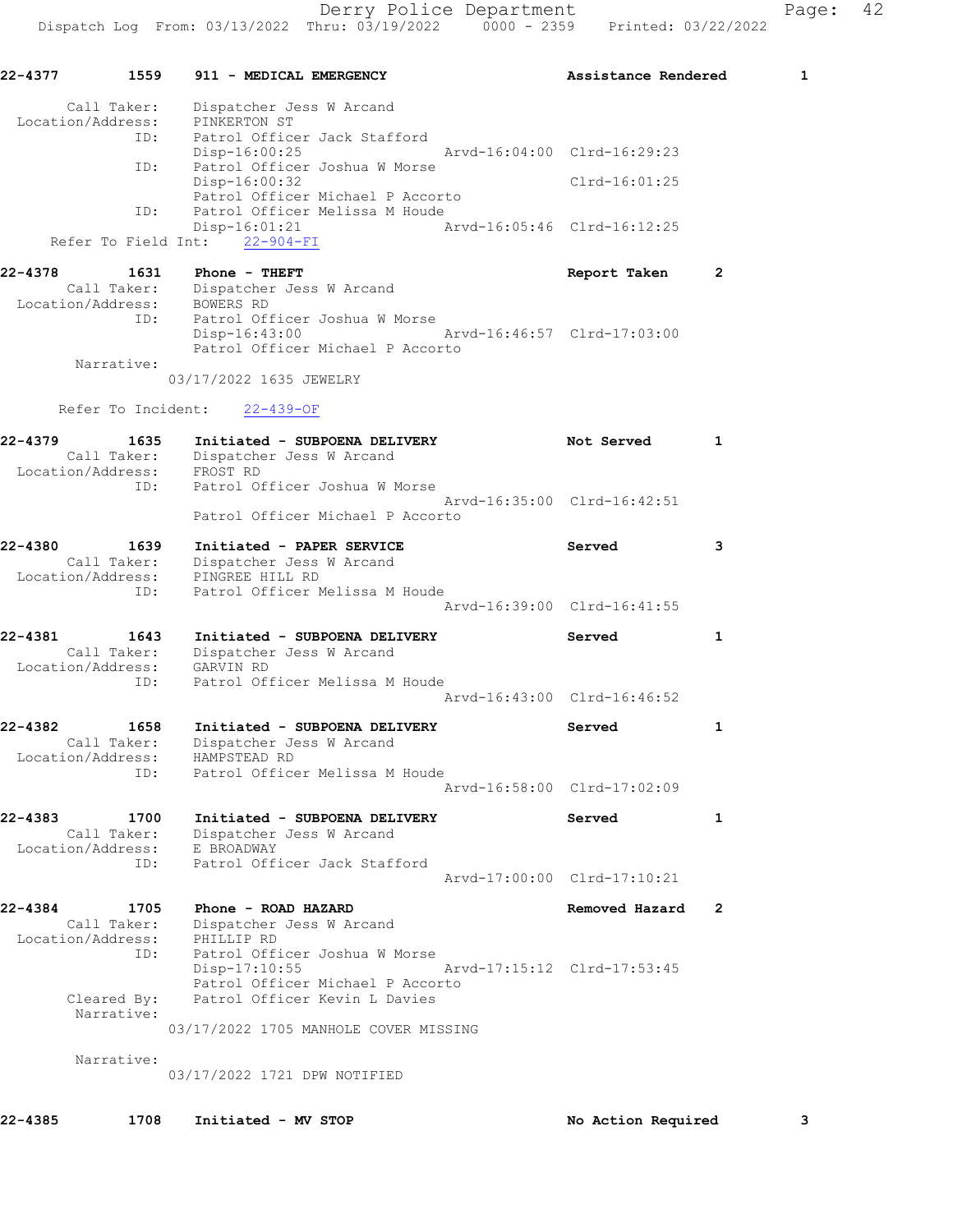Derry Police Department Fage: 43 Dispatch Log From: 03/13/2022 Thru: 03/19/2022 0000 - 2359 Printed: 03/22/2022 Call Taker: Dispatcher Jess W Arcand Location/Address: OLD CHESTER RD ID: Patrol Officer Melissa M Houde Arvd-17:08:00 Clrd-17:09:42 22-4386 1708 Initiated - PAPER SERVICE Served 3 Call Taker: Dispatcher Jess W Arcand Location/Address: FOREST RIDGE RD ID: Patrol Officer Samuel J Troy Arvd-17:08:00 Clrd-17:16:50 22-4387 1709 Initiated - FOLLOW-UP No Action Required 2 Call Taker: Dispatcher Jess W Arcand Location/Address: ROCKINGHAM RD ID: Patrol Officer Joshua W Morse Arvd-17:09:00 Clrd-17:10:45 Patrol Officer Michael P Accorto 22-4388 1724 Other - TRAFFIC CONTROL Assistance Rendered 3 Call Taker: Dispatcher Jess W Arcand Location/Address: HAMPSTEAD RD ID: Patrol Officer Melissa M Houde Disp-17:24:59 Arvd-17:26:17 Clrd-17:43:44 22-4389 1735 Walk-In - WELFARE CHECK Services Rendered 2 Call Taker: Dispatcher Jess W Arcand Location/Address: PARK AVE ID: Patrol Officer Collin Kennedy Disp-17:46:21 Arvd-17:51:08 Clrd-18:14:40 ID: Administrative Sergeant Christopher R Talbot Disp-17:46:34 Arvd-17:51:08 Clrd-18:07:31<br>ID: Patrol Officer Jack Stafford Patrol Officer Jack Stafford Disp-17:46:38 Arvd-17:51:08 Clrd-18:14:38 Narrative: 03/17/2022 1753 officers off with the subject now Refer To Field Int: 22-908-FI 22-4390 1756 911 - ASSAULT Report Taken 1 Call Taker: Dispatcher Jess W Arcand Location/Address: FAIRWAY DR ID: Patrol Officer Samuel J Troy Disp-17:56:41 Arvd-18:01:15 Clrd-18:31:00 Refer To Incident: 22-440-OF 22-4391 1800 911 - DISTURBANCE 1 1 Call Taker: Dispatcher Jess W Arcand Location/Address: KILREA RD ID: Patrol Officer Joshua W Morse Disp-18:01:52 Arvd-18:05:30 Clrd-18:34:50 Patrol Officer Michael P Accorto<br>ID: Patrol Officer Melissa M Houde Patrol Officer Melissa M Houde Disp-18:02:12 Arvd-18:07:29 Clrd-18:34:52 ID: Administrative Sergeant Christopher R Talbot Arvd-18:10:49 Clrd-18:34:13 Refer To Incident: 22-441-OF 22-4392 1840 Initiated - MV STOP Warning Issued 3 Call Taker: Dispatcher Jess W Arcand Location/Address: E BROADWAY ID: Administrative Sergeant Christopher R Talbot Arvd-18:40:00 Clrd-18:46:42 Refer To Citation: 22-1157-CN 22-4393 1850 Initiated - SUBPOENA DELIVERY Served 1 Call Taker: Dispatcher Jess W Arcand Location/Address: GAYLE DR ID: Patrol Officer Jack Stafford Arvd-18:50:00 Clrd-18:54:00 Cleared By: Patrol Officer Kevin L Davies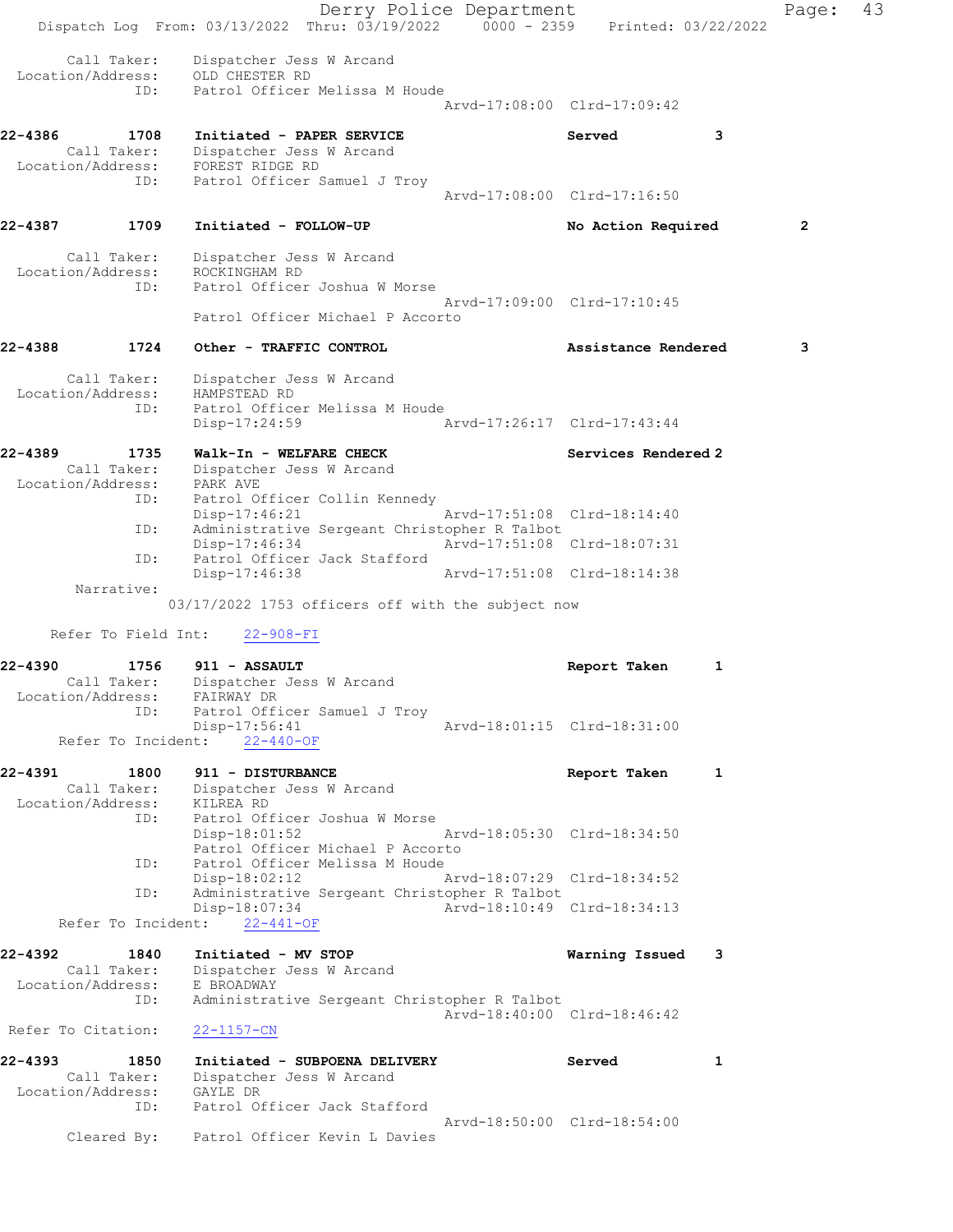Dispatch Log From: 03/13/2022 Thru: 03/19/2022 0000 - 2359 Printed: 03/22/2022 22-4394 1853 911 - DOMESTIC DISTURBANCE Report Taken 1 Call Taker: Dispatcher Jess W Arcand Location/Address: OLD CHESTER RD ID: Patrol Officer Melissa M Houde Disp-18:55:30 Arvd-19:01:49 Clrd-19:37:23 ID: Patrol Officer Collin Kennedy<br>Disp-18:55:33 Arvd-19:00:09 Clrd-19:37:25 Disp-18:55:33 ID: Administrative Sergeant Christopher R Talbot Disp-18:59:03 Arvd-19:01:51 Clrd-19:32:39 Refer To Incident: 22-442-OF 22-4395 1937 Initiated - FOLLOW-UP No Action Required 2 Call Taker: Dispatcher Jess W Arcand Location/Address: MUNICIPAL DR ID: Patrol Officer Joshua W Morse Arvd-19:37:00 Clrd-20:59:02 Patrol Officer Michael P Accorto 22-4396 2037 Initiated - MV STOP Warning Issued 3 Call Taker: Dispatcher Jess W Arcand Location/Address: MANCHESTER RD ID: Patrol Officer Melissa M Houde Arvd-20:37:00 Clrd-20:41:55 Refer To Citation: 22-1159-CN 22-4397 2038 Initiated - FOLLOW-UP **No Action Required** 2 Call Taker: Dispatcher Jess W Arcand Location/Address: MUNICIPAL DR ID: Patrol Officer Samuel J Troy Arvd-20:38:00 Clrd-20:59:39 22-4398 2041 Phone - ASSIST OTHER AGENCY Assistance Rendered 3 Call Taker: Patrol Officer Kevin L Davies Location/Address: WAYNE DR ID: Patrol Officer Melissa M Houde Disp-20:45:33 Arvd-20:49:05 Clrd-21:29:36 Arrived By: Dispatcher Jess W Arcand Cleared By: Dispatcher Jess W Arcand ID: Patrol Officer Collin Kennedy Disp-20:45:36 Arvd-20:53:35 Clrd-21:29:35 Arrived By: Dispatcher Jess W Arcand Cleared By: Dispatcher Jess W Arcand Narrative: 03/17/2022 2117 DFD NOTIFIED Refer To Field Int: 22-909-FI 22-4399 2059 Phone - THEFT Report Taken 2 Call Taker: Dispatcher Jess W Arcand Location/Address: WINDHAM DEPOT RD ID: Patrol Officer Joshua W Morse Disp-20:59:37 Arvd-21:08:27 Clrd-21:17:24 Patrol Officer Michael P Accorto Refer To Incident: 22-443-OF 22-4400 2117 Initiated - MV CHECK SENT ON THEIR WAY 1 Call Taker: Dispatcher Jess W Arcand Location/Address: ASHLEIGH DR ID: Patrol Officer Samuel J Troy Arvd-21:17:00 Clrd-21:24:44 Refer To Field Int: 22-924-FI 22-4401 2130 Phone - ASSIST CITIZEN 22-4401 ADVICE GIVEN 3 Call Taker: Patrol Officer Kevin L Davies Location/Address: [DY 2] MUNICIPAL DR ID: Patrol Officer Joshua W Morse

 Disp-21:31:17 Arvd-21:31:19 Clrd-21:31:23 Patrol Officer Michael P Accorto

Derry Police Department Fage: 44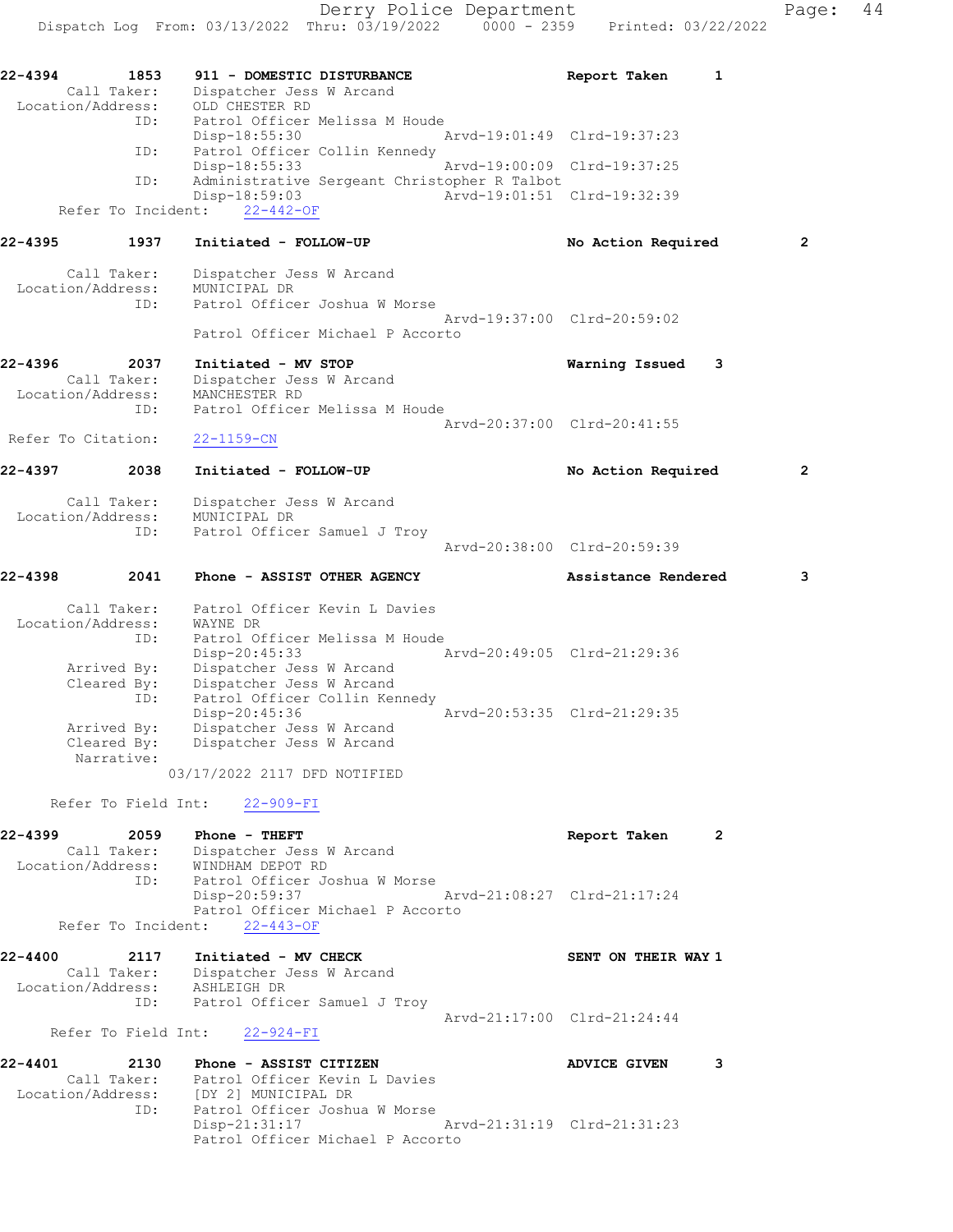Refer To Field Int: 22-919-FI

| 22-4402<br>2133            | Phone - WELFARE CHECK                           |                             | Services Rendered 2         |
|----------------------------|-------------------------------------------------|-----------------------------|-----------------------------|
| Call Taker:                | Patrol Officer Kevin L Davies                   |                             |                             |
|                            | Location/Address: ENGLISH RANGE RD              |                             |                             |
| ID:                        | Patrol Officer Collin Kennedy                   |                             |                             |
|                            | Disp-21:34:37                                   | Arvd-21:36:00 Clrd-21:47:15 |                             |
|                            | Arrived By: Dispatcher Jess W Arcand            |                             |                             |
|                            | Cleared By: Dispatcher Jess W Arcand            |                             |                             |
| ID:                        | Patrol Officer Joshua W Morse                   |                             |                             |
|                            | Disp-21:34:38                                   |                             | Aryd-21:41:23 Clrd-21:47:17 |
|                            | Patrol Officer Michael P Accorto                |                             |                             |
| Arrived By:                | Dispatcher Jess W Arcand                        |                             |                             |
|                            | Cleared By: Dispatcher Jess W Arcand            |                             |                             |
| ID:                        | Administrative Sergeant Christopher R Talbot    |                             |                             |
|                            | $Disp-21:46:15$                                 | Arvd-21:46:16 Clrd-21:47:13 |                             |
| Dispatched By:             | Dispatcher Jess W Arcand                        |                             |                             |
|                            | Arrived By: Dispatcher Jess W Arcand            |                             |                             |
|                            | Cleared By: Dispatcher Jess W Arcand            |                             |                             |
| Narrative:                 |                                                 |                             |                             |
|                            | 03/17/2022 2147 PERSON DOES NOT LIVE AT ADDRESS |                             |                             |
|                            |                                                 |                             |                             |
|                            |                                                 |                             |                             |
| $22 - 4403$<br>2143        | Phone - SHOOTING COMPLAINT                      |                             | Could Not Locate 2          |
| Call Taker:                | Patrol Officer Kevin L Davies                   |                             |                             |
| Location/Address: BROOK ST |                                                 |                             |                             |
| ID:                        | Patrol Officer Jack Stafford                    |                             |                             |
|                            | $Disp-21:45:44$                                 |                             | Arvd-21:50:33 Clrd-21:51:43 |
| Cleared By:                | Dispatcher Jess W Arcand                        |                             |                             |

## 22-4404 2151 Initiated - MV STOP Warning Issued 3

| --- -- | _____             | -----------                   |  |
|--------|-------------------|-------------------------------|--|
|        | Call Taker:       | Dispatcher Jess W Arcand      |  |
|        | Location/Address: | TSIENNETO RD                  |  |
|        | ID:               | Patrol Officer Collin Kennedy |  |
|        |                   | Arvd-21:51:00 Clrd-21:55:34   |  |
|        |                   |                               |  |

## 22-4405 2155 Initiated - MV CHECK SENT ON THEIR WAY 1

 Call Taker: Dispatcher Jess W Arcand Location/Address: HUMPHREY RD ID: Administrative Sergeant Christopher R Talbot Arvd-21:55:00 Clrd-22:04:12 ID: Patrol Officer Joshua W Morse Disp-21:57:46 Arvd-21:57:48 Clrd-22:04:13 Patrol Officer Michael P Accorto

#### 22-4406 2201 Initiated - MEDICAL EMERGENCY Services Rendered 1 Call Taker: Dispatcher Jess W Arcand Location/Address: ROCKINGHAM RD ID: Patrol Officer Jack Stafford Arvd-22:01:00 Clrd-22:17:10 ID: Patrol Officer Samuel J Troy Disp-22:02:19 Arvd-22:05:03 Clrd-22:17:12 Dispatched By: Patrol Officer Kevin L Davies Narrative:

03/17/2022 2202 DFD NOTIFIED

Narrative:

03/17/2022 2208 DFD ON SCENE

| $22 - 4407$       | 2227        | Initiated - PED CHECK                                      | Arrest(s) Made                           | $\overline{2}$ |
|-------------------|-------------|------------------------------------------------------------|------------------------------------------|----------------|
|                   | Call Taker: | Dispatcher Jess W Arcand                                   |                                          |                |
| Location/Address: |             | BIRCH ST                                                   |                                          |                |
|                   | ID:         | Patrol Officer Jack Stafford                               |                                          |                |
|                   |             |                                                            | Arvd-22:27:00 Clrd-03/18/2022 @ 00:49:58 |                |
|                   | Cleared By: | Dispatcher Christine D Carlson                             |                                          |                |
|                   | ID:         | Patrol Officer Samuel J Troy                               |                                          |                |
|                   |             | Disp-22:29:11                                              | Arvd-22:29:13 Clrd-22:57:50              |                |
|                   | Cleared By: | Dispatcher Christine D Carlson                             |                                          |                |
|                   | Narrative:  |                                                            |                                          |                |
|                   |             | $03/17/2022$ 2254 130 has one in custody at this time as a |                                          |                |
|                   |             | p/c                                                        |                                          |                |
|                   |             |                                                            |                                          |                |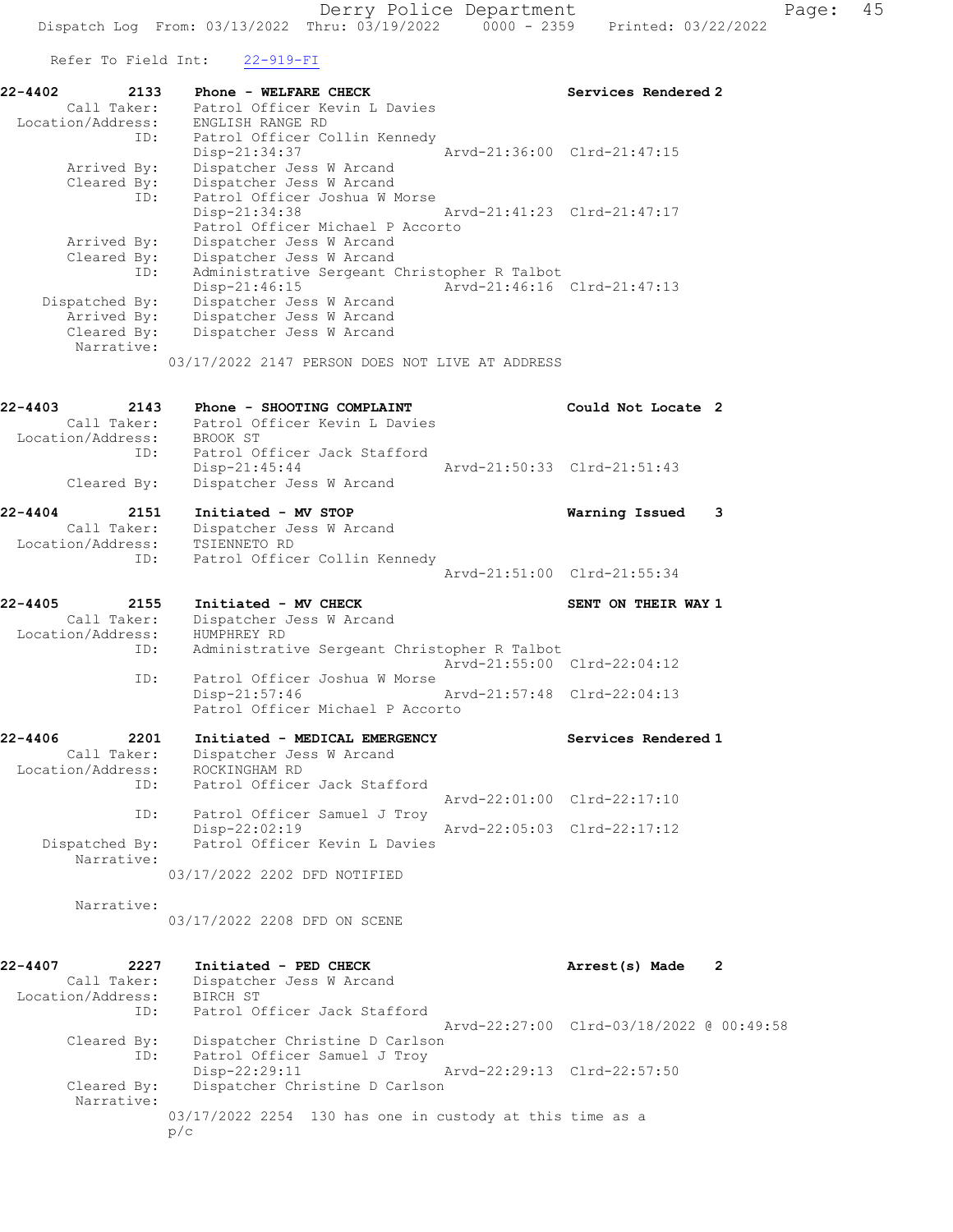Derry Police Department Fage: 46 Dispatch Log From: 03/13/2022 Thru: 03/19/2022 0000 - 2359 Printed: 03/22/2022 Narrative: 03/17/2022 2257 130 transporting subject to HQ, s/m: 12,162.6 Narrative: 03/17/2022 2301 130 off at HQ, e/m: 12,163.9 Narrative: 03/17/2022 2305 Subject information (p/c, felony poss c/d x2): Thomas Lacroix 6A Blueberry Rd Derry NH DOB: 9/4/90 Narrative: 03/17/2022 2324 Placed in cell 3 Narrative: 03/17/2022 2351 B/C called at this time Narrative: 03/18/2022 0014 B/C off at HQ Narrative: 03/18/2022 0046 Subject bailed - \$1,000 PR w/ superior court date per b/c Mencis Narrative: 03/18/2022 0049 Subject released to sober party at this time Refer To  $P/C:$   $\frac{22-262-AR}{22-263-AR}$ Refer To Summons: 22-4408 2325 Initiated - MV STOP **Arrest(s) Made** 3<br>Call Taker: Dispatcher Christine D Carlson Call Taker: Dispatcher Christine D Carlson<br>Location/Address: S MAIN ST + THORNTON ST ess: S MAIN ST + THORNTON ST<br>ID: Patrol Officer Nikita T Patrol Officer Nikita Tomnyuk Arvd-23:25:00 Clrd-03/18/2022 @ 00:23:38<br>TD: Patrol Officer Andrew R Kennedy Patrol Officer Andrew R Kennedy<br>Disp-23:28:14 A Disp-23:28:14 Arvd-23:28:26 Clrd-03/18/2022 @ 00:08:28<br>ID: Sergeant James M Belanger Sergeant James M Belanger<br>Disp-23:32:29 Disp-23:32:29 Arvd-23:32:31 Clrd-23:49:27 Narrative: 03/17/2022 2330 232 checking sobriety Narrative: 03/17/2022 2339 S4 advising one in custody at this time for dwi Narrative: 03/17/2022 2341 Recovery called for tow - enroute Narrative: 03/17/2022 2344 232 transporting one to HQ, s/m: 23,982.5 Narrative: 03/17/2022 2347 232 off at HQ, e/m: 23,983.6 Narrative: 03/17/2022 2349 Recovery on scene Narrative: 03/17/2022 2355 Subject information (dwi): Timothy Burgess 69 Independence Ln Manchester NH DOB: 7/28/87

Narrative: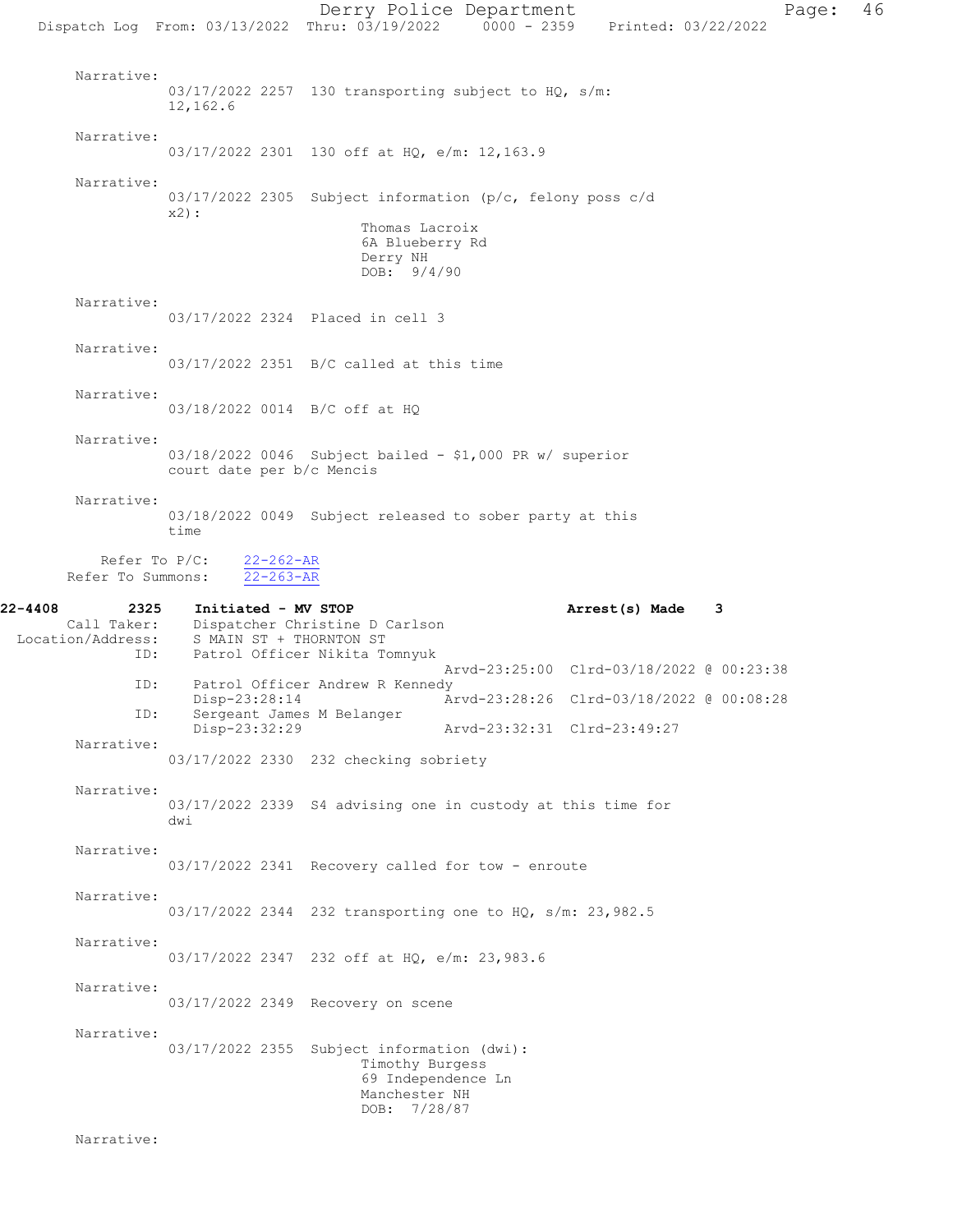|                                                            |                                                   | Derry Police Department<br>Dispatch Log From: 03/13/2022 Thru: 03/19/2022 0000 - 2359 Printed: 03/22/2022 |                             |                     | Page: | 47 |
|------------------------------------------------------------|---------------------------------------------------|-----------------------------------------------------------------------------------------------------------|-----------------------------|---------------------|-------|----|
|                                                            | parking lot, s/m: 70,075.4                        | 03/17/2022 2356 335 transporting one to Windham rail trail                                                |                             |                     |       |    |
| Narrative:                                                 |                                                   | 03/17/2022 2356 B/C called at this time                                                                   |                             |                     |       |    |
| Narrative:                                                 |                                                   | 03/18/2022 0004 335 off at Windham rail trail, e/m: 70,082                                                |                             |                     |       |    |
| Narrative:                                                 | 03/18/2022 0007 Moved to AFIS                     |                                                                                                           |                             |                     |       |    |
| Narrative:                                                 | 03/18/2022 0015 B/C off at HQ                     |                                                                                                           |                             |                     |       |    |
| Narrative:                                                 |                                                   | 03/18/2022 0015 Subject placed in cell 4                                                                  |                             |                     |       |    |
| Narrative:                                                 | $5/12/22$ per bc Mencis                           | 03/18/2022 0048 Subject given PR bail w/ court date of                                                    |                             |                     |       |    |
| Narrative:                                                 | time                                              | 03/18/2022 0124 Subject released to sober party at this                                                   |                             |                     |       |    |
| Narrative:                                                 | this time                                         | 03/18/2022 0137 Booking, AFIS and cell videos completed at                                                |                             |                     |       |    |
| Refer To Arrest:                                           | $22 - 264 - AR$                                   |                                                                                                           |                             |                     |       |    |
| 22-4409<br>2348<br>Location/Address:<br>ID:                | Initiated - MV STOP<br>MANCHESTER RD              | Call Taker: Dispatcher Christine D Carlson<br>Patrol Officer Awess Abdulkadir                             |                             | Warning Issued<br>3 |       |    |
| Refer To Citation:                                         | 22-1160-CN                                        |                                                                                                           | Arvd-23:48:00 Clrd-23:54:51 |                     |       |    |
| For Date: $03/18/2022 -$ Friday                            |                                                   |                                                                                                           |                             |                     |       |    |
| 22-4410<br>Call Taker:<br>Location/Address:                | 0002 Phone - UNWANTED SUBJECT<br>WINDHAM DEPOT RD | Dispatcher Christine D Carlson                                                                            |                             | Services Rendered 2 |       |    |
| ID:<br>ID:                                                 | Disp-00:09:07                                     | Patrol Officer Andrew R Kennedy<br>Patrol Officer Awess Abdulkadir                                        | Arvd-00:11:47 Clrd-00:24:05 |                     |       |    |
| ID:                                                        | Disp-00:09:11                                     | Sergeant James M Belanger                                                                                 | Arvd-00:14:21 Clrd-00:24:03 |                     |       |    |
|                                                            | Disp-00:21:09<br>Refer To Field Int: 22-921-FI    |                                                                                                           | Arvd-00:21:10 Clrd-00:23:59 |                     |       |    |
| 22-4411<br>0029<br>Call Taker:<br>Location/Address:<br>ID: | Initiated - MV STOP<br>S MAIN ST                  | Dispatcher Christine D Carlson<br>Patrol Officer Awess Abdulkadir                                         |                             | Warning Issued<br>3 |       |    |
| ID:                                                        |                                                   | Patrol Officer Andrew R Kennedy                                                                           | Arvd-00:29:00 Clrd-00:36:47 |                     |       |    |
| Cleared By:<br>Refer To Citation:                          | Disp-00:29:54<br>$22 - 1161 - CN$                 | Patrol Officer Kevin L Davies                                                                             | Arvd-00:29:56 Clrd-00:32:00 |                     |       |    |
| 22-4412<br>0033<br>Call Taker:<br>Location/Address:        | Phone - WELFARE CHECK<br>MEADOWBROOK RD           | Dispatcher Christine D Carlson                                                                            |                             | Services Rendered 2 |       |    |
| ID:<br>ID:                                                 | Disp-00:36:14                                     | Patrol Officer Nikita Tomnyuk<br>Patrol Officer Andrew R Kennedy                                          | Arvd-00:43:21 Clrd-00:53:22 |                     |       |    |
| Narrative:                                                 | Disp-00:36:18                                     |                                                                                                           | Arvd-00:43:16 Clrd-00:53:20 |                     |       |    |
|                                                            |                                                   |                                                                                                           |                             |                     |       |    |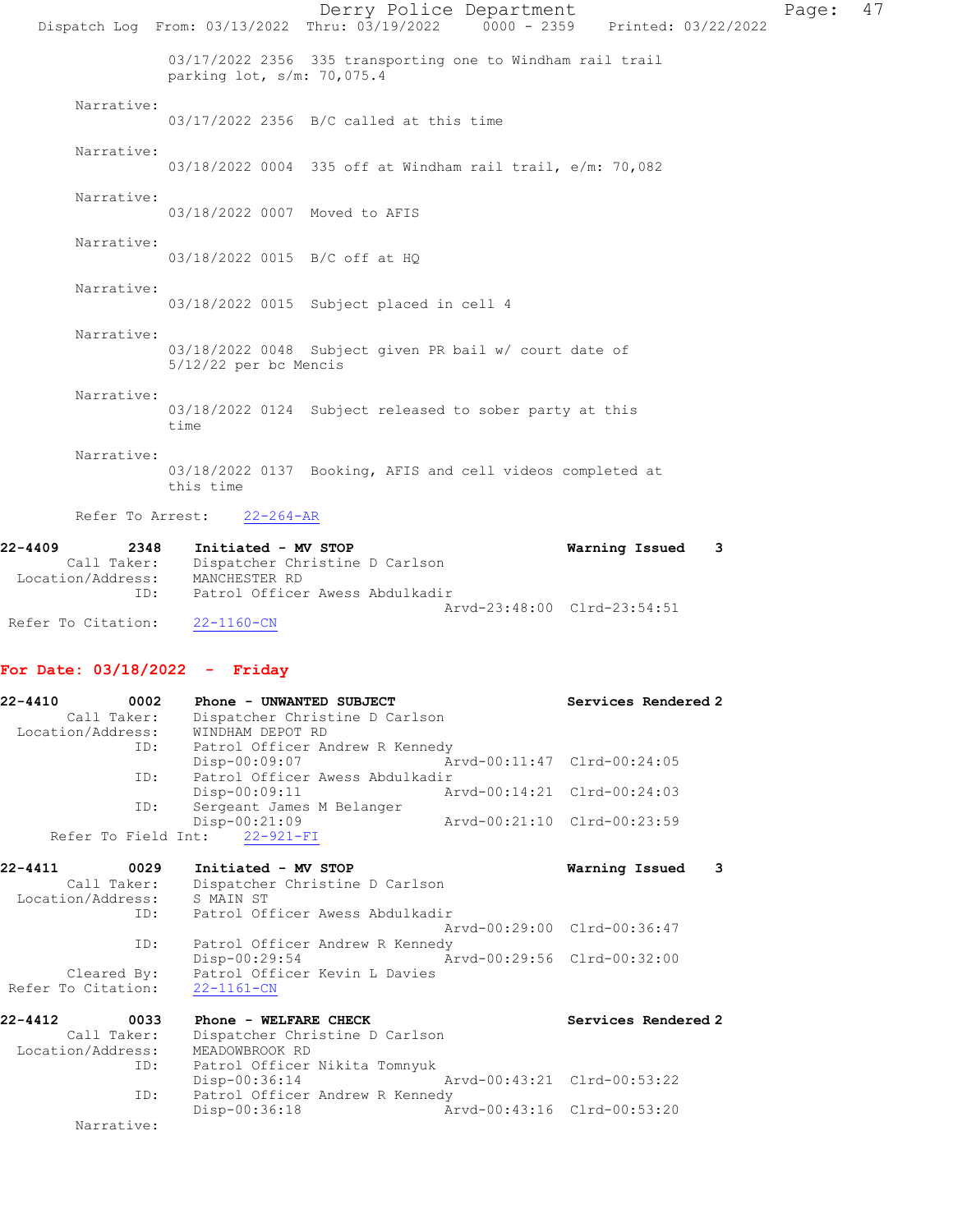Derry Police Department Page: 48 Dispatch Log From: 03/13/2022 Thru: 03/19/2022 0000 - 2359 Printed: 03/22/2022 03/18/2022 0053 No problems found Refer To Field Int: 22-910-FI 22-4413 0053 Initiated - MV STOP Warning Issued 3 Call Taker: Dispatcher Christine D Carlson Location/Address: MANCHESTER RD + FOLSOM RD ID: Patrol Officer Awess Abdulkadir Arvd-00:53:00 Clrd-00:58:50 Refer To Citation: 22-1162-CN 22-4414 0058 Initiated - MV STOP Warning Issued 3 Call Taker: Dispatcher Christine D Carlson Location/Address: TSIENNETO RD ID: Sergeant James M Belanger Arvd-00:58:00 Clrd-01:04:20 ID: Patrol Officer Collin Kennedy<br>Disp-00:59:25 Disp-00:59:25 Arvd-00:59:26 Clrd-01:01:24 Refer To Citation: 22-1164-CN 22-4415 0100 Initiated - MV STOP Warning Issued 3 Call Taker: Dispatcher Christine D Carlson Location/Address: WARNER HILL RD + FOX HOLLOW RD ID: Patrol Officer Nikita Tomnyuk Arvd-01:00:00 Clrd-01:07:16<br>22-1163-CN Refer To Citation: 22-4416 0103 Initiated - MV STOP Warning Issued 3 Call Taker: Dispatcher Christine D Carlson Location/Address: ELM ST + W BROADWAY ID: Patrol Officer Collin Kennedy Arvd-01:03:00 Clrd-01:35:51 ID: Patrol Officer Andrew R Kennedy Disp-01:06:42 Arvd-01:06:43 Clrd-01:35:40 ID: Sergeant James M Belanger Disp-01:21:11 Arvd-01:21:13 Clrd-01:35:38 Narrative: 03/18/2022 0122 S4 advising 731 checking sobriety at this time Narrative: 03/18/2022 0135 Neg 19 22-4417 0110 Initiated - MV STOP Summons Issued 3 Call Taker: Dispatcher Christine D Carlson Location/Address: CRYSTAL AVE ID: Patrol Officer Awess Abdulkadir Arvd-01:10:00 Clrd-01:48:08 Refer To Summons: 22-265-AR 22-4418 0149 Initiated - MV STOP Warning Issued 3 Call Taker: Dispatcher Christine D Carlson Location/Address: E DERRY RD ID: Patrol Officer Andrew R Kennedy Arvd-01:49:00 Clrd-01:57:56 ID: Patrol Officer Awess Abdulkadir Disp-01:54:18 Clrd-01:57:58 Refer To Citation: 22-1166-CN 22-4419 0157 Initiated - MV STOP Warning Issued 3 Call Taker: Dispatcher Christine D Carlson Location/Address: POND RD ID: Patrol Officer Nikita Tomnyuk Arvd-01:57:00 Clrd-02:06:29 ID: Patrol Officer Andrew R Kennedy<br>Disp-01:58:05 An Disp-01:58:05 Arvd-01:58:07 Clrd-02:06:26 ID: Sergeant James M Belanger Disp-01:58:33 Arvd-01:58:36 Clrd-02:02:13 Disp-01:58:33<br>Refer To Citation: 22-1165-CN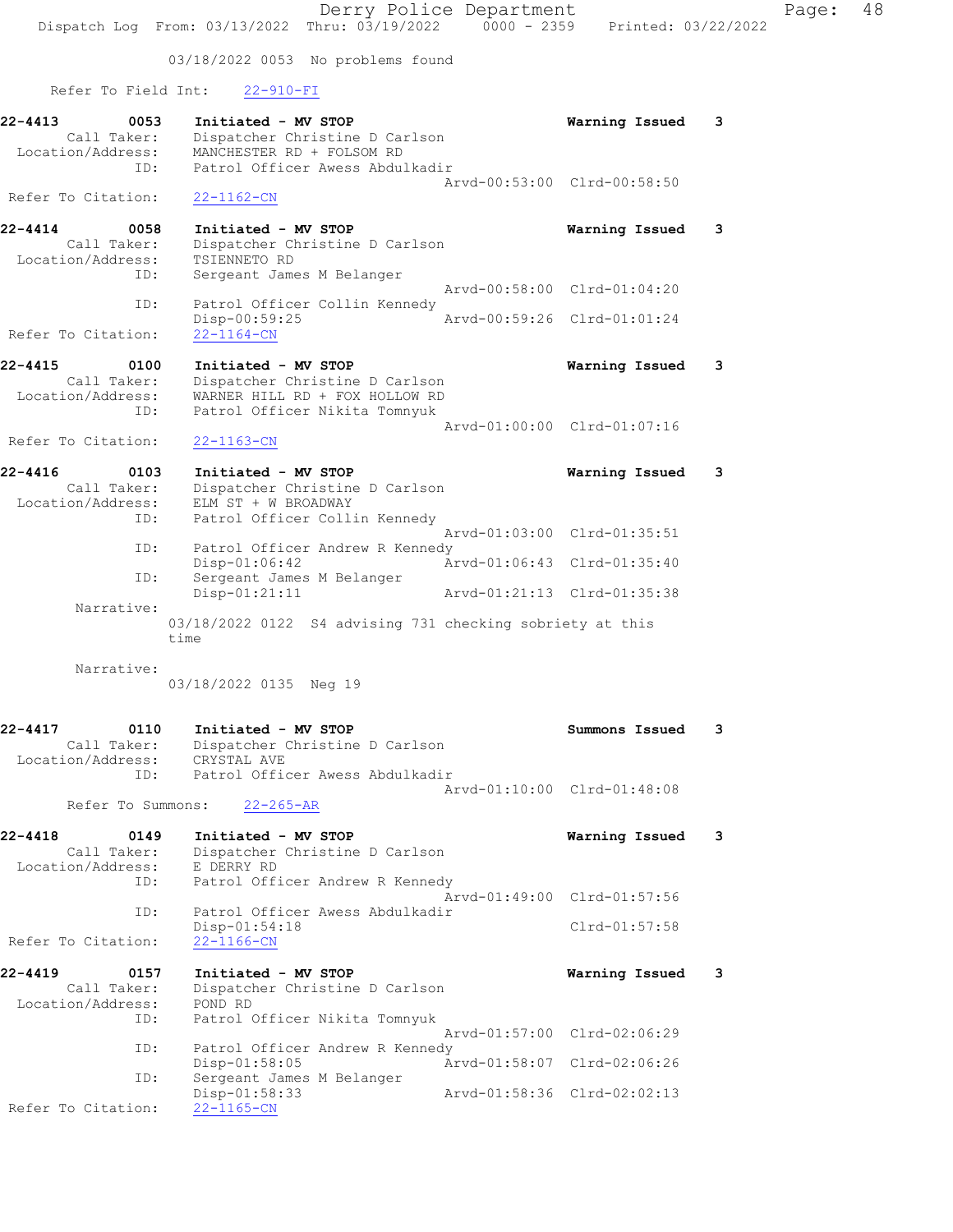Derry Police Department Controller Page: 49 Dispatch Log From: 03/13/2022 Thru: 03/19/2022 0000 - 2359 Printed: 03/22/2022 22-4420 0303 Initiated - PAPER SERVICE Served 3 Call Taker: Dispatcher Christine D Carlson Location/Address: BLUEBERRY RD ID: Patrol Officer Jack Stafford Arvd-03:03:00 Clrd-03:11:18 22-4421 0421 Initiated - MV STOP Warning Issued 3 Call Taker: Dispatcher Christine D Carlson Location/Address: PEARL ST ID: Patrol Officer Andrew R Kennedy Arvd-04:21:00 Clrd-04:29:30 Refer To Citation: 22-1167-CN 22-4422 0551 Phone - ASSIST OTHER AGENCY Services Rendered 3 Call Taker: Dispatcher Christine D Carlson Location/Address: E BROADWAY ID: Patrol Officer Andrew R Kennedy Disp-05:52:15 Arvd-05:53:59 Clrd-05:59:42 22-4423 0615 Phone - ASSIST OTHER AGENCY No Action Required 3 Call Taker: Dispatcher Christine D Carlson Location/Address: BEAVER LAKE AVE ID: Patrol Officer Jack Stafford Disp-06:16:17 Clrd-06:18:20 Narrative: 03/18/2022 0618 Not in Derry - notified Salem 22-4424 0720 Initiated - HIT AND RUN Report Taken 2 Call Taker: Dispatcher Jonathon S Pickering Location/Address: CRYSTAL AVE ID: Patrol Officer Brian J Landry Arvd-07:20:00 Clrd-07:22:16 Narrative: 03/18/2022 0720 TT unit versus a sign Refer To Incident: 22-444-OF 22-4425 0727 Initiated - FOLLOW-UP No Action Required 2 Call Taker: Dispatcher Jonathon S Pickering Location/Address: [DY 280] S MAIN ST ID: Patrol Officer Samuel J Troy Arvd-07:27:00 Clrd-07:57:23 22-4426 0749 Initiated - FOLLOW-UP No Action Required 2 Call Taker: Dispatcher Jonathon S Pickering Location/Address: RT 28 ID: Patrol Officer Timothy J Underhill Arvd-07:49:00 Clrd-07:53:19 22-4427 0750 Initiated - FOLLOW-UP No Action Required 2 Call Taker: Dispatcher Jonathon S Pickering Location/Address: CRYSTAL AVE ID: Patrol Officer Brian J Landry Arvd-07:50:00 Clrd-08:01:34 22-4428 0752 Phone - ALARM, BURGLAR False Alarm 1 Call Taker: Dispatcher Jonathon S Pickering Location/Address: [DY 3779] NUTFIELD CT ID: Patrol Officer Nicholas M Granville Disp-07:53:26 Arvd-07:56:33 Clrd-08:01:12 ID: Patrol Officer Timothy J Underhill<br>Disp-07:53:35 Arvd- Disp-07:53:35 Arvd-07:57:51 Clrd-07:59:05 Narrative: 03/18/2022 0801 security company on scene, mechanic error Refer To Field Int: 22-937-FI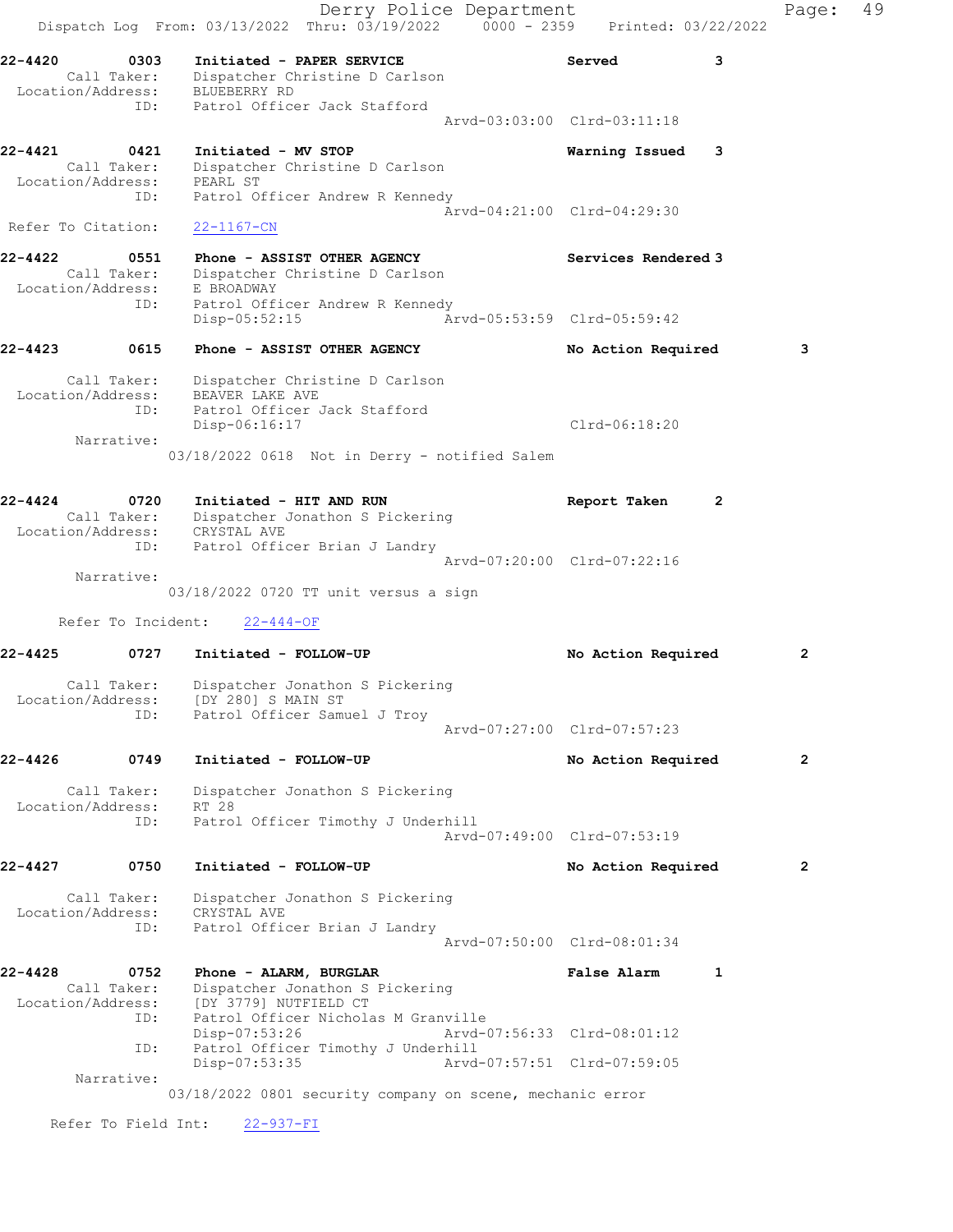22-4429 0756 Phone - FOUND/LOST PROPERTY Report Taken 3 Call Taker: Dispatcher Jonathon S Pickering Location/Address: MANCHESTER RD + FOLSOM RD ID: Patrol Officer Charles L Doherty Disp-07:56:31 Arvd-08:01:39 Clrd-09:11:09 Narrative:

03/18/2022 0756 found backpack

Narrative:

03/18/2022 0829 drug violation report taken

Refer To Incident: 22-445-OF

22-4430 0757 Initiated - FOLLOW-UP No Action Required 2 Call Taker: Dispatcher Jonathon S Pickering Location/Address: [DY 278] S MAIN ST ID: Patrol Officer Samuel J Troy Arvd-07:57:00 Clrd-08:46:17 ID: Patrol Officer Samuel J Troy Disp-08:46:23 Arvd-08:46:24 Clrd-08:50:12 22-4431 0804 Initiated - SERVE RESTRAINING ORDER Not Served 2 Call Taker: Dispatcher Jonathon S Pickering Location/Address: N SHORE (BL) RD ID: Patrol Officer Melissa M Houde Arvd-08:04:00 Clrd-08:08:03 22-4432 0859 Phone - ANIMAL COMPLAINT Services Rendered 1 Call Taker: Dispatcher Jonathon S Pickering Location/Address: POND RD ID: Patrol Officer Melissa M Houde Disp-09:09:04 Arvd-09:10:17 Clrd-09:16:31 Narrative: 03/18/2022 0916 dog recovered by owner 22-4433 0901 Initiated - SUBPOENA DELIVERY Not Served 1 Call Taker: Dispatcher Jonathon S Pickering Location/Address: TSIENNETO RD ID: Patrol Officer Melissa M Houde Arvd-09:01:00 Clrd-09:05:59 22-4434 0907 Initiated - MV STOP Warning Issued 3 Call Taker: Sergeant Michael W Hughes Location/Address: WINDHAM RD ID: Patrol Officer Timothy J Underhill Arvd-09:07:00 Clrd-09:11:17 Cleared By: Dispatcher Jonathon S Pickering Refer To Citation: 22-1168-CN 22-4435 1003 Phone - CRIMINAL THREAT Report Taken 2 Call Taker: Dispatcher Jonathon S Pickering Location/Address: W RUNNING BROOK LN ID: Patrol Officer Timothy J Underhill Disp-10:04:07 Arvd-10:14:31 Clrd-11:11:54 Refer To Incident: 22-446-OF 22-4436 1109 Phone - SUSPICIOUS ACTIVITY No Action Required 2 Call Taker: Dispatcher Jonathon S Pickering Location/Address: DERRY WAY ID: Patrol Officer Charles L Doherty Disp-11:11:19 Arvd-11:17:19 Clrd-11:19:19 22-4437 1127 Phone - DOMESTIC DISTURBANCE Verbal in Nature 1 Call Taker: Dispatcher Jonathon S Pickering Location/Address: NESMITH ST ID: Patrol Officer Melissa M Houde Disp-11:31:31 Arvd-11:33:23 Clrd-12:03:19 ID: Patrol Officer Charles L Doherty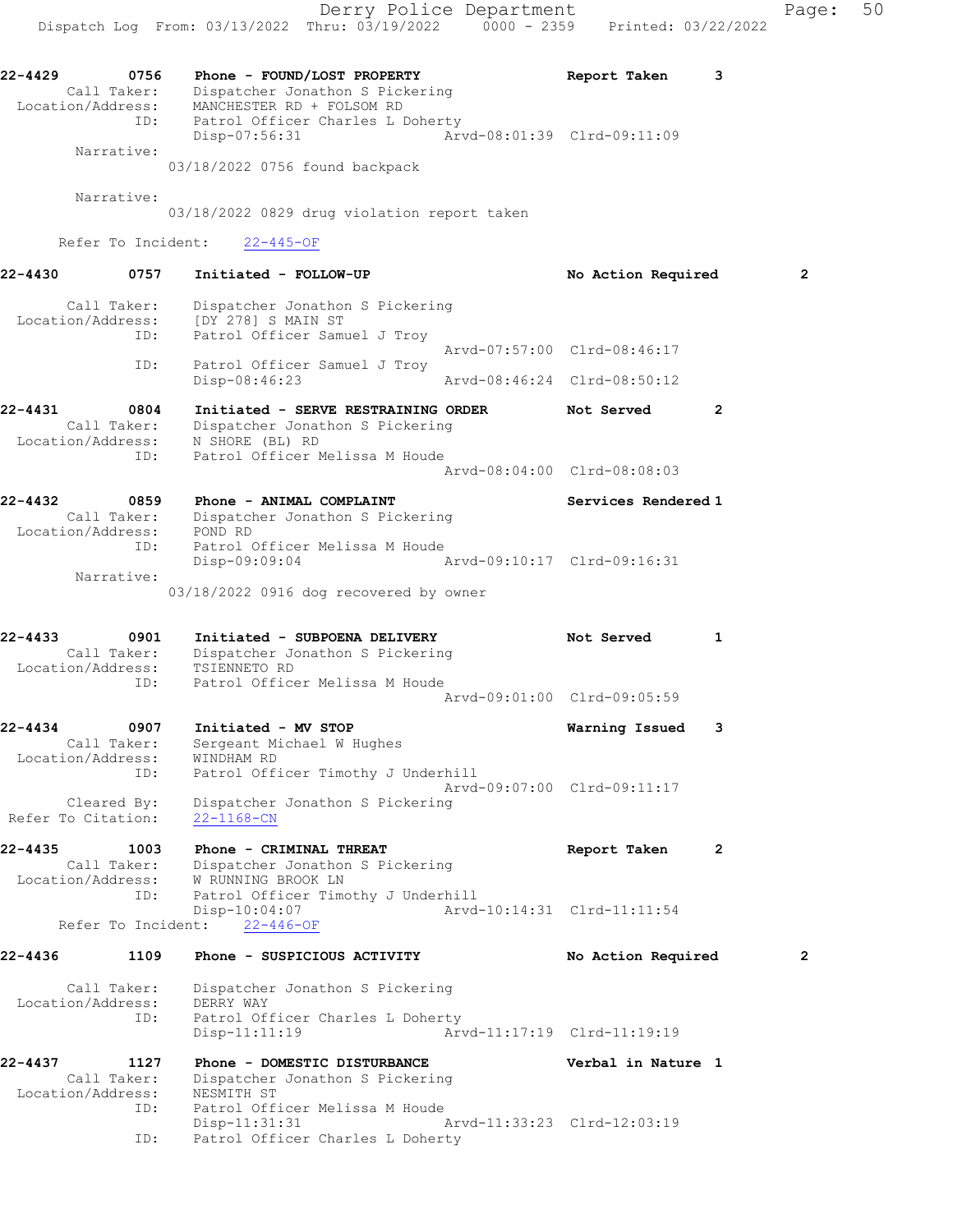Derry Police Department Page: 51 Dispatch Log From: 03/13/2022 Thru: 03/19/2022 0000 - 2359 Printed: 03/22/2022 Disp-11:31:32 Arvd-11:33:22 Clrd-12:04:44<br>TD: Patrol Officer Timothy J Underbill Patrol Officer Timothy J Underhill<br>Disp-11:39:09 Arvd Arvd-11:39:10 Clrd-12:02:23 Narrative: 03/18/2022 1139 male/female arguing in the road Narrative: 03/18/2022 1139 off with subjects on Nesmith Narrative: 03/18/2022 1139 224 off with one vehicle on Chester Rd, MA 2VDE34 Narrative: 03/18/2022 1148 418 checking the subject by Boys Club Narrative: 03/18/2022 1201 418 providing courtesy transport s/m: 54621.8 Narrative: 03/18/2022 1204 418 clear the transport e/m: 54622.8 Refer To Field Int: 22-912-FI 22-4438 1148 Phone - Barking Dog Complaint ADVICE GIVEN 2 Call Taker: Dispatcher Jonathon S Pickering Location/Address: HORSESHOE DR ID: Patrol Officer Melissa M Houde Disp-12:36:30 Arvd-12:41:05 Clrd-13:07:55 22-4439 1155 Phone - ANIMAL COMPLAINT Services Rendered 1 Call Taker: Dispatcher Jonathon S Pickering Location/Address: SUMMIT AVE ID: Patrol Officer Nicholas M Granville<br>Disp-12:03:45 hrvd-12:07:28 Clrd-12:32:58 Disp-12:03:45 Narrative: 03/18/2022 1233 opossum in the garage, advice given 22-4440 1202 Phone - MV ACCIDENT Report Taken 1 Call Taker: Dispatcher Jonathon S Pickering Location/Address: [DY 1530] BIRCH ST ID: Patrol Officer Melissa M Houde Disp-12:05:16 Arvd-12:12:06 Clrd-12:28:09 Narrative: 03/18/2022 1214 off with NH 4472801 and NH 9NUMBR9 Narrative: 03/18/2022 1227 Goytche v Lane - non-reportable 22-4441 1240 Phone - JUVENILE OFFENSES Services Rendered 2 Call Taker: Dispatcher Jonathon S Pickering Location/Address: CRYSTAL AVE<br>ID: Patrol Offic Patrol Officer Nicholas M Granville Disp-12:41:00 Arvd-12:42:28 Clrd-12:42:29 ID: Patrol Officer Charles L Doherty Disp-12:41:03 Clrd-12:42:30 Narrative: 03/18/2022 1242 loud group of juveniles, sent on their way 22-4442 1243 Initiated - HIT AND RUN Report Taken 2 Call Taker: Patrol Officer Samuel J Troy Location/Address: [DY 3713] E BROADWAY ID: Patrol Officer Samuel J Troy Arvd-12:43:00 Clrd-12:59:22 Refer To Incident: 22-447-OF 22-4443 1245 Phone - SUSPICIOUS ACTIVITY Vehicle checked 2 Call Taker: Sergeant Michael W Hughes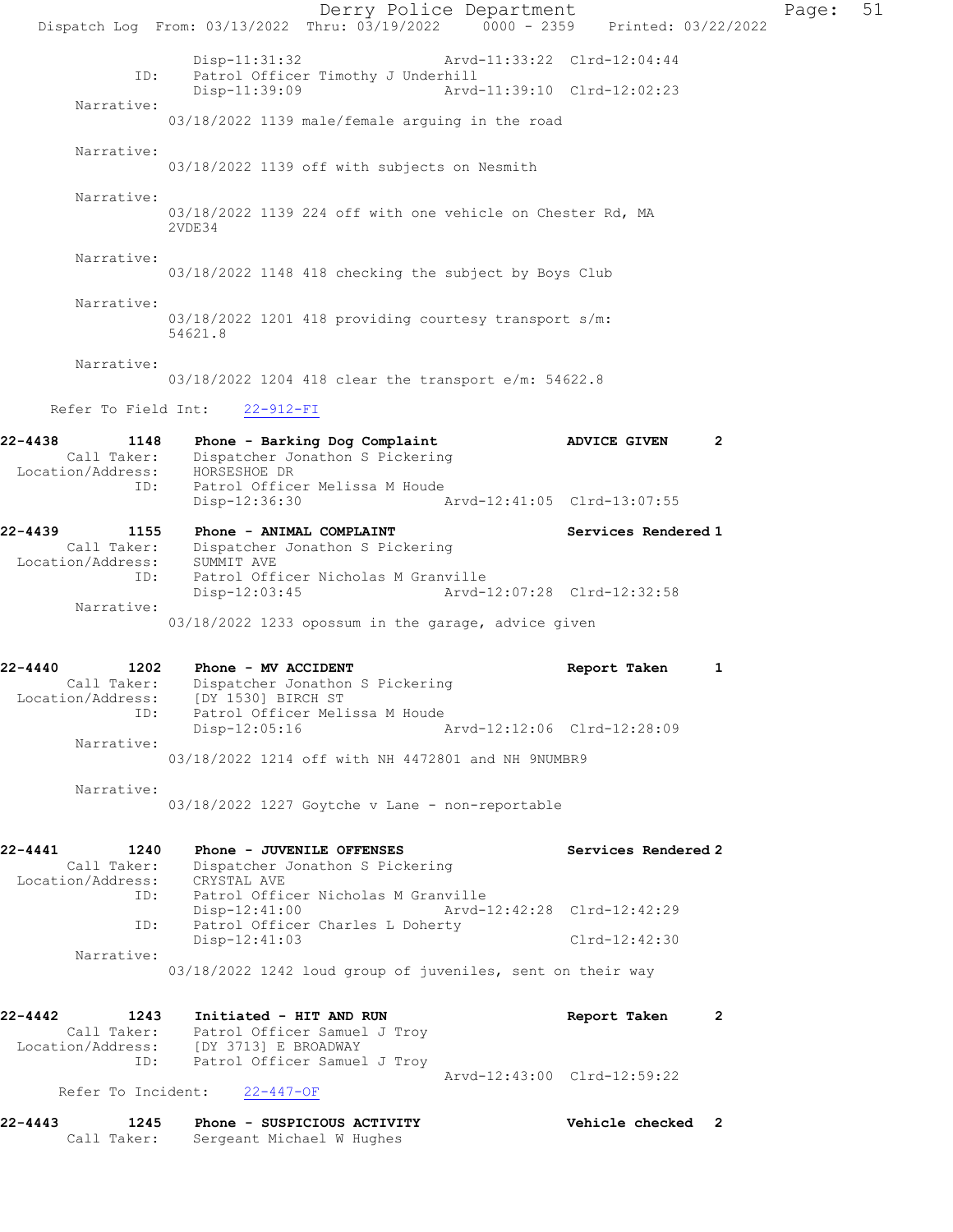Derry Police Department Page: 52 Dispatch Log From: 03/13/2022 Thru: 03/19/2022 0000 - 2359 Printed: 03/22/2022 Location/Address: [DY 3106] POND VIEW DR ID: Patrol Officer Brian J Landry Disp-12:46:38 Arvd-12:58:27 Clrd-12:59:02 Dispatched By: Dispatcher Jonathon S Pickering Arrived By: Dispatcher Jonathon S Pickering Cleared By: Dispatcher Jonathon S Pickering Narrative: Reported car alarm going off for extended time Narrative: 03/18/2022 1258 checked with NH 3634742, slight noise coming from vehicle, no answer at residence 22-4444 1316 Phone - MEDICAL EMERGENCY Services Rendered 1 Call Taker: Dispatcher Jonathon S Pickering Location/Address: ASHLEIGH DR ID: Patrol Officer Brian J Landry Disp-13:16:26 Arvd-13:20:11 Clrd-13:25:03 Refer To Field Int: 22-913-FI 22-4445 1426 Phone - OHRV COMPLAINT Gone on Arrival 1 Call Taker: Dispatcher Jonathon S Pickering Location/Address: WARNER HILL RD ID: Patrol Officer Timothy J Underhill<br>Disp-14:26:31 Arvd- Disp-14:26:31 Arvd-14:34:13 Clrd-14:37:45 22-4446 1426 Phone - WELFARE CHECK Services Rendered 2 Call Taker: Dispatcher Jonathon S Pickering Location/Address: PINE ISLE DR ID: Patrol Officer Melissa M Houde Disp-14:53:29 Arvd-14:57:34 Clrd-15:55:16 ID: Patrol Officer Samuel J Troy<br>Disp-14:53:30 Arvd-15:01:20 Clrd-16:12:15 Dispatcher Kaitlyn A Fitzgerald Narrative: 03/18/2022 1459 off with subject Narrative: 03/18/2022 1609 grandmother on scene Refer To Field Int: 22-916-FI 22-4447 1433 Phone - DISTURBANCE Services Rendered 1 Call Taker: Dispatcher Jonathon S Pickering Location/Address: PARKLAND DR ID: Patrol Officer Nicholas M Granville<br>Disp-14:34:09 Mrvd-14:36:49 Clrd-14:45:47 Disp-14:34:09 Arvd-14:36:49 Clrd-14:45:47 ID: Patrol Officer Melissa M Houde Disp-14:34:12 Arvd-14:37:44 Clrd-14:44:39 Narrative: 03/18/2022 1436 patient fled, recovered by staff Refer To Field Int: 22-914-FI 22-4448 1446 Initiated - Drop Box Maintenance Services Rendered 3 Call Taker: Dispatcher Jonathon S Pickering Refer To Incident: 22-448-OF 22-4449 1529 Phone - DOMESTIC DISTURBANCE Verbal in Nature 1 Call Taker: Dispatcher Jonathon S Pickering Location/Address: BERRY RD<br>ID: Patrol 0: Patrol Officer Joshua W Morse<br>Disp-15:30:20 Disp-15:30:20 Arvd-15:34:55 Clrd-16:11:40 Patrol Officer Michael P Accorto ID: Patrol Officer Ryan M Panaro Disp-15:30:23 Clrd-15:32:12 ID: Patrol Officer Ryan M Panaro Disp-15:33:27 Arvd-15:39:35 Clrd-15:54:28 ID: Lieutenant Michael T Muncey Disp-15:38:42 Arvd-15:38:44 Clrd-16:03:29 Narrative: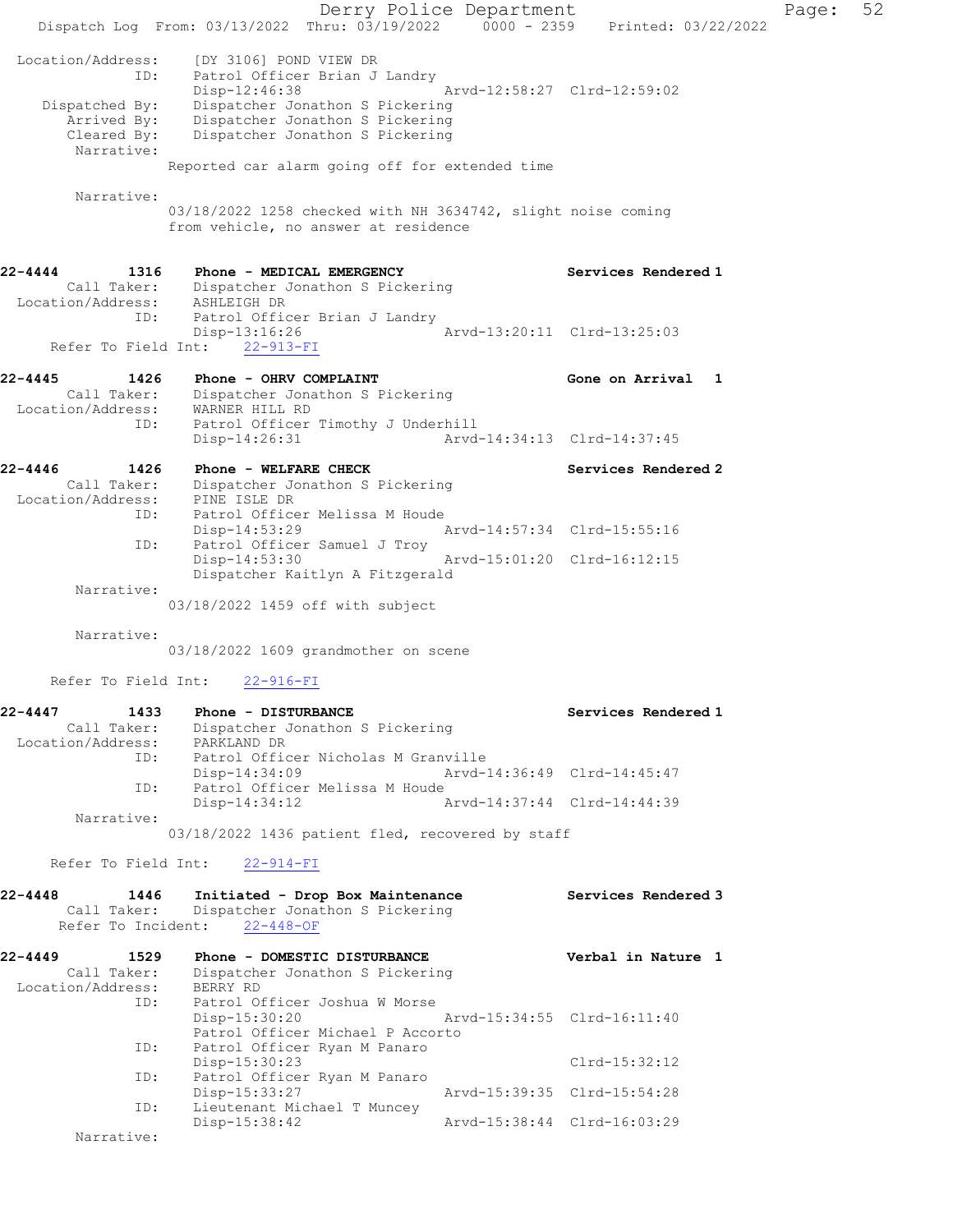03/18/2022 1611 mother and adult son, one party left

Refer To Field Int: 22-915-FI

| $22 - 4450$       | 1530        | Phone - ALARM, BURGLAR                        | Cancelled Prior to Arrival 1 |  |
|-------------------|-------------|-----------------------------------------------|------------------------------|--|
| Location/Address: | Call Taker: | Dispatcher Jonathon S Pickering<br>EDEN ST    |                              |  |
|                   | ID:         | Patrol Officer Ryan M Panaro<br>Disp-15:32:26 | $Clrd-15:33:20$              |  |
|                   | Narrative:  | 03/18/2022 1530 Living Room motion            |                              |  |
|                   |             |                                               |                              |  |

22-4451 1542 Phone - DOMESTIC DISTURBANCE Report Taken 1 Call Taker: Patrol Officer Charles L Doherty Location/Address: WINDHAM DEPOT RD ID: Patrol Officer Charles L Doherty Disp-15:43:37 Arvd-15:43:40 Clrd-15:43:54 Refer To Incident: 22-449-OF

22-4452 1545 Phone - DELIVER A MESSAGE Nessage Delivered 1 Call Taker: Dispatcher Jonathon S Pickering Location/Address: DREW RD ID: Patrol Officer Joshua W Morse Disp-16:12:59 Arvd-16:23:22 Clrd-16:44:06 Patrol Officer Michael P Accorto Narrative: 03/18/2022 1614 for a family member

| $22 - 4453$       | 1557        | Phone - WELFARE CHECK                                             |                             | Services Rendered 2 |
|-------------------|-------------|-------------------------------------------------------------------|-----------------------------|---------------------|
|                   | Call Taker: | Dispatcher Jonathon S Pickering                                   |                             |                     |
| Location/Address: |             | LENOX RD                                                          |                             |                     |
|                   | ID:         | Patrol Officer Ryan M Panaro                                      |                             |                     |
|                   |             | Disp-15:58:36                                                     | Arvd-16:03:23 Clrd-16:07:59 |                     |
|                   | ID:         | Patrol Officer Melissa M Houde                                    |                             |                     |
|                   |             | Disp-15:58:39                                                     | Arvd-16:02:18 Clrd-16:08:01 |                     |
|                   | Narrative:  |                                                                   |                             |                     |
|                   |             | 03/18/2022 1606 report of a male subject screaming at<br>children |                             |                     |

| $22 - 4454$                      | 1621 | Initiated - MV STOP                                                               | Warning Issued              |  |
|----------------------------------|------|-----------------------------------------------------------------------------------|-----------------------------|--|
| Call Taker:<br>Location/Address: | ID:  | Dispatcher Jonathon S Pickering<br>SCOBIE POND RD<br>Patrol Officer Samuel J Troy |                             |  |
|                                  |      |                                                                                   | Arvd-16:21:00 Clrd-16:29:52 |  |
| Refer To Citation:               |      | Dispatcher Kaitlyn A Fitzgerald<br>$22 - 1169 - CN$                               |                             |  |

| 22-4455           | 1626        | Phone - SUSPICIOUS ACTIVITY                  |                             | Arrest(s) Made | $\overline{\mathbf{2}}$ |
|-------------------|-------------|----------------------------------------------|-----------------------------|----------------|-------------------------|
|                   | Call Taker: | Dispatcher Jonathon S Pickering              |                             |                |                         |
| Location/Address: |             | A ST                                         |                             |                |                         |
|                   |             | ID: Patrol Officer Melissa M Houde           |                             |                |                         |
|                   |             | $Disp-16:27:08$                              | Arvd-16:31:00 Clrd-17:16:58 |                |                         |
|                   | ID:         | Patrol Officer Ryan M Panaro                 |                             |                |                         |
|                   |             | Disp-16:27:11                                |                             | Clrd-16:30:18  |                         |
|                   | ID:         | Patrol Officer Samuel J Troy                 |                             |                |                         |
|                   |             | $Disp-16:30:08$                              | Arvd-16:32:28 Clrd-17:17:01 |                |                         |
|                   |             | Dispatcher Kaitlyn A Fitzgerald              |                             |                |                         |
|                   | ID:         | Lieutenant Michael T Muncey                  |                             |                |                         |
|                   |             | Disp-16:43:51                                | Arvd-16:43:52 Clrd-16:49:51 |                |                         |
|                   | ID:         | Patrol Officer Kevin L Davies                |                             |                |                         |
|                   |             | Arvd-18:04:34 Clrd-18:13:09<br>Disp-18:04:32 |                             |                |                         |
| Dispatched By:    |             | Patrol Officer Charles L Doherty             |                             |                |                         |
|                   |             | Arrived By: Patrol Officer Charles L Doherty |                             |                |                         |
|                   |             | Cleared By: Patrol Officer Charles L Doherty |                             |                |                         |
|                   | Narrative:  |                                              |                             |                |                         |
|                   |             | 03/18/2022 1643 one in custody for PC        |                             |                |                         |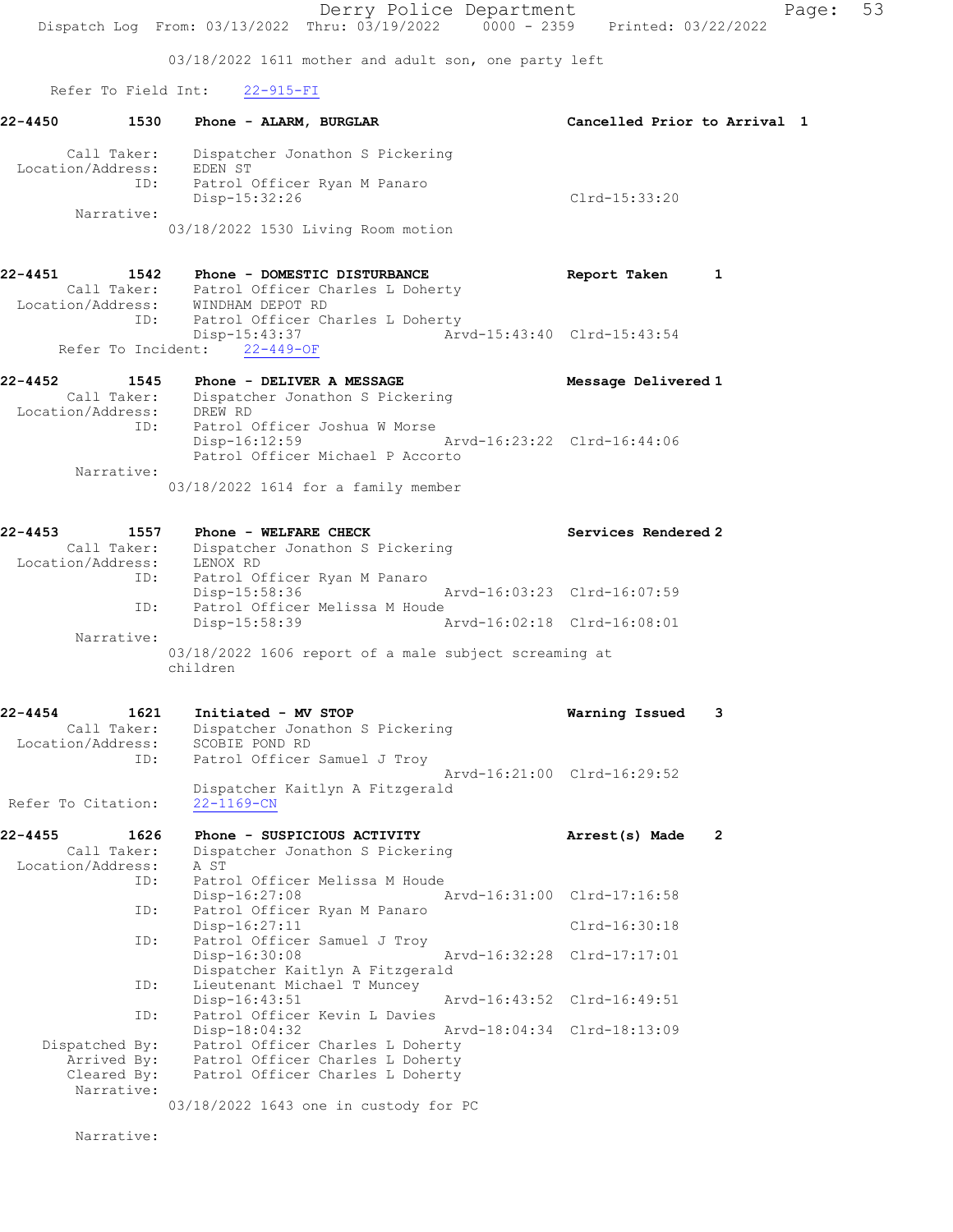Derry Police Department Page: 54 Dispatch Log From: 03/13/2022 Thru: 03/19/2022 0000 - 2359 Printed: 03/22/2022 03/18/2022 1649 423 transporting subject to DPDHQ s/m: 54637.9 Narrative: 03/18/2022 1653 423 off at DPDHQ e/m: 54638.6 Narrative: 03/18/2022 1704 Subject Info: Pamela Elden 8 True Ave Derry, NH DOB:1/25/67 Held in Protective Custody Narrative: 03/18/2022 1716 placed in cell #1 Narrative: 03/18/2022 1813 released to sober party Refer To P/C: 22-266-AR 22-4456 1627 Phone - ASSIST CITIZEN 1999 ADVICE GIVEN 3 Call Taker: Dispatcher Jonathon S Pickering Location/Address: [DY 1060] MANCHESTER RD ID: Patrol Officer Ryan M Panaro Disp-16:31:22 Arvd-16:39:21 Clrd-16:39:27 Refer To Field Int: 22-917-FI 22-4457 1644 Initiated - MV STOP Warning Issued 3 Call Taker: Dispatcher Jonathon S Pickering Location/Address: S MAIN ST ID: Patrol Officer Joshua W Morse Arvd-16:44:00 Clrd-16:51:28 Patrol Officer Michael P Accorto<br>22-1170-CN Refer To Citation: 22-4458 1722 Initiated - MV STOP Summons Issued 3 Call Taker: Dispatcher Jonathon S Pickering Location/Address: OLD CHESTER RD ID: Patrol Officer Joshua W Morse<br>ID: Patrol Officer Joshua W Morse<br>Arvd-17:22:00 Clrd-17:32:13 Arvd-17:22:00 Clrd-17:32:13 Patrol Officer Michael P Accorto Cleared By: Patrol Officer Kevin L Davies Refer To Citation: 22-816-001011 22-4459 1724 Phone - DELIVER A MESSAGE Cleared 1 Call Taker: Dispatcher Jonathon S Pickering Location/Address: TRUE AVE ID: Patrol Officer Samuel J Troy<br>Disp-17:27:19 Disp-17:27:19 Arvd-17:35:39 Clrd-17:47:07 Dispatcher Kaitlyn A Fitzgerald Arrived By: Patrol Officer Charles L Doherty Cleared By: Patrol Officer Charles L Doherty 22-4460 1739 Radio - MV STOP Warning Issued 3 Call Taker: Patrol Officer Charles L Doherty Location/Address: OLD CHESTER RD ID: Patrol Officer Melissa M Houde Disp-17:40:05 Arvd-17:40:07 Clrd-17:44:09 Refer To Citation: 22-1171-CN Narrative: NH 3850P 22-4461 1744 Phone - LANDLORD/TENANT DISPUTE ADVICE GIVEN 2 Call Taker: Patrol Officer Kevin L Davies Location/Address: E BROADWAY ID: Patrol Officer Ryan M Panaro Disp-17:45:43 Arvd-17:47:44 Clrd-18:24:45 Arrived By: Patrol Officer Charles L Doherty Cleared By: Patrol Officer Charles L Doherty Narrative: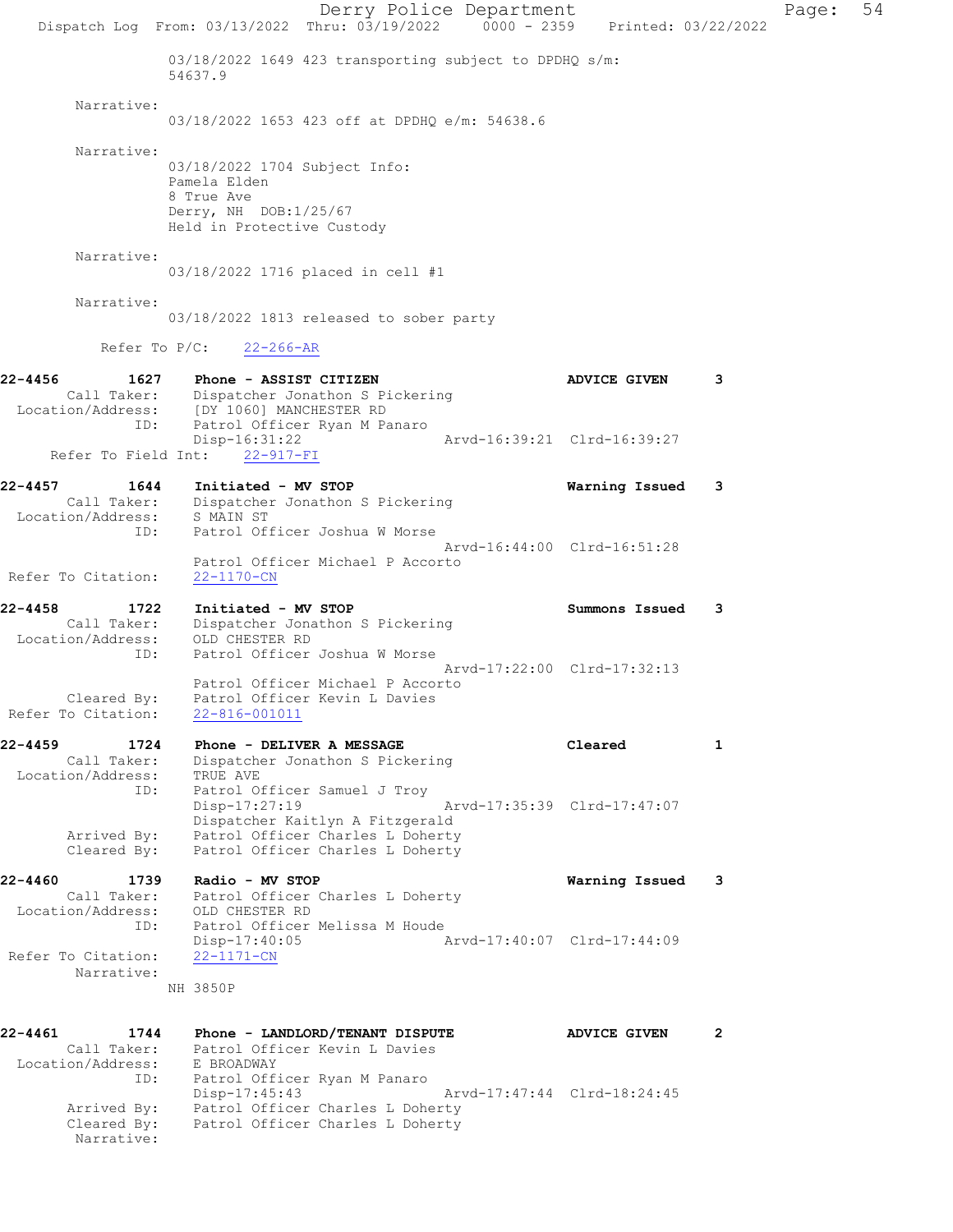dispute over electric bill

| 22-4462            | 1750              | Radio - FOLLOW-UP<br>Call Taker: Patrol Officer Charles L Doherty                                                                                           | Cleared                     | 2              |
|--------------------|-------------------|-------------------------------------------------------------------------------------------------------------------------------------------------------------|-----------------------------|----------------|
|                    |                   | Location/Address: [DY 3480] POND VIEW DR<br>ID: Patrol Officer Collin Kennedy<br>Disp-17:51:18                                                              | Arvd-17:51:21 Clrd-18:02:44 |                |
| 22-4463            |                   | 1801 Radio - MV STOP<br>Call Taker: Patrol Officer Charles L Doherty<br>Location/Address: S MAIN ST<br>ID: Patrol Officer Samuel J Troy                     | Warning Issued              | 3              |
| Refer To Citation: | Narrative:        | $Disp-18:02:36$<br>Dispatcher Kaitlyn A Fitzgerald<br>22-1172-CN                                                                                            | Arvd-18:02:40 Clrd-18:09:08 |                |
|                    |                   | 4650845                                                                                                                                                     |                             |                |
| 22-4464            | 1802              | Radio - FOLLOW-UP<br>Call Taker: Patrol Officer Charles L Doherty<br>Location/Address: POND VIEW DR<br>ID: Patrol Officer Collin Kennedy                    | Cleared                     | $\overline{2}$ |
|                    |                   | Arvd-18:03:41 Clrd-18:12:55<br>Disp-18:03:38                                                                                                                |                             |                |
| 22-4465            | 1811              | Radio - SUBPOENA DELIVERY<br>Call Taker: Patrol Officer Charles L Doherty<br>Location/Address: N SHORE (BL) RD                                              | Not Served                  | 1              |
|                    |                   | ID: Patrol Officer Melissa M Houde<br>Disp-18:12:46<br>Arvd-18:12:49 Clrd-18:14:43                                                                          |                             |                |
|                    |                   | 22-4466 1819 Phone - FOLLOW-UP<br>Call Taker: Patrol Officer Charles L Doherty<br>Location/Address: [DY 2448] TRUE AVE                                      | Summons Issued              | 2              |
|                    | ID:<br>Narrative: | Patrol Officer Samuel J Troy<br>$Disp-18:19:42$<br>Dispatcher Kaitlyn A Fitzgerald                                                                          | Arvd-18:26:02 Clrd-18:32:01 |                |
|                    |                   | 03/18/2022 1832 blue book issued for open container town<br>ordinance (ref 22-266-AR)                                                                       |                             |                |
| $22 - 4467$        | 1826              | Phone - FOLLOW-UP<br>Call Taker: Patrol Officer Kevin L Davies                                                                                              | Cleared                     | $\overline{2}$ |
|                    |                   | Location/Address: POND VIEW DR<br>ID: Patrol Officer Collin Kennedy<br>Disp-18:27:10                                                                        | Arvd-18:31:18 Clrd-18:37:24 |                |
|                    | Arrived By:       | Patrol Officer Charles L Doherty<br>Cleared By: Patrol Officer Charles L Doherty                                                                            |                             |                |
| $22 - 4468$        |                   | 1828 Phone - DOMESTIC DISTURBANCE                                                                                                                           | Assistance Rendered         | 1              |
|                    | ID:               | Call Taker: Patrol Officer Charles L Doherty<br>Location/Address: BERRY RD<br>Patrol Officer Joshua W Morse<br>Disp-18:29:55<br>Arvd-18:31:47 Clrd-18:36:55 |                             |                |
|                    | ID:               | Patrol Officer Michael P Accorto<br>Patrol Officer Ryan M Panaro<br>Disp-18:30:00                                                                           | $Clrd-18:34:46$             |                |
| 22-4469            |                   | 1841 Walk-In - ASSIST CITIZEN<br>Call Taker: Patrol Officer Kevin L Davies                                                                                  | <b>ADVICE GIVEN</b>         | 3              |
|                    | ID:               | Location/Address: [DY 2] MUNICIPAL DR<br>Patrol Officer Kevin L Davies<br>Disp-18:42:38                                                                     | Arvd-18:42:40 Clrd-18:42:46 |                |
|                    |                   | Refer To Field Int: 22-918-FI                                                                                                                               |                             |                |
| 22-4470            | 1842              | Radio - MV STOP<br>Call Taker: Patrol Officer Charles L Doherty<br>Location/Address: TSIENNETO RD<br>ID: Patrol Officer Melissa M Houde                     | Warning Issued              | 3              |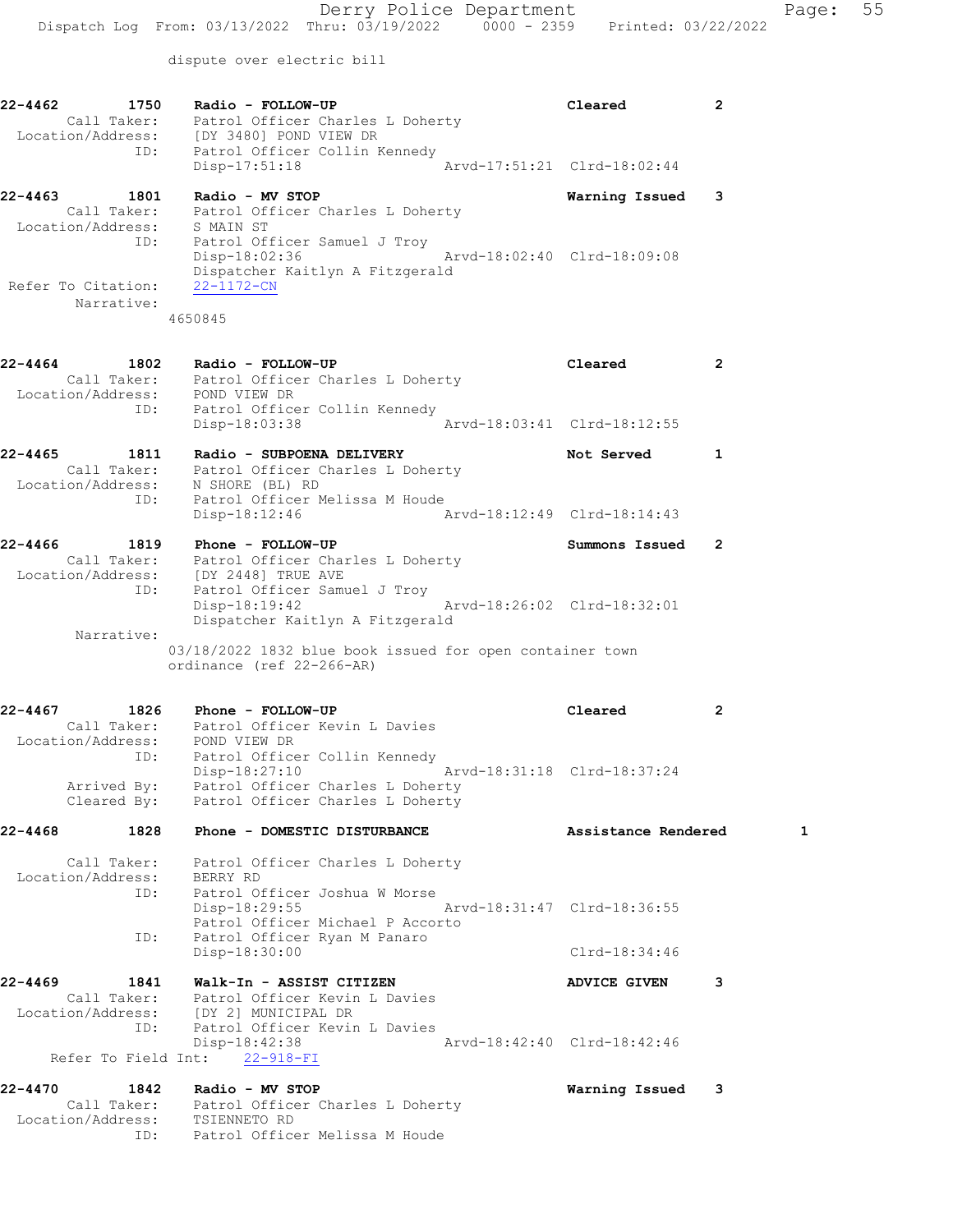Derry Police Department Controller Page: 56 Dispatch Log From: 03/13/2022 Thru: 03/19/2022 0000 - 2359 Printed: 03/22/2022 Disp-18:42:48 Arvd-18:42:50 Clrd-18:46:12 Refer To Citation: 22-1173-CN 22-4471 1842 Radio - FOLLOW-UP Cleared 2 Call Taker: Patrol Officer Charles L Doherty Location/Address: [LDY] BRIDAL PATH ID: Detective Mark Borgatti Disp-18:43:26 Arvd-18:43:28 Clrd-18:50:42 ID: Patrol Officer Cody Johnson Disp-18:43:34 Arvd-18:43:37 Clrd-18:50:44 22-4472 1851 Radio - SUBPOENA DELIVERY Served 1 Call Taker: Patrol Officer Charles L Doherty Location/Address: TSIENNETO RD ID: Patrol Officer Melissa M Houde Disp-18:52:40 Arvd-18:52:44 Clrd-18:52:46 22-4473 1906 Radio - MV STOP Warning Issued 3 Call Taker: Patrol Officer Kevin L Davies Location/Address: SCOBIE POND RD ID: Patrol Officer Samuel J Troy Disp-19:06:21 Arvd-19:06:24 Clrd-19:14:12 Dispatcher Kaitlyn A Fitzgerald Cleared By: Patrol Officer Charles L Doherty Refer To Citation: 22-1174-CN 22-4474 1908 Phone - NOISE COMPLAINT 1998 Matter Mediated 2 Call Taker: Patrol Officer Kevin L Davies Location/Address: ANNA CIR ID: Patrol Officer Ryan M Panaro Disp-19:11:20 Arvd-19:24:51 Clrd-19:29:11 Arrived By: Patrol Officer Charles L Doherty Arrived By: Patrol Officer Charles L Doherty<br>Cleared By: Patrol Officer Charles L Doherty 22-4475 1910 Radio - FOLLOW-UP Cleared 2 Call Taker: Patrol Officer Charles L Doherty Location/Address: MUNICIPAL DR ID: Patrol Officer Collin Kennedy Disp-19:10:39 Arvd-19:10:42 Clrd-21:22:38 22-4476 1913 Phone - FOLLOW-UP Cleared 2 Call Taker: Patrol Officer Charles L Doherty Location/Address: [MHT] SPRUCE ST ID: Detective Mark Borgatti

 Disp-19:14:01 Arvd-19:14:10 Clrd-19:39:39 ID: Patrol Officer Cody Johnson Disp-19:14:06 Arvd-19:14:09 Clrd-19:39:42 22-4477 2017 Radio - MV STOP Warning Issued 3 Call Taker: Patrol Officer Charles L Doherty

 Location/Address: E BROADWAY ID: Patrol Officer Joshua W Morse Disp-20:18:20 Arvd-20:18:23 Clrd-20:25:23 Patrol Officer Michael P Accorto Refer To Citation: 22-1175-CN Narrative: 3808590

22-4478 2022 Radio - MV STOP Warning Issued 3 Call Taker: Patrol Officer Charles L Doherty Location/Address: S MAIN ST ID: Patrol Officer Samuel J Troy Disp-20:22:49 Arvd-20:22:51 Clrd-20:29:35 Dispatcher Kaitlyn A Fitzgerald Refer To Citation: 22-1176-CN Narrative: 4417966

22-4479 2038 Phone - SEX OFFENSES Report Taken 1 Call Taker: Patrol Officer Charles L Doherty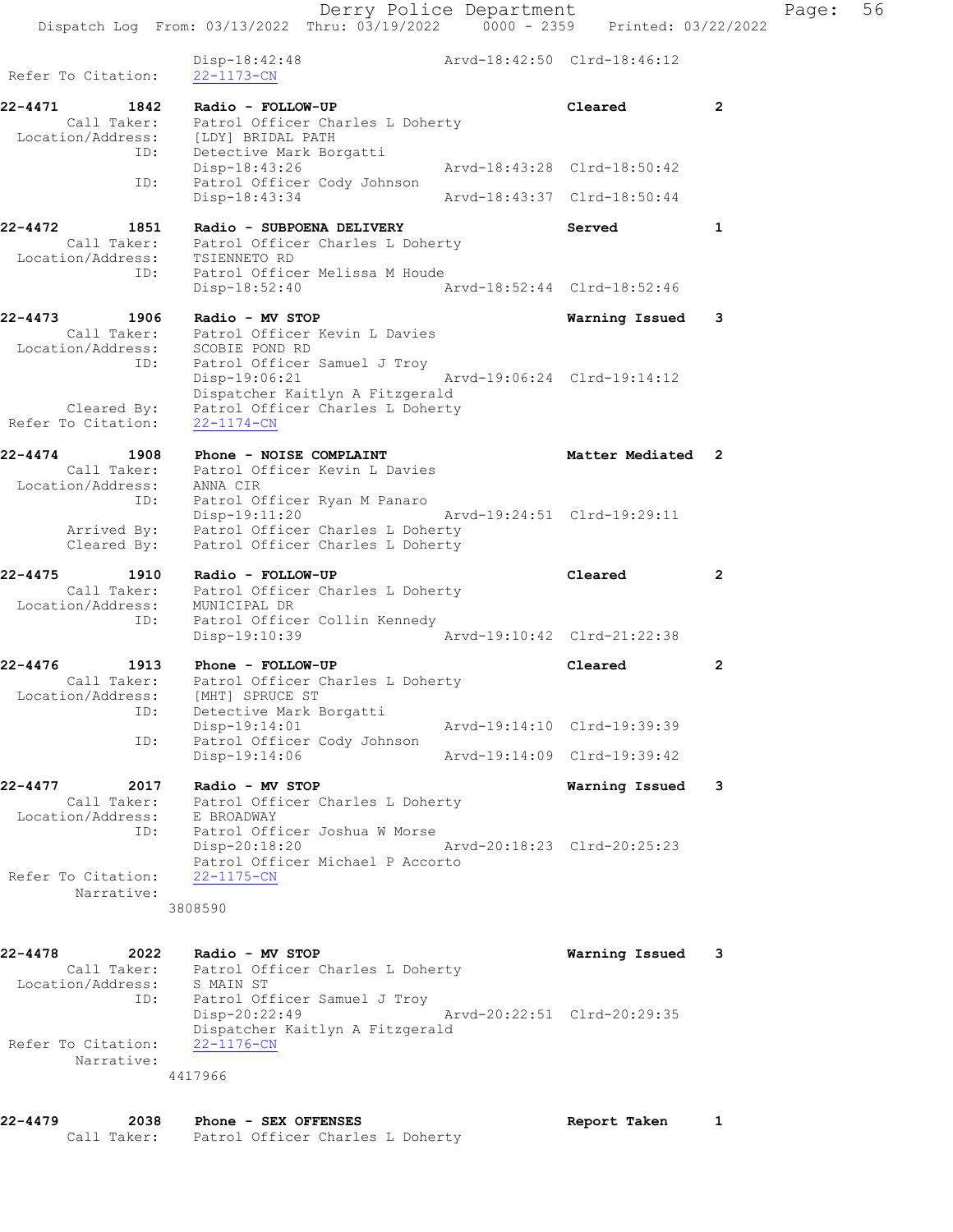Derry Police Department Page: 57 Dispatch Log From: 03/13/2022 Thru: 03/19/2022 0000 - 2359 Printed: 03/22/2022 Location/Address: [DY 1270] UNION ST ID: Patrol Officer Ryan M Panaro Disp-20:39:29 Arvd-20:42:56 Clrd-21:14:03 Refer To Incident: 22-450-OF 22-4480 2122 Radio - FOLLOW-UP Cleared 2 Call Taker: Patrol Officer Charles L Doherty Location/Address: MUNICIPAL DR ID: Patrol Officer Melissa M Houde Disp-21:23:00 Arvd-21:23:02 Clrd-21:57:20 22-4481 2146 Radio - MV STOP Warning Issued 3 Call Taker: Patrol Officer Charles L Doherty Location/Address: WINDHAM RD + SUNSET AVE ID: Patrol Officer Collin Kennedy Disp-21:47:28 Arvd-21:47:31 Clrd-22:00:52 Narrative: 4783221 22-4482 2209 Radio - MV CHECK SENT ON THEIR WAY 1 Call Taker: Patrol Officer Charles L Doherty Location/Address: ROLLINS ST ID: Patrol Officer Collin Kennedy Disp-22:10:49 Arvd-22:10:53 Clrd-22:31:02 ID: Patrol Officer Samuel J Troy ID: Patrol Officer Samuel J Troy<br>Disp-22:10:51 Arvd-22:10:56 Clrd-22:30:57 Dispatcher Kaitlyn A Fitzgerald 22-4483 2211 Phone - UNWANTED SUBJECT SENT ON THEIR WAY 2 Call Taker: Patrol Officer Kevin L Davies Location/Address: [DY 3639] BALLARD RD ID: Patrol Officer Joshua W Morse Disp-22:13:45 Arvd-22:24:24 Clrd-22:37:43<br>Patrol Officer Michael P Accorto Patrol Officer Michael P Accorto Cleared By: Patrol Officer Charles L Doherty ID: Patrol Officer Ryan M Panaro Disp-22:14:15 Arvd-22:30:32 Clrd-22:30:35 Arrived By: Patrol Officer Charles L Doherty Cleared By: Patrol Officer Charles L Doherty 22-4484 2311 Initiated - PROPERTY CHECK Services Rendered 2 Call Taker: Dispatcher Christine D Carlson Location/Address: PIERCE AVE ID: Patrol Officer Andrew R Kennedy Arvd-23:11:00 Clrd-23:11:27 22-4485 2320 Phone - ASSAULT Report Taken 1 Call Taker: Dispatcher Christine D Carlson Location/Address: PARKLAND DR ID: Patrol Officer Andrew R Kennedy Disp-23:20:38 Arvd-23:27:24 Clrd-03/19/2022 @ 00:31:27 ID: Patrol Officer Nikita Tomnyuk Disp-23:20:39 Arvd-23:25:35 Clrd-03/19/2022 @ 00:25:55 ID: Sergeant James M Belanger Disp-23:25:32 Arvd-23:25:33 Clrd-03/19/2022 @ 00:28:25 Narrative: 03/19/2022 0013 Units off at 35 Collettes Grove Refer To Incident: 22-451-OF 22-4486 2322 Initiated - MV STOP Warning Issued 3 Call Taker: Dispatcher Christine D Carlson Location/Address: HAMPSTEAD RD ID: Patrol Officer Monica Ricci Arvd-23:22:00 Clrd-23:29:28 Refer To Citation: 22-1177-CN 22-4487 2334 Phone - ANNOYING PHONE CALLS ADVICE GIVEN 3 Call Taker: Patrol Officer Kevin L Davies Location/Address: KINGSBURY ST ID: Patrol Officer Awess Abdulkadir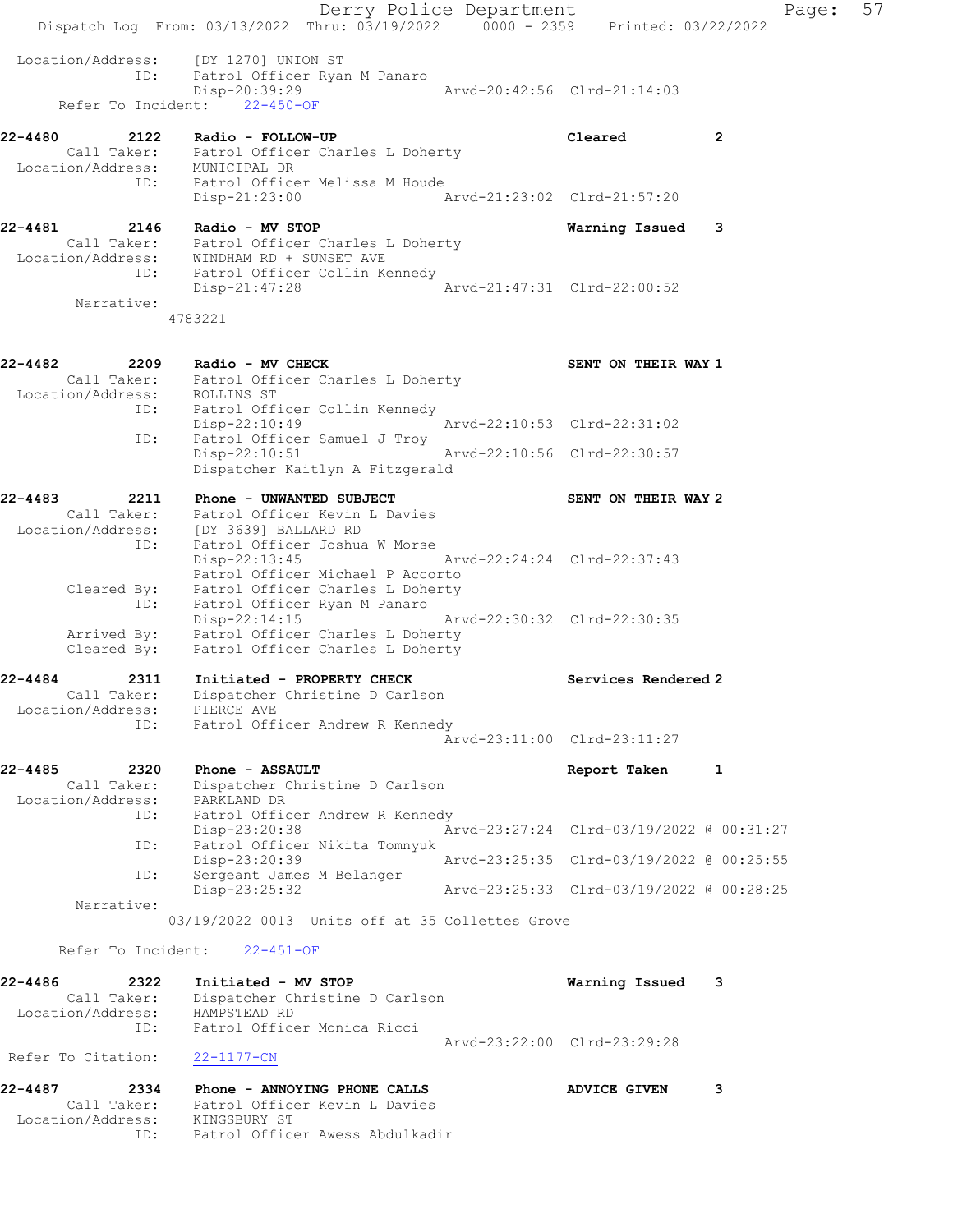Derry Police Department Fage: 58 Dispatch Log From:  $03/13/2022$  Thru:  $03/19/2022$  0000 - 2359 Printed: 03/22/2022 Disp-23:36:28 Arvd-23:40:51 Clrd-23:58:13 Arrived By: Dispatcher Christine D Carlson Cleared By: Dispatcher Christine D Carlson

03/18/2022 2358 No crimes - advice given

For Date: 03/19/2022 - Saturday

Narrative:

| 22-4488<br>0021                  | Phone - MV ACCIDENT                          |                                                                                                         | Arrest(s) Made<br>1         |
|----------------------------------|----------------------------------------------|---------------------------------------------------------------------------------------------------------|-----------------------------|
| Call Taker:<br>Location/Address: | OLD MANCHESTER RD                            | Dispatcher Christine D Carlson                                                                          |                             |
| ID:                              | Disp-00:22:19                                | Patrol Officer Awess Abdulkadir                                                                         | Arvd-00:27:30 Clrd-04:54:31 |
| ID:                              | $Disp-00:22:21$                              | Patrol Officer Monica Ricci                                                                             | Arvd-00:25:44 Clrd-01:27:37 |
| ID:                              |                                              | Patrol Officer Collin Kennedy                                                                           |                             |
| ID:                              | $Disp-00:22:25$<br>Sergeant James M Belanger | Arvd-00:26:28                                                                                           | $Clrd-02:12:15$             |
| ID:                              | $Disp-00:43:18$                              | Arvd-00:43:18<br>Patrol Officer Andrew R Kennedy                                                        | Clrd-02:17:20               |
| ID:                              | Disp-01:05:52                                | Patrol Officer Nikita Tomnyuk                                                                           | Arvd-01:05:53 Clrd-02:17:11 |
| Narrative:                       | Disp-04:31:56                                |                                                                                                         | Aryd-04:31:57 Clrd-04:34:40 |
|                                  | time                                         | 03/19/2022 0036 433 advising one in custody for DWI at this                                             |                             |
| Narrative:                       |                                              | $03/19/2022$ 0044 LBP called for tow - enroute                                                          |                             |
| Narrative:                       |                                              |                                                                                                         |                             |
|                                  |                                              | 03/19/2022 0045 433 & 731 enroute to PMC                                                                |                             |
| Narrative:                       | 03/19/2022 0052                              | Subject information (DWI subsequent)<br>Ryan Scott<br>662 Pingree Hill Rd<br>Auburn NH<br>DOB: 12/22/90 |                             |
| Narrative:                       |                                              | 03/19/2022 0103 Wrecker on scene                                                                        |                             |
| Narrative:                       |                                              | 03/19/2022 0130 ALS at this time                                                                        |                             |
| Narrative:                       | 03/19/2022 0256<br>s/m: 54,714               | 433 transporting subject from PMC to HQ,                                                                |                             |
| Narrative:                       |                                              | 03/19/2022 0300 433 off at HQ, e/m: 54,715.6                                                            |                             |
| Narrative:                       |                                              | 03/19/2022 0307 Placed in cell 3                                                                        |                             |
| Narrative:                       |                                              | $03/19/2022$ 0310 B/C called at this time                                                               |                             |
| Narrative:                       |                                              | 03/19/2022 0311 Subject back to booking room                                                            |                             |
| Narrative:                       |                                              | 03/19/2022 0334 Moved to bail room                                                                      |                             |
| Narrative:                       |                                              | 03/19/2022 0347 Subject moved to booking                                                                |                             |
| Narrative:                       | 03/19/2022 0354                              | Subject given PR bail w/ court date of                                                                  |                             |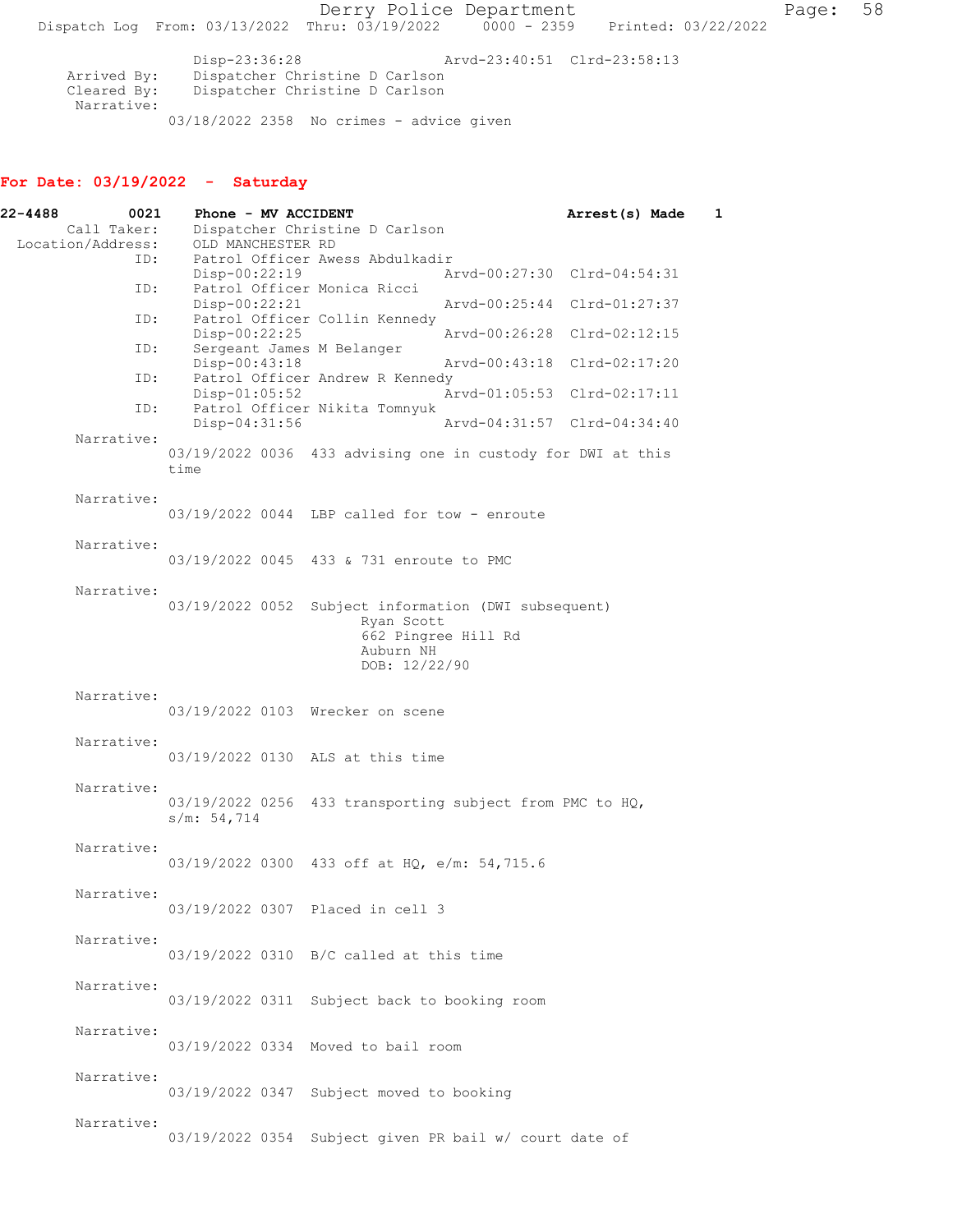|                                                                | Dispatch Log From: 03/13/2022 Thru: 03/19/2022 0000 - 2359 Printed: 03/22/2022                                       |                                                                                | Derry Police Department                                    |                     |              | Page: | 59 |
|----------------------------------------------------------------|----------------------------------------------------------------------------------------------------------------------|--------------------------------------------------------------------------------|------------------------------------------------------------|---------------------|--------------|-------|----|
|                                                                | $4/7/22$ as per bc Mencis                                                                                            |                                                                                |                                                            |                     |              |       |    |
| Narrative:                                                     |                                                                                                                      | 03/19/2022 0355 Subject moved to AFIS                                          |                                                            |                     |              |       |    |
| Narrative:                                                     |                                                                                                                      | 03/19/2022 0410 Subject moved to booking                                       |                                                            |                     |              |       |    |
| Narrative:                                                     |                                                                                                                      | 03/19/2022 0428 Placed in cell 3                                               |                                                            |                     |              |       |    |
| Narrative:                                                     | 03/19/2022 0431 232 off on Pingree Hill                                                                              |                                                                                |                                                            |                     |              |       |    |
| Narrative:                                                     | time                                                                                                                 | 03/19/2022 0446 Subject released to sober party at this                        |                                                            |                     |              |       |    |
| Narrative:                                                     | this time                                                                                                            | 03/19/2022 0452 Booking, AFIS and cell videos completed at                     |                                                            |                     |              |       |    |
| Refer To Accident:<br>Refer To Arrest:<br>Refer To Incident:   | $22 - 162 - AC$<br>$22 - 267 - AR$<br>$22 - 452 - 0F$                                                                |                                                                                |                                                            |                     |              |       |    |
| 22-4489<br>Location/Address: HUMPHREY RD                       | 0230 Initiated - ANIMAL COMPLAINT<br>Call Taker: Dispatcher Christine D Carlson<br>ID: Patrol Officer Nikita Tomnyuk |                                                                                |                                                            | Gone on Arrival 1   |              |       |    |
| Narrative:                                                     | 03/19/2022 0231 Loose dog                                                                                            |                                                                                | Arvd-02:30:00 Clrd-02:38:31                                |                     |              |       |    |
| 22-4490<br>Location/Address:                                   | 0235 Phone - THEFT<br>Call Taker: Dispatcher Christine D Carlson<br>FAIRWAY DR                                       |                                                                                |                                                            | Report Taken        | $\mathbf{2}$ |       |    |
| ID:<br>Narrative:                                              | Disp-02:36:39                                                                                                        | Patrol Officer Monica Ricci<br>$03/19/2022$ 0349 Theft of $m/v$ - put out NCIC | Arvd-02:40:10 Clrd-03:28:08                                |                     |              |       |    |
|                                                                | Refer To Incident: 22-453-OF                                                                                         |                                                                                |                                                            |                     |              |       |    |
| 22-4491<br>0322<br>Call Taker:<br>Location/Address:            | Phone - DELIVER A MESSAGE<br>DERRYFIELD RD                                                                           | Dispatcher Christine D Carlson                                                 |                                                            | Message Delivered 1 |              |       |    |
| ID:<br>Narrative:                                              | Disp-03:22:27                                                                                                        | Patrol Officer Andrew R Kennedy                                                | Arvd-03:26:38 Clrd-03:33:39                                |                     |              |       |    |
|                                                                | 03/19/2022 0322 Deliver message for Londonderry PD                                                                   |                                                                                |                                                            |                     |              |       |    |
| 22-4492<br>0450<br>Call Taker:<br>Location/Address: FAIRWAY DR | Initiated - FOLLOW-UP                                                                                                | Dispatcher Christine D Carlson                                                 |                                                            | Services Rendered 2 |              |       |    |
| ID:<br>ID:                                                     | Disp-04:50:45                                                                                                        | Patrol Officer Nikita Tomnyuk<br>Patrol Officer Monica Ricci                   | Arvd-04:50:00 Clrd-05:06:28<br>Arvd-04:53:34 Clrd-05:06:30 |                     |              |       |    |
| 22-4493<br>0735<br>Call Taker:<br>Location/Address:            | Initiated - FOLLOW-UP<br>[DY 2] MUNICIPAL DR                                                                         | Patrol Officer Scott M Beegan                                                  |                                                            | Cleared             | 2            |       |    |
| ID:                                                            |                                                                                                                      | Patrol Officer Charles L Doherty                                               | Arvd-07:35:00 Clrd-09:29:17                                |                     |              |       |    |
| 22-4494<br>0836<br>Call Taker:<br>Location/Address:            | Phone - ANIMAL COMPLAINT<br>Sergeant Michael W Hughes<br>ELM ST                                                      |                                                                                |                                                            | Report Taken        | 1            |       |    |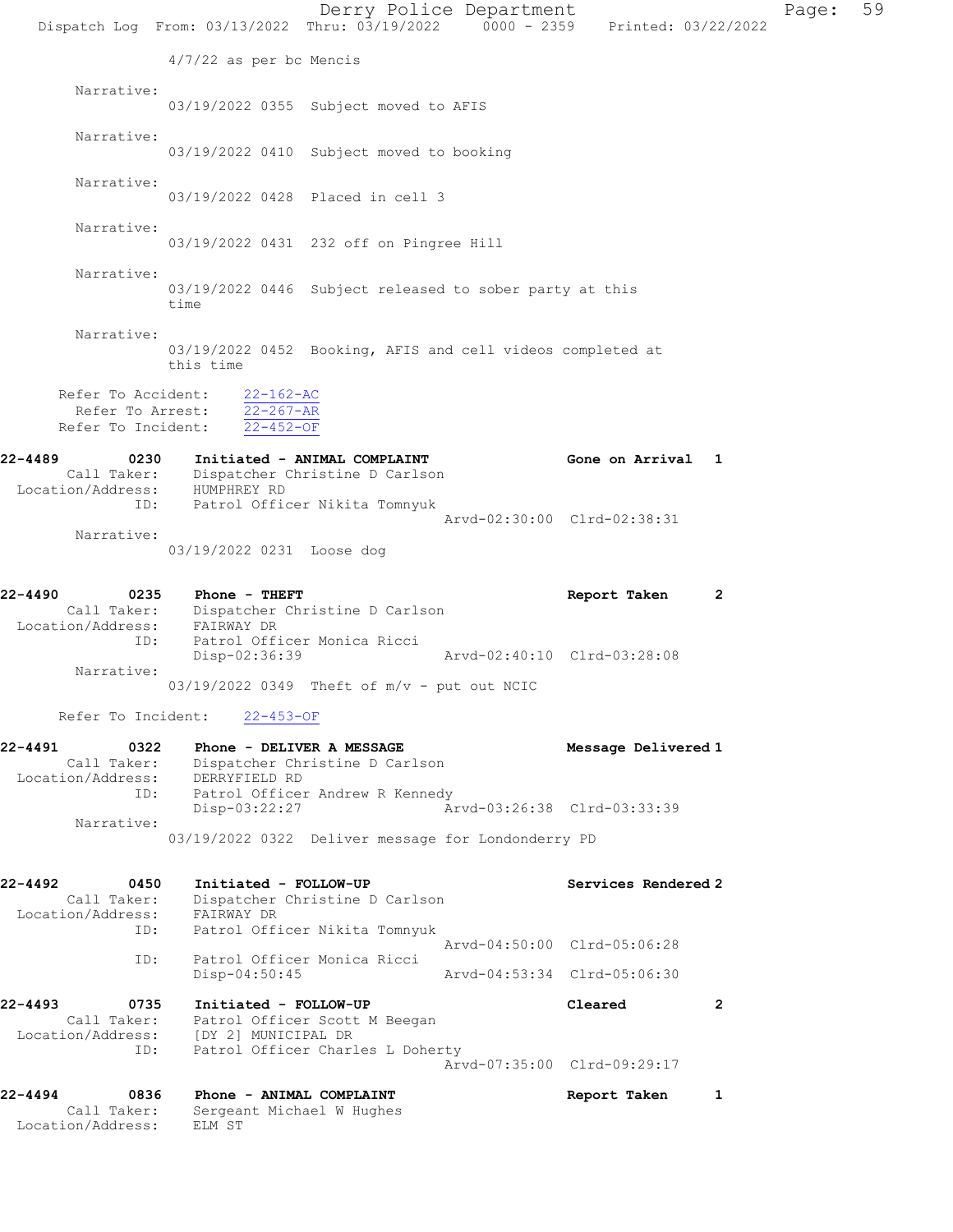Derry Police Department Fage: 60 Dispatch Log From: 03/13/2022 Thru: 03/19/2022 0000 - 2359 Printed: 03/22/2022 ID: Patrol Officer Nicholas M Granville Disp-08:46:22 Arvd-08:46:33 Clrd-09:34:30 Cleared By: Patrol Officer Scott M Beegan Narrative: 03/19/2022 0932 dog tag 4300- 2021 Refer To Incident: 22-454-OF 22-4495 1114 Walk-In - DOMESTIC DISTURBANCE Report Taken 1 1 Call Taker: Detective Victoria M Kidd Location/Address: [DY 2672] OLD CHESTER RD ID: Patrol Officer Charles L Doherty Disp-11:23:55 Arvd-11:23:58 Clrd-12:07:37 Dispatched By: Patrol Officer Scott M Beegan Arrived By: Patrol Officer Scott M Beegan Cleared By: Patrol Officer Scott M Beegan ID: Sergeant Seth Plumer Disp-11:29:54 Arvd-11:29:56 Clrd-11:32:55 Dispatched By: Patrol Officer Scott M Beegan Arrived By: Patrol Officer Scott M Beegan Cleared By: Patrol Officer Scott M Beegan ID: Detective Victoria M Kidd Disp-11:29:57 Arvd-11:29:58 Clrd-13:28:43 Dispatched By: Patrol Officer Scott M Beegan Arrived By: Patrol Officer Scott M Beegan Cleared By: Patrol Officer Scott M Beegan ID: Patrol Officer Charles L Doherty Disp-12:24:34 Arvd-12:24:38 Clrd-12:46:05 Cleared By: Patrol Officer Scott M Beegan Narrative: 03/19/2022 1132 TRANSPORTING JUVENILE TO DPD HQ, STARTING MILEAGE 54722.5 Narrative: 03/19/2022 1141 ENDING MILEAGE 54726.3 Refer To Arrest: 22-268-AR 22-4496 1223 Phone - WELFARE CHECK 2 Call Taker: Patrol Officer Scott M Beegan Location/Address: GAITA DR ID: Patrol Officer Timothy J Underhill Disp-12:25:07 Arvd-12:34:10 Clrd-12:38:05 ID: Patrol Officer Nicholas M Granville Disp-12:25:10 Clrd-12:35:12 Narrative: 03/19/2022 1237 MADE CONTACT WITH FEMALE. NO ISSUES FOUND 22-4497 1245 Initiated - PAPER SERVICE 1245 Not Served 3 Call Taker: Patrol Officer Scott M Beegan Location/Address: SOUTH AVE ID: Patrol Officer Nicholas M Granville Arvd-12:45:00 Clrd-12:53:46 22-4498 1253 Initiated - Parking Enforcement Cleared 1 Call Taker: Patrol Officer Scott M Beegan Location/Address: SOUTH AVE ID: Patrol Officer Nicholas M Granville Arvd-12:53:00 Clrd-13:00:03 22-4499 1300 Initiated - PAPER SERVICE 1999 Not Served 3 Call Taker: Patrol Officer Scott M Beegan Location/Address: ELM ST ID: Patrol Officer Nicholas M Granville Arvd-13:00:00 Clrd-13:04:54 22-4500 1325 Phone - WELFARE CHECK ADVICE GIVEN 2 Call Taker: Patrol Officer Scott M Beegan Location/Address: PARK AVE ID: Patrol Officer Nicholas M Granville<br>Disp-13:27:05 Arvd-1 Arvd-13:30:38 Clrd-13:42:56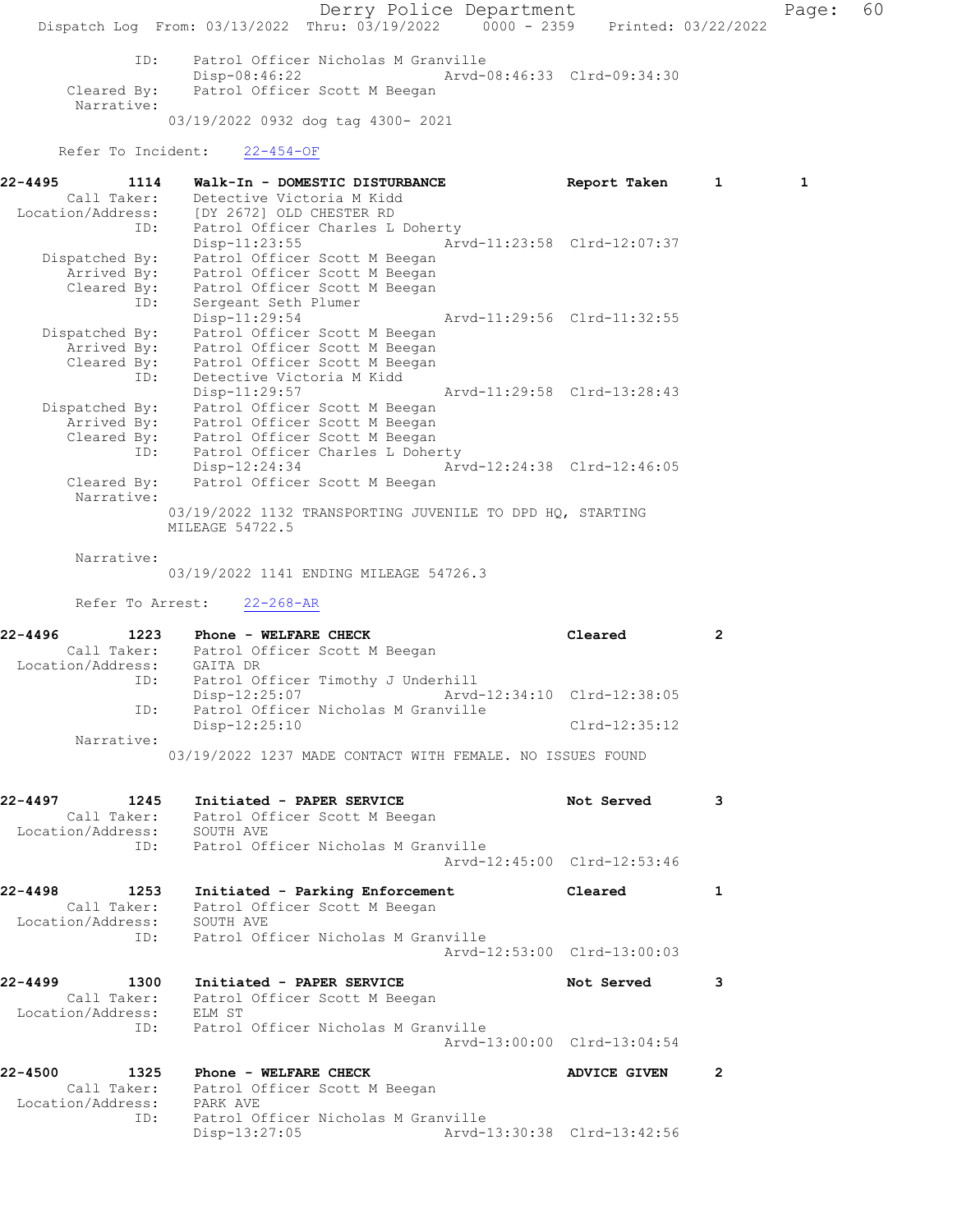| 22-4509                                 | 1750                              | Initiated - SERVE RESTRAINING ORDER                                                                                                      |                         | Not Served                  | 2            |       |    |
|-----------------------------------------|-----------------------------------|------------------------------------------------------------------------------------------------------------------------------------------|-------------------------|-----------------------------|--------------|-------|----|
|                                         | ID:                               | Patrol Officer Samuel J Troy                                                                                                             |                         | Arvd-17:15:00 Clrd-18:25:46 |              |       |    |
| 22-4508<br>Location/Address:            | 1715<br>Call Taker:               | Initiated - FOLLOW-UP<br>Dispatcher Christina L Power<br>MUNICIPAL DR                                                                    |                         | Cleared                     | 2            |       |    |
| Refer To Citation:                      | Cleared By:                       | Patrol Officer Michael P Accorto<br>Dispatcher Christina L Power<br>22-816-001012                                                        |                         |                             |              |       |    |
| Location/Address:                       | ID:                               | [DY 1001] ROCKINGHAM RD<br>Patrol Officer Joshua W Morse                                                                                 |                         | Arvd-16:09:00 Clrd-16:21:25 |              |       |    |
| 22-4507                                 | 1609<br>Call Taker:               | Initiated - MV STOP<br>Detective Victoria M Kidd                                                                                         |                         | Summons Issued              | 3            |       |    |
|                                         | Refer To Incident:                | Disp-16:06:12<br>$22 - 458 - OF$                                                                                                         |                         | Arvd-16:06:14 Clrd-16:57:49 |              |       |    |
|                                         | Arrived By:<br>ID:                | Disp-16:05:33<br>Detective Victoria M Kidd<br>Sergeant Jeffrey M Dawe                                                                    |                         | Arvd-16:07:26 Clrd-17:08:52 |              |       |    |
|                                         | ID:<br>Arrived By:<br>ID:         | Patrol Officer Nathan S Lavoie<br>Disp-16:05:27<br>Detective Victoria M Kidd<br>Patrol Officer Samuel J Troy                             |                         | Arvd-16:07:28 Clrd-16:57:52 |              |       |    |
| Location/Address:                       | Call Taker:                       | Dispatcher Christina L Power<br>ASHLEIGH DR                                                                                              |                         |                             |              |       |    |
| $22 - 4506$                             | 1603                              | Phone - DISTURBANCE                                                                                                                      |                         | Report Taken                | 1            |       |    |
|                                         | ID:<br>Arrived By:<br>Cleared By: | Patrol Officer Ryan M Panaro<br>$Disp-15:47:54$<br>Dispatcher Christina L Power<br>Dispatcher Christina L Power                          |                         | Arvd-15:51:25 Clrd-15:52:51 |              |       |    |
| $22 - 4505$<br>Location/Address: ELM ST | 1547                              | Other - ERRATIC OPERATION<br>Call Taker: Detective Victoria M Kidd                                                                       |                         | Gone on Arrival 2           |              |       |    |
|                                         |                                   |                                                                                                                                          |                         | Arvd-15:19:00 Clrd-15:25:38 |              |       |    |
|                                         | ID:                               | Call Taker: Dispatcher Christina L Power<br>Location/Address: LARAWAY CT<br>Patrol Officer Samuel J Troy                                 |                         |                             |              |       |    |
| 22-4504                                 | Refer To Incident:<br>1519        | $22 - 457 - OF$<br>Initiated - SUBPOENA DELIVERY                                                                                         |                         | Served                      | 1            |       |    |
|                                         | ID:                               | Detective Victoria M Kidd                                                                                                                |                         | Arvd-14:38:00 Clrd-14:59:41 |              |       |    |
| 22-4503 1438                            |                                   | Initiated - FOUND/LOST PROPERTY<br>Call Taker: Detective Victoria M Kidd<br>Location/Address: [DY 2] MUNICIPAL DR                        |                         | Report Taken                | 3            |       |    |
|                                         |                                   |                                                                                                                                          |                         | Arvd-14:10:00 Clrd-14:38:05 |              |       |    |
| 22-4502                                 | 1410<br>ID:                       | Initiated - PAPER SERVICE<br>Call Taker: Detective Victoria M Kidd<br>Location/Address: [DY 2] MUNICIPAL DR<br>Detective Victoria M Kidd |                         | Served                      | 3            |       |    |
|                                         | Refer To Incident:                | 22-456-OF                                                                                                                                |                         |                             |              |       |    |
|                                         | Narrative:                        | $03/19/2022$ 1501 ERO was granted by the judge (Alfano)                                                                                  |                         |                             |              |       |    |
|                                         | Cleared By:                       | ID: Patrol Officer Timothy J Underhill<br>$Disp-13:41:04$<br>Dispatcher Christina L Power                                                |                         | Arvd-13:57:46 Clrd-15:46:20 |              |       |    |
| 22-4501                                 | 1340                              | Phone - EMERGENCY RESTRAINING ORDER<br>Call Taker: Patrol Officer Scott M Beegan<br>Location/Address: WINDHAM DEPOT RD                   |                         | Report Taken                | $\mathbf{2}$ |       |    |
|                                         | ID:<br>Cleared By:                | Patrol Officer Charles L Doherty<br>$Disp-13:27:15$<br>Detective Victoria M Kidd                                                         |                         | Arvd-13:30:43 Clrd-13:43:02 |              |       |    |
|                                         | Cleared By:                       | Detective Victoria M Kidd                                                                                                                |                         |                             |              |       |    |
|                                         |                                   | Dispatch Log From: 03/13/2022 Thru: 03/19/2022 0000 - 2359 Printed: 03/22/2022                                                           | Derry Police Department |                             |              | Page: | 61 |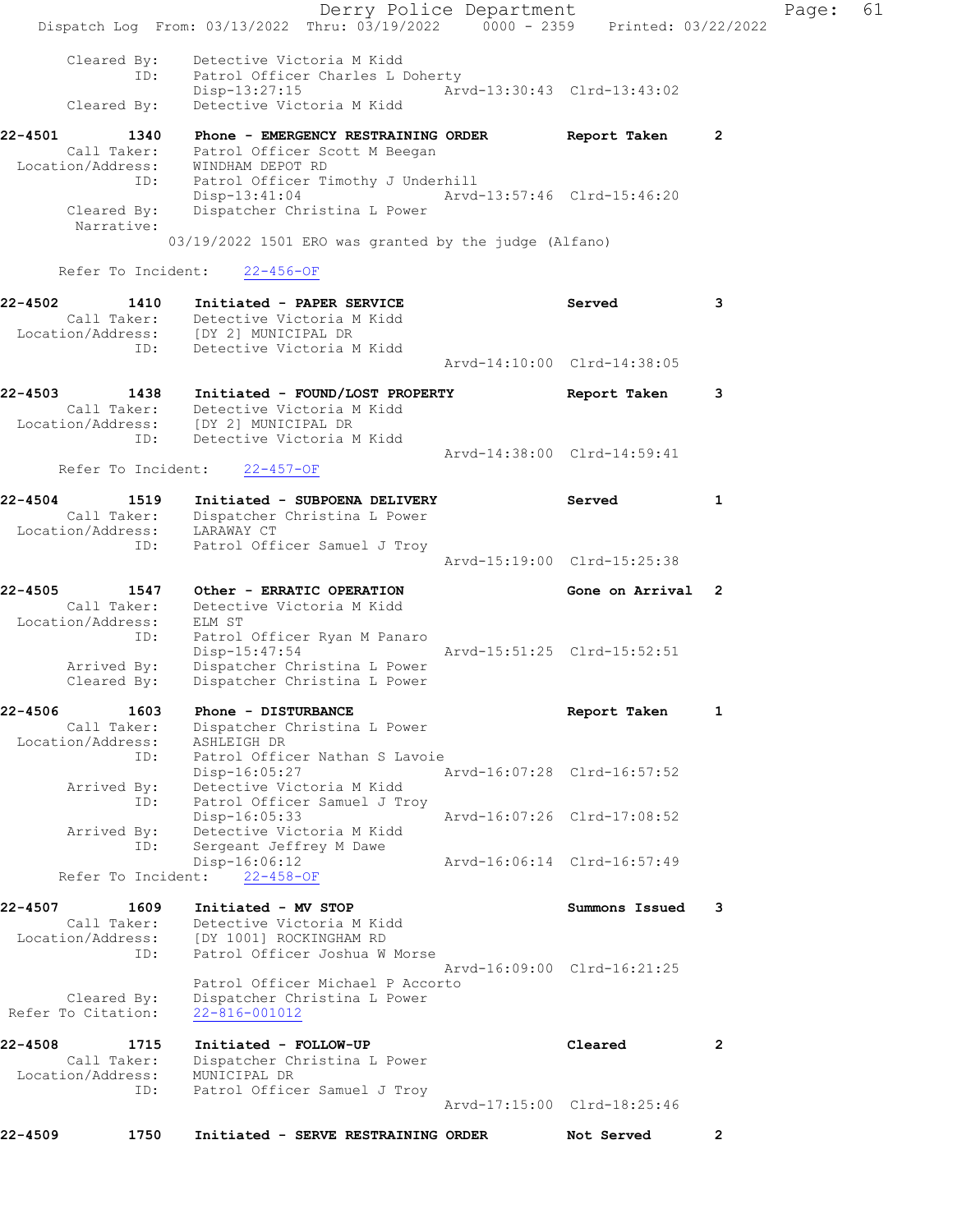Derry Police Department Fage: 62 Dispatch Log From: 03/13/2022 Thru: 03/19/2022 0000 - 2359 Printed: 03/22/2022 Call Taker: Dispatcher Christina L Power Location/Address: N SHORE (BL) RD ID: Patrol Officer Nathan S Lavoie Arvd-17:50:00 Clrd-18:00:34 22-4510 1758 Initiated - ATTEMPTED PAPER SERVICE 3 Served 2 Call Taker: Dispatcher Christina L Power Location/Address: SOUTH AVE ID: Patrol Officer Scott M Beegan Arvd-17:58:00 Clrd-18:04:24 Cleared By: Patrol Officer Jeffrey R Pike 22-4512 1832 Phone - ALARM, BURGLAR 1 1992 - Phone 1 Call Taker: Patrol Officer Jeffrey R Pike Location/Address: [DY 250] PINKERTON ST ID: Patrol Officer Nathan S Lavoie Disp-18:34:31 Arvd-18:35:57 Clrd-18:36:24 Arrived By: Dispatcher Christina L Power Cleared By: Dispatcher Christina L Power ID: Patrol Officer Scott M Beegan Disp-18:34:39 Clrd-18:36:16 Cleared By: Dispatcher Christina L Power Narrative: MUSIC & ARTS BUILDING DOOR E AND STAIRWALL AT MAIN LOBBY Narrative: confirmed false by security 22-4511 1833 Initiated - MV STOP Warning Issued 3 Call Taker: Dispatcher Christina L Power Location/Address: E DERRY RD ID: Patrol Officer Joshua W Morse Arvd-18:33:00 Clrd-18:37:43 Patrol Officer Michael P Accorto Refer To Citation: 22-1178-CN 22-4513 1912 Initiated - MV STOP Warning Issued 3 Call Taker: Dispatcher Christina L Power Location/Address: BIRCH ST ID: Patrol Officer Ryan M Panaro Arvd-19:12:00 Clrd-19:16:47 Refer To Citation: 22-1179-CN 22-4514 1952 Phone - SHOPLIFTING **Arrest(s)** Made 3 Call Taker: Dispatcher Christina L Power Location/Address: [DY 146] ASHLEIGH DR ID: Patrol Officer Nathan S Lavoie Disp-19:52:47 Arvd-19:57:27 Clrd-19:59:28 Cleared By: Patrol Officer Jeffrey R Pike ID: Patrol Officer Joshua W Morse Disp-19:52:52 Arvd-19:56:36 Clrd-20:23:41 Patrol Officer Michael P Accorto Arrived By: Patrol Officer Jeffrey R Pike ID: Patrol Officer Scott M Beegan Disp-19:52:54 Arvd-19:56:28 Clrd-20:28:00 ID: Sergeant Jeffrey M Dawe<br>Disp-19:56:44 Disp-19:56:44 Arvd-19:56:45 Clrd-20:20:56 Cleared By: Patrol Officer Jeffrey R Pike ID: Patrol Officer Samuel J Troy Disp-20:03:55 Arvd-20:03:57 Clrd-21:00:36 ID: Patrol Officer Ryan M Panaro Disp-20:03:58 Arvd-20:03:59 Cleared By: Patrol Officer Jeffrey R Pike Patrol Officer Jeffrey R Pike Narrative: 03/19/2022 2002 ped check on Linlew Dr # 16 Narrative: 03/19/2022 2016 one in custody for wilfull concealment Narrative: 03/19/2022 2019 423 transporting to hq's s/m 54742.7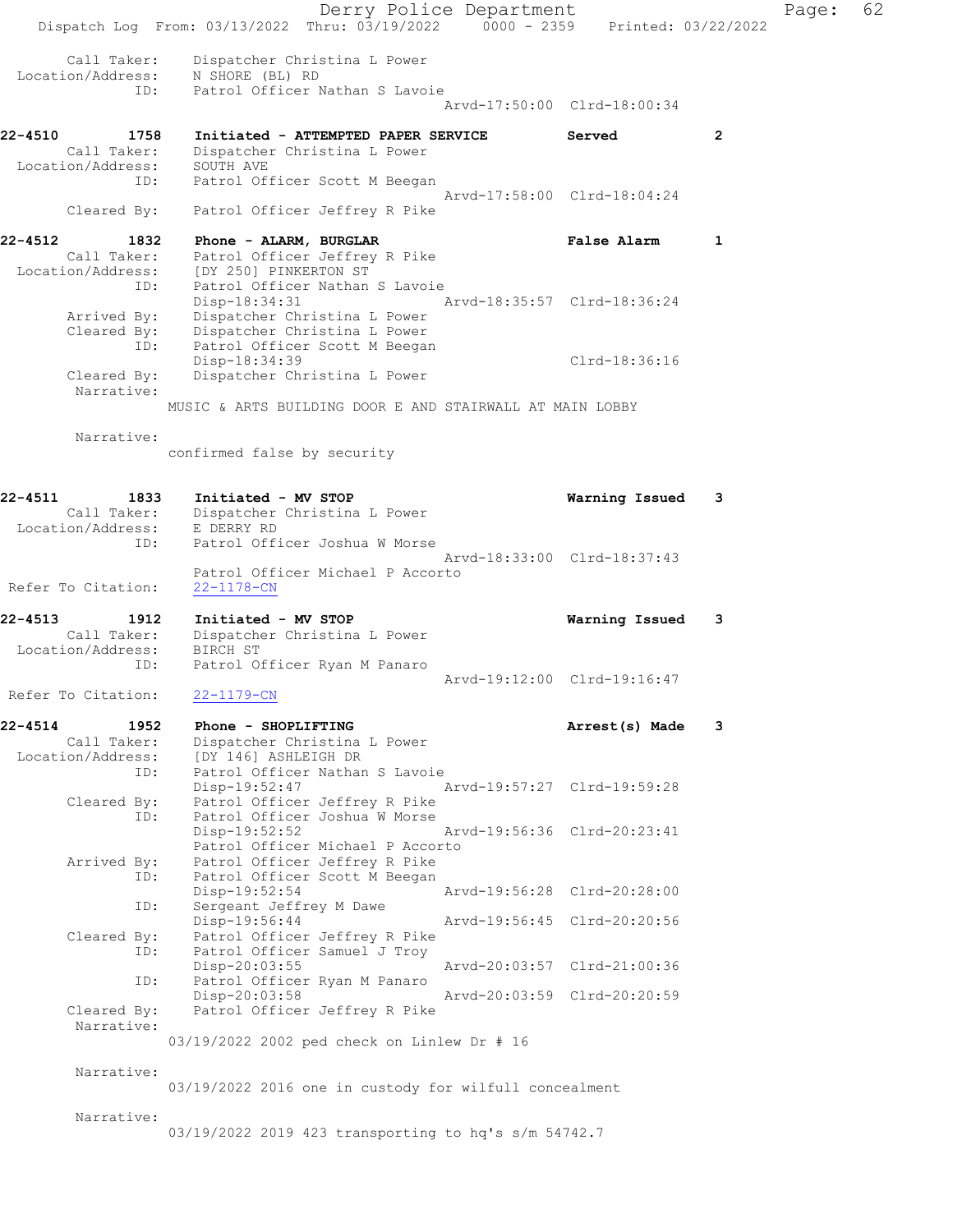|                                                            | Dispatch Log From: 03/13/2022 Thru: 03/19/2022 0000 - 2359 Printed: 03/22/2022                                      | Derry Police Department                  |                    | Page: | 63 |
|------------------------------------------------------------|---------------------------------------------------------------------------------------------------------------------|------------------------------------------|--------------------|-------|----|
| Narrative:                                                 | 03/19/2022 2021 off at hq's e/m 54743.4 with ;<br>Hutchins, Alexandria<br>homeless<br>dob 092394                    |                                          |                    |       |    |
| Narrative:                                                 | 03/19/2022 2042 BC notified and responding                                                                          |                                          |                    |       |    |
| Narrative:                                                 | $03/19/2022$ 2100 processed and placed in cell # 1                                                                  |                                          |                    |       |    |
| Narrative:                                                 | 03/19/2022 2135 prisoner checked                                                                                    |                                          |                    |       |    |
| Narrative:                                                 | 03/19/2022 2159 released on PR bail with a court date of<br>5/12                                                    |                                          |                    |       |    |
| Refer To Arrest:                                           | $22 - 269 - AR$                                                                                                     |                                          |                    |       |    |
| 22-4515<br>2140<br>Location/Address:                       | Phone - SHOOTING COMPLAINT<br>Call Taker: Patrol Officer Jeffrey R Pike<br>FAIRWAY DR                               |                                          | Could Not Locate 2 |       |    |
| ID:<br>Cleared By:                                         | Patrol Officer Samuel J Troy<br>Disp-21:43:02<br>Dispatcher Christina L Power                                       | Arvd-21:47:09 Clrd-21:56:42              |                    |       |    |
| ID:<br>Cleared By:                                         | Patrol Officer Scott M Beegan<br>Disp-21:43:11<br>Dispatcher Christina L Power                                      | Arvd-21:47:10 Clrd-21:56:39              |                    |       |    |
| 22-4516<br>2145<br>Call Taker:<br>Location/Address:<br>ID: | Phone - SUSPICIOUS ACTIVITY<br>Patrol Officer Jeffrey R Pike<br>N SHORE (BL) RD<br>Patrol Officer Ryan M Panaro     |                                          | Gone on Arrival 2  |       |    |
| Arrived By:<br>Cleared By:<br>Narrative:                   | $Disp-21:47:07$<br>Dispatcher Christina L Power<br>Dispatcher Christina L Power                                     | Arvd-21:52:31 Clrd-21:58:10              |                    |       |    |
|                                                            | DOOR EGGED NO DAMAGE                                                                                                |                                          |                    |       |    |
| 22-4517<br>2203<br>Call Taker:<br>Location/Address:<br>ID: | Phone - UNATTENDED DEATH<br>Dispatcher Christina L Power<br>HILDA AVE<br>Patrol Officer Nathan S Lavoie             |                                          | Report Taken       | 2     |    |
| Cleared By:<br>ID:                                         | $Disp-22:04:13$<br>Dispatcher Christine D Carlson<br>Sergeant Jeffrey M Dawe                                        | Arvd-22:09:33 Clrd-03/20/2022 @ 02:44:38 |                    |       |    |
| Cleared By:<br>ID:                                         | Disp-22:04:19<br>Dispatcher Christine D Carlson<br>Sergeant James M Belanger                                        | Arvd-22:11:33 Clrd-23:07:37              |                    |       |    |
| Dispatched By:<br>Arrived By:                              | Disp-22:53:21<br>Dispatcher Christine D Carlson<br>Dispatcher Christine D Carlson                                   | Aryd-22:58:22 Clrd-23:17:08              |                    |       |    |
| Cleared By:<br>ID:                                         | Dispatcher Christine D Carlson<br>Detective Benjamin J Doyle<br>Disp-23:34:29<br>Dispatcher Christine D Carlson     | Arvd-23:34:41 Clrd-03/20/2022 @ 02:44:37 |                    |       |    |
| Dispatched By:<br>Arrived By:<br>Cleared By:<br>ID:        | Dispatcher Christine D Carlson<br>Dispatcher Christine D Carlson<br>Detective Mark Borgatti                         |                                          |                    |       |    |
| Dispatched By:<br>Arrived By:<br>Cleared By:               | Disp-23:34:33<br>Dispatcher Christine D Carlson<br>Dispatcher Christine D Carlson<br>Dispatcher Christine D Carlson | Arvd-23:34:42 Clrd-03/20/2022 @ 02:44:35 |                    |       |    |
| ID:<br>Dispatched By:<br>Arrived By:                       | Sergeant James M Belanger<br>Disp-23:39:51<br>Dispatcher Christine D Carlson<br>Dispatcher Christine D Carlson      | Arvd-23:39:52 Clrd-03/20/2022 @ 00:03:51 |                    |       |    |